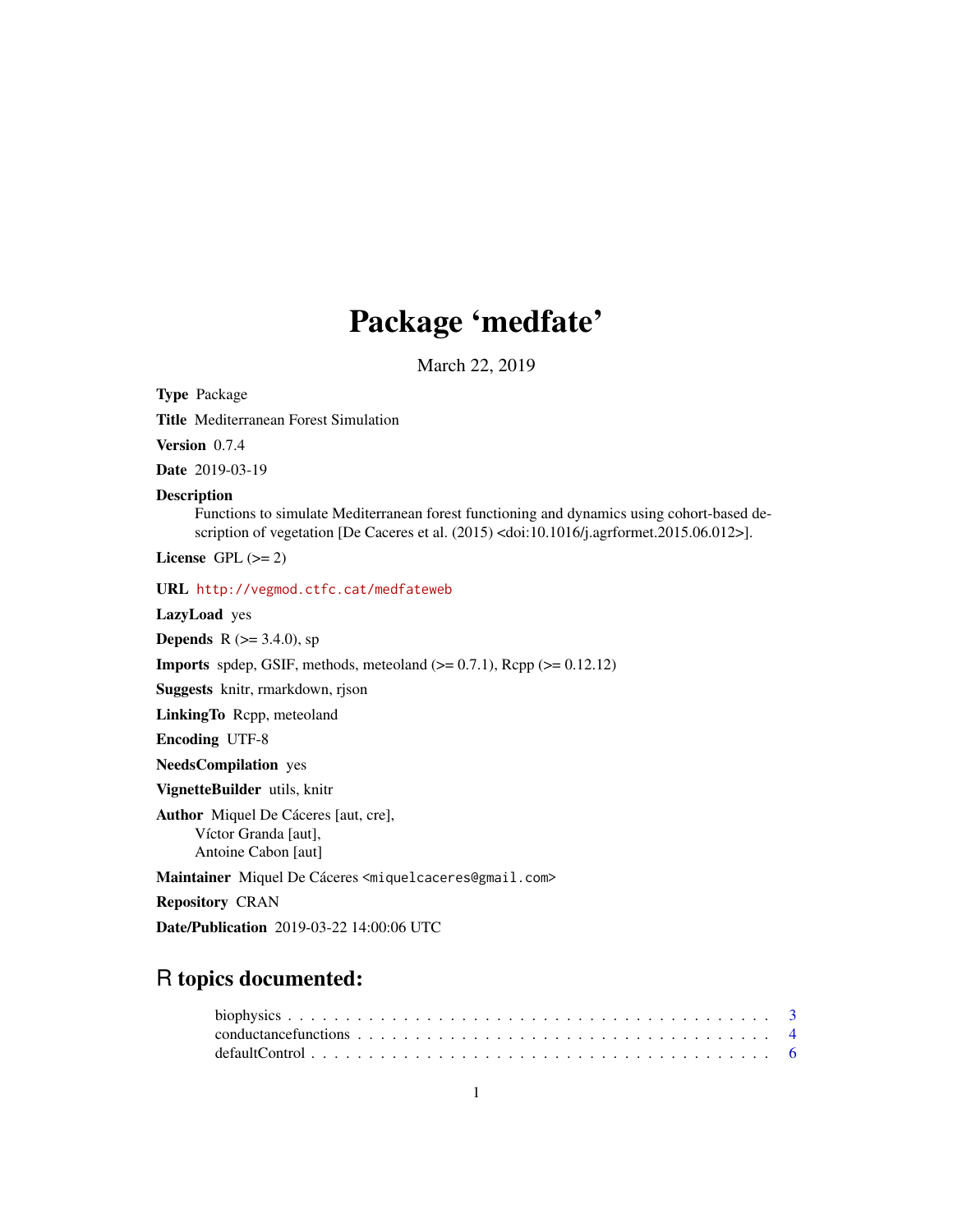|                                                                                                       | 8  |
|-------------------------------------------------------------------------------------------------------|----|
|                                                                                                       | 9  |
|                                                                                                       | 9  |
|                                                                                                       | 10 |
|                                                                                                       | 11 |
|                                                                                                       | 12 |
|                                                                                                       | 13 |
| forest                                                                                                | 16 |
|                                                                                                       | 18 |
|                                                                                                       | 19 |
|                                                                                                       | 22 |
|                                                                                                       | 25 |
|                                                                                                       | 26 |
|                                                                                                       | 29 |
|                                                                                                       | 32 |
|                                                                                                       | 35 |
|                                                                                                       | 37 |
|                                                                                                       | 40 |
|                                                                                                       | 42 |
|                                                                                                       | 44 |
|                                                                                                       | 47 |
|                                                                                                       | 48 |
|                                                                                                       | 50 |
|                                                                                                       | 51 |
|                                                                                                       | 54 |
|                                                                                                       | 55 |
|                                                                                                       | 57 |
|                                                                                                       | 58 |
|                                                                                                       | 59 |
|                                                                                                       | 60 |
|                                                                                                       | 61 |
|                                                                                                       | 62 |
|                                                                                                       | 63 |
|                                                                                                       | 66 |
|                                                                                                       | 71 |
|                                                                                                       | 74 |
|                                                                                                       | 76 |
|                                                                                                       | 79 |
|                                                                                                       |    |
|                                                                                                       | 80 |
| spwbgrid                                                                                              | 81 |
|                                                                                                       | 83 |
| spwbpoints                                                                                            | 86 |
|                                                                                                       | 88 |
| tissue moisture $\ldots \ldots \ldots \ldots \ldots \ldots \ldots \ldots \ldots \ldots \ldots \ldots$ | 94 |
|                                                                                                       | 96 |
|                                                                                                       | 98 |

**Index**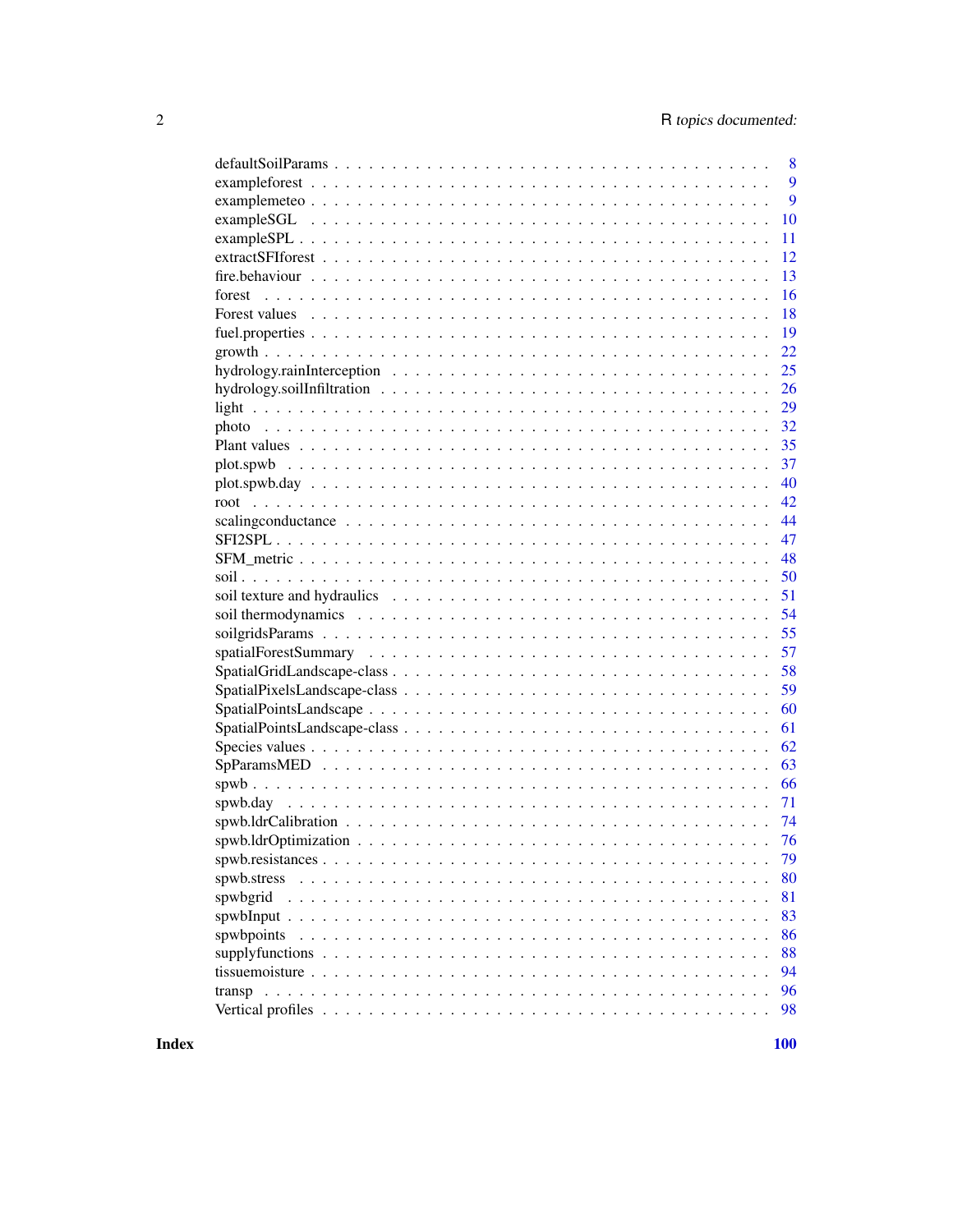<span id="page-2-0"></span>

## <span id="page-2-1"></span>Description

Set of functions used in the calculation of biophysical variables.

## Usage

```
biophysics.leafTemperature(absRad, airTemperature, u, E, leafWidth = 1.0)
biophysics.radiationDiurnalPattern(t, daylength)
biophysics.temperatureDiurnalPattern(t, tmin, tmax, daylength)
```
## Arguments

| u          | Wind speed above the leaf boundary layer (in m/s).                                         |
|------------|--------------------------------------------------------------------------------------------|
|            | airTemperature Air temperature (in $^{\circ}C$ ).                                          |
| tmin, tmax | Minimum and maximum daily temperature $(C)$ .                                              |
| absRad     | Absorbed long- and short-wave radiation (in $W \cdot m-2$ ).                               |
| E.         | Transpiration flow (in mmol $H20 \text{ m}-2 \text{ s}-1$ ) per one sided leaf area basis. |
| leafWidth  | Leaf width (in cm).                                                                        |
| t          | Time of the day (in seconds).                                                              |
| daylength  | Day length (in seconds).                                                                   |

## Value

Values returned for each function are:

- biophysics.leafTemperature: leaf temperature (in ºC)
- biophysics.radiationDiurnalPattern: the proportion of daily radiation corresponding to the input time in seconds after sunrise.
- biophysics.temperatureDiurnalPattern: diurnal pattern of temperature assuming a sinusoidal pattern with  $T = Tmin$  at sunrise and  $T = (Tmin + Tmax)/2$  at sunset.

## Author(s)

Miquel De Cáceres Ainsa, Centre Tecnologic Forestal de Catalunya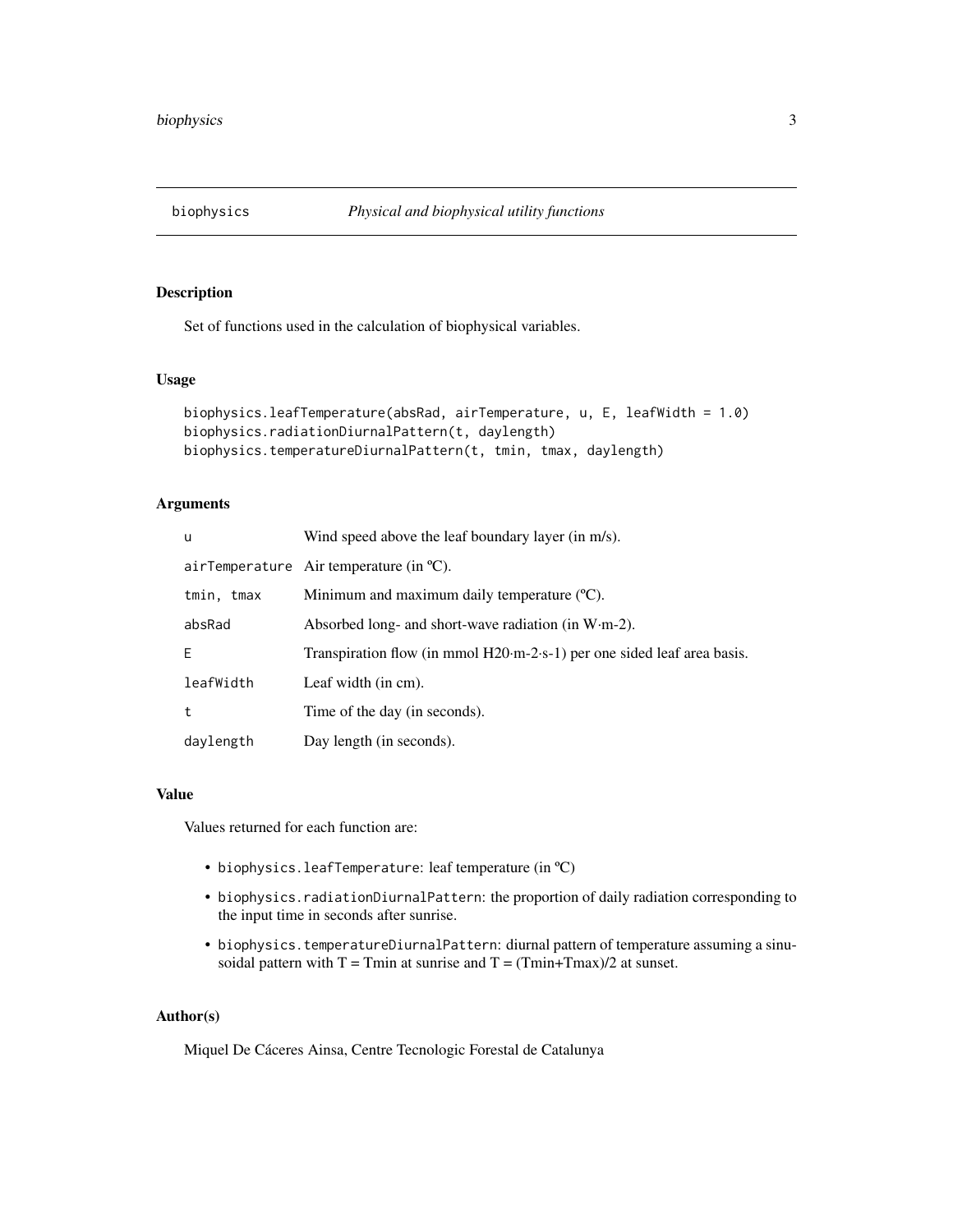## <span id="page-3-0"></span>References

Campbell, G. S., and J. M. Norman. 1998. AN INTRODUCTION TO ENVIRONMENTAL BIO-PHYSICS.: 2nd edition. (eqns. 14.1 & 14.3)

B. Y. H. Liu and R. C. Jordan, "The interrelationship and characteristic distribution of direct, diffuse and total solar radiation," Solar Energy, vol. 4, no. 3, pp. 1–19, 1960.

McMurtrie, R. E., D. A. Rook, and F. M. Kelliher. 1990. Modelling the yield of Pinus radiata on a site limited by water and nitrogen. Forest Ecology and Management 30:381–413.

McMahon, T. A., M. C. Peel, L. Lowe, R. Srikanthan, and T. R. McVicar. 2013. Estimating actual, potential, reference crop and pan evaporation using standard meteorological data: a pragmatic synthesis. Hydrology & Earth System Sciences 17:1331–1363. See also: http://www.fao.org/docrep/x0490e/x0490e06.htm

#### See Also

[spwb](#page-65-1)

conductancefunctions *Hydraulic confuctance functions*

#### Description

Set of functions used in the calculation of soil and plant hydraulic conductance.

#### Usage

```
hydraulics.psi2K(psi, Psi_extract, ws = 3.0)
hydraulics.K2Psi(K, Psi_extract, ws = 3.0)
hydraulics.averagePsi(psi, v, c, d)
hydraulics.vulnerabilityCurvePlot(x, soil = NULL, type="leaf",
                                  psiVec = seq(-0.1, -8.0, by =0.01),
                                  relative = FALSE, draw = TRUE)
hydraulics.psiCrit(c, d, pCrit = 0.001)
hydraulics.vanGenuchtenConductance(psi, krhizomax, n, alpha)
hydraulics.xylemConductance(psi, kxylemmax, c, d)
hydraulics.xylemPsi(kxylem, kxylemmax, c, d)
hydraulics.psi2Weibull(psi50, psi88)
```
## Arguments

| psi          | A scalar (or a vector, depending on the function) with water potential (in MPa).          |
|--------------|-------------------------------------------------------------------------------------------|
| K            | Whole-plant relative conductance $(0-1)$ .                                                |
| Psi_extract  | Soil water potential (in MPa) corresponding to 50% whole-plant relative con-<br>ductance. |
| WS           | Exponent of the whole-plant relative conductance Weibull function.                        |
| $\mathsf{V}$ | Proportion of fine roots within each soil layer.                                          |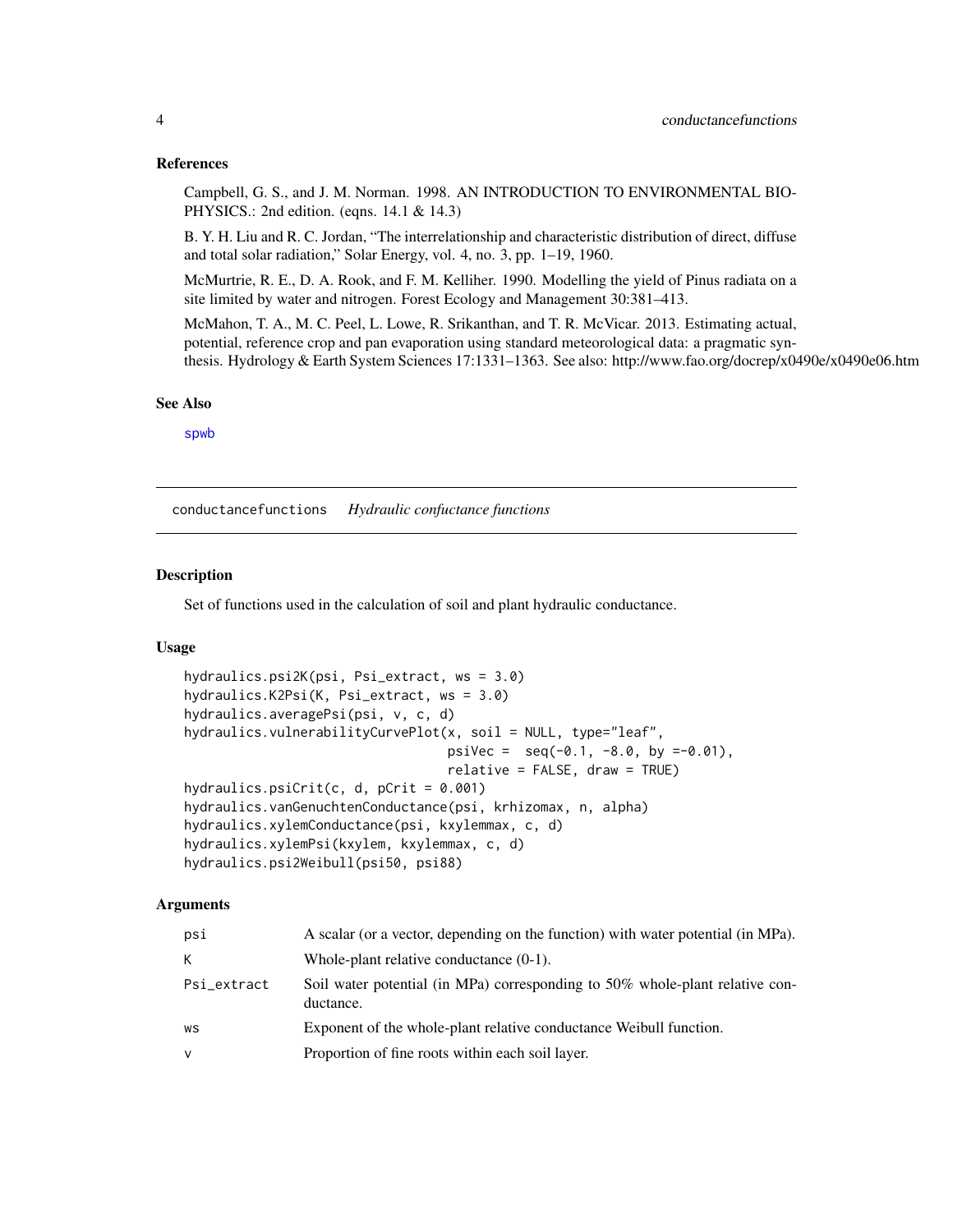| krhizomax    | Maximum rhizosphere hydraulic conductance (defined as flow per leaf surface<br>unit and per pressure drop).                                                                                                       |
|--------------|-------------------------------------------------------------------------------------------------------------------------------------------------------------------------------------------------------------------|
| kxylemmax    | Maximum xylem hydraulic conductance (defined as flow per leaf surface unit<br>and per pressure drop).                                                                                                             |
| c, d         | Parameters of the Weibull function (generic xylem vulnerability curve).                                                                                                                                           |
| n, alpha     | Parameters of the Van Genuchten function (rhizosphere vulnerability curve).                                                                                                                                       |
| kxylem       | Xylem hydraulic conductance (defined as flow per surface unit and per pressure<br>drop).                                                                                                                          |
| $\mathsf{x}$ | An object of class spwbInput.                                                                                                                                                                                     |
| soil         | A list containing the description of the soil (see soil).                                                                                                                                                         |
| type         | Plot type. For hydraulics.supplyFunctionPlot, either "E", "Elayers", "PsiStem",<br>"PsiRoot", "PsiRhizo" or "dEdP"). For hydraulics. vulnerabilityCurvePlot,<br>either "leaf", "stem", "root", or "rhizosphere"). |
| psiVec       | Vector of water potential values to evaluate for the vulnerability curve.                                                                                                                                         |
| relative     | A flag to relativize vulnerability curves to the [0-1] interval.                                                                                                                                                  |
| draw         | A flag to indicate whether the vulnerability curve should be drawn or just re-<br>turned.                                                                                                                         |
| pCrit        | Proportion of maximum conductance considered critical for hydraulic function-<br>ing.                                                                                                                             |
| psi50, psi88 | Water potentials (in MPa) corresponding to 50% and 88% of percent loss of<br>conductance.                                                                                                                         |

#### Details

Details of the hydraulic model are given in a vignette. Function hydraulics. vulnerabilityCurvePlot draws a plot of the vulnerability curves for the given soil object and network properties of each plant cohort in x.

## Value

Values returned for each function are:

- hydraulics.psi2K: Whole-plant relative conductance (0-1).
- hydraulics.K2Psi: Soil water potential (in MPa) corresponding to the given whole-plant relative conductance value (inverse of hydraulics.psi2K()).
- hydraulics.averagePsi: The average water potential (in MPa) across soil layers.
- hydraulics.vanGenuchtenConductance: Rhizosphere conductance corresponding to an input water potential (soil vulnerability curve).
- hydraulics.xylemConductance: Xylem conductance (flow rate per pressure drop) corresponding to an input water potential (plant vulnerability curve).
- hydraulics.xylemPsi: Xylem water potential (in MPa) corresponding to an input xylem conductance (flow rate per pressure drop).
- hydraulics.psi2Weibull: Parameters of the Weibull vulnerability curve that goes through the supplied psi50 and psi88 values.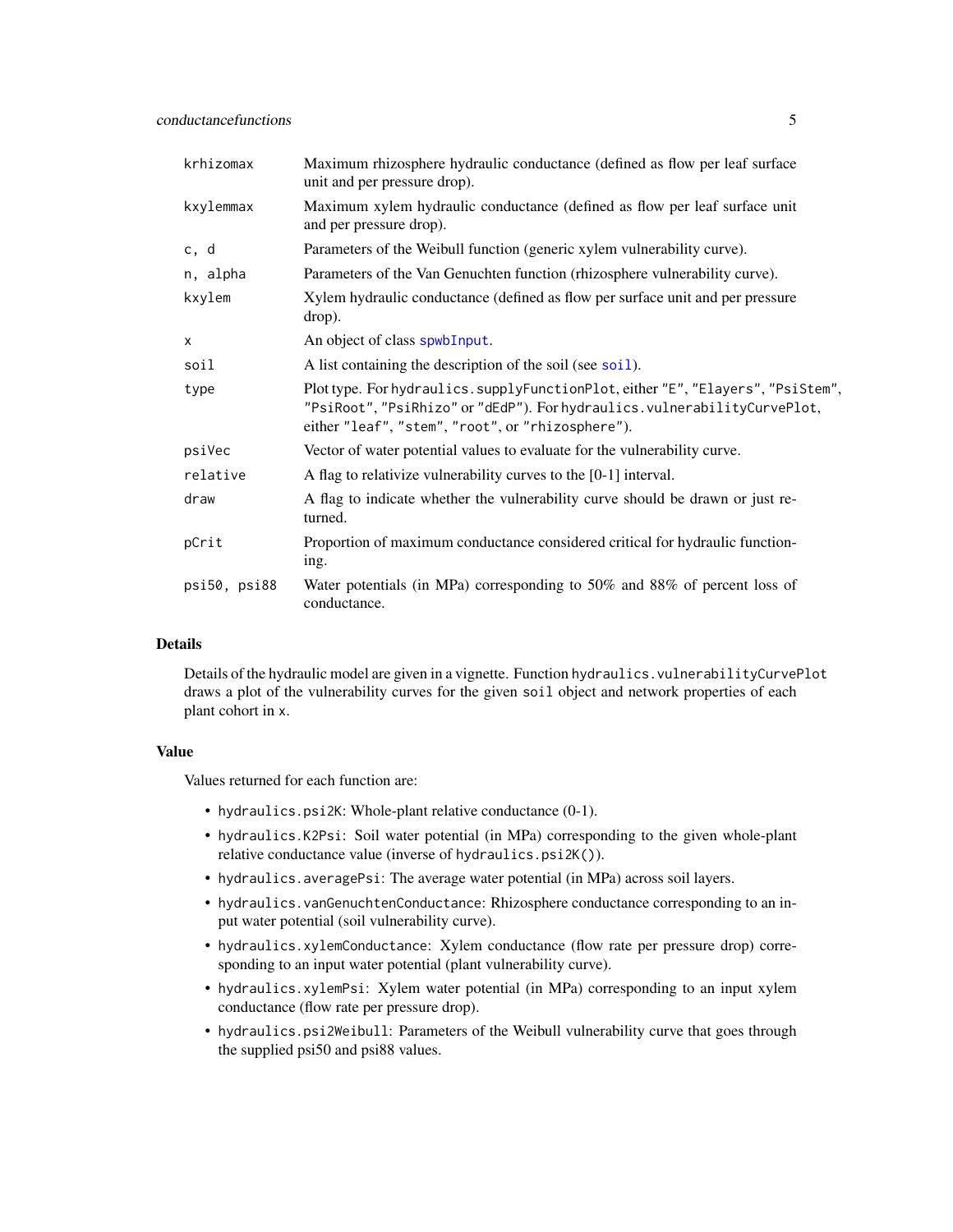### <span id="page-5-0"></span>Author(s)

Miquel De Cáceres Ainsa, Centre Tecnologic Forestal de Catalunya

## References

Sperry, J. S., F. R. Adler, G. S. Campbell, and J. P. Comstock. 1998. Limitation of plant water use by rhizosphere and xylem conductance: results from a model. Plant, Cell \& Environment 21:347–359.

Sperry, J. S., and D. M. Love. 2015. What plant hydraulics can tell us about responses to climatechange droughts. New Phytologist 207:14–27.

## See Also

[hydraulics.supplyFunctionPlot](#page-87-1), [hydraulics.maximumStemHydraulicConductance](#page-43-1), [spwb](#page-65-1), [soil](#page-49-1)

## Examples

```
kstemmax = 4 # in mmol·m-2·s-1·MPa-1
stemc = 3stemd = -4 # in MPa
psiVec = seq(-0.1, -7.0, by =0.01)#Vulnerability curve
kstem = unlist(lapply(psiVec, hydraulics.xylemConductance, kstemmax, stemc, stemd))
plot(-psiVec, kstem, type="l",ylab="Xylem conductance (mmol·m-2·s-1·MPa-1)",
xlab="Canopy pressure (-MPa)", lwd=1.5,ylim=c(0,kstemmax))
```
<span id="page-5-1"></span>defaultControl *Default control parameters for models*

## **Description**

Creates a list with global default parameters for simulation models.

#### Usage

defaultControl()

## Details

The function returns a list with default parameters. Users can change those defaults that need to be set to other values and use the list as input for model functions. The relevant parameters are different for each model function.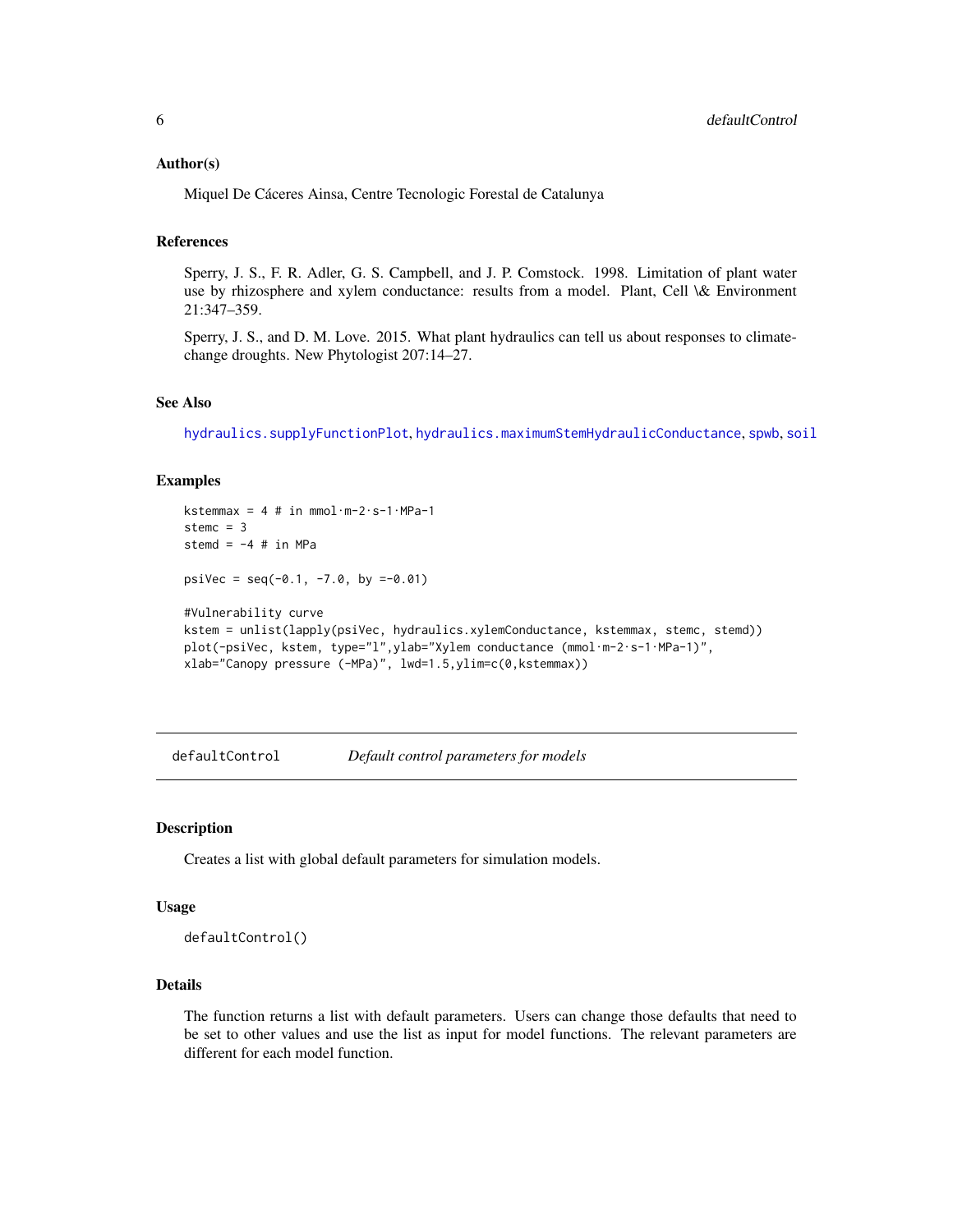## defaultControl 7

## Value

A list, with the following options:

- verbose (=TRUE): Boolean flag to indicate console output during calculations.
- subdailyResults (=FALSE): Boolean flag to force subdaily results to be stored (as a list called 'subdaily' of [spwb.day](#page-70-1) objects, one by simulated date) in calls to [spwb](#page-65-1).
- soilFunctions (="SX"): Soil water retention curve and conductivity functions, either 'SX' (for Saxton) or 'VG' (for Van Genuchten).
- snowpack (=TRUE): Boolean flag to indicate the simulation of snow accumulation and melting.
- drainage (=TRUE): Boolean flag to indicate the simulation of deep drainage (not used in spwbgrid).
- transpirationMode (="Simple"): Transpiration model. See [spwbInput](#page-82-1).
- hydraulicCostFunction (= 1): Variant of the hydraulic cost function used in the stomatal regulation model of Sperry & Love (2016). Values accepted are 1 (original cost function based on the derivative of supply function), 2 (leaf vulnerability curve).
- ndailysteps (= 24): Number of steps into which each day is divided for determination of stomatal conductance, transpiration and photosynthesis (24 equals 1-hour intervals).
- canopyMode (="sunshade"): Indicates how crowns should be described to calculate photosynthesis. Accepted values are "sunshade" (distinguishes photosynthesis in sun leaves from shade leaves) and "multilayer" (distinguishes photosynthesis of sun leaves and shade leaves in each canopy layer).
- verticalLayerSize (= 100): The size of vertical layers (in cm) for photosynthesis calculation.
- nStemSegments (= 1): Number of segments within the stem.
- capacitance (=FALSE): Whether capacitance is considered in simulations.
- cavitationRefill (= TRUE): Whether refilling of embolized conduits is activated.
- klat (= 0.1): Symplastic-apoplastic lateral conductance.
- taper (= TRUE): Whether taper of xylem conduits is accounted for when calculating aboveground stem conductance from xylem conductivity.
- numericParams: A list with the following elements:
	- maxNsteps (= 400): Maximum number of steps in supply function.
	- ntrial (= 200): Number of iteration trials when finding root of equation system.
	- psiTol (= 0.0001): Tolerance value for water potential.
	- ETol (= 0.0001): Tolerance value for flow.
- thermalCapacityLAI (=1000000): Thermal canopy capacitance per LAI unit.
- defaultWindSpeed (=5): Default wind speed value (in m/s) to be used when missing from data.
- Catm (=386): Atmospheric CO2 concentration (in micromol·mol-1 = ppm).
- averageFracRhizosphereResistance (=0.15): Fraction to total continuum (stem+root+rhizosphere) resistance that corresponds to rhizosphere (averaged across soil water potential values).
- storagePool (="none"): Whether carbon storage pools are considered (either "none", "one" or "two").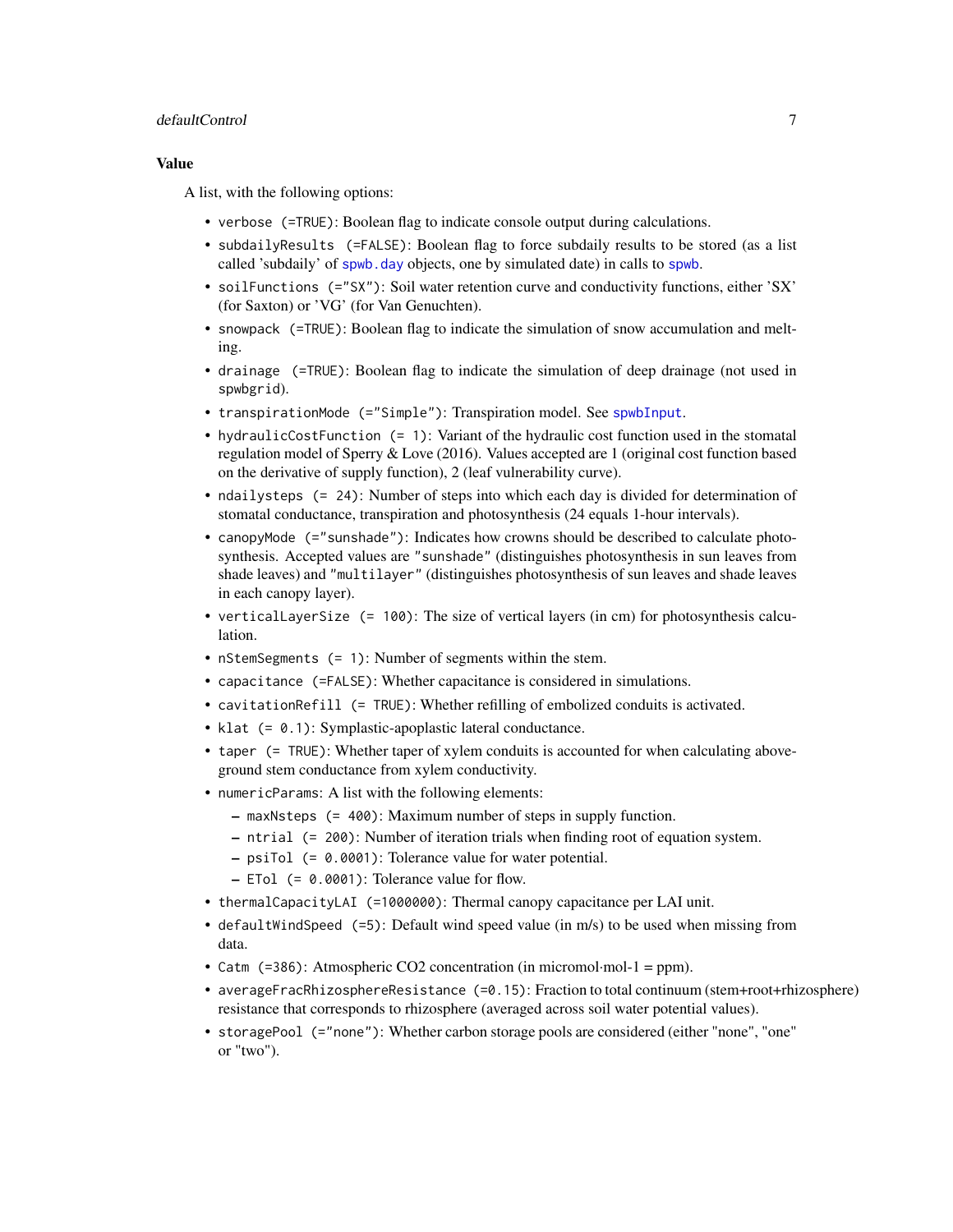## <span id="page-7-0"></span>Author(s)

Miquel De Cáceres Ainsa, Centre Tecnologic Forestal de Catalunya

#### See Also

[spwbInput](#page-82-1), [spwb](#page-65-1), [spwbpoints](#page-85-1)

defaultSoilParams *Default soil parameters*

#### Description

Creates a data frame with default soil physical description for model functions.

#### Usage

defaultSoilParams(n = 4)

#### Arguments

n An integer with the number of soil layers.

## Details

The function returns a data frame with default physical soil description, with soil layers in rows. Users can change those that need to be set to other values and use the list as input for function [soil](#page-49-1).

## Value

A data frame with layers in rows and the following columns (and default values):

- widths (= c(300,700,1000,2000): Width of soil layers (in mm).
- clay  $(= 25)$ : Clay percentage for each layer (in %).
- sand  $(= 25)$ : Sand percentage for each layer (in %).
- om  $($  = NA): Organic matter percentage for each layer (in  $%$ ).
- bd  $(= 1.5)$ : Bulk density for each layer (in g/cm3).
- rfc (= c(20,40,60,85)): Percentage of rock fragment content for each layer.

#### Author(s)

Miquel De Cáceres Ainsa, Centre Tecnologic Forestal de Catalunya

## See Also

[soil](#page-49-1), [soilgridsParams](#page-54-1), [defaultControl](#page-5-1), [SpParamsMED](#page-62-1)

#### Examples

defaultSoilParams(4)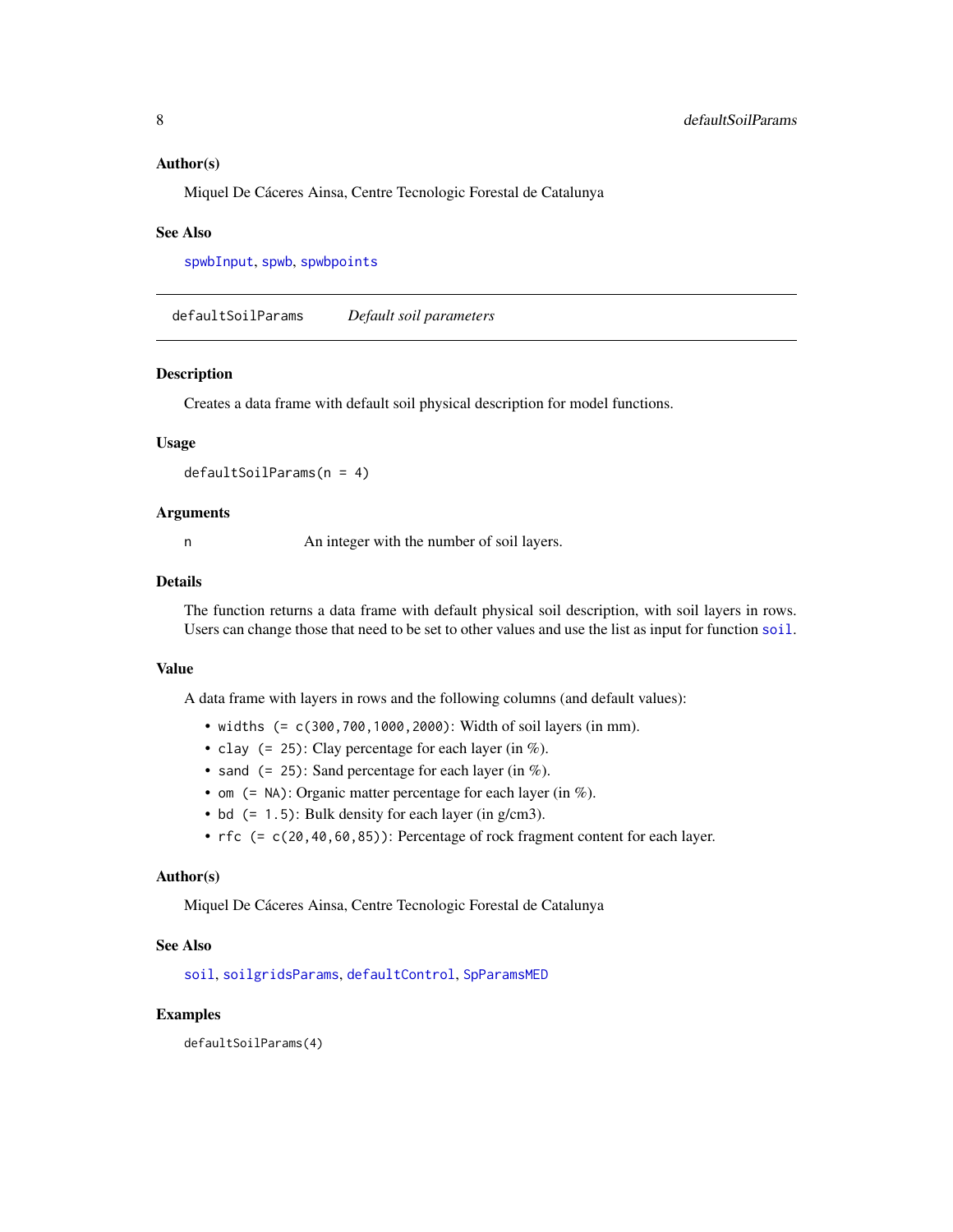## <span id="page-8-1"></span><span id="page-8-0"></span>Description

Data set for illustration of model behaviour. Includes a description of the plant cohorts of a forest stand.

#### Usage

data(exampleforest)

## Format

An object of class [forest](#page-15-1) containing the description of the tree, sapling and shrub cohorts of a forest patch as well as the seed bank and the size of the patch.

## Source

DGCN (2005). Tercer Inventario Forestal Nacional (1997-2007): Catalunya. Dirección General de Conservación de la Naturaleza, Ministerio de Medio Ambiente, Madrid.

## See Also

[forest](#page-15-1), [spwb](#page-65-1), [forest2spwbInput](#page-82-2)

## Examples

data(exampleforest)

examplemeteo *Example daily meteorology data*

## Description

Example data set of meteorological input.

## Usage

data(examplemeteo)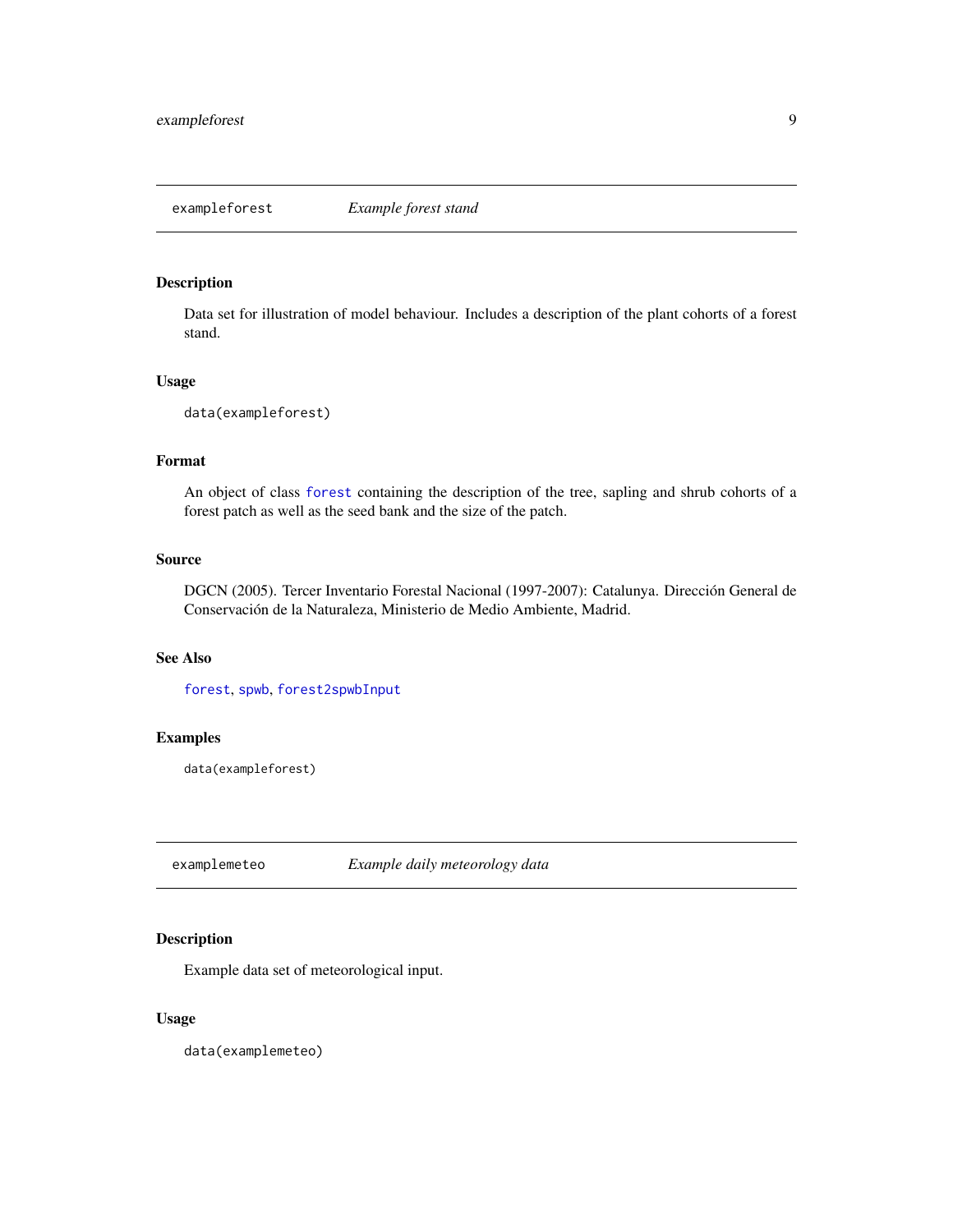#### Format

A data frame containing daily meteorology of a location in Catalonia (Spain) for year 2001.

MeanTemperature Mean daily temperature (in degrees Celsius). MinTemperature Minimum daily temperature (in degrees Celsius). MaxTemperature Maximum daily temperature (in degrees Celsius). Precipitation Daily precipitation (in mm of water). MeanRelativeHumidity Mean daily relative humidity (in percent). MinRelativeHumidity Minimum daily relative humidity (in percent). MaxRelativeHumidity Maximum daily relative humidity (in percent). Radiation Incoming radiation (in MJ/m2). WindSpeed Wind speed (in m/s). WindDirection Wind direction (in degrees from North). PET Potential evapo-transpiration (in mm of water).

## Source

Interpolated from weather station data (Spanish and Catalan meteorology agencies) using package 'meteoland'.

## See Also

[spwb](#page-65-1)

## Examples

data(examplemeteo)

exampleSGL *Example of spatial grid with forest data*

#### Description

An example of an object of [SpatialGridLandscape-class](#page-57-1), with data taken from the Spanish Forest Inventory (DGCN 2005).

## Usage

data("exampleSGL")

## Format

The data format is that of an object [SpatialGridLandscape-class](#page-57-1)

<span id="page-9-0"></span>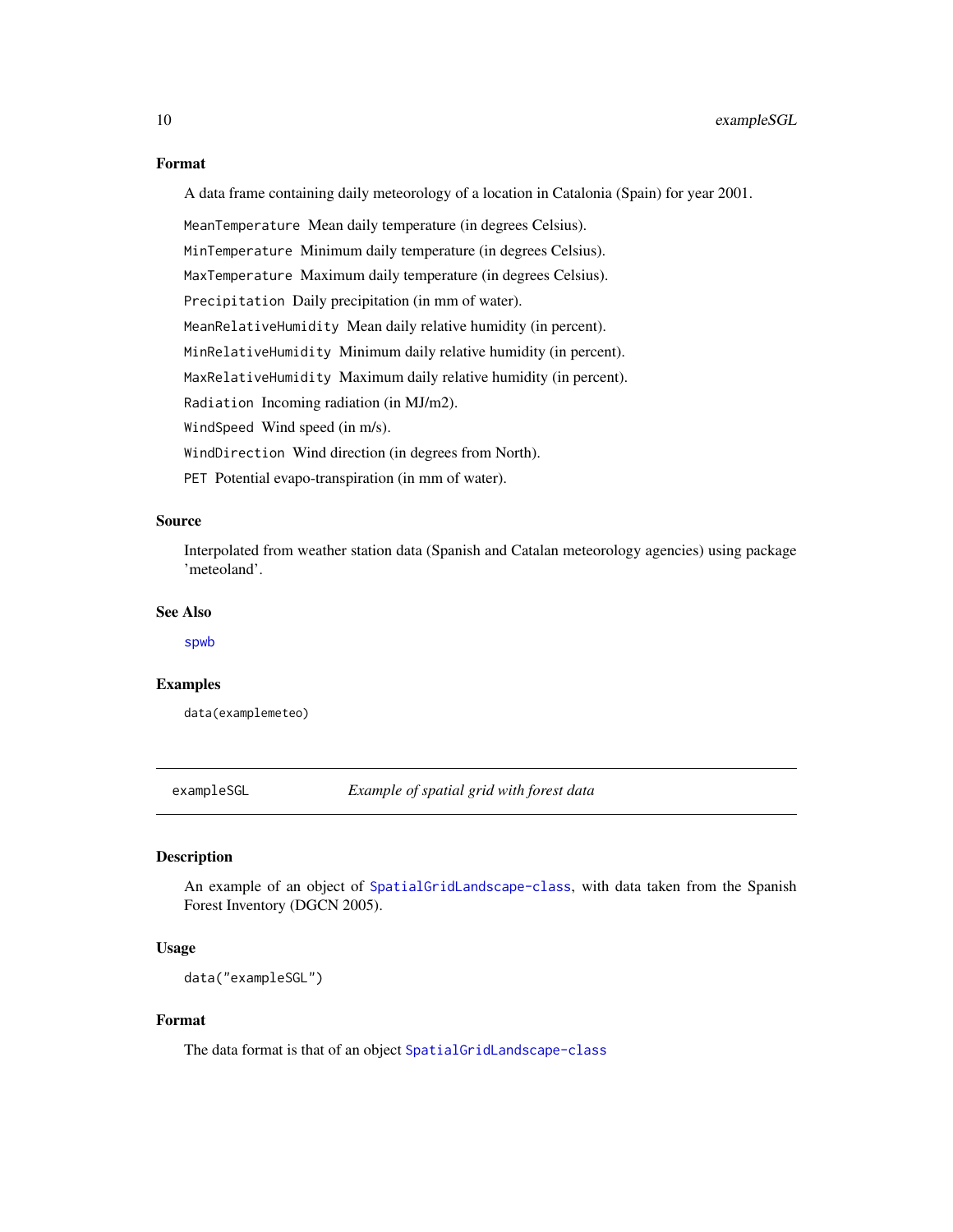## <span id="page-10-0"></span>exampleSPL 11

## Source

DGCN (2005). Tercer Inventario Forestal Nacional (1997-2007): Catalunya. Dirección General de Conservación de la Naturaleza, Ministerio de Medio Ambiente, Madrid.

## See Also

[forest](#page-15-1), [exampleforest](#page-8-1), [SpatialGridLandscape-class](#page-57-1)

#### Examples

data(exampleSGL)

#Inspect forest object corresponding to the first pixel exampleSGL@forestlist[[1]]

exampleSPL *Example of spatial points with forest data*

## Description

An example of an object of [SpatialPointsLandscape-class](#page-60-1) with data for 30 plots, taken from the Spanish Forest Inventory (DGCN 2005).

## Usage

data("exampleSPL")

## Format

The data format is that of an object [SpatialPointsLandscape-class](#page-60-1)

#### Source

DGCN (2005). Tercer Inventario Forestal Nacional (1997-2007): Catalunya. Dirección General de Conservación de la Naturaleza, Ministerio de Medio Ambiente, Madrid.

## See Also

[forest](#page-15-1), [exampleforest](#page-8-1), [SpatialPointsLandscape-class](#page-60-1)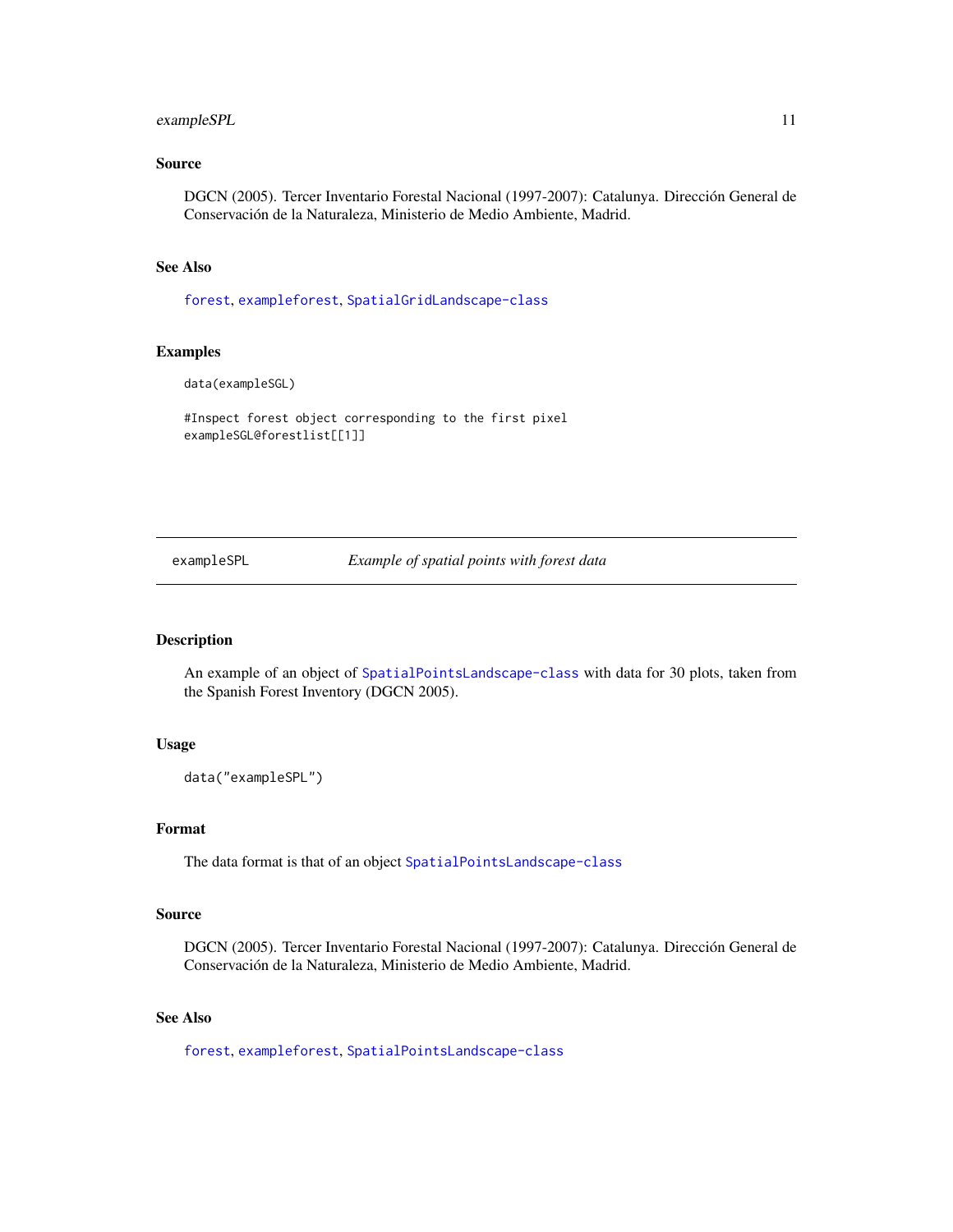## Examples

data(exampleSPL)

#Plot forest coordinates plot(exampleSPL)

```
#Inspect forest object corresponding to the first point
exampleSPL@forestlist[[1]]
```
<span id="page-11-1"></span>extractSFIforest *Extract forest from SFI data*

## Description

Creates a [forest](#page-15-1) object from Spanish Forest Inventory (SFI) data (DGCN 2005).

## Usage

```
extractSFIforest(SFItreeData, SFIshrubData, ID, SpParams,
                 SFIherbData = NULL, SFIcodes=NULL,
                 patchsize= 10000, setDefaults=TRUE)
translateSpeciesCodes(x, SFIcodes)
```
## Arguments

| SFItreeData  | A data frame with measured tree data.                                                                                                                                                                                                                                     |
|--------------|---------------------------------------------------------------------------------------------------------------------------------------------------------------------------------------------------------------------------------------------------------------------------|
| SFIshrubData | A data frame with measured shrub data.                                                                                                                                                                                                                                    |
| ID           | A string with the ID of the plot to be extracted.                                                                                                                                                                                                                         |
| SpParams     | A data frame with species parameters (see details).                                                                                                                                                                                                                       |
| SFIcodes     | A string vector (of length equal to the number of rows in SpParams of the SFI<br>species codes that correspond to the model species codification. Each string<br>may contain different coma-separated codes in order to merge SFI species into<br>a single model species. |
| SFIherbData  | A data frame with cover and mean height of the herb layer.                                                                                                                                                                                                                |
| patchsize    | The area of the forest stand, in square meters.                                                                                                                                                                                                                           |
| setDefaults  | Initializes default values for missing fields in SFI data.                                                                                                                                                                                                                |
| X            | A data frame with a column called 'Especie'.                                                                                                                                                                                                                              |

## Details

SFI data needs to be in a specific format. Function extractSFIforest calls translateSpeciesCodes internally.

<span id="page-11-0"></span>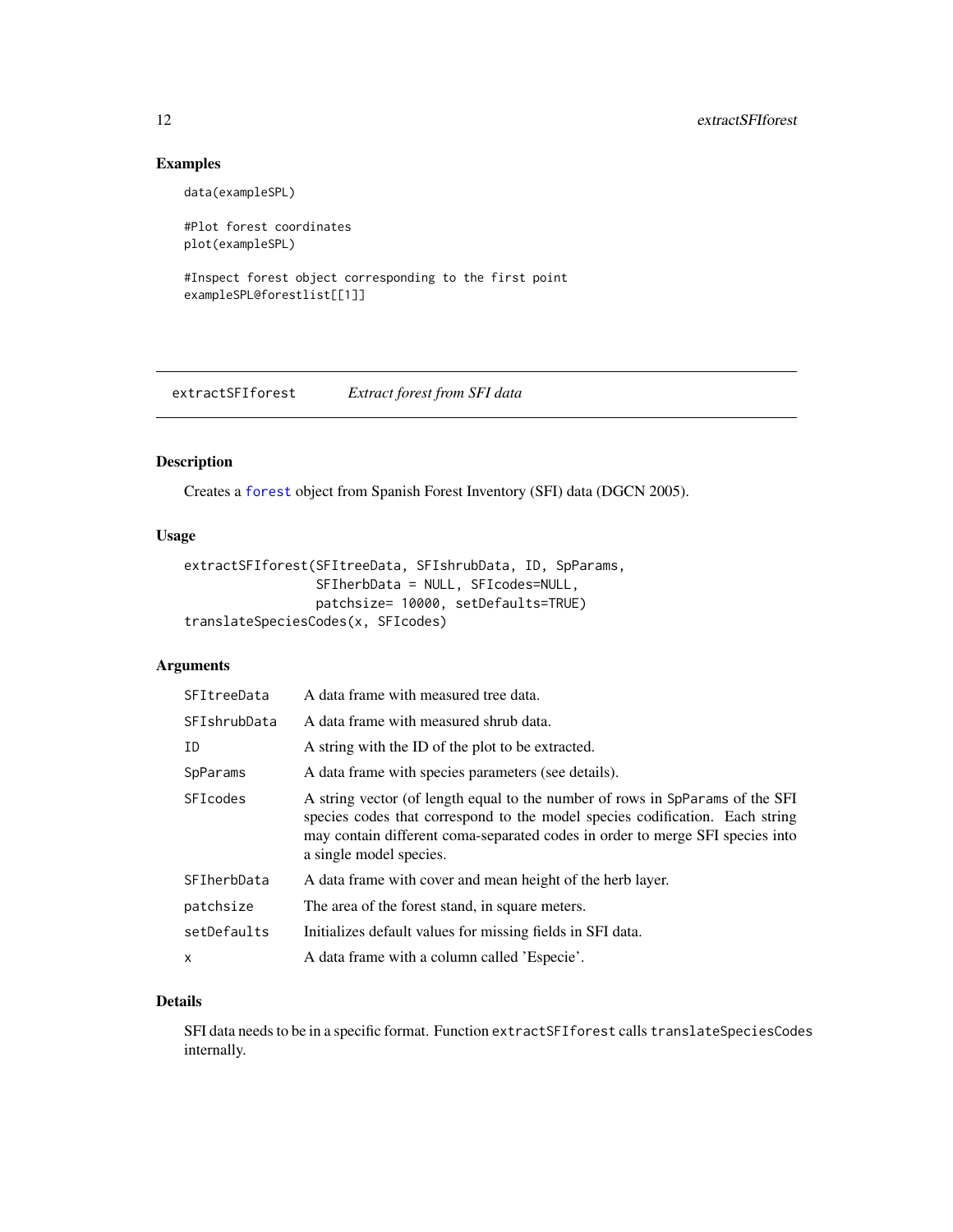## <span id="page-12-0"></span>fire.behaviour 13

## Value

An object of class [forest](#page-15-1).

## Author(s)

Miquel De Cáceres Ainsa, Centre Tecnologic Forestal de Catalunya

## References

DGCN (2005). Tercer Inventario Forestal Nacional (1997-2007): Catalunya. Dirección General de Conservación de la Naturaleza, Ministerio de Medio Ambiente, Madrid.

## See Also

[SFI2SPL](#page-46-1), [forest](#page-15-1)

fire.behaviour *Fire behaviour functions*

#### <span id="page-12-1"></span>Description

Function fire.FCCS() implements a modification of the fire behavior models described for the Fuel Characteristics Classification System (FCCS) in Prichard et al. (2013). Function fire.Rothermel() implements Rothermel's (1972) fire behaviour model (modified from package 'Rothermel' (Giorgio Vacchiano, Davide Ascoli)).

## Usage

```
fire.FCCS(FCCSpropsSI, MliveSI = as.numeric(c(90, 90, 60)),
          MdeadSI = as.numeric(c(6, 6, 6, 6, 6)),
          slope = 0, windSpeedSI = 11)
fire.Rothermel(modeltype, wSI, sSI, delta, mx_dead,
               hSI, mSI, u, windDir, slope, aspect)
```
## Arguments

| FCCSpropsSI | A data frame describing the properties of five fuel strata (canopy, shrub, herbs,<br>dead woody and litter) returned by fuel. FCCS. |
|-------------|-------------------------------------------------------------------------------------------------------------------------------------|
| MliveSI     | Moisture of live fuels (in percent of dry weight) for canopy, shrub, and herb<br>strata.                                            |
| MdeadSI     | Moisture of dead fuels (in percent of dry weight) for canopy, shrub, herb, woody<br>and litter strata.                              |
| slope       | Slope (in degrees).                                                                                                                 |
| windSpeedSI | Wind speed (in m/s) at 20 ft (6 m) over vegetation (default 11 m/s = 40 km/h)                                                       |
| modeltype   | $'S'$ (tatic) or $'D'$ (ynamic)                                                                                                     |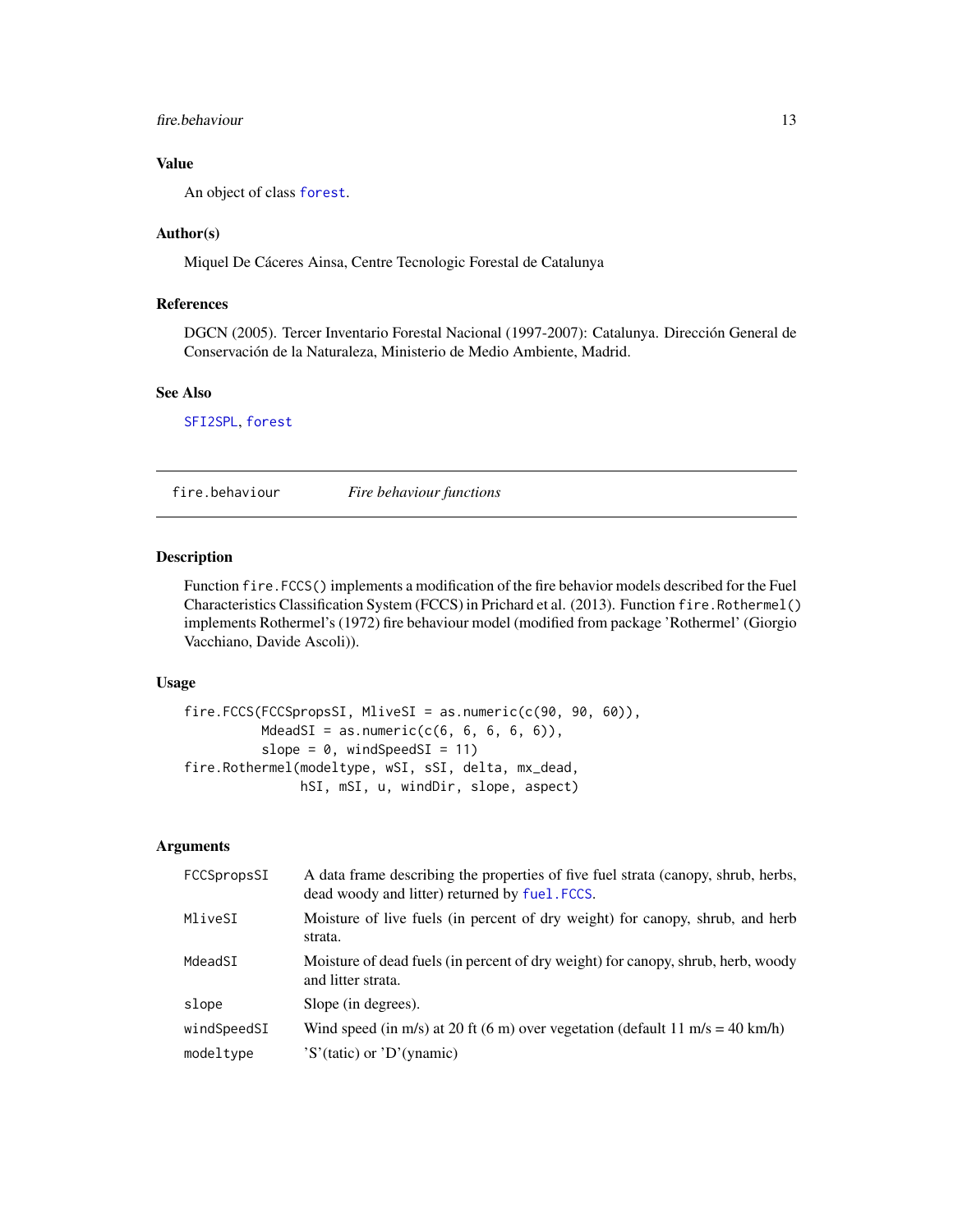| wSI     | A vector of fuel load (t/ha) for five fuel classes.                                 |
|---------|-------------------------------------------------------------------------------------|
| sSI     | A vector of surface-to-volume ratio (m2/m3) for five fuel classes.                  |
| delta   | A value of fuel bed depth (cm).                                                     |
| mx_dead | A value of dead fuel moisture of extinction (percent).                              |
| hSI     | A vector of heat content (kJ/kg) for five fuel classes.                             |
| mSI     | A vector of percent moisture on a dry weight basis (percent) for five fuel classes. |
| u       | A value of windspeed (m/s) at midflame height.                                      |
| windDir | Wind direction (in degrees from north). North means blowing from north to<br>south. |
| aspect  | Aspect (in degrees from north).                                                     |

## Details

Default moisture, slope and windspeed values are benchmark conditions used to calculate fire potentials (Sandberg et al. 2007) and map vulnerability to fire.

#### Value

Both functions return list with fire behavior variables. In the case of fire.FCCS, the function returns the variables in three blocks (lists SurfaceFire, CrownFire and FirePotentials), and the values are:

- SurfaceFire\$`midflame\_WindSpeed [m/s]`: Midflame wind speed in the surface fire.
- SurfaceFire\$phi\_wind: Spread rate modifier due to wind.
- SurfaceFire\$phi\_slope: Spread rate modifier due to slope.
- SurfaceFire\$`I\_R\_surf [kJ/m2/min]`: Intensity of the surface fire reaction.
- SurfaceFire\$`I\_R\_litter [kJ/m2/min]`: Intensity of the litter fire reaction.
- SurfaceFire\$`q\_surf [kJ/m2]`: Heat sink of the surface fire.
- SurfaceFire\$`q\_litter [kJ/m2]`: Heat sink of the litter fire.
- SurfaceFire\$xi\_surf: Propagating flux ratio of the surface fire.
- SurfaceFire\$xi\_litter: Propagating flux ratio of the litter fire.
- SurfaceFire\$`ROS\_surf [m/min]`: Spread rate of the surface fire(without accounting for faster spread in the litter layer).
- SurfaceFire\$`ROS\_litter [m/min]`: Spread rate of the litter fire.
- SurfaceFire\$`ROS\_windslopecap [m/min]`: Maximum surface fire spread rate according to wind speed.
- SurfaceFire\$`ROS [m/min]`: Final spread rate of the surface fire.
- SurfaceFire\$`I\_b [kW/m]`: Fireline intensity of the surface fire.
- SurfaceFire\$`FL [m]`: Flame length of the surface fire.
- CrownFire\$`I\_R\_canopy [kJ/m2/min]`: Intensity of the canopy fire reaction.
- CrownFire\$`I\_R\_crown [kJ/m2/min]`: Intensity of the crown fire reaction (adding surface and canopy reactions).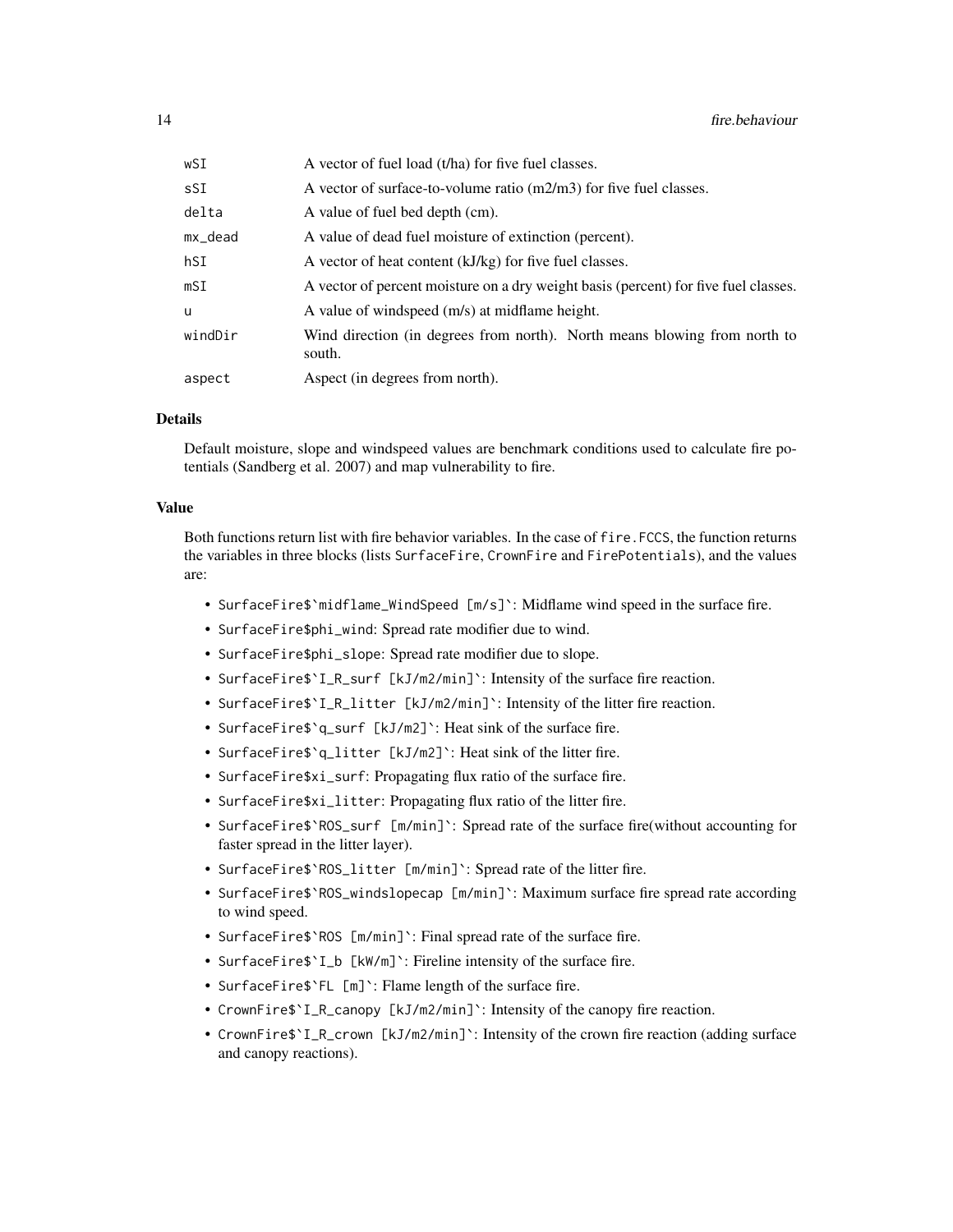- CrownFire\$`q\_canopy [kJ/m2]`: Heat sink of the canopy fire.
- CrownFire\$`q\_crown [kJ/m2]`: Heat sink of the crown fire (adding surface and canopy heat sinks).
- CrownFire\$xi\_surf: Propagating flux ratio of the crown fire.
- CrownFire\$`canopy\_WindSpeed [m/s]`: Wind speed in the canopy fire (canopy top wind speed).
- CrownFire\$WAF: Wind speed adjustment factor for crown fires.
- CrownFire\$`ROS [m/min]`: Spread rate of the crown fire.
- CrownFire\$Ic\_ratio: Crown initiation ratio.
- CrownFire\$`I\_b [kW/m]`: Fireline intensity of the crown fire.
- CrownFire\$`FL [m]`: Flame length of the crown fire.
- FirePotentials\$RP: Surface fire reaction potential ([0-9]).
- FirePotentials\$SP: Surface fire spread rate potential ([0-9]).
- FirePotentials\$FP: Surface fire flame length potential ([0-9]).
- FirePotentials\$SFP: Surface fire potential ([0-9]).
- FirePotentials\$IC: Crown initiation potential ([0-9]).
- FirePotentials\$TC: Crown-to-crown transmission potential ([0-9]).
- FirePotentials\$RC: Crown fire spread rate potential ([0-9]).
- FirePotentials\$CFC: Crown fire potential ([0-9]).

#### **Note**

Default moisture, slope and windspeed values are benchmark conditions used to calculate fire potentials (Sandberg et al. 2007) and map vulnerability to fire.

#### Author(s)

Miquel De Cáceres Ainsa, Centre Tecnologic Forestal de Catalunya

## References

Albini, F. A. (1976). Computer-based models of wildland fire behavior: A users' manual. Ogden, UT: US Department of Agriculture, Forest Service, Intermountain Forest and Range Experiment Station.

Rothermel, R. C. 1972. A mathematical model for predicting fire spread in wildland fuels. USDA Forest Service Research Paper INT USA.

Prichard, S. J., D. V Sandberg, R. D. Ottmar, E. Eberhardt, A. Andreu, P. Eagle, and K. Swedin. 2013. Classification System Version 3.0: Technical Documentation.

## See Also

[fuel.FCCS](#page-18-1)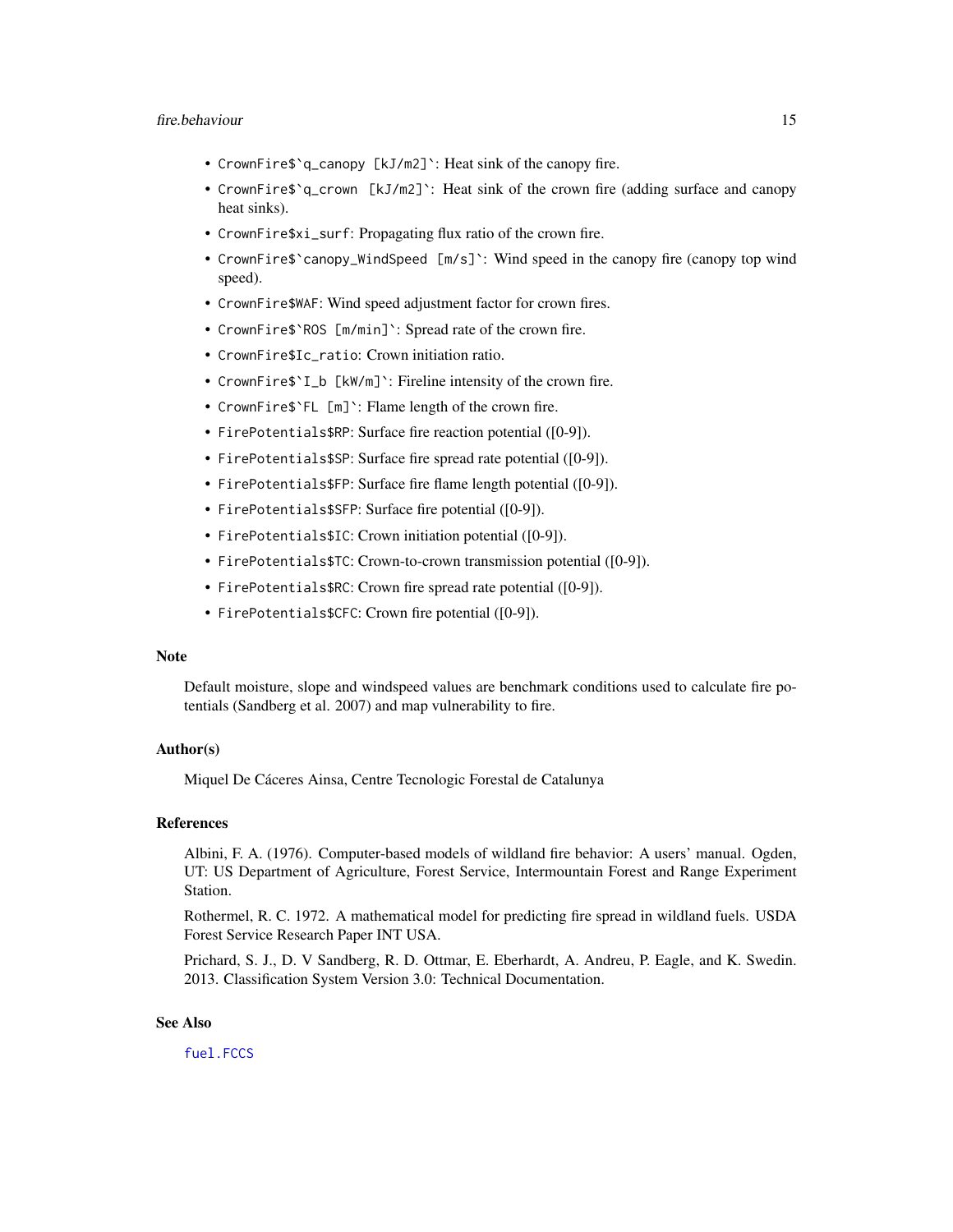## Examples

```
#Load example plot plant data
data(exampleforest)
#Default species parameterization
data(SpParamsMED)
#Calculate fuel properties according to FCCS
fccs = fuel.FCCS(exampleforest, 50,100, SpParamsMED)
#Calculate fire behavior according to FCCS
fire.FCCS(fccs)
#Load fuel model parameter data
data(SFM_metric)
#Fuel stratification (returns heights in cm)
fs = fuel.Stratification(exampleforest, SpParamsMED)
#Correct windspeed (transform heights to m)
u = 11 #m/s
umf = u*fuel.WindAdjustmentFactor(fs$surfaceLayerTopHeight/100, fs$canopyBaseHeight/100,
                                  fs$canopyTopHeight/100, 60)
#Call Rothermel function using fuel model 'A6'
fire.Rothermel(modeltype="D", wSI = as.numeric(SFM_metric["A6",2:6]),
                    sSI = as.numeric(SFM_metric["A6",7:11]),
                    delta = as.numeric(SFM_metric["A6",12]),
                    mx_dead = as.numeric(SFM_metric["A6",13]),
                    hSI = as.numeric(SFM_metric["A6",14:18]),
                    mSI = c(10, 10, 10, 30, 60),
                    u=umf, windDir=0, slope=0, aspect=0)
```
<span id="page-15-1"></span>forest *Forest description*

#### <span id="page-15-2"></span>Description

Description of a forest patch.

## Usage

```
## S3 method for class 'forest'
summary(object, SpParams, detailed=FALSE, ...)
## S3 method for class 'summary.forest'
print(x, \text{ digits} = getOption("digits"), ...)emptyforest(ID="", patchsize=10000, ntree = 0, nshrub = 0)
```
<span id="page-15-0"></span>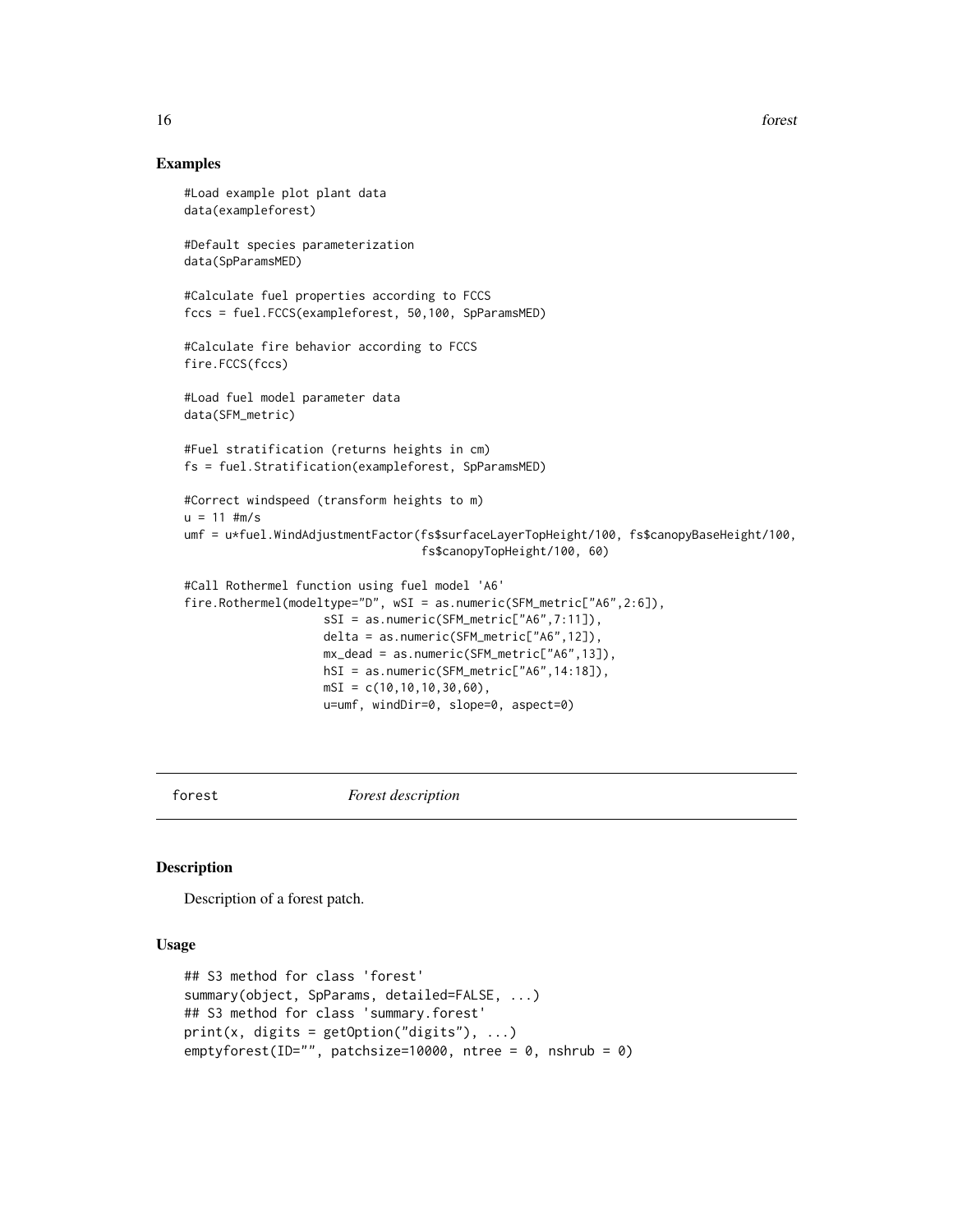#### forest that the contract of the contract of the contract of the contract of the contract of the contract of the contract of the contract of the contract of the contract of the contract of the contract of the contract of th

## Arguments

| object        | An object of class forest has the following structure:                                                              |
|---------------|---------------------------------------------------------------------------------------------------------------------|
|               | • ID: An identifier of the forest stand (a string).                                                                 |
|               | • patchsize: The area of the forest stand, in square meters.                                                        |
|               | • treeData: A data frame of tree cohorts (in rows) and the following columns:                                       |
|               | $-$ Species: Non-negative integer for tree species identity (i.e., 0,1,2,).                                         |
|               | - Height: Total height (in cm).                                                                                     |
|               | - DBH: Diameter at breast height (in cm).                                                                           |
|               | - N: Density (number of individuals/cell).                                                                          |
|               | $-$ Z50: Depth (in mm) corresponding to 50% of fine roots.                                                          |
|               | $-$ Z95: Depth (in mm) corresponding to 95% of fine roots.                                                          |
|               | • shrubData: A data frame of shrub cohorts (in rows) and the following<br>columns:                                  |
|               | - Species: Non-negative integer for shrub species identity (i.e., $0, 1, 2, \ldots$ ).                              |
|               | - Height: Total height (in cm).                                                                                     |
|               | - Cover: Percent cover.                                                                                             |
|               | - Z50: Depth (in mm) corresponding to 50% of fine roots.                                                            |
|               | - Z95: Depth (in mm) corresponding to 95% of fine roots.                                                            |
|               | • seedBank: A data frame containing the abundance of seeds for each species<br>(in rows) and the following columns: |
|               | - Species: Non-negative integer for shrub species identity (i.e., $0, 1, 2, \ldots$ ).                              |
|               | - Abundance: Abundance class (0 - none; 1 - low; 2 - medium; 3 - high;<br>4 - very high).                           |
|               | • herbCover: Percent cover of the herb layer.                                                                       |
|               | • herbHeight: Mean height (in cm) of the herb layer.                                                                |
| SpParams      | A data frame with species parameters (see SpParamsMED).                                                             |
| detailed      | A boolean flag to indicate that a detailed summary is desired.                                                      |
| x             | The object returned by summary. forest.                                                                             |
| digits        | Minimal number of significant digits.                                                                               |
| .             | Additional parameters for functions summary and print.                                                              |
| ΙD            | An identifier of the forest stand (a string).                                                                       |
| patchsize     | The area of the forest stand, in square meters.                                                                     |
| ntree, nshrub | Number of tree and shrub cohorts, respectively.                                                                     |

## Details

Function summary.forest can be used to summarize a forest object in the console. Function emptyforest creates an empty forest object.

## Value

Function summary.forest returns a data frame with the basal area and LAI of the forest, either expressed as totals or divided among life stages and species. Function emptyforest returns an empty forest object.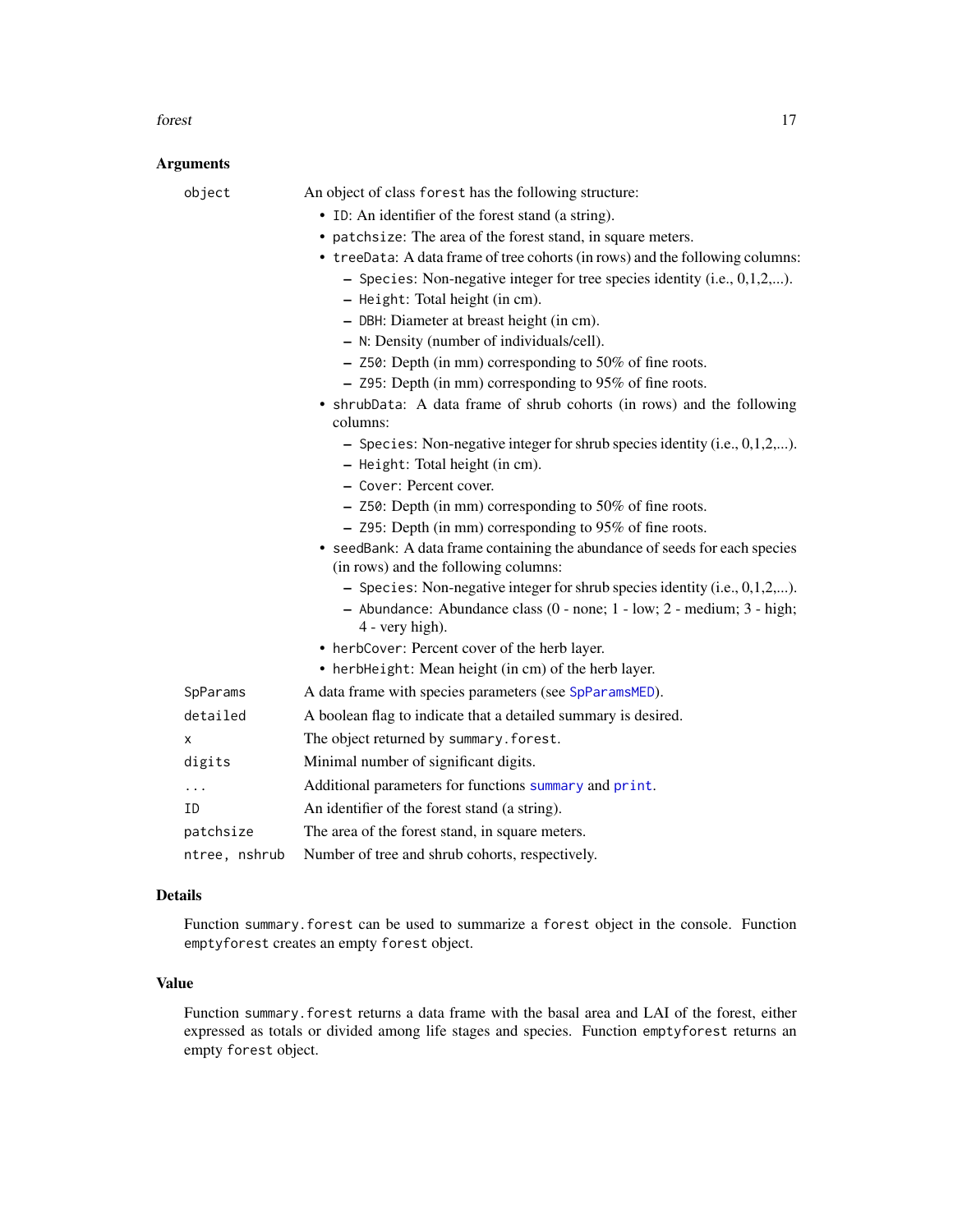## Author(s)

Miquel De Cáceres Ainsa, Centre Tecnologic Forestal de Catalunya

## See Also

[exampleforest](#page-8-1), [extractSFIforest](#page-11-1), [soil](#page-49-1), [SFI2SPL](#page-46-1)

## Examples

```
data(exampleforest)
data(SpParamsMED)
```
summary(exampleforest, SpParamsMED)

## Forest values *Forest description functions*

## Description

Functions to calculate overall attributes of a [forest](#page-15-1) object.

## Usage

```
forest.BasalArea(x)
```
## Arguments

x An object of class [forest](#page-15-1).

#### Value

A vector with values for each cohort of the input [forest](#page-15-1) object:

• forest.BasalArea: Total basal area (m2/ha).

## Author(s)

Miquel De Cáceres Ainsa, Centre Tecnologic Forestal de Catalunya

## See Also

[spwb](#page-65-1), [forest](#page-15-1), [plant.BasalArea](#page-34-1), [summary.forest](#page-15-2)

<span id="page-17-0"></span>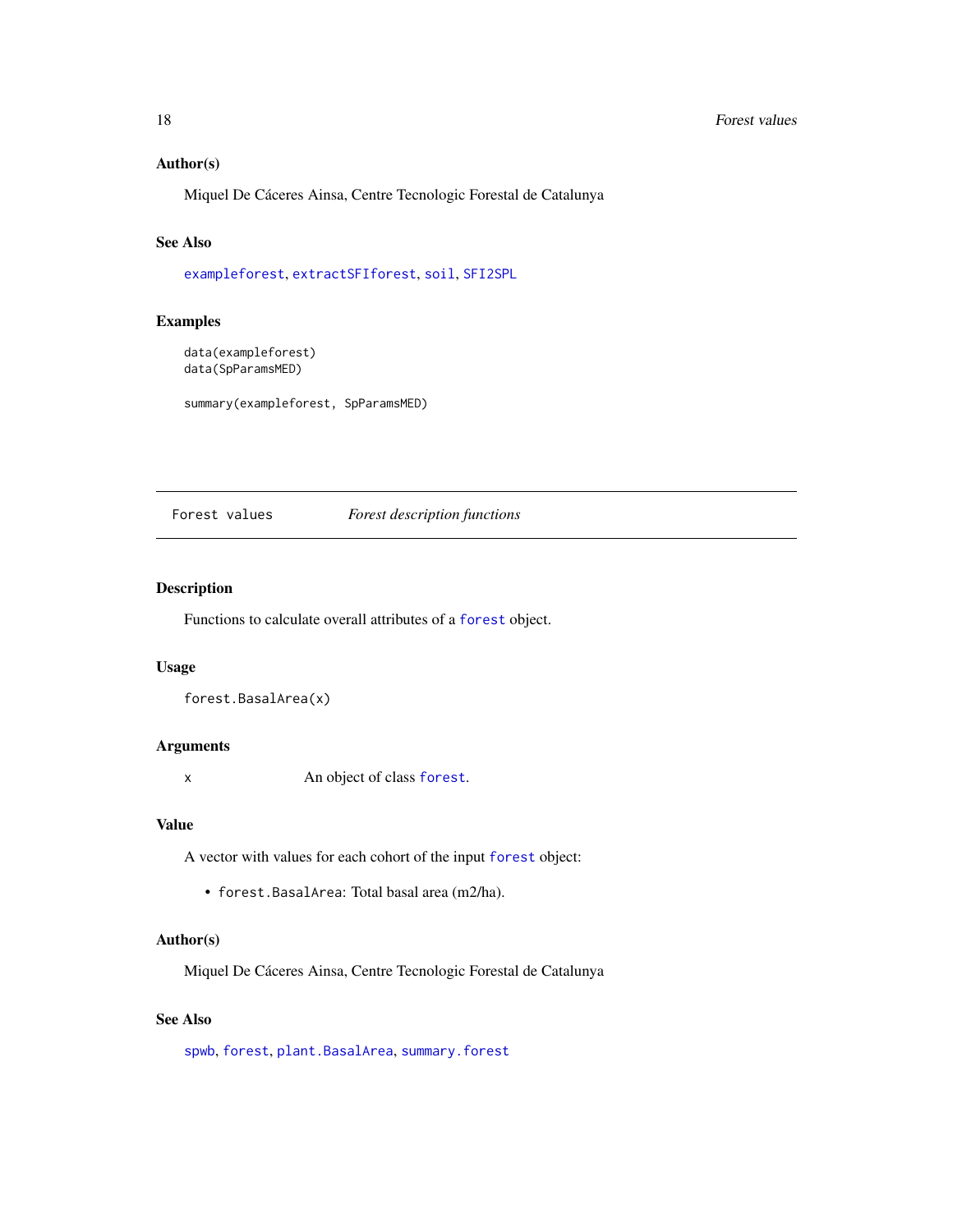## <span id="page-18-0"></span>fuel.properties 19

## Examples

```
#Default species parameterization
data(SpParamsMED)
#Load example plot
data(exampleforest)
```

```
#A short way to obtain total basal area
forest.BasalArea(exampleforest)
```
fuel.properties *Fuel stratification and fuel characteristics*

## <span id="page-18-1"></span>**Description**

Function fuel.Stratification provides a stratification of the stand into understory and canopy strata. Function fuel.FCCS calculates fuel characteristics from a forest object following an adaptation of the protocols described for the Fuel Characteristics Classification System (Prichard et al. 2013). Function fuel.WindAdjustmentFactor determines the adjustment factor of wind for surface fires, according to Andrews (2012). Function fuel.cohortFineFMC calculates the fuel moisture content of leaves and twigs of each cohort, from the results of soil water balance.

## Usage

```
fuel.Stratification(object, SpParams, gdd = NA,
                      heightProfileStep = 10.0, maxHeightProfile = 5000.0,
                      bulkDensityThreshold = 0.05)
fuel.FCCS(object, ShrubCover, CanopyCover, SpParams, cohortFMC = as.numeric(c()),
         gdd = NA, heightProfileStep = 10, maxHeightProfile = 5000,
         bulkDensityThreshold = 0.05)
fuel.cohortFineFMC(spwb, x)
fuel.WindAdjustmentFactor(topShrubHeight, bottomCanopyHeight, topCanopyHeight,
                          canopyCover)
```
#### Arguments

| object            | An object of class forest                                                                                           |  |  |  |
|-------------------|---------------------------------------------------------------------------------------------------------------------|--|--|--|
| ShrubCover        | Total shrub cover (in percent) of the stand.                                                                        |  |  |  |
| CanopyCover       | Total canopy cover (in percent) of the stand.                                                                       |  |  |  |
| SpParams          | A data frame with species parameters (see SpParamsMED).                                                             |  |  |  |
| cohortFMC         | A numeric vector of (actual) fuel moisture content by cohort (e.g. taken from<br>the result of fuel.cohortFineFMC). |  |  |  |
| gdd               | Growth degree-days.                                                                                                 |  |  |  |
| heightProfileStep |                                                                                                                     |  |  |  |
|                   |                                                                                                                     |  |  |  |

Precision for the fuel bulk density profile.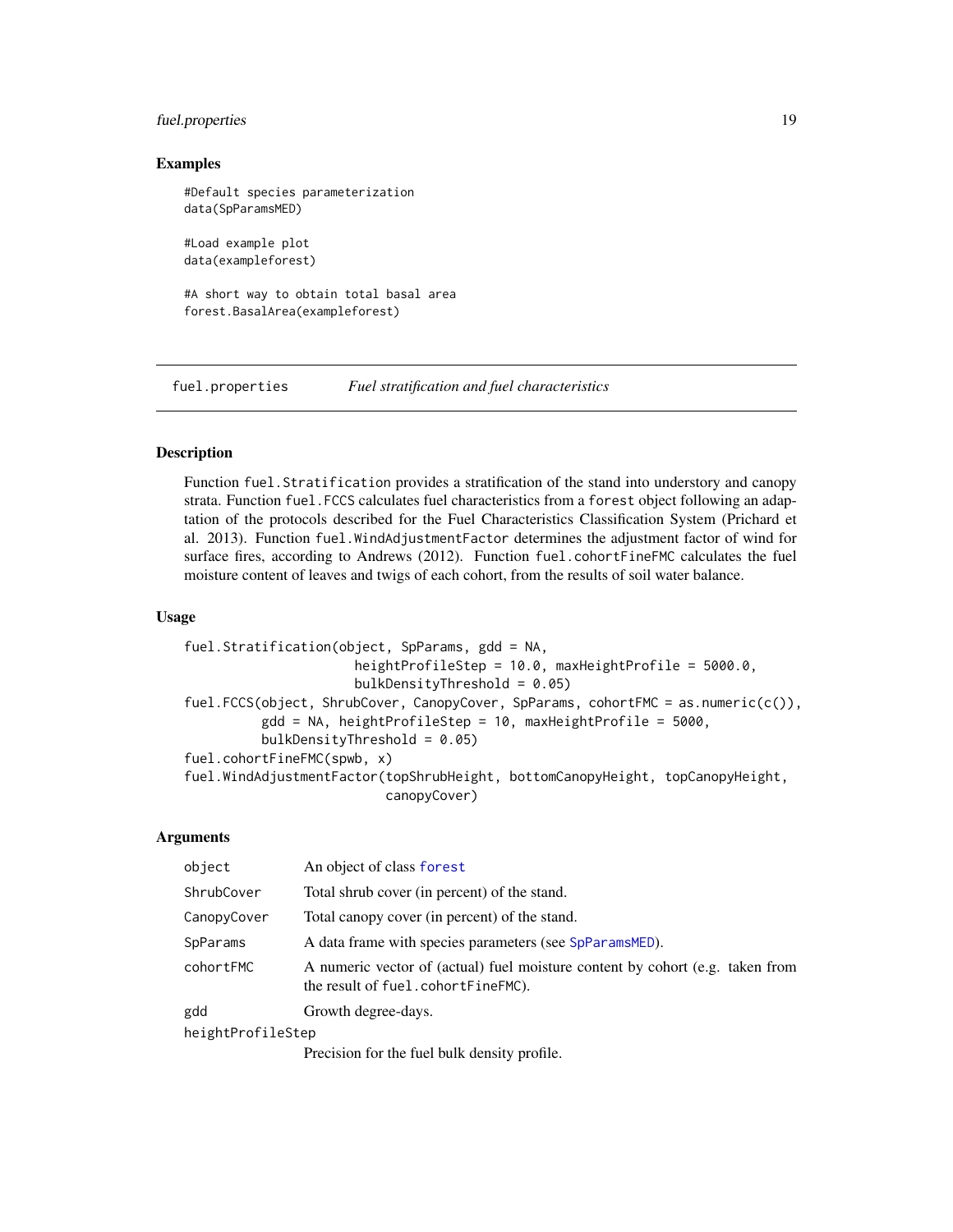| maxHeightProfile   |                                                   |  |  |  |  |  |
|--------------------|---------------------------------------------------|--|--|--|--|--|
|                    | Maximum height for the fuel bulk density profile. |  |  |  |  |  |
|                    | bulkDensityThreshold                              |  |  |  |  |  |
|                    | Minimum fuel bulk density to delimit fuel strata. |  |  |  |  |  |
| spwb               | Object returned by function spwb.                 |  |  |  |  |  |
|                    | topShrubHeight Shrub stratum top height (in m).   |  |  |  |  |  |
| bottomCanopyHeight |                                                   |  |  |  |  |  |
|                    | Canopy base height (in m).                        |  |  |  |  |  |
| topCanopyHeight    |                                                   |  |  |  |  |  |
|                    | Canopy top height (in m).                         |  |  |  |  |  |
| canopyCover        | Canopy percent cover.                             |  |  |  |  |  |
| x                  | An object of class spwbInput.                     |  |  |  |  |  |
|                    |                                                   |  |  |  |  |  |

#### Details

Details are described in a vignette.

## Value

Function fuel.FCCS returns a data frame with five rows corresponding to fuel layers: canopy, shrub, herb, woody and litter. Columns correspond fuel properties:

- w: Fine fuel loading (in kg/m2).
- cover: Percent cover.
- hbc: Height to base of crowns (in m).
- htc: Height to top of crowns (in m).
- delta: Fuel depth (in m).
- rhob: Fuel bulk density (in kg/m3).
- rhop: Fuel particle density (in kg/m3).
- PV: Particle volume (in m3/m2).
- beta: Packing ratio (unitless).
- betarel: Relative packing ratio (unitless).
- etabetarel: Reaction efficiency (unitless).
- sigma: Surface area-to-volume ratio (m2/m3).
- pDead: Proportion of dead fuels.
- FAI: Fuel area index (unitless).
- h: High heat content (in kJ/kg).
- etaF: Flammability modifier (between 1 and 2).
- RV: Reactive volume (in m3/m2).
- MinFMC: Minimum fuel moisture content (as percent over dry weight).
- MaxFMC: Maximum fuel moisture content (as percent over dry weight).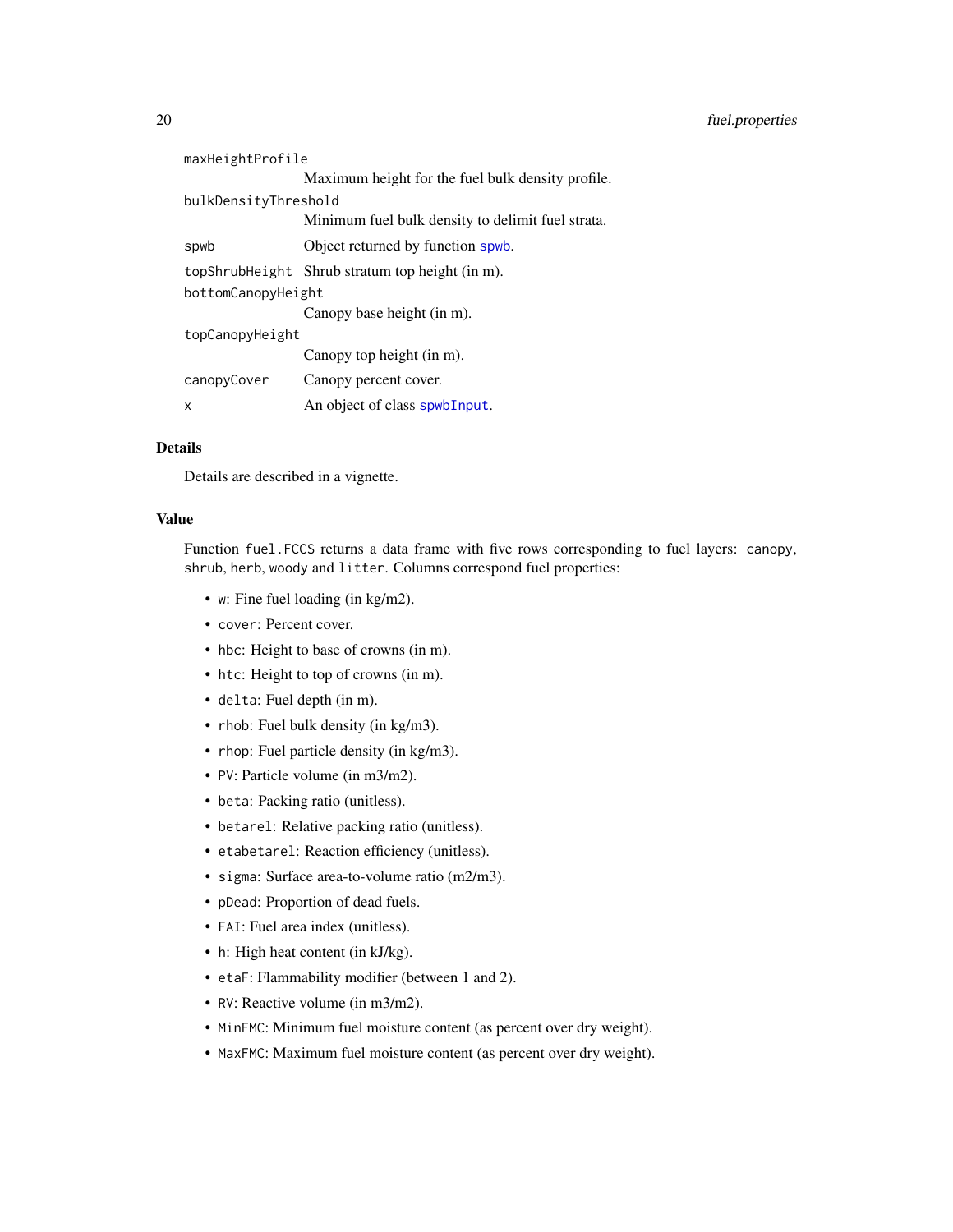#### fuel.properties 21

Function fuel.Stratification returns a list with the following items:

- surfaceLayerBaseHeight: Base height of crowns of shrubs in the surface layer (in cm).
- surfaceLayerTopHeight: Top height of crowns of shrubs in the surface layer (in cm).
- understoryLAI: Cumulated LAI of the understory layer (i.e. leaf area comprised between surface layer base and top heights).
- canopyBaseHeight: Base height of tree crowns in the canopy (in cm).
- canopyTopHeight: Top height of tree crowns in the canopy (in cm).
- canopyLAI: Cumulated LAI of the canopy (i.e. leaf area comprised between canopy base and top heights).

Function fuel.cohortFineFMC returns a list with three matrices (for leaves, twigs and fine fuels). Each of them contains live moisture content values for each day (in rows) and plant cohort (in columns).

Function fuel.WindAdjustmentFactor returns a value between 0 and 1.

## Author(s)

Miquel De Cáceres Ainsa, Centre Tecnologic Forestal de Catalunya

## References

Andrews, P. L. 2012. Modeling wind adjustment factor and midflame wind speed for Rothermel's surface fire spread model. USDA Forest Service - General Technical Report RMRS-GTR:1–39.

Prichard, S. J., D. V Sandberg, R. D. Ottmar, E. Eberhardt, A. Andreu, P. Eagle, and K. Swedin. 2013. Classification System Version 3.0: Technical Documentation.

Reinhardt, E., D. Lutes, and J. Scott. 2006. FuelCalc: A method for estimating fuel characteristics. Pages 273–282.

## See Also

[fire.FCCS](#page-12-1), [spwb](#page-65-1)

#### Examples

#Load example plot plant data data(exampleforest)

#Default species parameterization data(SpParamsMED)

#Show stratification of fuels fuel.Stratification(exampleforest, SpParamsMED)

```
#Calculate fuel properties according to FCCS
fccs = fuel.FCCS(exampleforest, 50,100, SpParamsMED)
fccs
```
fuel.WindAdjustmentFactor(fccs\$htc[2], fccs\$hbc[1], fccs\$htc[1], fccs\$cover[1])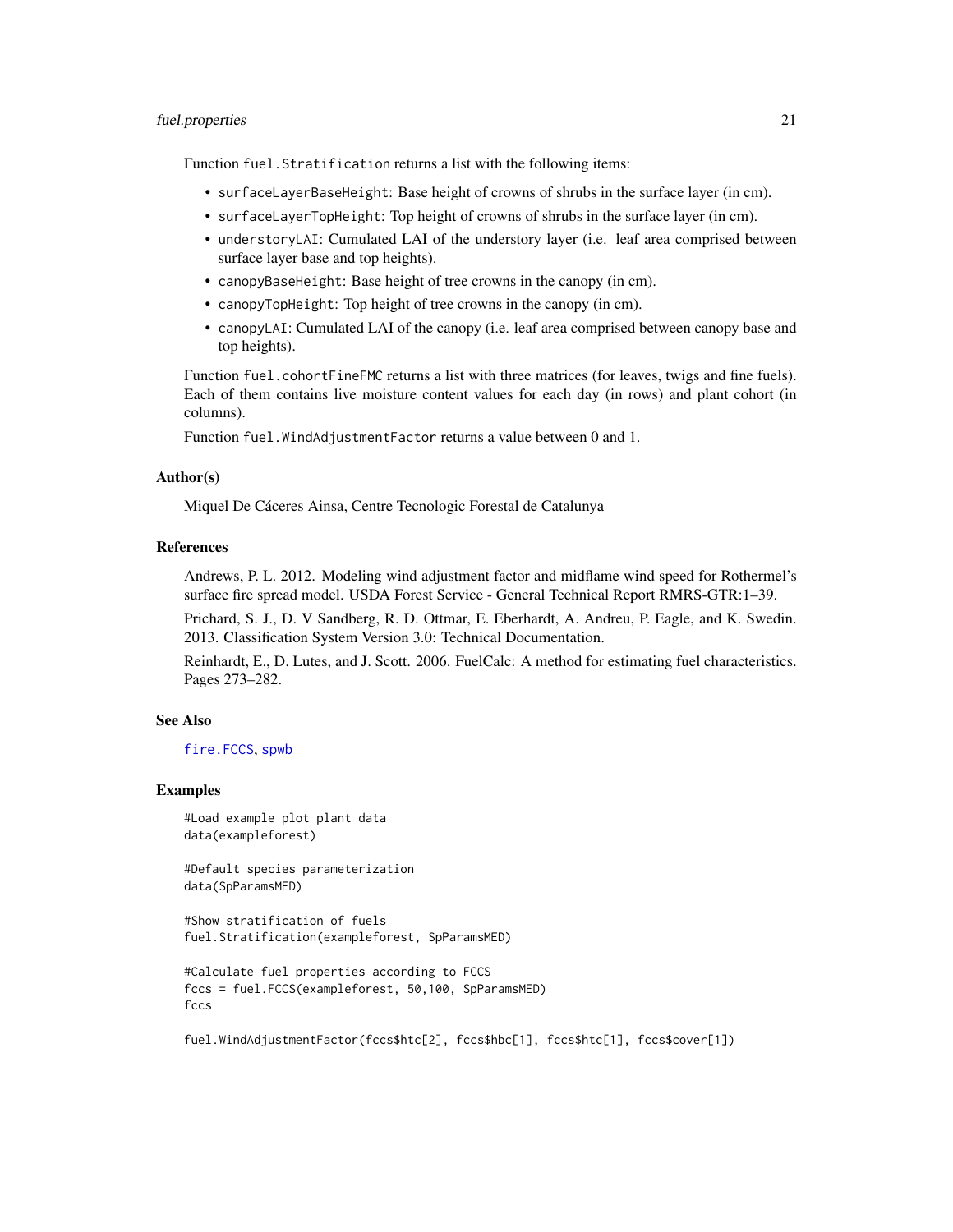<span id="page-21-0"></span>

## Description

Function growth is a forest growth model that calculates changes in leaf area, sapwood area and structural variables for all plant cohorts in a given forest stand during a period specified in the input climatic data.

## Usage

growth(x, soil, meteo, latitude = NA, elevation = NA, slope = NA, aspect = NA)

## Arguments

| X                                    | An object of class growth Input.                                                                                                                                                                                                                                                                                                                                                                                                                                                                                        |
|--------------------------------------|-------------------------------------------------------------------------------------------------------------------------------------------------------------------------------------------------------------------------------------------------------------------------------------------------------------------------------------------------------------------------------------------------------------------------------------------------------------------------------------------------------------------------|
| soil                                 | A list containing the description of the soil (see soil).                                                                                                                                                                                                                                                                                                                                                                                                                                                               |
| meteo                                | A data frame with daily meteorological data series. Row names of the data frame<br>should correspond to date strings with format "yyyy-mm-dd" (see Date). When<br>x\$TranspirationMode = "Simple" the following columns are required:                                                                                                                                                                                                                                                                                   |
|                                      | • MeanTemperature: Mean temperature (in degrees Celsius).<br>• Precipitation: Precipitation (in mm).<br>• Radiation: Solar radiation (in MJ/m2/day), required only if snowpack = TRUE.<br>• PET: Potential evapotranspiration (in mm).<br>• WindSpeed: Wind speed (in m/s). If not available, this column can be left                                                                                                                                                                                                   |
|                                      | with NA values.                                                                                                                                                                                                                                                                                                                                                                                                                                                                                                         |
|                                      | When $x$$ TranspirationMode = "Complex" the following columns are re-<br>quired:                                                                                                                                                                                                                                                                                                                                                                                                                                        |
|                                      | • MeanTemperature: Mean temperature(in degrees Celsius).<br>• MinTemperature: Minimum temperature (in degrees Celsius).<br>• MaxTemperature: Maximum temperature (in degrees Celsius).<br>• MinRelativeHumidity: Minimum relative humidity (in percent).<br>• MaxRelativeHumidity: Maximum relative humidity (in percent).<br>• Precipitation: Precipitation (in mm).<br>• Radiation: Solar radiation (in MJ/m2/day).<br>• WindSpeed: Wind speed (in m/s). If not available, this column can be left<br>with NA values. |
| latitude<br>elevation, slope, aspect | Latitude (in degrees). Required when x\$TranspirationMode = "Complex".                                                                                                                                                                                                                                                                                                                                                                                                                                                  |
|                                      | Elevation above sea level (in m), slope (in degrees) and aspect (in degrees from<br>North). Required when x\$TranspirationMode = "Complex". Elevation is<br>also required for 'Simple' if snowpack dynamics are simulated.                                                                                                                                                                                                                                                                                              |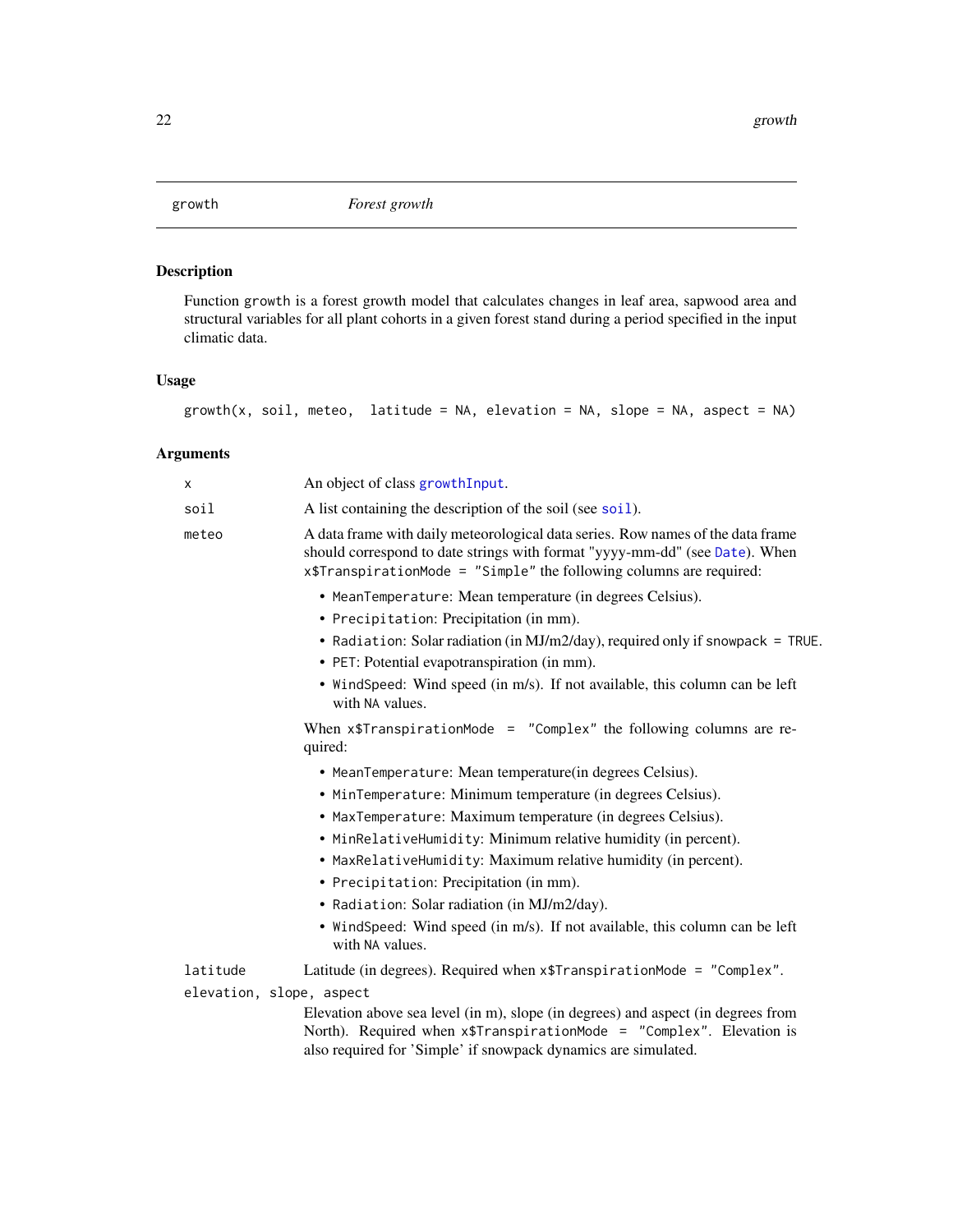#### growth 23

### Details

Detailed model description is available in the vignettes section. Simulations using the 'Complex' transpiration mode are computationally much more expensive than those using the simple transpiration mode.

## Value

A list of class 'growth' with the following elements:

- "spwbInput": A copy of the object x of class [spwbInput](#page-82-1) given as input.
- "soilInput": A copy of the object soil of class [soil](#page-49-1) given as input.
- "WaterBalance": A data frame where different variables (in columns) are given for each simulated day (in rows):
	- "LAIcell": The LAI of the stand (accounting for leaf phenology) (in m2/m2).
	- "Cm": The water retention capacity of the stand (in mm) (accounting for leaf phenology).
	- "Lground": The proportion of PAR that reaches the ground (accounting for leaf phenology).
	- "PET": Potential evapotranspiration (in mm).
	- "Rainfall": Input precipitation (in mm).
	- "NetPrec": Net precipitation, after accounting for interception (in mm).
	- "Infiltration": The amount of water infiltrating into the soil (in mm).
	- "Runoff": The amount of water exported via surface runoff (in mm).
	- "DeepDrainage": The amount of water exported via deep drainage (in mm).
	- "Etot": Evapotranspiration (in mm).
	- "Esoil": Bare soil evaporation (in mm).
	- "Eplanttot": Plant transpiration (considering all soil layers) (in mm).
	- "Eplant.1", ..., "Eplant.k": Plant transpiration from each soil layer (in mm).
- "Soil": A data frame where different variables (in columns) are given for each simulated day (in rows):
	- "W.1", ..., "W.k": Relative soil moisture content (relative to field capacity) in each soil layer.
	- "ML.1", ..., "ML.k": Soil water volume in each soil layer (in L/m2).
	- "MLTot": Total soil water volume (in L/m2).
	- "psi.1", ..., "psi.k": Soil water potential in each soil layer (in MPa).
- "PlantTranspiration": A data frame with the amount of daily transpiration (in mm) for each plant cohort. Days are in rows and plant cohorts are in columns. Columns in this data frame correspond to the elements in 'SP'.
- "PlantPhotosynthesis": A data frame with the amount of daily photosynthesis (in  $gC$  · m-2) for each plant cohort. Days are in rows and plant cohorts are in columns. Columns in this data frame correspond to the elements in 'SP'.
- "PlantRespiration": A data frame with the amount of daily maintenance respiration (in g  $C \cdot m-2$ ) for each plant cohort. Days are in rows and plant cohorts are in columns. Columns in this data frame correspond to the elements in 'SP'.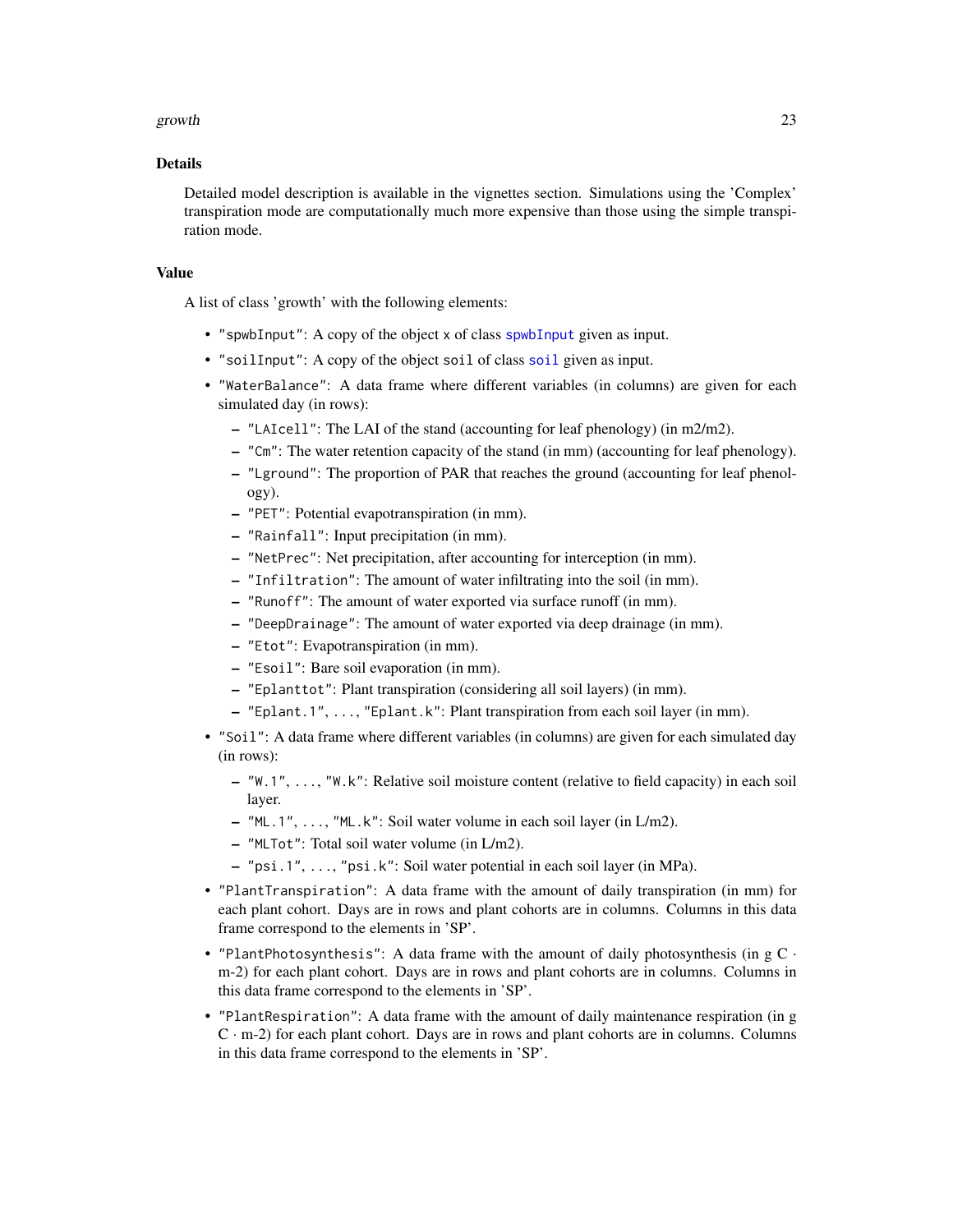- "PlantCStorageFast": A data frame with the daily amount of fast-dynamics carbon reserves (as proportion of total storage capacity) for an average individual of each plant cohort. Days are in rows and plant cohorts are in columns. Columns in this data frame correspond to the elements in 'SP'.
- "PlantCStorageSlow": A data frame with the daily amount of slow-dynamics carbon reserves (as proportion of total storage capacity) for an average individual of each plant cohort. Days are in rows and plant cohorts are in columns. Columns in this data frame correspond to the elements in 'SP'.
- "PlantSAgrowth": A data frame with the daily amount of newly created sapwood area (in cm2) for an average individual of each plant cohort. Days are in rows and plant cohorts are in columns. Columns in this data frame correspond to the elements in 'SP'.
- "PlantSA": A data frame with the daily amount of sapwood area (in cm2) for an average individual of each plant cohort. Days are in rows and plant cohorts are in columns. Columns in this data frame correspond to the elements in 'SP'.
- "PlantStress": A data frame with the amount of daily stress suffered by each plant cohort (relative whole-plant conductance). Days are in rows and plant cohorts are in columns. Columns in this data frame correspond to the elements in 'SP'.
- "PlantPsi": A data frame with the average daily water potential of each plant (in MPa). Days are in rows and plant cohorts are in columns. Columns in this data frame correspond to the elements in 'SP'.
- "PlantLAIdead": A data frame with the dead leaf area index (in m2 · m-2) for each plant cohort. Days are in rows and plant cohorts are in columns. Columns in this data frame correspond to the elements in 'SP'.
- "PlantLAIlive": A data frame with the live leaf area index (in m2 · m-2) for each plant cohort. Days are in rows and plant cohorts are in columns. Columns in this data frame correspond to the elements in 'SP'.

#### Note

Objects x and soil are modified during the simulation.

#### Author(s)

Miquel De Cáceres Ainsa, Centre Tecnologic Forestal de Catalunya

## See Also

[growthInput](#page-82-2), [growthpoints](#page-85-2), [forest](#page-15-1)

### Examples

#Load example daily meteorological data data(examplemeteo)

#Load example plot plant data data(exampleforest)

#Default species parameterization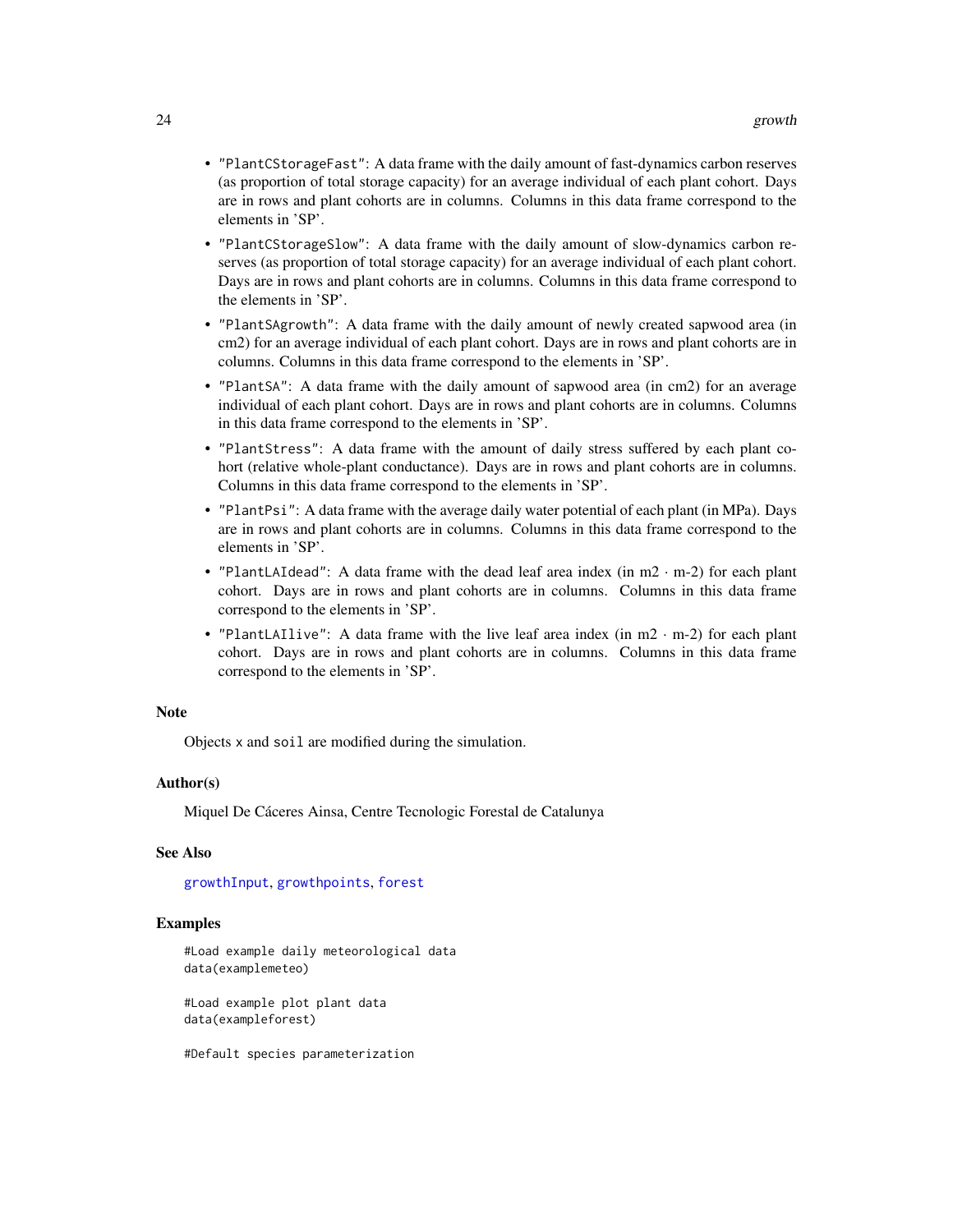## <span id="page-24-0"></span>hydrology.rainInterception 25

```
data(SpParamsMED)
#Initialize soil with default soil params (2 layers)
examplesoil = soil(defaultSoilParams(2))
#Initialize control parameters
control = defaultControl()
#Initialize input
x = forest2growthInput(exampleforest,examplesoil, SpParamsMED, control)
#Call simulation function
G1<-growth(x, examplesoil, examplemeteo, elevation = 100)
```
hydrology.rainInterception *Rainfall interception*

## Description

Function hydrology.rainInterception calculates the amount of rainfall intercepted daily by the canopy, given a rainfall and canopy characteristics. Two canopy interception models are currently available: the sparse Gash (1995) model and the Liu (2001) model. In both cases the current implementation assumes no trunk interception.

#### Usage

```
hydrology.rainInterception(Rainfall, Cm, p, ER=0.05, method="Gash1995")
```
## **Arguments**

| Rainfall | A numeric vector of (daily) rainfall.                                    |
|----------|--------------------------------------------------------------------------|
| Сm       | Canopy water storage capacity.                                           |
| p        | Proportion of throughfall (normally 1 - c, where c is the canopy cover). |
| ER       | The ratio of evaporation rate to rainfall rate.                          |
| method   | Rainfall interception method (either "Gash1995" or Liu2001).             |

## Details

The function is prepared to accept both vectors or scalars for parameters Cm, p and ER. If they are supplied as vectors they should be of the same length as Rainfall.

## Value

Returns a vector of the same length as Rainfall containing intercepted rain values.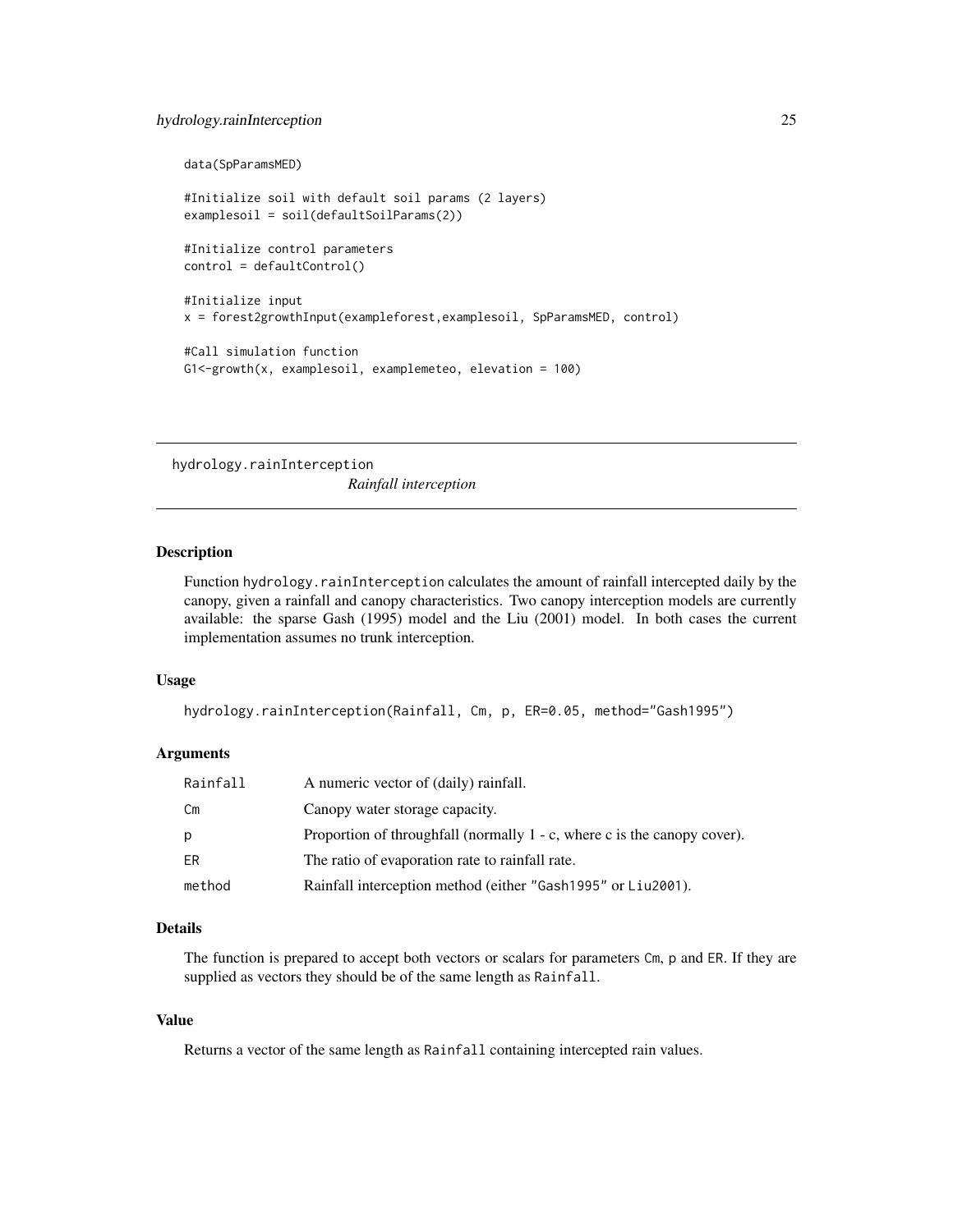## <span id="page-25-0"></span>Author(s)

Miquel De Cáceres Ainsa, Centre Tecnologic Forestal de Catalunya

## References

Liu (2001). Evaluation of the Liu model for predicting rainfall interception in forests world-wide. - Hydrol. Process. 15: 2341-2360.

Gash (1979). An analytical model of rainfall interception by forests. - Quarterly Journal of the Royal Meteorological Society

Gash et al. (1995). Estimating sparse forest rainfall interception with an analytical model. - Journal of Hydrology

## See Also

[spwb](#page-65-1)

## Examples

```
throughfallMatrixGash<-function(P = seq(1, 50, by=1), Cm = seq(1, 5, by=1),
                                ER = 0.08, p=0.8 {
  m2<- P - hydrology.rainInterception(P,Cm[1],p,ER=ER)
  for(i in 2:length(Cm)) {
    m2<-rbind(m2,P-hydrology.rainInterception(P,Cm[i],p,ER=ER))
  }
  colnames(m2)<-P
  rownames(m2)<-Cm
  return(m2)
}
Cm = c(0.5, seq(1, 4, by=1))P = seq(1, 50, by=1)m2 = throughtallMatrixGash(P=P, p=0.2, Cm=Cm, ER = 0.05)rt = sweep(m2, 2, P, "/") * 100matplot(t(rt), type="l", axes=TRUE, ylab="Relative throughfall (%)",
        xlab="Gross rainfall (mm)", xlim=c(0,length(P)),
        lty=1:length(Cm), col="black", ylim=c(0,100))
title(main="p = 0.2 E/R = 0.05")
legend("bottomright",lty=1:length(Cm), legend=paste("Cm =",Cm), bty="n")
```
hydrology.soilInfiltration

*Soil infiltration and bare soil evaporation*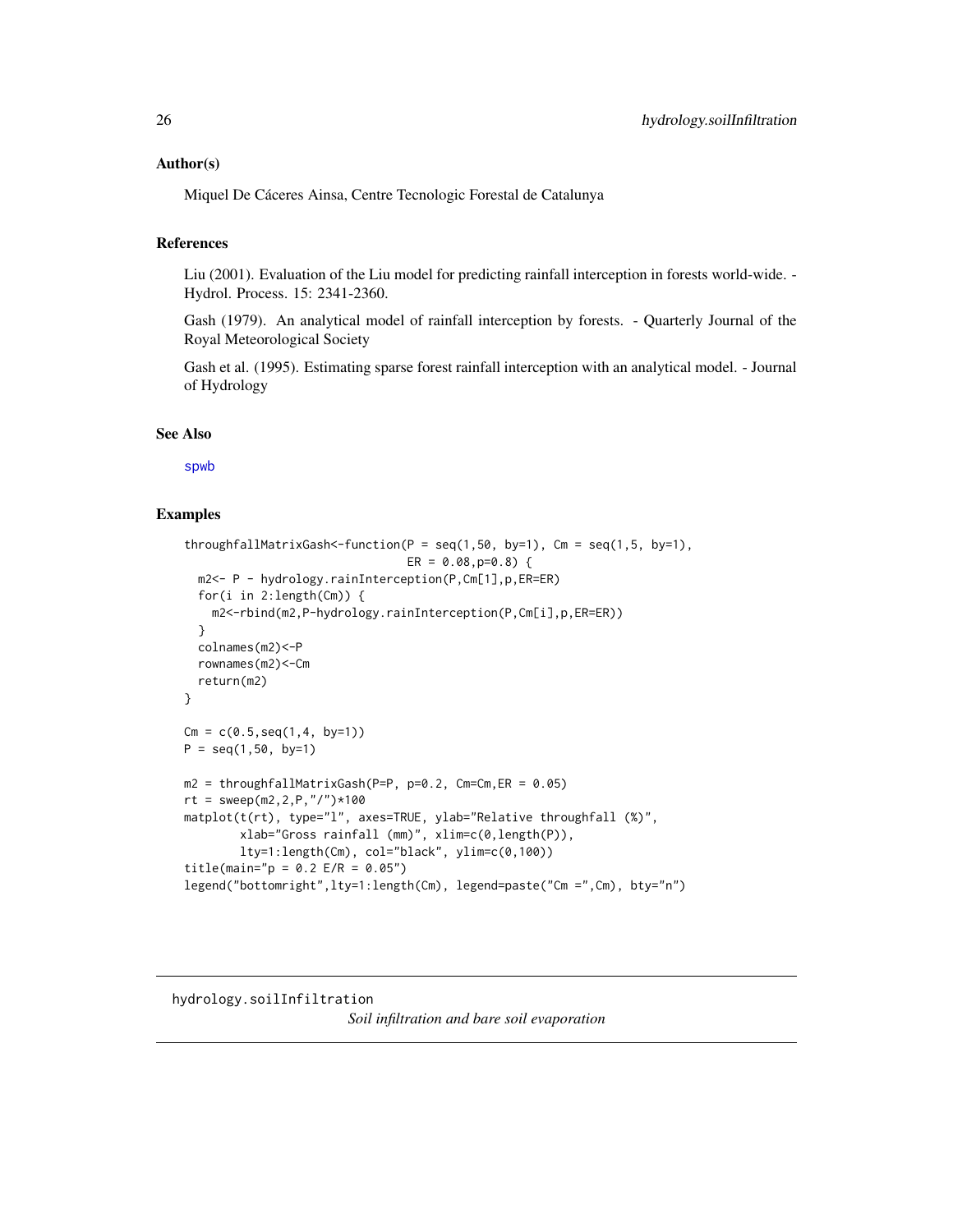### Description

Function hydrology.soilInfiltration calculates the amount of water that infiltrates into the topsoil, according to the USDA SCS curve number method (Boughton 1989). The remaining is assumed to be lost as surface runoff. Function hydrology.soilEvaporation calculates the amount of evaporation from bare soil, following Ritchie (1972).

## Usage

hydrology.soilInfiltration(input, Ssoil) hydrology.soilEvaporation(DEF,PETs, Gsoil) hydrology.infiltrationRepartition(I, dVec, macro)

#### Arguments

| input | A numeric vector of (daily) water input (in mm of water).                  |
|-------|----------------------------------------------------------------------------|
| Ssoil | Soil water storage capacity (can be referred to topsoil) (in mm of water). |
| DEF   | Water deficit in the (topsoil) layer.                                      |
| PETs  | Potential evapotranspiration at the soil surface.                          |
| Gsoil | Gamma parameter (maximum daily evaporation).                               |
| Ι.    | Soil infiltration (in mm of water).                                        |
| dVec  | Width of soil layers (in mm).                                              |
| macro | Macroporosity of soil layers (in $\%$ ).                                   |
|       |                                                                            |

## Details

See description of infiltration and soil evaporation processes in De Caceres et al. (submitted).

#### Value

Function hydrology.soilInfiltration a vector of the same length as input containing the daily amount of water that infiltrates into the soil (in mm of water). Function hydrology.soilEvaporation returns the amount of water evaporated from the soil. Function hydrology.infiltrationRepartition estimates the amount of infiltrated water that reaches each soil layer.

## Author(s)

Miquel De Cáceres Ainsa, Centre Tecnologic Forestal de Catalunya

## References

Boughton (1989). A review of the USDA SCS curve number method. - Australian Journal of Soil Research 27: 511-523.

De Cáceres M, Martínez-Vilalta J, Coll L, Llorens P, Casals P, Poyatos R, Pausas JG, Brotons L. (submitted) Coupling a water balance model with forest inventory data to evaluate plant drought stress at the regional level. Agricultural and Forest Meteorology.

Ritchie (1972). Model for predicting evaporation from a row crop with incomplete cover. - Water resources research.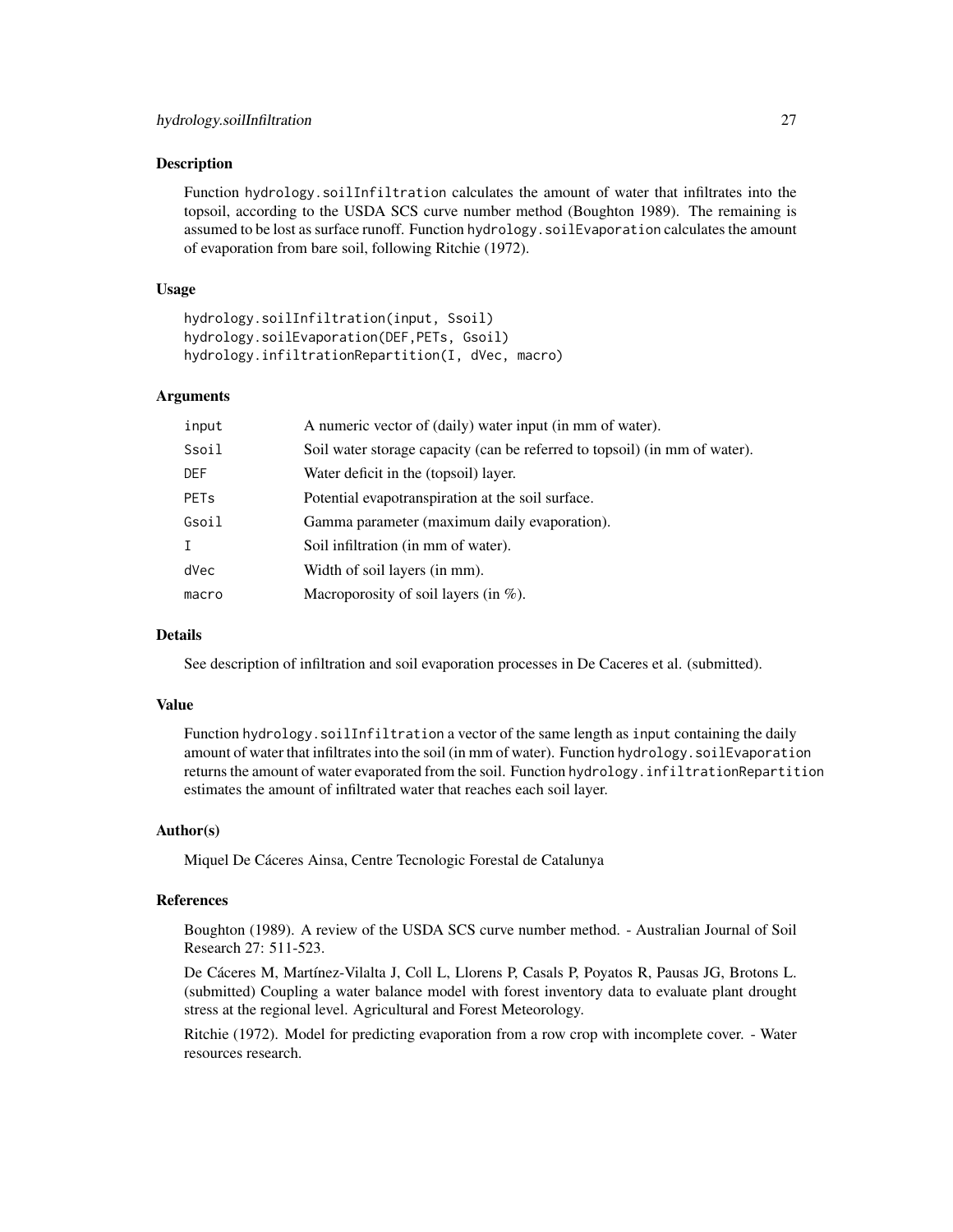#### See Also

[spwb](#page-65-1)

## Examples

SoilDepth = c(200,400,800,1200,1500)

```
#TOPSOIL LAYERS
d1 = pmin(SoilDepth, 300) #<300
#SUBSOIL LAYERS
d2 = pmax(0, pmin(SoilDepth-300,1200)) #300-1500 mm
#ROCK LAYER
d3 = 4000 - (d1 + d2) #From SoilDepth down to 4.0 m
TS_{clav} = 15TS sand = 25SS_{clay} = 15SS\_sand = 25RL\_clay = 15RL\_sand = 25TS\_gravel = 20SS\_gravel = 40RL_gravel = 95
Theta_FC1=soil.psi2thetaSX(TS_clay, TS_sand, -33) #in m3/m3
Theta_FC2=soil.psi2thetaSX(SS_clay, SS_sand, -33) #in m3/m3
Theta_FC3=soil.psi2thetaSX(RL_clay, RL_sand, -33) #in m3/m3
pcTS\_gravel = 1-(TS\_gravel/100)pcSS_gravel = 1-(SS_gravel/100)
pcRL_gravel = 1-(RL_gravel/100)
MaxVol1 = (d1*Theta_FC1*pcTS_gravel)
MaxVol2 = (d2*Theta_FC2*pcSS_gravel)
MaxVol3 = (d3*Theta_FC3*pcRL_gravel)
V = MaxVol1+MaxVol2+MaxVol3
par(mar=c(5,5,1,1), mfrow=c(1,2))
NP = seq(0, 60, by=1)plot(NP,hydrology.soilInfiltration(NP, V[1]), type="l", xlim=c(0,60), ylim=c(0,60),
     ylab="Infiltration (mm)", xlab="Net rainfall (mm)", frame=FALSE)
lines(NP,hydrology.soilInfiltration(NP, V[2]), lty=2)
lines(NP,hydrology.soilInfiltration(NP, V[3]), lty=3)
lines(NP,hydrology.soilInfiltration(NP, V[4]), lty=4)
lines(NP,hydrology.soilInfiltration(NP, V[5]), lty=5)
legend("topleft", bty="n", lty=1:5,
       legend=c(paste("d =", SoilDepth, "Vsoil =",round(V),"mm")))
plot(NP,NP-hydrology.soilInfiltration(NP, V[1]), type="l", xlim=c(0,60), ylim=c(0,60),
     ylab="Runoff (mm)", xlab="Net rainfall (mm)", frame=FALSE)
lines(NP,NP-hydrology.soilInfiltration(NP, V[2]), lty=2)
lines(NP,NP-hydrology.soilInfiltration(NP, V[3]), lty=3)
lines(NP,NP-hydrology.soilInfiltration(NP, V[4]), lty=4)
lines(NP,NP-hydrology.soilInfiltration(NP, V[5]), lty=5)
legend("topleft", bty="n", lty=1:5,
```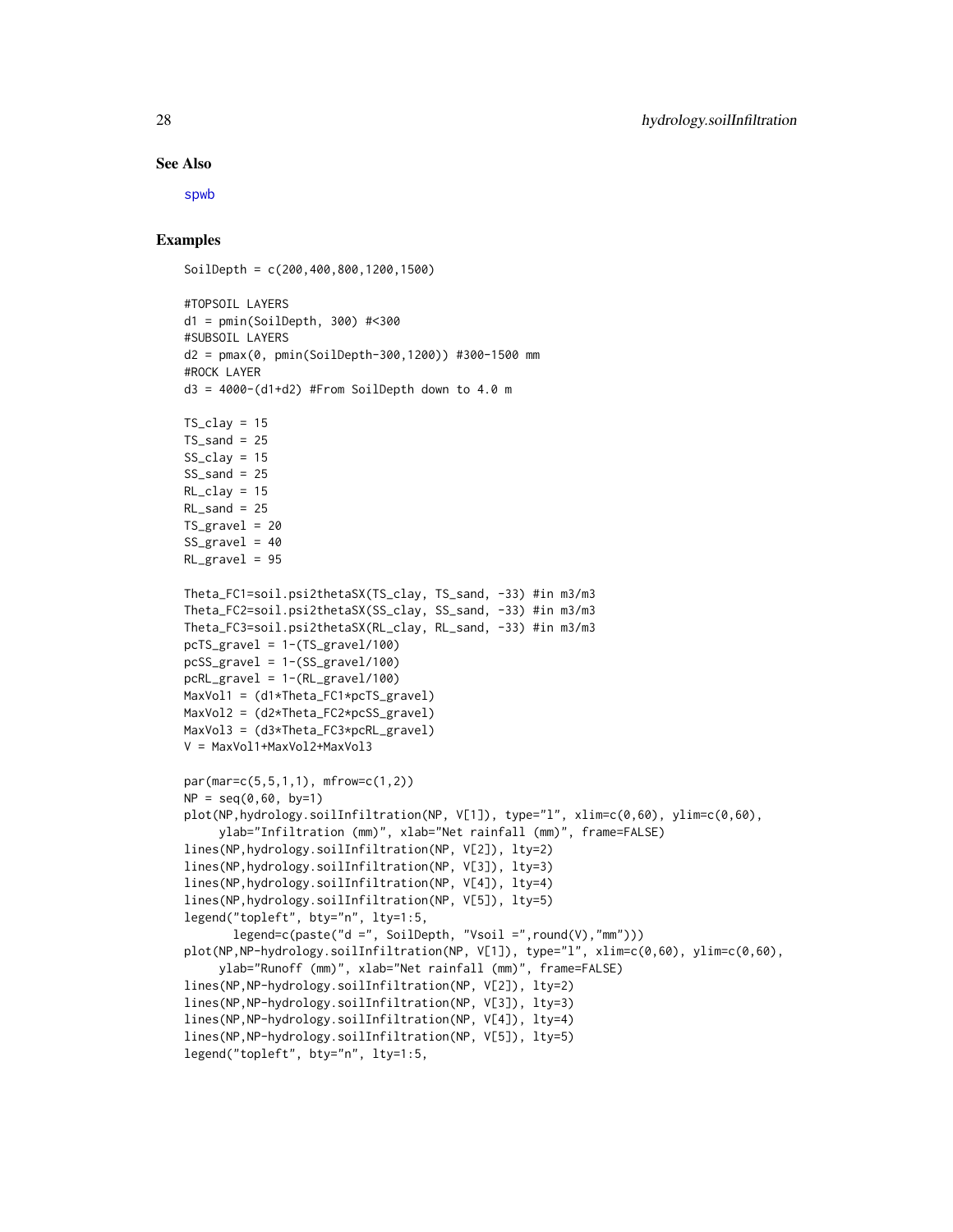## <span id="page-28-0"></span>legend=c(paste("d =", SoilDepth,"Vsoil =",round(V),"mm")))

## light *Light extinction and absortion functions*

#### Description

Functions light.layerIrradianceFraction and light.layerIrradianceFractionBottomUp calculate the fraction of above-canopy irradiance (and the soil irradiance, respectively) reaching each vegetation layer. Function light.layerSunlitFraction calculates the proportion of sunlit leaves in each vegetation layer. Function light.cohortSunlitShadeAbsorbedRadiation calculates the amount of radiation absorved by cohort and vegetation layers, while differentiating between sunlit and shade leaves.

### Usage

```
light.layerIrradianceFraction(LAIme, LAImd, LAImx, k, alpha,
                              trunkExtinctionFraction = 0.1)
light.layerIrradianceFractionBottomUp(LAIme, LAImd, LAImx, k, alpha,
                              trunkExtinctionFraction = 0.1)
light.layerSunlitFraction(LAIme, LAImd, kb)
light.cohortSunlitShadeAbsorbedRadiation(Ib0, Id0, Ibf, Idf, beta,
                                         LAIme, LAImd,
                                         kb, kd, alpha, gamma)
light.instantaneousLightExtinctionAbsortion(LAIme, LAImd, LAImx,
                                            kPAR, gammaSWR,
                                            ddd, LWR_diffuse,
                                        ntimesteps = 24, canopyMode= "sunshade",
                                            trunkExtinctionFraction = 0.1)
```
## Arguments

| LAIme | A numeric matrix of live expanded LAI values per vegetation layer (row) and<br>cohort (column). |
|-------|-------------------------------------------------------------------------------------------------|
| LAImd | A numeric matrix of dead LAI values per vegetation layer (row) and cohort<br>(column).          |
| LAImx | A numeric matrix of maximum LAI values per vegetation layer (row) and cohort<br>(column).       |
| k     | A vector of light extinction coefficients.                                                      |
| kb    | A vector of direct light extinction coefficients.                                               |
| kd    | A vector of diffuse light extinction coefficients.                                              |
| Ib0   | Above-canopy direct incident radiation.                                                         |
| Id0   | Above-canopy diffuse incident radiation.                                                        |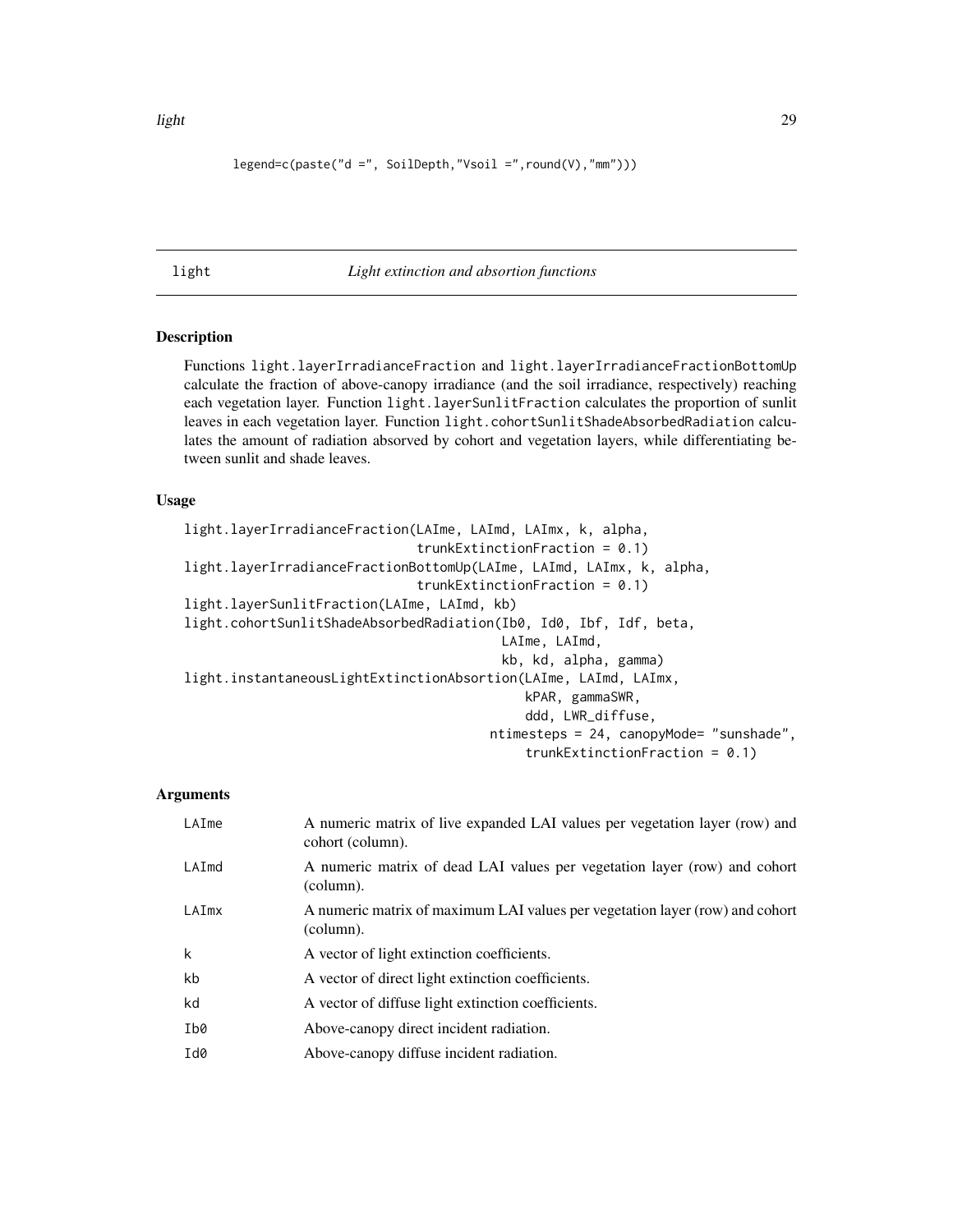| Ibf                     | Fraction of above-canopy direct radiation reaching each vegetation layer.                                                                                                                                                                                                                    |  |
|-------------------------|----------------------------------------------------------------------------------------------------------------------------------------------------------------------------------------------------------------------------------------------------------------------------------------------|--|
| Idf                     | Fraction of above-canopy diffuse radiation reaching each vegetation layer.                                                                                                                                                                                                                   |  |
| alpha                   | A vector of leaf absorvance by species.                                                                                                                                                                                                                                                      |  |
| beta                    | Solar elevation (in radians).                                                                                                                                                                                                                                                                |  |
| gamma                   | Vector of canopy reflectance values.                                                                                                                                                                                                                                                         |  |
| <b>kPAR</b>             | A vector of visible light extinction coefficients for each cohort.                                                                                                                                                                                                                           |  |
| gammaSWR                | A vector of short-wave reflectance coefficients (albedo) for each cohort.                                                                                                                                                                                                                    |  |
| ddd                     | A data frame with direct and diffuse radiation for different subdaily time steps<br>(see function radiation_directDiffuseDay in package meteoland).                                                                                                                                          |  |
| LWR_diffuse             | A vector with diffuse longwave radiation for different subdaily time steps.                                                                                                                                                                                                                  |  |
| ntimesteps              | Number of subdaily time steps.                                                                                                                                                                                                                                                               |  |
| canopyMode              | Indicates how crowns should be described to calculate photosynthesis/extinction.<br>Accepted values are "sunshade" (distinguishes photosynthesis in sun leaves<br>from shade leaves) and "multilayer" (distinguishes photosynthesis of sun leaves<br>and shade leaves in each canopy layer). |  |
| trunkExtinctionFraction |                                                                                                                                                                                                                                                                                              |  |
|                         |                                                                                                                                                                                                                                                                                              |  |

Fraction of extinction due to trunks (for winter deciduous forests).

## Details

Function codification adapted from Anten & Bastiaans (2016). Vegetation layers are assumed to be ordered from bottom to top.

## Value

Functions light.layerIrradianceFraction, light.layerIrradianceFractionBottomUp and light.layerSunlitFraction return a numeric vector of length equal to the number of vegetation layers. Function light.cohortSunlitShadeAbsorbedRadiation returns a list with two elements (matrices): I\_sunlit and I\_shade.

#### Author(s)

Miquel De Cáceres Ainsa, Centre Tecnologic Forestal de Catalunya

## References

Anten, N.P.R., Bastiaans, L., 2016. The use of canopy models to analyze light competition among plants, in: Hikosaka, K., Niinemets, U., Anten, N.P.R. (Eds.), Canopy Photosynthesis: From Basics to Application. Springer, pp. 379–398.

## See Also

[spwb](#page-65-1)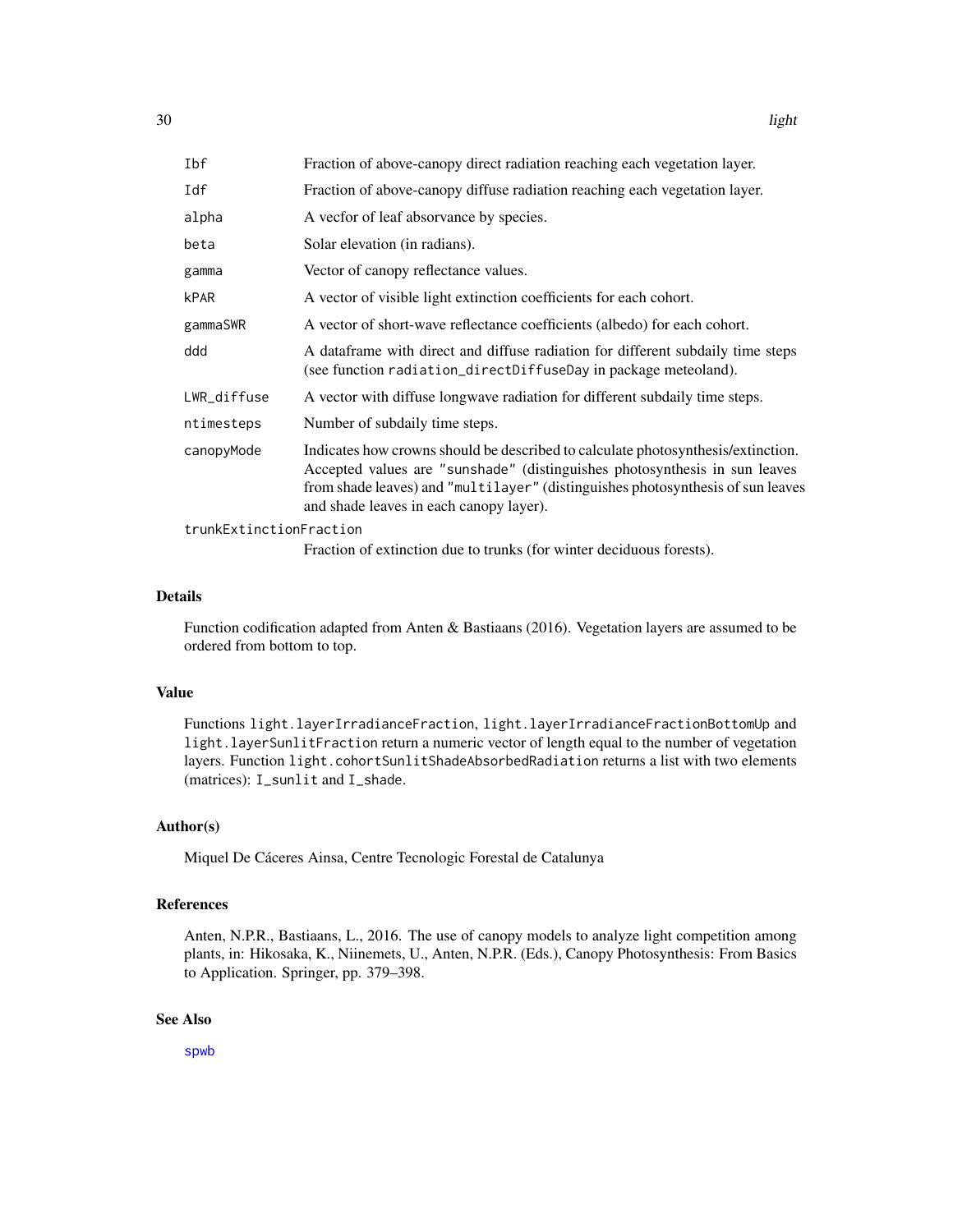## light 31

## Examples

```
LAI = 2nlayer = 10
LAIlayerlive = matrix(rep(LAI/nlayer,nlayer),nlayer,1)
LAIlayerdead = matrix(0, nlayer, 1)kb = 0.8kd PAR = 0.5
kd_SWR = kd_PAR/1.35
alpha PAR = 0.9gamma_PAR = 0.04gamma_SWR = 0.05alpha_SWR = 0.7Ibfpar = light.layerIrradianceFraction(LAIlayerlive,LAIlayerdead,LAIlayerlive,kb, alpha_PAR)
Idfpar = light.layerIrradianceFraction(LAIlayerlive,LAIlayerdead,LAIlayerlive,kd_PAR, alpha_PAR)
Ibfswr = light.layerIrradianceFraction(LAIlayerlive,LAIlayerdead,LAIlayerlive,kb, alpha_SWR)
Idfswr = light.layerIrradianceFraction(LAIlayerlive,LAIlayerdead,LAIlayerlive,kd_SWR, alpha_SWR)
fsunlit = light.layerSunlitFraction(LAIlayerlive, LAIlayerdead, kb)
SHarea = (1-fsunlit)*LAIlayerlive[,1]
SLarea = fsunlit*LAIlayerlive[,1]
par(mar=c(4,4,1,1), mfrow=c(1,2))
plot(Ibfpar*100, 1:nlayer,type="l", ylab="Layer",
     xlab="Percentage of irradiance", xlim=c(0,100), ylim=c(1,nlayer), col="dark green")
lines(Idfpar*100, 1:nlayer, col="dark green", lty=2)
lines(Ibfswr*100, 1:nlayer, col="red")
lines(Idfswr*100, 1:nlayer, col="red", lty=2)
plot(fsunlit*100, 1:nlayer,type="l", ylab="Layer",
     xlab="Percentage of leaves", xlim=c(0,100), ylim=c(1,nlayer))
lines((1-fsunlit)*100, 1:nlayer, lty=2)
solarElevation = 0.67
SWR_direct = 1100SWR_diffuse = 300
PAR_direct = 550
PAR_diffuse = 150
abs_PAR = light.cohortSunlitShadeAbsorbedRadiation(PAR_direct, PAR_diffuse,
                        Ibfpar, Idfpar, beta = solarElevation,
                        LAIlayerlive, LAIlayerdead, kb, kd_PAR, alpha_PAR, gamma_PAR)
abs_SWR = light.cohortSunlitShadeAbsorbedRadiation(SWR_direct, SWR_diffuse,
                        Ibfswr, Idfswr, beta = solarElevation,
                        LAIlayerlive, LAIlayerdead, kb, kd_SWR, alpha_SWR, gamma_SWR)
par(mar=c(4,4,1,1), mfrow=c(1,2))
absRadSL = abs_SWR$I\_sunlit[, 1]absRadSH = abs_SWR$I\_shade[, 1]lambda = 546.6507QSL = abs_PAR$I_sunlit[,1]*lambda*0.836*0.01
QSH = abs_PAR$I_shade[,1]*lambda*0.836*0.01
```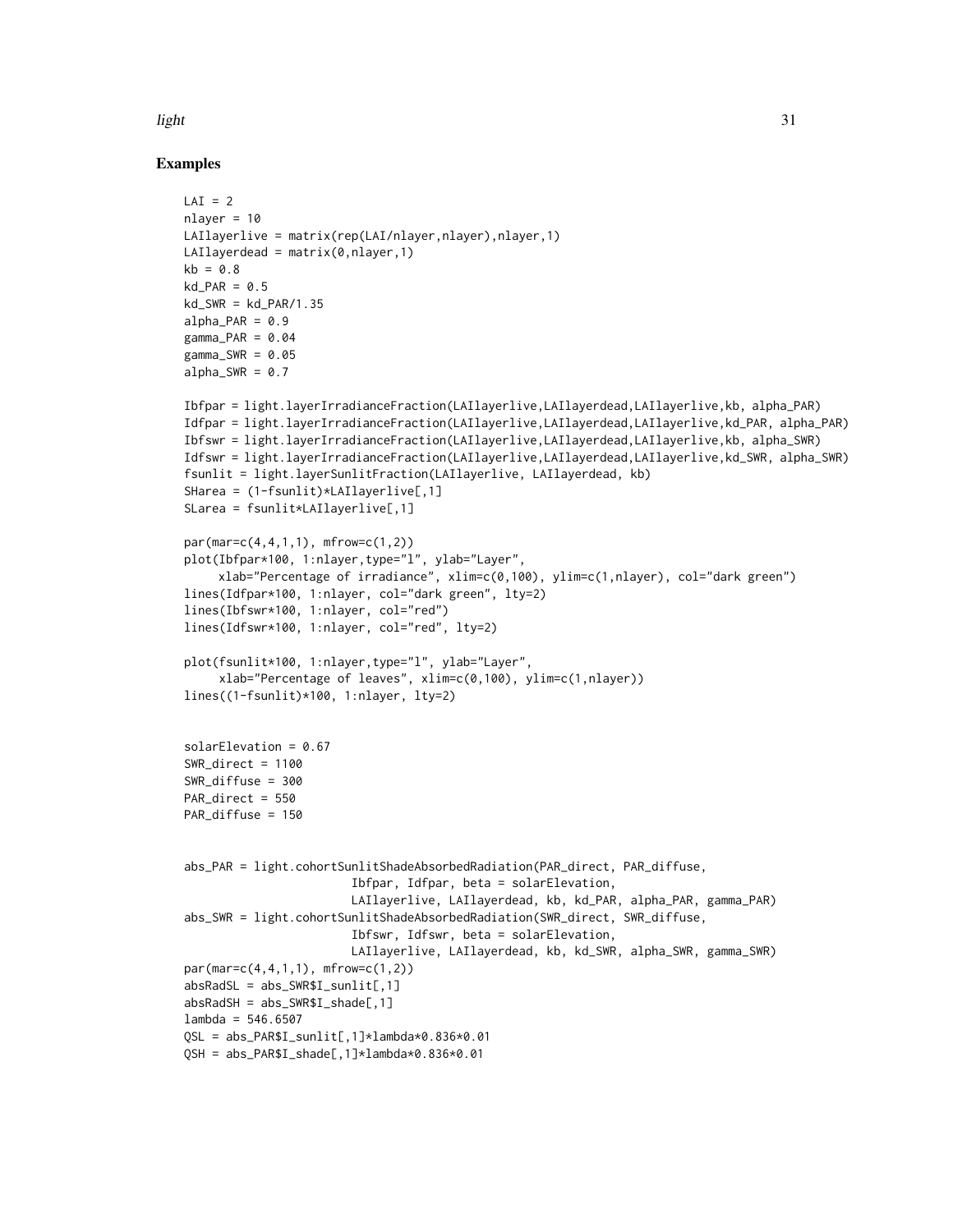```
plot(QSL, 1:nlayer,type="l", ylab="Layer",
     xlab="Absorbed PAR quantum flux per leaf area", ylim=c(1,nlayer), col="dark green",
     xlim=c(0,max(QSL)))
lines(QSH, 1:nlayer, col="dark green", lty=2)
plot(absRadSL, 1:nlayer,type="l", ylab="Layer",
     xlab="Absorbed SWR per leaf area (W/m2)", ylim=c(1,nlayer), col="red",
     xlim=c(0,max(absRadSL)))
lines(absRadSH, 1:nlayer, col="red", lty=2)
```

```
photo Photosynthesis submodel functions
```
#### Description

Set of functions used in the calculation of photosynthesis.

#### Usage

```
photo.GammaTemp(leaf_temp)
photo.KmTemp(leaf_temp, Oi = 209)
photo.VmaxTemp(Vmax298, leaf_temp)
photo.JmaxTemp(Jmax298, leaf_temp)
photo.electronLimitedPhotosynthesis(Q, Ci, GT, Jmax)
photo.rubiscoLimitedPhotosynthesis(Ci, GT, Km, Vmax)
photo.photosynthesis(Q, Catm, Gc, leaf_temp, Vmax298, Jmax298, verbose = FALSE)
photo.leafPhotosynthesisFunction(E, Catm, Patm, Tair, vpa, u,
                             absRad, Q, Vmax298, Jmax298, Gwmin, Gwmax,
                             leafWidth = 1.0, refLeafArea = 1, verbose = FALSE)
photo.sunshadePhotosynthesisFunction(E, Catm, Patm, Tair, vpa,
                                     SLarea, SHarea, u,
                                     absRadSL, absRadSH, QSL, QSH,
                                    Vmax298SL, Vmax298SH, Jmax298SL, Jmax298SH,
                                 Gwmin, Gwmax, leafWidth = 1.0, verbose = FALSE)
photo.multilayerPhotosynthesisFunction(E, Catm, Patm, Tair, vpa,
                                      SLarea, SHarea, u,
                                      absRadSL, absRadSH, QSL, QSH,
                                Vmax298, Jmax298, Gwmin, Gwmax, leafWidth = 1.0,
                                      verbose = FALSE)
```
#### Arguments

| leaf_temp | Leaf temperature (in $^{\circ}$ C).                                                                    |
|-----------|--------------------------------------------------------------------------------------------------------|
| 0i        | Oxigen concentration (mmol*mol-1).                                                                     |
|           | Vmax298. Vmax298SL. Vmax298SH                                                                          |
|           | Maximum Rubisco carboxylation rate per leaf area at 298 $\degree$ K (i.e. 25 $\degree$ C) (micromol*s- |
|           | $1*$ m-2) (for each canopy layer in the case of photo.multilayerPhotosynthesisFunction).               |
|           | 'SH' stands for shade leaves, whereas 'SL' stands for sunlit leaves.                                   |

<span id="page-31-0"></span>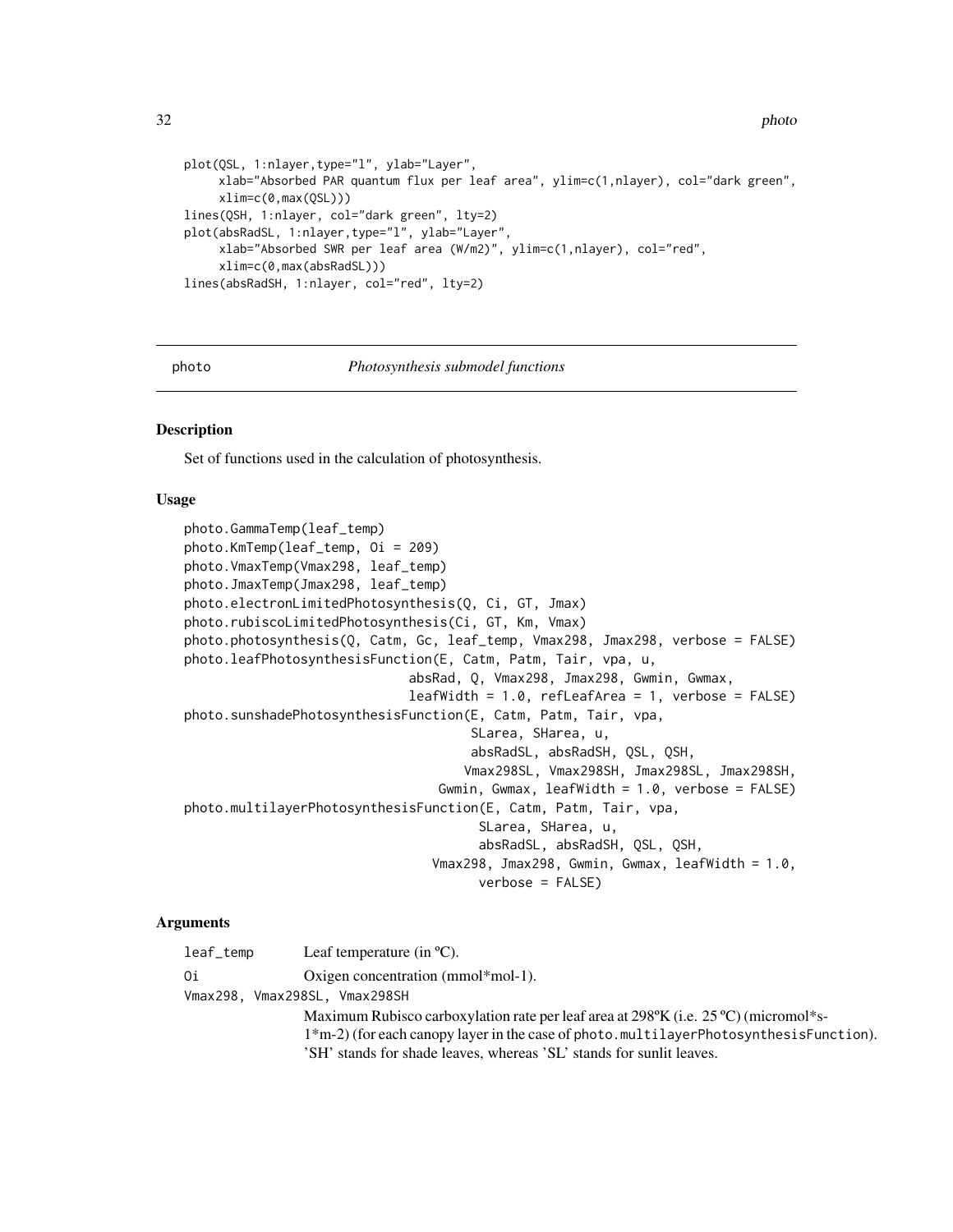#### photo 33

| Jmax298, Jmax298SL, Jmax298SH |                                                                                                                                                                                                                                                   |
|-------------------------------|---------------------------------------------------------------------------------------------------------------------------------------------------------------------------------------------------------------------------------------------------|
|                               | Maximum electron transport rate per leaf area at 298°K (i.e. 25 °C) (micromol*s-<br>1*m-2) (for each canopy layer in the case of photo.multilayerPhotosynthesisFunction).<br>'SH' stands for shade leaves, whereas 'SL' stands for sunlit leaves. |
| Q                             | Active photon flux density (micromol $* s-1 * m-2$ ).                                                                                                                                                                                             |
| Сi                            | CO2 internal concentration (micromol * mol-1).                                                                                                                                                                                                    |
| GT                            | CO2 saturation point corrected by temperature (micromol * mol-1).                                                                                                                                                                                 |
| Jmax                          | Maximum electron transport rate per leaf area (micromol*s-1*m-2).                                                                                                                                                                                 |
| Кm                            | $Km = Kc*(1.0+(0i/Ko))$ - Michaelis-Menten term corrected by temperature (in<br>micromol * mol-1).                                                                                                                                                |
| Vmax                          | Maximum Rubisco carboxylation rate per leaf area (micromol*s-1*m-2).                                                                                                                                                                              |
| Catm                          | CO2 air concentration (micromol * mol-1).                                                                                                                                                                                                         |
| Gс                            | CO2 leaf (stomatal) conductance (mol $* s-1 * m-2$ ).                                                                                                                                                                                             |
| Ε                             | Transpiration flow rate per leaf area (mmol*s-1*m-2).                                                                                                                                                                                             |
| Patm                          | Atmospheric air pressure (in kPa).                                                                                                                                                                                                                |
| Tair                          | Air temperature (in °C).                                                                                                                                                                                                                          |
| vpa                           | Vapour pressure deficit (in kPa).                                                                                                                                                                                                                 |
| u                             | Wind speed above the leaf boundary (in m/s) (for each canopy layer in the case<br>of photo.multilayerPhotosynthesisFunction).                                                                                                                     |
| absRad                        | Absorbed long- and short-wave radiation (in W*m^-2).                                                                                                                                                                                              |
| leafWidth                     | Leaf width (in cm).                                                                                                                                                                                                                               |
| refLeafArea                   | Leaf reference area.                                                                                                                                                                                                                              |
| Gwmin, Gwmax                  | Minimum and maximum leaf water conductance (i.e. cuticular and maximum<br>stomatal conductance) (mol $* s-1 * m-2$ ).                                                                                                                             |
| verbose                       | Boolean flag to indicate console output.                                                                                                                                                                                                          |
|                               | SLarea, SHarea Leaf area index of sunlit/shade leaves (for each canopy layer in the case of<br>photo.multilayerPhotosynthesisFunction).                                                                                                           |
| absRadSL, absRadSH            |                                                                                                                                                                                                                                                   |
|                               | Instantaneous absorbed radiation (W·m-2) per unit of sunlit/shade leaf area (for<br>each canopy layer in the case of photo.multilayerPhotosynthesisFunction).                                                                                     |
| QSL, QSH                      | Active photon flux density (micromol $* s-1 * m-2$ ) per unit of sunlit/shade leaf<br>area (for each canopy layer in the case of photo.multilayerPhotosynthesisFunction).                                                                         |

## Details

Details of the photosynthesis submodel are given in a vignette.

## Value

Values returned for each function are:

• photo.GammaTemp: CO2 compensation concentration (micromol \* mol-1).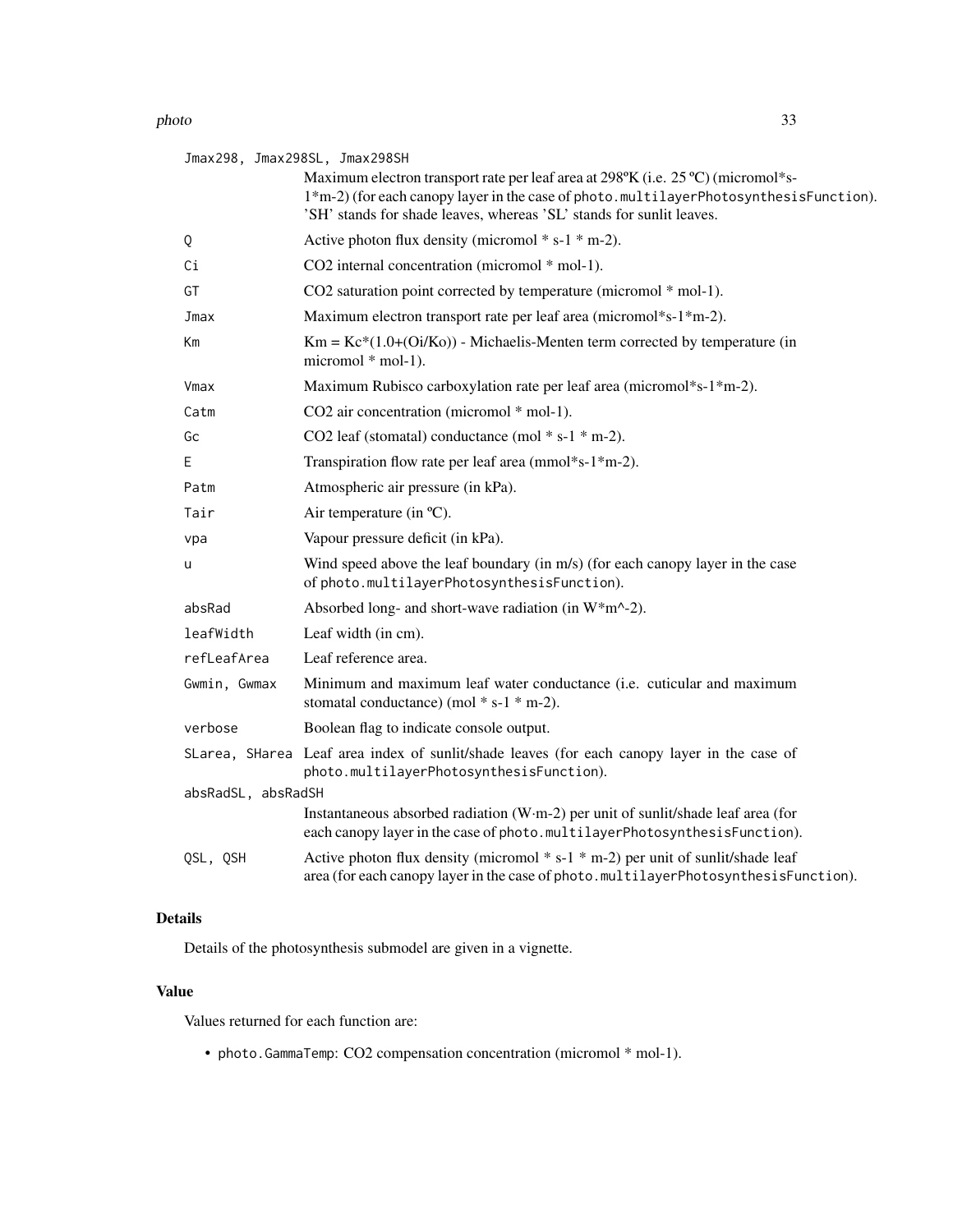- photo.KmTemp: Michaelis-Menten coefficients of Rubisco for Carbon (micromol \* mol-1) and Oxigen (mmol \* mol-1).
- photo.VmaxTemp: Temperature correction of Vmax298.
- photo.JmaxTemp: Temperature correction of Jmax298.
- photo.electronLimitedPhotosynthesis: Electron-limited photosynthesis (micromol\*s-1\*m-2) following Farquhar et al. (1980).
- photo.rubiscoLimitedPhotosynthesis: Rubisco-limited photosynthesis (micromol\*s-1\*m-2) following Farquhar et al. (1980).
- photo.photosynthesis: Calculates gross photosynthesis (micromol\*s-1\*m-2) following (Farquhar et al. (1980) and Collatz et al (1991).
- photo.leafPhotosynthesisFunction: Returns a data frame with the following columns:
	- LeafTemperature: Leaf temperature (ºC).
	- LeafVPD: Leaf vapor pressure deficit (kPa).
	- WaterVaporConductance: Leaf vapor conductance (mol \* s-1 \* m-2).
	- Photosynthesis: Gross photosynthesis (micromol\*s-1\*m-2).
	- NetPhotosynthesis: Net photosynthesis, after discounting autotrophic respiration (micromol\*s- $1*$ m-2).
- photo.sunshadePhotosynthesisFunction and photo.multilayerPhotosynthesisFunction: Return a data frame with the following columns:
	- Photosynthesis: Gross photosynthesis (micromol\*s-1\*m-2).
	- NetPhotosynthesis: Net photosynthesis, after discounting autotrophic respiration (micromol\*s- $1*$ m-2).

#### Author(s)

Miquel De Cáceres Ainsa, Centre Tecnologic Forestal de Catalunya

## References

Bernacchi, C. J., E. L. Singsaas, C. Pimentel, A. R. Portis, and S. P. Long. 2001. Improved temperature response functions for models of Rubisco-limited photosynthesis. Plant, Cell and Environment 24:253–259.

Collatz, G. J., J. T. Ball, C. Grivet, and J. A. Berry. 1991. Physiological and environmental regulation of stomatal conductance, photosynthesis and transpiration: a model that includes a laminar boundary layer. Agricultural and Forest Meteorology 54:107–136.

Farquhar, G. D., S. von Caemmerer, and J. A. Berry. 1980. A biochemical model of photosynthetic CO2 assimilation in leaves of C3 species. Planta 149:78–90.

Leuning, R. 2002. Temperature dependence of two parameters in a photosynthesis model. Plant, Cell and Environment 25:1205–1210.

Sperry, J. S., M. D. Venturas, W. R. L. Anderegg, M. Mencuccini, D. S. Mackay, Y. Wang, and D. M. Love. 2016. Predicting stomatal responses to the environment from the optimization of photosynthetic gain and hydraulic cost. Plant Cell and Environment.

#### See Also

[hydraulics.supplyFunctionNetwork](#page-87-1), [biophysics.leafTemperature](#page-2-1), [spwb](#page-65-1)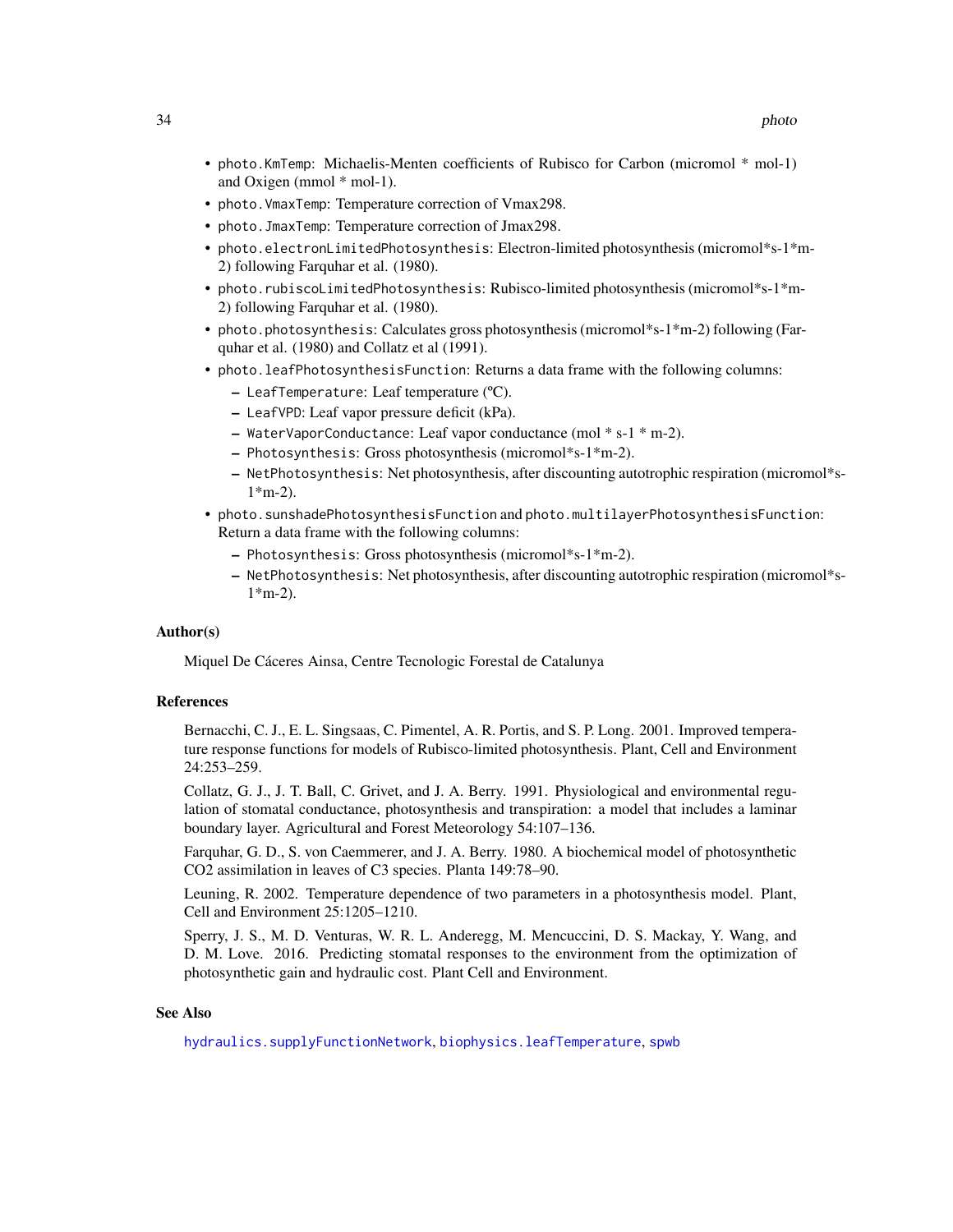<span id="page-34-0"></span>

## <span id="page-34-1"></span>Description

Functions to calculate attributes of plants in a [forest](#page-15-1) object.

## Usage

```
plant.BasalArea(x)
plant.LargerTreeBasalArea(x)
plant.CharacterParameter(x, SpParams, parName)
plant.Cover(x)
plant.CrownBaseHeight(x, SpParams)
plant.CrownLength(x, SpParams)
plant.CrownRatio(x, SpParams)
plant.Density(x, SpParams)
plant.EquilibriumLeafLitter(x, SpParams, AET = 800)
plant.EquilibriumSmallBranchLitter(x, SpParams,
                                   smallBranchDecompositionRate = 0.81)
plant.FoliarBiomass(x, SpParams, gdd = NA)
plant.Fuel(x, SpParams, gdd = NA, includeDead = TRUE)
plant.Height(x)
plant.ID(x)
plant.LAI(x, SpParams, gdd = NA)
plant.Parameter(x, SpParams, parName)
plant.Phytovolume(x, SpParams)
plant.Species(x)
plant.SpeciesName(x, SpParams)
```
## Arguments

| x                            | An object of class forest.                                                |
|------------------------------|---------------------------------------------------------------------------|
| SpParams                     | A data frame with species parameters (see SpParamsMED).                   |
| parName                      | A string with a parameter name.                                           |
| gdd                          | Growth degree days (to account for leaf phenology effects).               |
| AET                          | Actual annual evapotranspiration (in mm).                                 |
| smallBranchDecompositionRate |                                                                           |
|                              | Decomposition rate of small branches.                                     |
| includeDead                  | A flag to indicate that standing dead fuels (dead branches) are included. |

## Value

A vector with values for each plant of the input [forest](#page-15-1) object:

• plant.BasalArea: Tree basal area (m2/ha).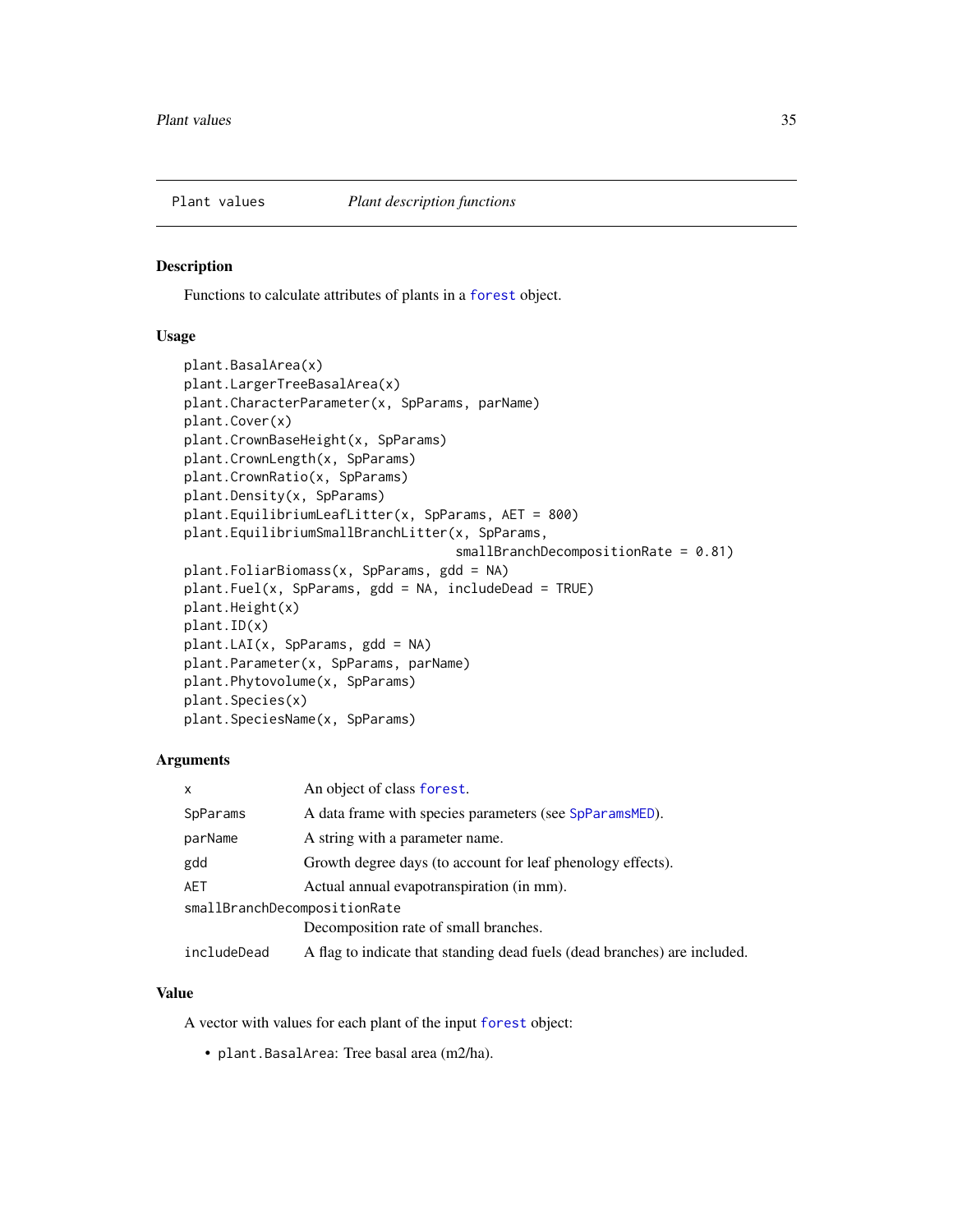- plant.LargerTreeBasalArea: Basal area (m2/ha) of trees larger (in diameter) than the tree. Half of the trees of the same record are included.
- plant.CharacterParameter: The parameter values of each plant, as strings.
- plant.Cover: Shrub cover (in percent).
- plant.CrownBaseHeight: The height corresponding to the start of the crown (in cm).
- plant.CrownLength: The difference between crown base height and total height (in cm).
- plant.CrownRatio: The ratio between crown length and total height (between 0 and 1).
- plant.Density: Plant density (ind/ha). Tree density is directly taken from the forest object, while the shrub density is estimated from cover and height by calculating the area of a single individual.
- plant.EquilibriumLeafLitter: Litter biomass of leaves at equilibrium (in kg/m2).
- plant.EquilibriumSmallBranchLitter: Litter biomass of small branches (< 6.35 mm diameter) at equilibrium (in kg/m2).
- plant.FoliarBiomass: Standing biomass of leaves (in kg/m2).
- plant.Fuel: Fine fuel load (in kg/m2).
- plant.Height: Total height (in cm).
- plant.ID: Cohort coding for simulation functions (concatenation of 'T' (Trees) or 'S' (Shrub), cohort index and species index).
- plant.LAI: Leaf area index (m2/m2).
- plant.Parameter: The parameter values of each plant, as numeric.
- plant.Phytovolume: Shrub phytovolume (m3/m2).
- plant.Species: Species identity integer (indices start with 0).
- plant.SpeciesName: String with species taxonomic name (or a functional group).

## Author(s)

Miquel De Cáceres Ainsa, Centre Tecnologic Forestal de Catalunya

#### See Also

[spwb](#page-65-1), [forest](#page-15-1), [summary.forest](#page-15-2)

## Examples

#Default species parameterization data(SpParamsMED)

#Load example plot data(exampleforest)

#A short way to obtain total basal area sum(plant.BasalArea(exampleforest), na.rm=TRUE)

#The same forest level function for LAI sum(plant.LAI(exampleforest, SpParamsMED))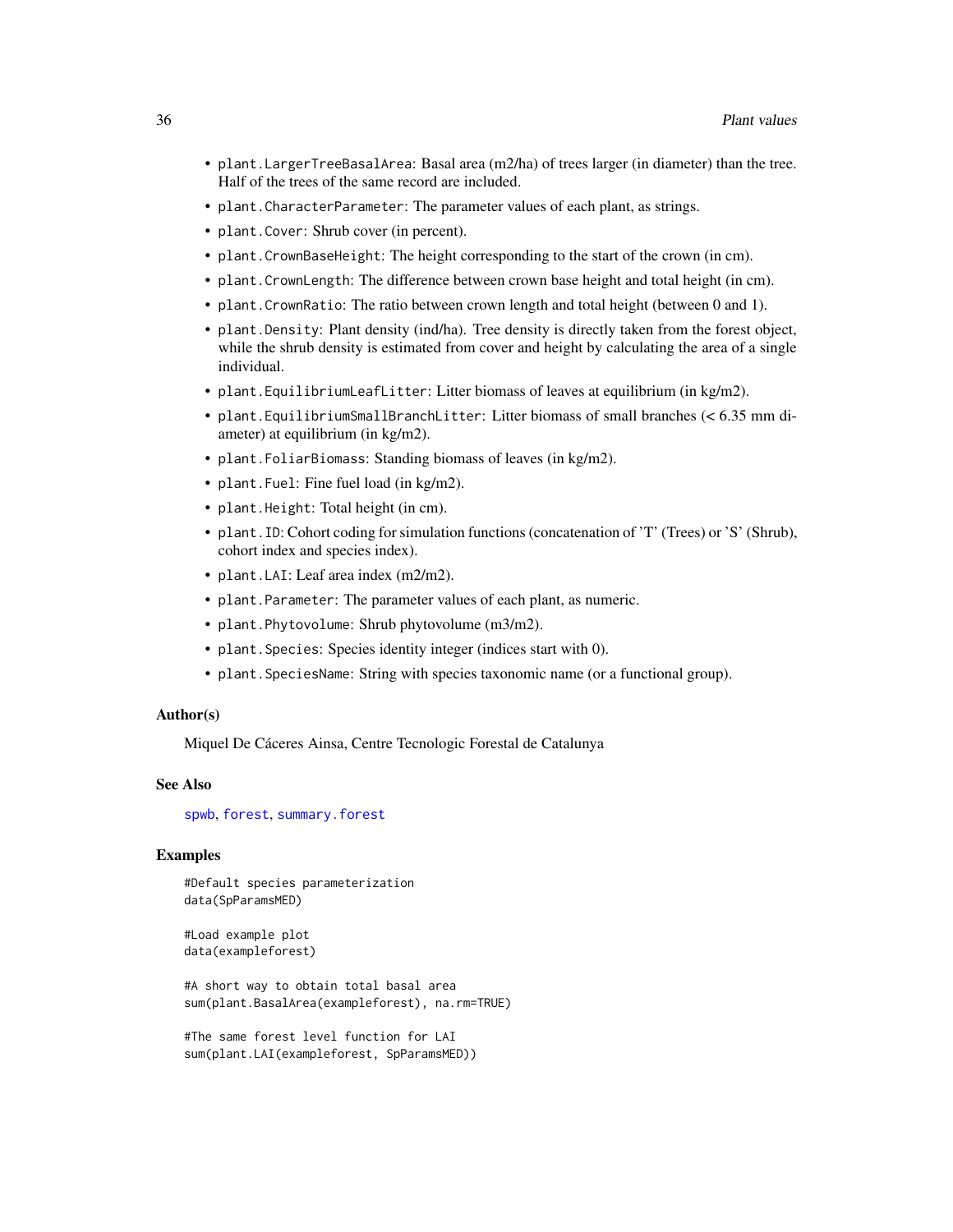### plot.spwb 37

#The same forest level function for fuel loading sum(plant.Fuel(exampleforest, SpParamsMED)) #Summary function for 'forest' objects can be also used summary(exampleforest, SpParamsMED) plant.SpeciesName(exampleforest, SpParamsMED) plant.ID(exampleforest)

<span id="page-36-0"></span>

plot.spwb *Displays simulation results*

## Description

Function plot plots the results of the soil water balance model (see [spwb](#page-65-0)) or the forest growth model (see [growth](#page-21-0)), whereas function summary summarizes the model's output in different temporal steps (i.e. weekly, annual, ...).

## Usage

```
## S3 method for class 'spwb'
plot(x, type="PET_Precipitation", bySpecies = FALSE,
                  yearAxis=FALSE, xlim = NULL, ylim=NULL, xlab=NULL, ylab=NULL,
                   add = FALSE, ...)## S3 method for class 'growth'
plot(x, type="PET_Precipitation", bySpecies = FALSE, yearAxis=FALSE,
    xlim = NULL, ylim=NULL, xlab=NULL, ylab=NULL,...)
## S3 method for class 'spwb'
summary(object, freq="years", output="WaterBalance", FUN=sum, bySpecies = FALSE, ...)
## S3 method for class 'growth'
summary(object, freq="years", output="WaterBalance", FUN=sum, bySpecies = FALSE, ...)
```

| x, object | An object of class spwb.                                               |
|-----------|------------------------------------------------------------------------|
| type      | The information to be plotted:                                         |
|           | • "PET_Precipitation": Potential evapotranspiration and Precipitation. |
|           | • "PET_NetRain": Potential evapotranspiration and Net rainfall.        |
|           | • "Snow": Snow precipitation and snowpack dynamics.                    |
|           | • "Export": Water exported through deep drainage and surface runoff.   |
|           | • "Evapotranspiration": Plant transpiration and soil evaporation.      |
|           | • "SoilPsi": Soil water potential.                                     |
|           | • "SoilTheta": Soil relative water content.                            |
|           | • "SoilVol": Soil water volumetric content.                            |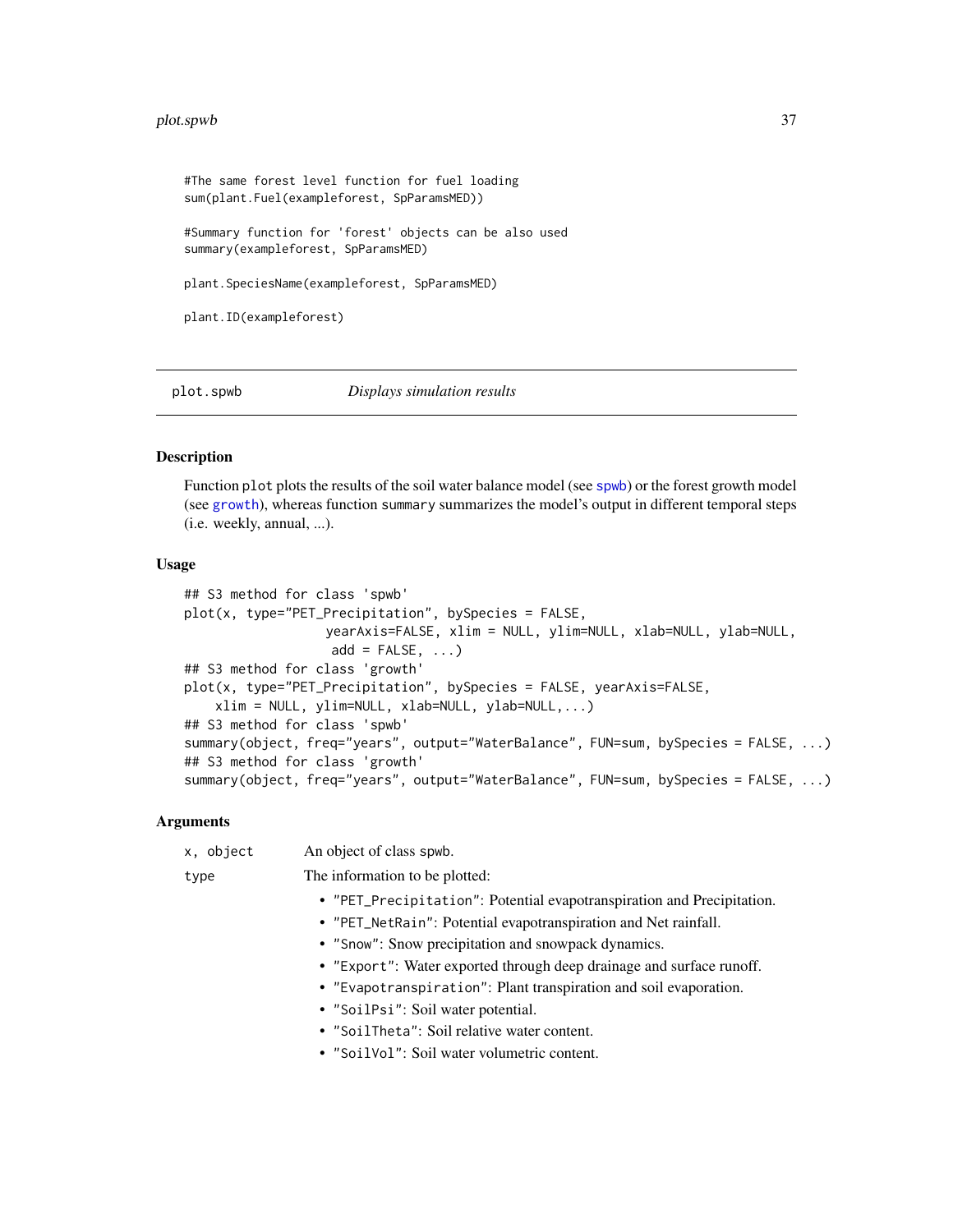- "PlantExtraction": Water extracted by plants from each soil layer.
- "HydraulicRedistribution":Water added to each soil layer coming from other soil layers, transported through the plant hydraulic network (only for transpirationMode = "Complex").
- "WTD": Water table depth.
- "LAI": Expanded and dead leaf area index of the whole stand.
- "PlantLAI": Plant cohort leaf area index (expanded leaves).
- "SoilPlantConductance":Average instantaneous overall soil plant conductance (calculated as the derivative of the supply function).
- "PlantStress": Plant cohort average daily drought stress.
- "PlantPsi": Plant cohort water potential (only for transpirationMode = "Simple").
- "LeafPsi": Midday leaf water potential (only for transpirationMode = "Complex").
- "StemPsi": Midday (upper) stem water potential (only for transpirationMode = "Complex").
- "RootPsi": Midday root crown water potential (only for transpirationMode = "Complex").
- "PlantTranspiration": Plant cohort transpiration.
- "PlantTranspirationLeaf": Plant cohort transpiration per leaf area.
- "PlantPhotosynthesis": Plant cohort photosynthesis.
- "PlantPhotosynthesisLeaf": Plant cohort photosynthesis per leaf area.
- "PlantWUE": Plant cohort daily water use efficiency (photosynthesis over transpiration).
- "PlantAbsorbedSWR": Plant cohort absorbed short wave radiation (only for transpirationMode = "Complex").
- "PlantAbsorbedSWRLeaf": Plant cohort absorbed short wave radiation per leaf area (only for transpirationMode = "Complex").
- "PlantAbsorbedLWR": Plant cohort absorbed long wave radiation (only for transpirationMode = "Complex").
- "PlantAbsorbedLWRLeaf": Plant cohort absorbed long wave radiation per leaf area (only for transpirationMode = "Complex").
- "AirTemperature": Minimum/maximum/mean daily temperatures above canopy (only for transpirationMode = "Complex").
- "CanopyTemperature": Minimum/maximum/mean daily temperatures inside canopy (only for transpirationMode = "Complex").
- "SoilTemperature": Minimum/maximum/mean daily temperatures inside the first soil layer (only for transpirationMode = "Complex").
- "CanopyEnergyBalance": Canopy energy balance components (only for transpirationMode = "Complex").
- "SoilEnergyBalance": Soil energy balance components (only for transpirationMode = "Complex").
- "PlantRespiration": Plant cohort respiration (only for plot.growth).
- "PlantRespirationLeaf": Plant cohort respiration per leaf area (only for plot.growth).
- "PlantCBalance": Plant cohort carbon balance (only for plot.growth).
- "PlantCBalanceLeaf": Plant cohort carbon balance per leaf area (only for plot.growth).
- "PlantCstorageFast": Amount of fast-dynamics carbon reserves (only for plot.growth).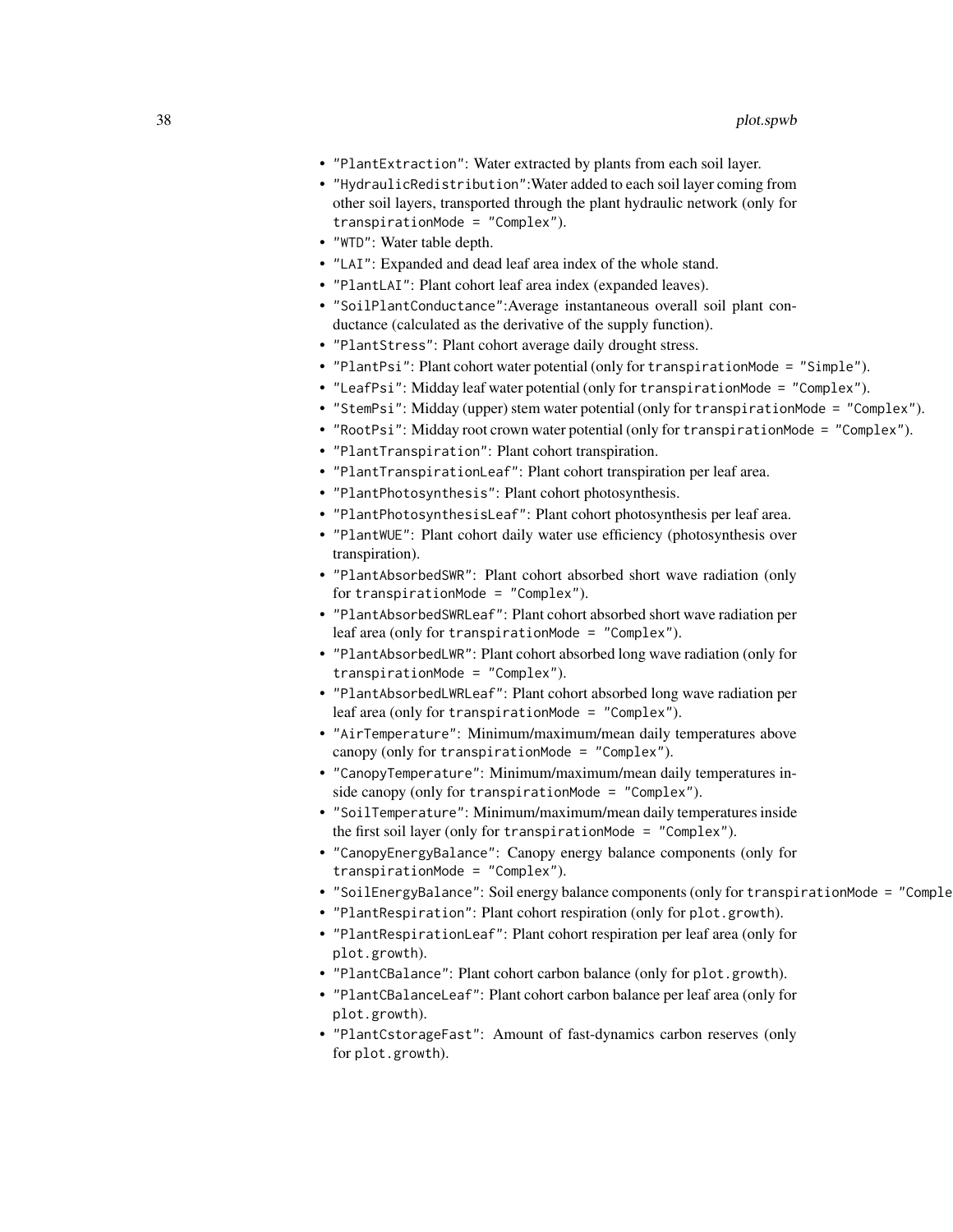|            | • "PlantCstorageSlow": Amount of slow-dynamics carbon reserves (only<br>for plot.growth).                                                                                                                                                                                            |
|------------|--------------------------------------------------------------------------------------------------------------------------------------------------------------------------------------------------------------------------------------------------------------------------------------|
|            | • "PlantSA": Amount of sapwood area in an individual (only for plot.growth).                                                                                                                                                                                                         |
|            | • "PlantSAgrowth": Amount of newly-created sapwood area (only for plot.growth).                                                                                                                                                                                                      |
|            | • "PlantRelativeSAgrowth": Amount of newly-created sapwood area per<br>sapwood area (only for plot.growth).                                                                                                                                                                          |
|            | • "PlantLAIlive": Plant cohort leaf area index of live leaves (only for<br>plot.growth).                                                                                                                                                                                             |
|            | • "PlantLAIdead": Plant cohort leaf area index of dead leaves (only for<br>plot.growth).                                                                                                                                                                                             |
| bySpecies  | Allows aggregating output by species, before calculating summaries or drawing<br>plots (only has an effect with some values of type). Aggregation can involve<br>a sum (as for plant lai or transpiration) or a LAI-weighted mean (as for plant<br>stress or plant water potential). |
| yearAxis   | A boolean to indicate whether the units of the x-axis are years (by default they<br>are dates).                                                                                                                                                                                      |
| xlim       | Range of values for x.                                                                                                                                                                                                                                                               |
| ylim       | Range of values for y.                                                                                                                                                                                                                                                               |
| xlab       | x-axis label.                                                                                                                                                                                                                                                                        |
| ylab       | y-axis label.                                                                                                                                                                                                                                                                        |
| add        | Boolean flag to add new elements to the current plot.                                                                                                                                                                                                                                |
| freg       | Frequency of summary statistics (see cut. Date).                                                                                                                                                                                                                                     |
| output     | The data table to be summarized. Accepted values are "DailyBalance", "PlantStress",<br>"PlantPsi", "PlantTranspiration", "PlantPhotosynthesis" and "SoilWaterBalance",<br>"Temperature" and "EnergyBalance".                                                                         |
| <b>FUN</b> | The function to summarize results (e.g., sum, mean, )                                                                                                                                                                                                                                |
| $\cdots$   | Additional parameters for functions plot or summary.                                                                                                                                                                                                                                 |
|            |                                                                                                                                                                                                                                                                                      |

## Author(s)

Miquel De Cáceres Ainsa, Centre Tecnologic Forestal de Catalunya

## References

De Cáceres M, Martínez-Vilalta J, Coll L, Llorens P, Casals P, Poyatos R, Pausas JG, Brotons L. (2015) Coupling a water balance model with forest inventory data to predict drought stress: the role of forest structural changes vs. climate changes. Agricultural and Forest Meteorology 213: 77-90 (doi:10.1016/j.agrformet.2015.06.012).

## See Also

[spwb](#page-65-0), [spwbpoints](#page-85-0)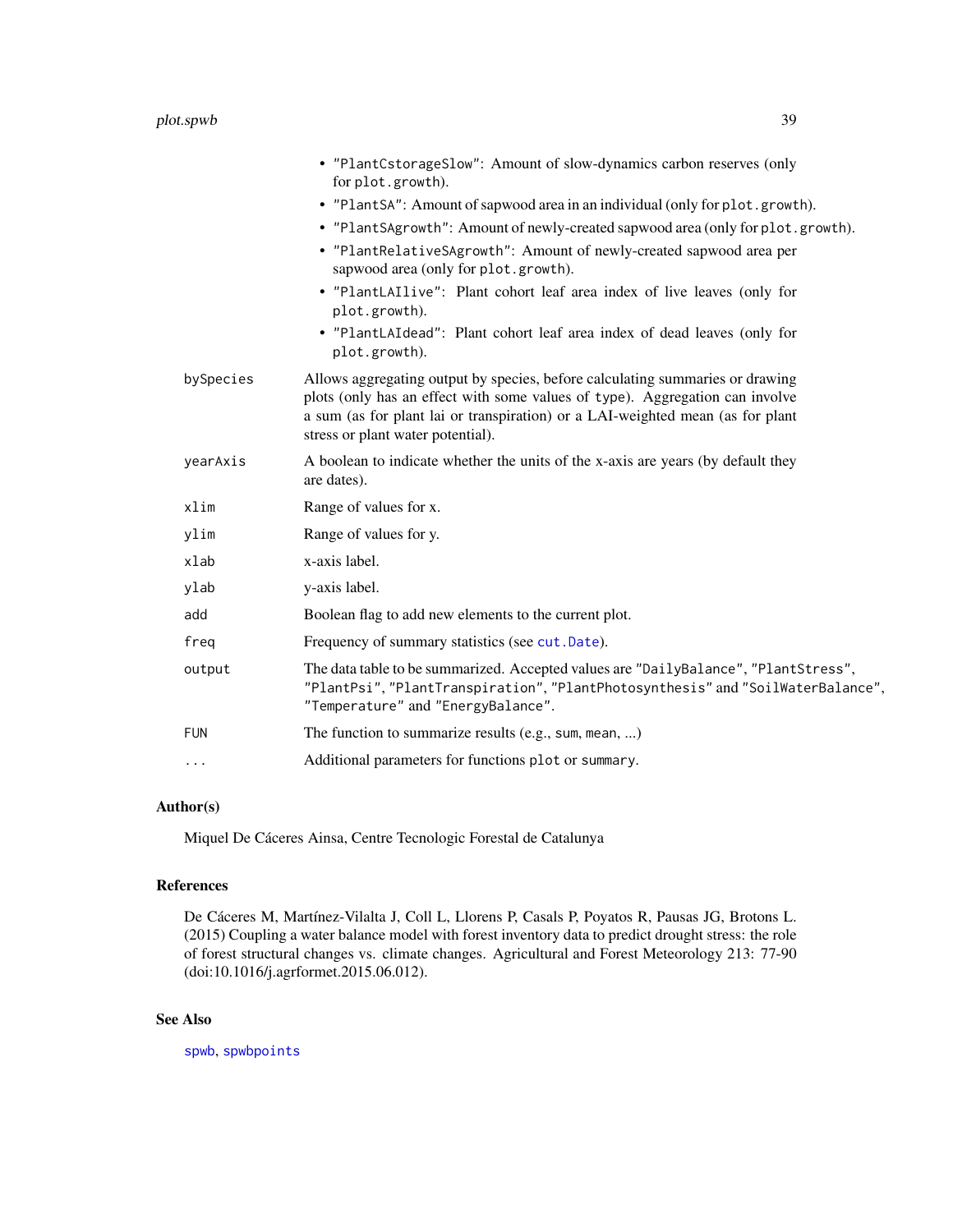## Examples

```
#Load example daily meteorological data
data(examplemeteo)
#Load example plot plant data
data(exampleforest)
#Default species parameterization
data(SpParamsMED)
#Initialize soil with default soil params (2 layers)
examplesoil = soil(defaultSoilParams(2))
#Initialize control parameters
control = defaultControl()
#Initialize input
x = forest2spwbInput(exampleforest,examplesoil, SpParamsMED, control)
#Call simulation function
S1<-spwb(x, examplesoil, examplemeteo, elevation = 100)
#Plot results
plot(S1)
#Monthly summary (averages) of soil status
summary(S1, freq="months",FUN=mean, output="Soil")
```

| plot.spwb.day | Displays simulation results for one day |  |
|---------------|-----------------------------------------|--|
|               |                                         |  |

### Description

Function plot plots the results of the soil water balance model for one day (see [spwb.day](#page-70-0)).

## Usage

```
## S3 method for class 'spwb.day'
plot(x, type="PlantTransaction", by Species = FALSE, xlab = NULL, ylab = NULL, ...)
```
## Arguments

| X    | An object of class spwb                    |  |
|------|--------------------------------------------|--|
| type | The information to be plotted:             |  |
|      | • "LeafPsi": Leaf water potential.         |  |
|      | • "StemPsi": (Upper) stem water potential. |  |

• "RootPsi":Root crown water potential.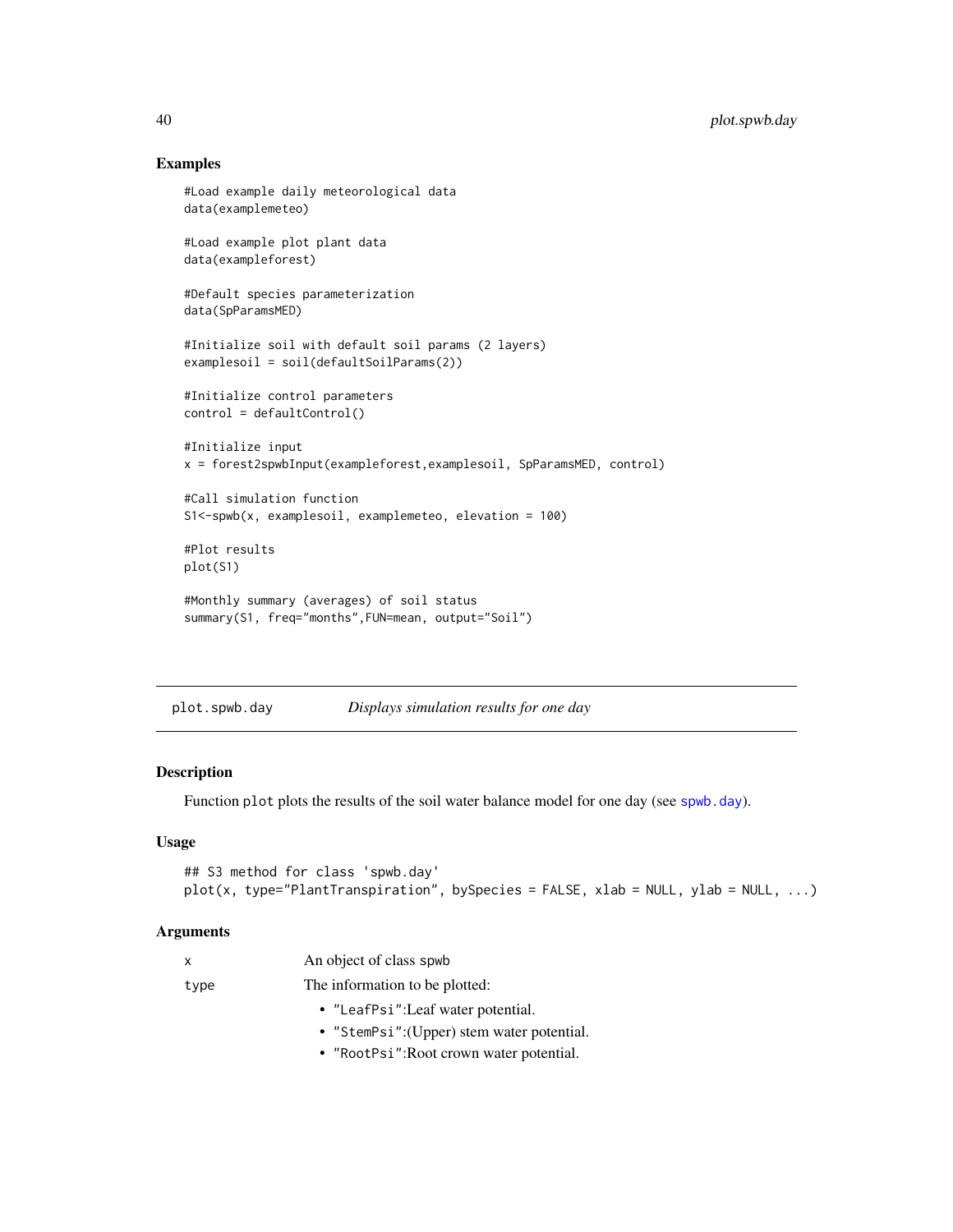|           | • "StemPLC":(Average) percentage of loss conductance in the stem conduits.                                                                                                                                 |
|-----------|------------------------------------------------------------------------------------------------------------------------------------------------------------------------------------------------------------|
|           | • "StemRWC": (Average) relative water content in the stem symplasm.                                                                                                                                        |
|           | • "LeafRWC": Relative water content in the leaf symplasm.                                                                                                                                                  |
|           | • "SoilPlantConductance":Overall soil plant conductance (calculated as<br>the derivative of the supply function).                                                                                          |
|           | • "PlantExtraction": Water extracted from each soil layer.                                                                                                                                                 |
|           | • "PlantTranspiration": Plant cohort transpiration per ground area.                                                                                                                                        |
|           | • "LeafTranspiration": Plant cohort transpiration per leaf area.                                                                                                                                           |
|           | • "PlantWaterBalance": Difference between water extraction from the soil<br>and transpired water per ground area.                                                                                          |
|           | • "PlantPhotosynthesis": Plant cohort net photosynthesis per ground area.                                                                                                                                  |
|           | • "LeafPhotosynthesis": Net photosynthesis per leaf area.                                                                                                                                                  |
|           | • "PlantAbsorbedSWR":Cohort's absorbed short wave radiation per ground<br>area (differentiates sunlit and shade leaves).                                                                                   |
|           | • "LeafAbsorbedSWR":Cohort's absorbed short wave radiation per leaf area<br>(differentiates sunlit and shade leaves).                                                                                      |
|           | • "LeafVPD": Leaf vapour pressure deficit (differentiates sunlit and shade leaves).                                                                                                                        |
|           | • "LeafStomatalConductance": Leaf stomatal conductance (differentiates sun-<br>lit and shade leaves).                                                                                                      |
|           | • "LeafTemperature": Leaf temperature (differentiates sunlit and shade leaves).                                                                                                                            |
|           | • "Temperature": Above-canopy, inside-canopy and soil temperature.                                                                                                                                         |
|           | • "CanopyEnergyBalance": Canopy energy balance components.                                                                                                                                                 |
|           | • "SoilEnergyBalance": Soil energy balance components.                                                                                                                                                     |
| bySpecies | Allows aggregating output by species, before drawing plots. Aggregation can<br>involve a sum (as for plant lai or transpiration) or a LAI-weighted mean (as for<br>plant stress or plant water potential). |
| xlab      | x-axis label.                                                                                                                                                                                              |
| ylab      | y-axis label.                                                                                                                                                                                              |
| .         | Additional parameters for function plot.                                                                                                                                                                   |
|           |                                                                                                                                                                                                            |

# Author(s)

Miquel De Cáceres Ainsa, Centre Tecnologic Forestal de Catalunya

# See Also

[spwb.day](#page-70-0), [plot.spwb](#page-36-0)

## Examples

#Load example daily meteorological data data(examplemeteo)

#Load example plot plant data data(exampleforest)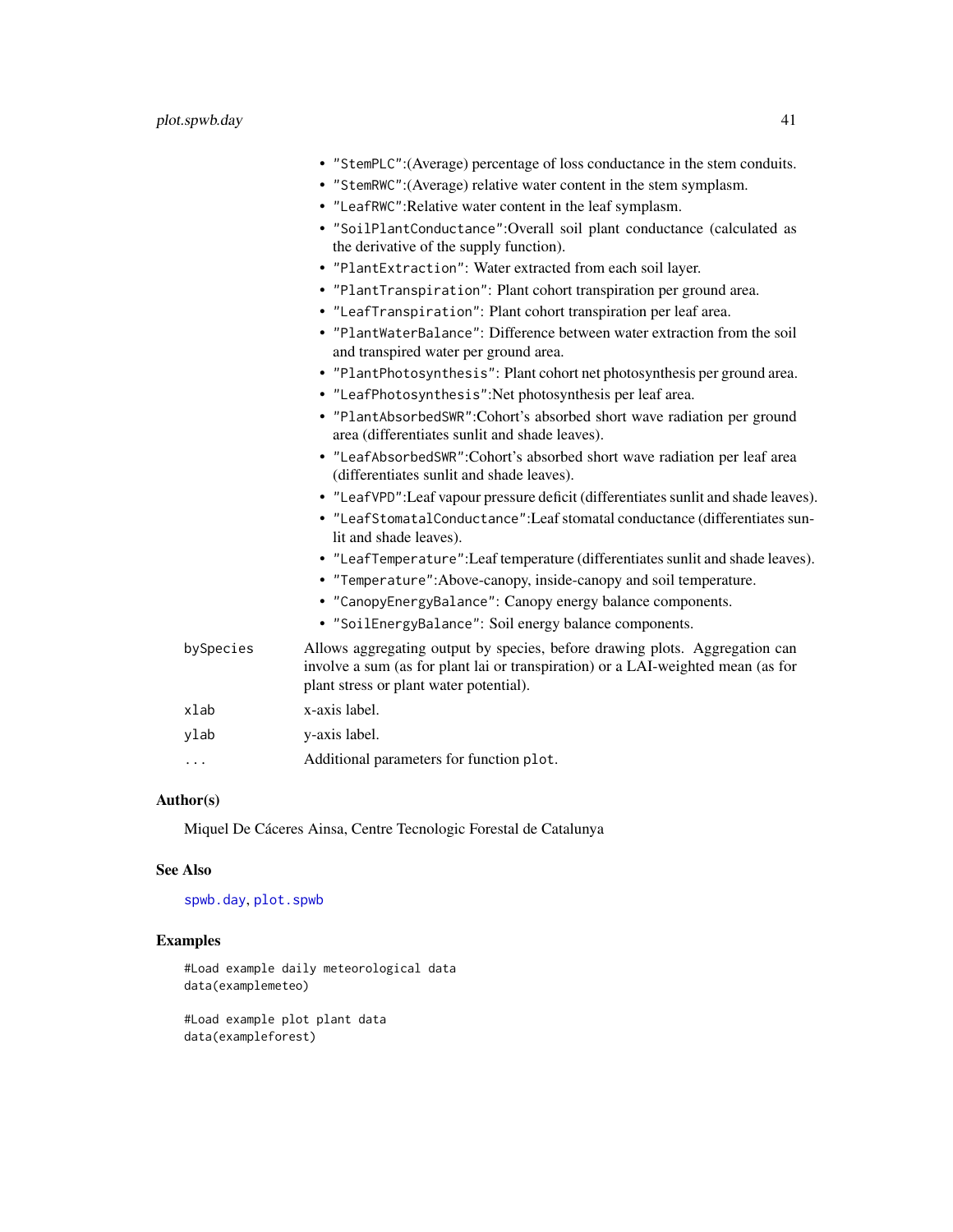```
42 root and the contract of the contract of the contract of the contract of the contract of the contract of the contract of the contract of the contract of the contract of the contract of the contract of the contract of th
```

```
#Default species parameterization
data(SpParamsMED)
#Initialize control parameters
control = defaultControl()
control$ndailysteps = 24
#Initialize soil with default soil params (2 layers)
examplesoil = soil(defaultSoilParams(2), W=c(0.5,0.5))
#Switch to 'Complex' transpiration mode
control$transpirationMode="Complex"
#Simulate one day only
x2 = forest2spwbInput(exampleforest,examplesoil, SpParamsMED, control)
d = 100sd2<-spwb.day(x2, examplesoil, rownames(examplemeteo)[d],
             examplemeteo$MinTemperature[d], examplemeteo$MaxTemperature[d],
             examplemeteo$MinRelativeHumidity[d], examplemeteo$MaxRelativeHumidity[d],
             examplemeteo$Radiation[d], examplemeteo$WindSpeed[d],
             latitude = 41.82592, elevation = 100,
             slope= 0, aspect = 0, prec = examplemeteo$Precipitation[d])
#Display transpiration for subdaily steps
plot(sd2, "PlantTranspiration")
```
root *Distribution of fine roots*

### Description

Functions to calculate the distribution of fine roots within the soil, given root system parameters and soil layer definition (layer widths).

### Usage

```
root.conicDistribution(Zcone, d)
root.ldrDistribution(Z50, Z95, d)
root.xylemConductanceProportions(v, d, depthWidthRatio = 1)
root.rootLengths(v, d, depthWidthRatio = 1.0)
```

| Z50   | A vector of depths (in mm) corresponding to 50% of roots.      |
|-------|----------------------------------------------------------------|
| Z95   | A vector of depths (in mm) corresponding to 95% of roots.      |
| Zcone | A vector of depths (in mm) corresponding to the root cone tip. |
| d     | The width (in mm) corresponding to each soil layer.            |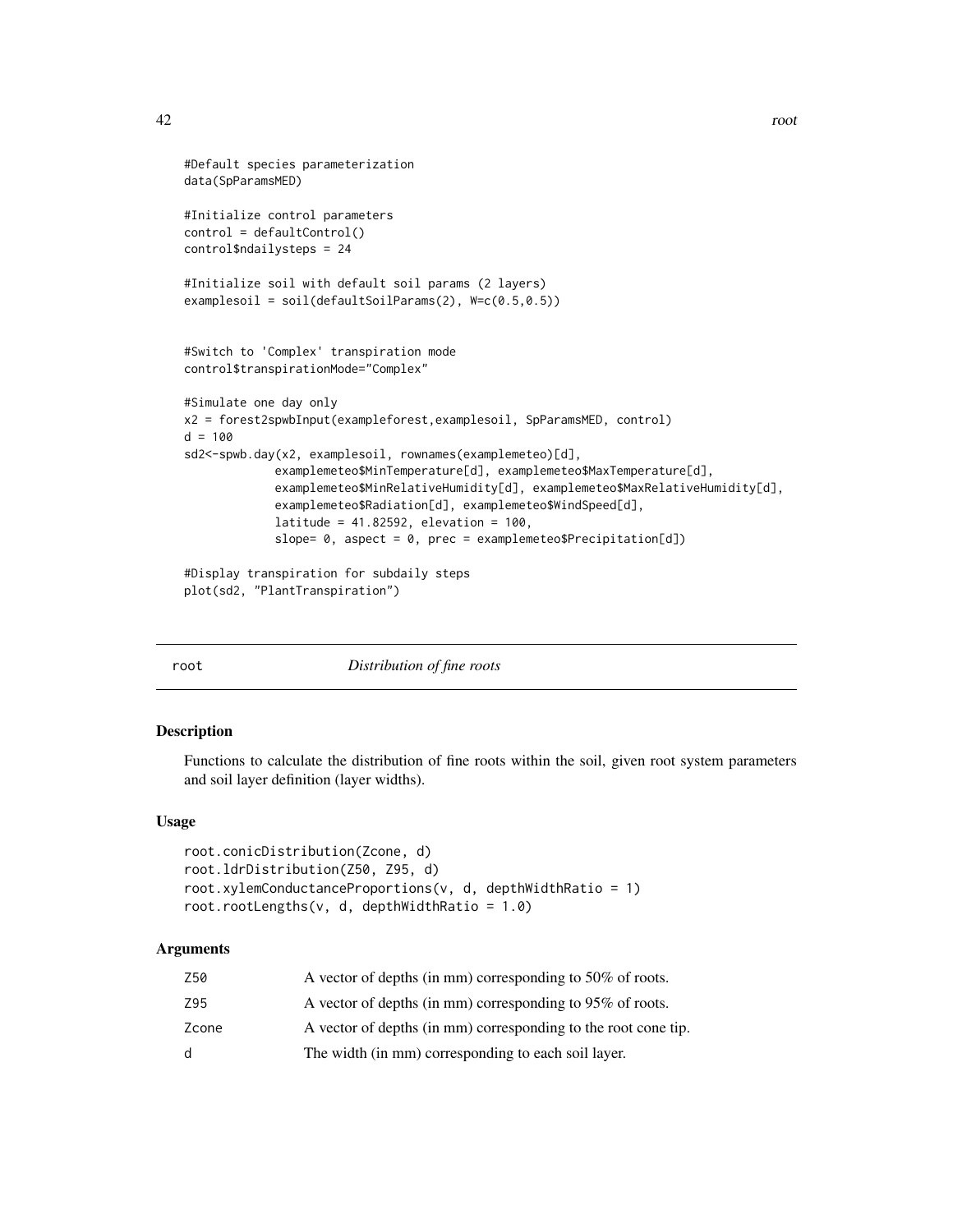v Proportions of fine roots, as returned by functions root.conicDistribution or root.ldrDistribution.

### depthWidthRatio

Ratio between radius of the soil layer with the largest radius and maximum rooting depth.

### Details

Function root.conicDistribution assumes a conic distribution of fine roots, whereas function root.ldrDistribution distributes fine roots according to the linear dose response model of Schenck & Jackson (2002). Function root.xylemConductanceProportions calculates the proportion of total root xylem conductance that can be attributed to each layer, according to layer widths and the proportion of fine roots (Sperry et al. 2016).

### Value

Functions root.conicDistribution and root.ldrDistribution return a matrix with as many rows as elements in Z (or Z50) and as many columns as soil layers. Values in all cases correspond to the proportion of fine roots in each soil layer. Function root.xylemConductanceProportions returns a vector of proportions of the same length as the number of layers.

### Author(s)

Miquel De Cáceres Ainsa, Centre Tecnologic Forestal de Catalunya

### References

Schenk, H., Jackson, R., 2002. The global biogeography of roots. Ecol. Monogr. 72, 311–328.

Sperry, J. S., Y. Wang, B. T. Wolfe, D. S. Mackay, W. R. L. Anderegg, N. G. Mcdowell, and W. T. Pockman. 2016. Pragmatic hydraulic theory predicts stomatal responses to climatic water deficits. New Phytologist 212, 577–589.

### See Also

[spwb](#page-65-0), [spwb.ldrOptimization](#page-75-0), [forest2spwbInput](#page-82-0), [soil](#page-49-0)

### Examples

```
#Load example plot plant data
data(exampleforest)
```
#Default species parameterization data(SpParamsMED)

ntree = nrow(exampleforest\$treeData)

#Initialize soil with default soil params S = soil(defaultSoilParams())

```
#Calculate conic root system for trees
V1 = root.conicDistribution(Z=rep(2000,ntree), S$dVec)
```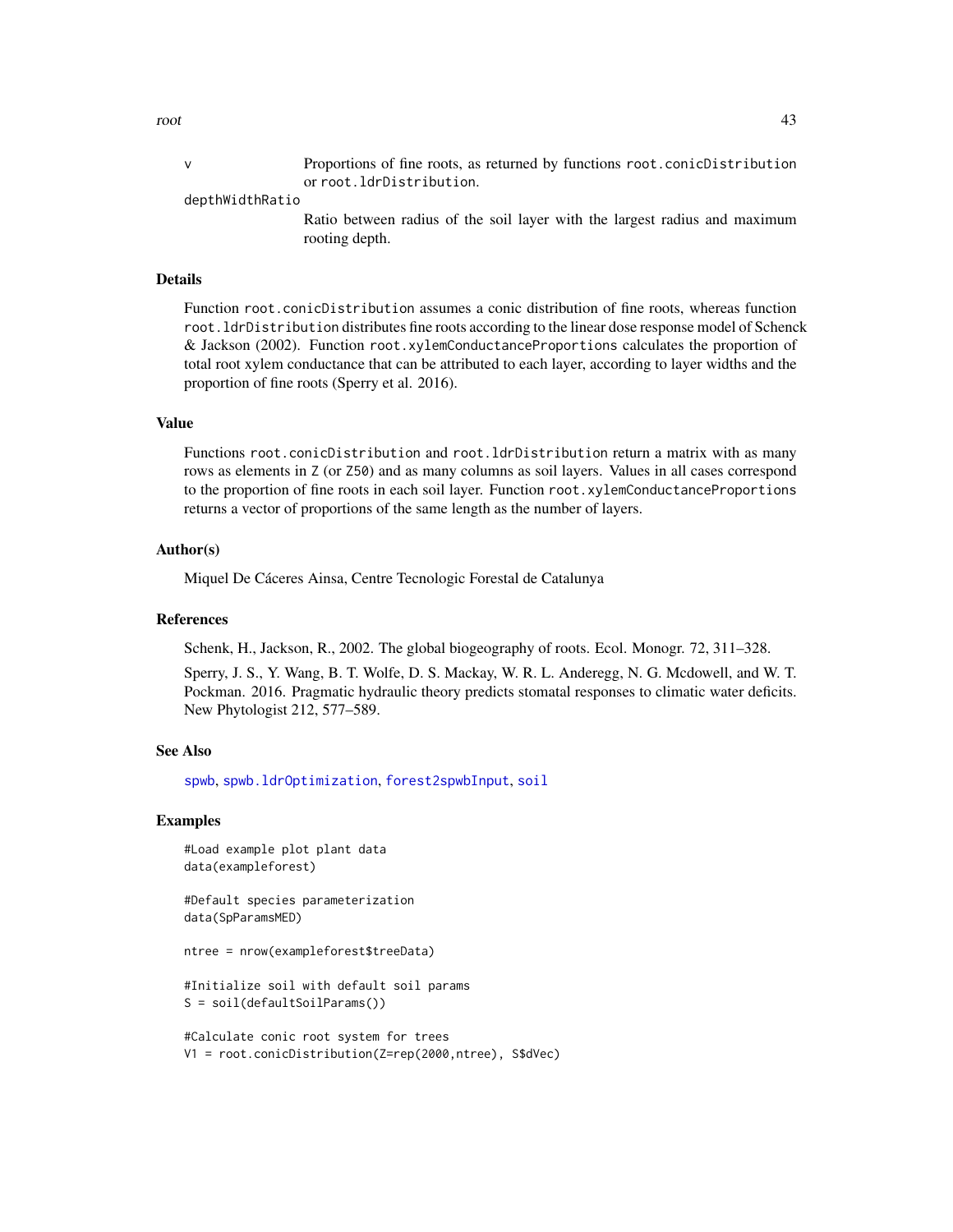```
print(V1)
#Calculate LDR root system for trees (Schenck & Jackson 2002)
V2 = root. ldrDistribution(Z50 = rep(200, ntree),
          Z95 = rep(1000,ntree), S$dVec)
print(V2)
#Equal xylem conductance proportions for a cone distribution
#(assuming depth-width ratio 1)
root.xylemConductanceProportions(V1[1,], S$dVec)
#Xylem conductance proportions for LDR distribution
root.xylemConductanceProportions(V2[1,], S$dVec)
```
scalingconductance *Scaling from conductivity to conductance*

### Description

Functions used to scale from tissue conductivity to conductance of different elements of the continuum.

### Usage

```
hydraulics.maximumSoilPlantConductance(krhizomax, krootmax,
                                       kstemmax, kleafmax)
hydraulics.soilPlantResistances(psiSoil, psiRhizo,
                                psiStem, PLCstem, psiLeaf,
                                krhizomax, n, alpha,
                                krootmax, rootc, rootd,
                                kstemmax, stemc, stemd,
                                kleafmax, leafc, leafd)
hydraulics.averageRhizosphereResistancePercent(krhizomax, n, alpha,
                                               krootmax, rootc, rootd,
                                               kstemmax, stemc, stemd,
                                        kleafmax, leafc, leafd, psiStep = -0.01)
hydraulics.findRhizosphereMaximumConductance(averageResistancePercent, n, alpha,
                                             krootmax, rootc, rootd,
                                             kstemmax, stemc, stemd,
                                             kleafmax, leafc, leafd)
hydraulics.maximumRootHydraulicConductance(xylemConductivity, Al2As,
                                           v, widths, depthWidthRatio = 1.0)
hydraulics.maximumStemHydraulicConductance(xylemConductivity, refheight, Al2As, height,
                                           angiosperm = TRUE, taper = FALSE)
hydraulics.referenceConductivityHeightFactor(refheight, height)
hydraulics.terminalConduitRadius(height)
hydraulics.taperFactorSavage(height)
hydraulics.stemWaterCapacity(Al2As, height, wd)
hydraulics.leafWaterCapacity(SLA, ld)
```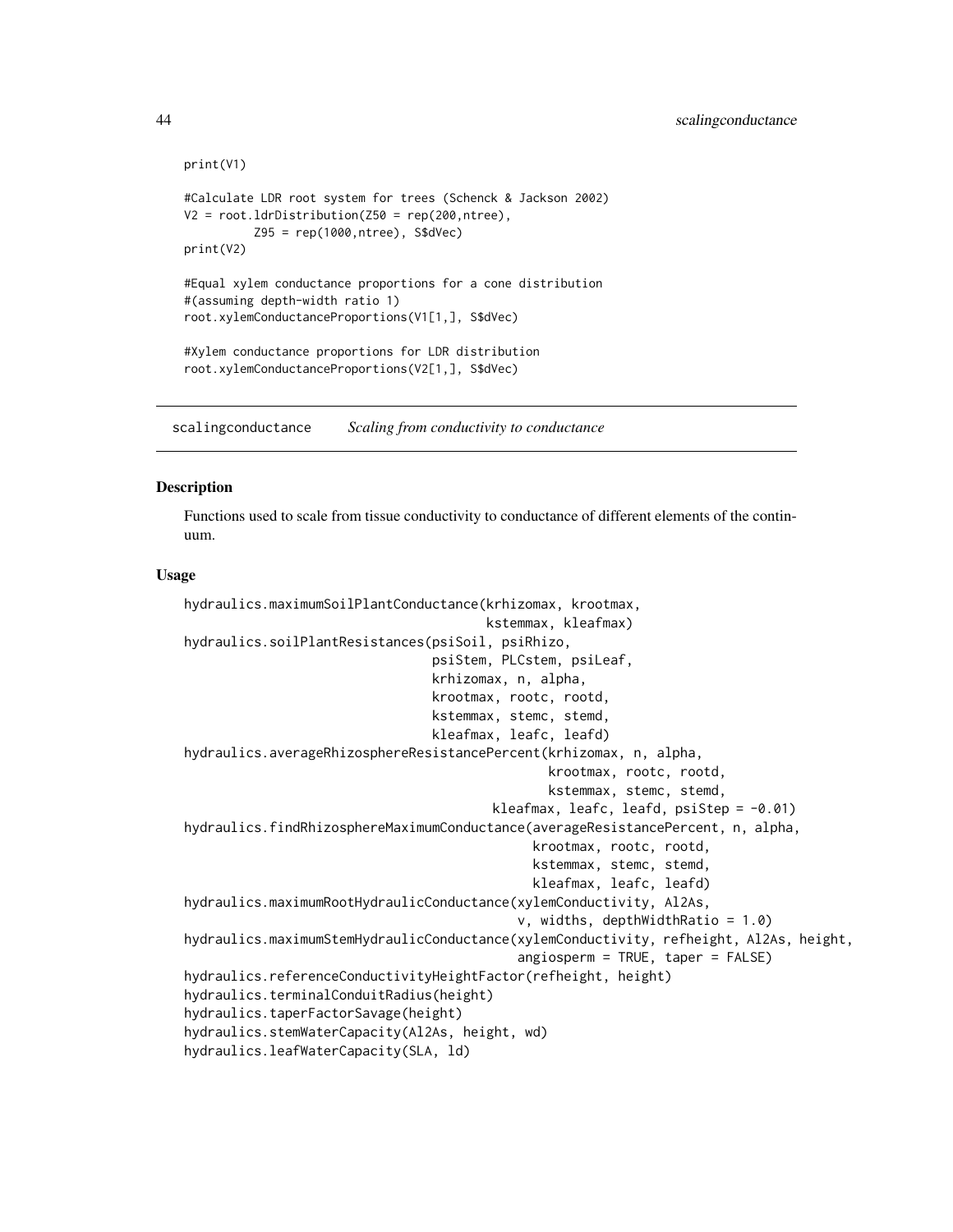| psiSoil                  | Soil water potential (in MPa). A scalar or a vector depending on the function.                                                                              |  |
|--------------------------|-------------------------------------------------------------------------------------------------------------------------------------------------------------|--|
| psiRhizo                 | Water potential (in MPa) in the rhizosphere (root surface).                                                                                                 |  |
| psiStem                  | Water potential (in MPa) in the stem.                                                                                                                       |  |
| psiLeaf                  | Water potential (in MPa) in the leaf.                                                                                                                       |  |
| PLCstem                  | Percent loss of conductance (in $\%$ ) in the stem.                                                                                                         |  |
| v                        | Proportion of fine roots within each soil layer.                                                                                                            |  |
| krhizomax                | Maximum rhizosphere hydraulic conductance (defined as flow per leaf surface<br>unit and per pressure drop).                                                 |  |
| kleafmax                 | Maximum leaf hydraulic conductance (defined as flow per leaf surface unit and<br>per pressure drop).                                                        |  |
| kstemmax                 | Maximum stem xylem hydraulic conductance (defined as flow per leaf surface<br>unit and per pressure drop).                                                  |  |
| krootmax                 | Maximum root xylem hydraulic conductance (defined as flow per leaf surface<br>unit and per pressure drop).                                                  |  |
| psiStep                  | Water potential precision (in MPa).                                                                                                                         |  |
| rootc, rootd             | Parameters of the Weibull function for roots (root xylem vulnerability curve).                                                                              |  |
| stemc, stemd             | Parameters of the Weibull function for stems (stem xylem vulnerability curve).                                                                              |  |
| leafc, leafd             | Parameters of the Weibull function for leaves (leaf vulnerability curve).                                                                                   |  |
| n, alpha                 | Parameters of the Van Genuchten function (rhizosphere vulnerability curve).                                                                                 |  |
| averageResistancePercent |                                                                                                                                                             |  |
|                          | Average (across water potential values) resistance percent of the rhizosphere,<br>with respect to total resistance (rhizosphere + root xylem + stem xylem). |  |
| xylemConductivity        |                                                                                                                                                             |  |
|                          | Xylem conductivity as flow per length of conduit and pressure drop (in kg·m-<br>$1 \cdot s - 1 \cdot MPa - 1$ ).                                            |  |
| Al2As                    | Leaf area to sapwood area (in $m2 \cdot m-2$ ).                                                                                                             |  |
| height                   | Plant height (in cm).                                                                                                                                       |  |
| refheight                | Reference plant height (in cm).                                                                                                                             |  |
| angiosperm               | A boolean flag to indicate an angiosperm species.                                                                                                           |  |
| taper                    | A boolean flag to indicate correction by taper of xylem conduits (Christoffersen<br>et al. 2017).                                                           |  |
| widths                   | Soil layer depths (in mm).                                                                                                                                  |  |
| depthWidthRatio          |                                                                                                                                                             |  |
|                          | Ratio between radius of the soil layer with the largest radius and maximum<br>rooting depth.                                                                |  |
| <b>SLA</b>               | Specific leaf area (mm2·mg-1).                                                                                                                              |  |
| wd                       | Wood density $(g\text{-}cm-3)$ .                                                                                                                            |  |
| ld                       | Leaf tissue density $(g\text{-}cm-3)$ .                                                                                                                     |  |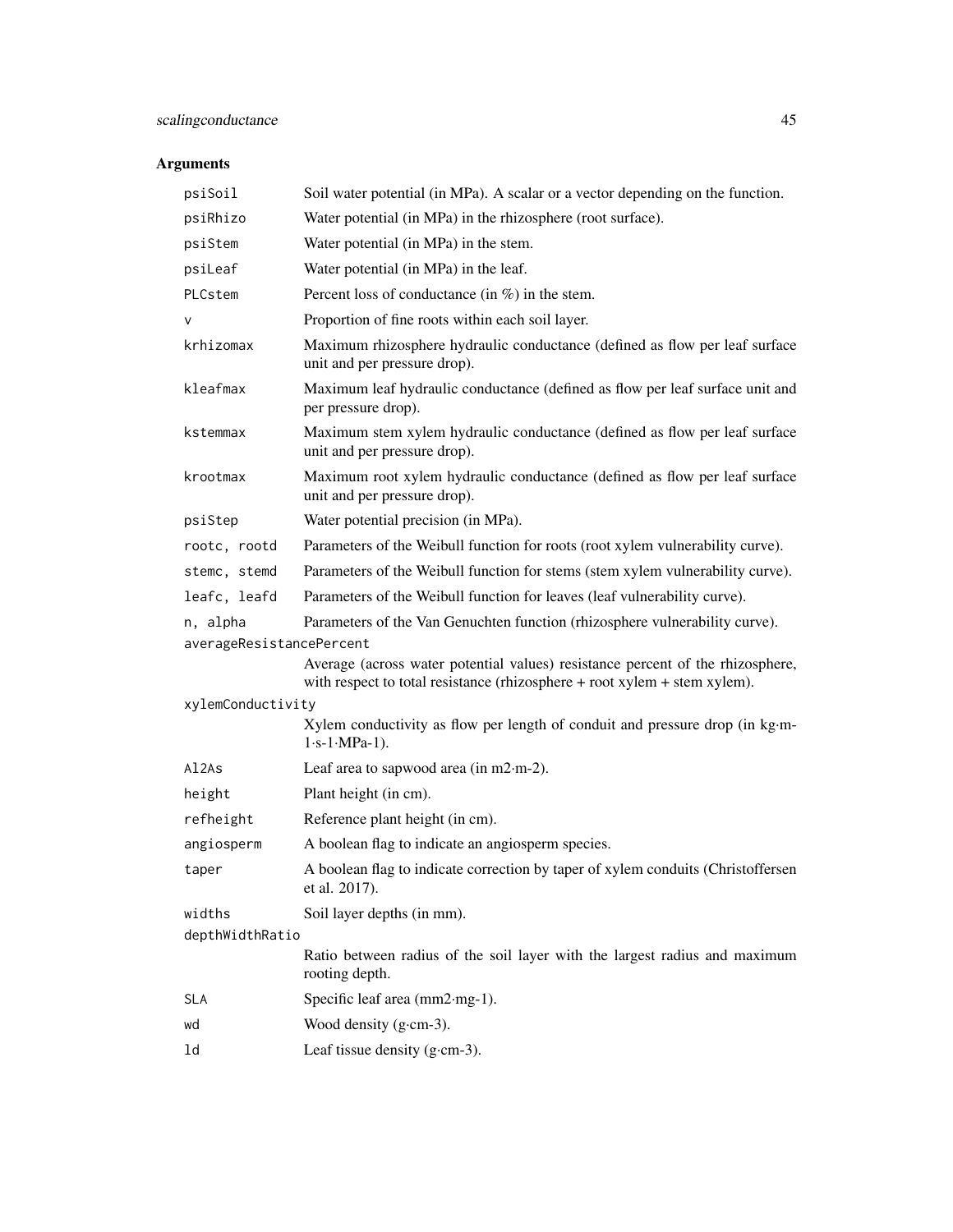Details of the hydraulic model are given in a vignette.

## Value

Values returned for each function are:

- hydraulics.maximumSoilPlantConductance: The maximum soil-plant conductance, in the same units as the input segment conductances.
- hydraulics.averageRhizosphereResistancePercent: The average percentage of resistance due to the rhizosphere, calculated across water potential values.
- hydraulics.findRhizosphereMaximumConductance: The maximum rhizosphere conductance value given an average rhizosphere resistance and the vulnerability curves of rhizosphere, root and stem elements.
- hydraulics.taperFactorSavage: Taper factor according to Savage et al. (2010).

### Author(s)

Miquel De Cáceres Ainsa, Centre Tecnologic Forestal de Catalunya

### References

Christoffersen, B. O., M. Gloor, S. Fauset, N. M. Fyllas, D. R. Galbraith, T. R. Baker, L. Rowland, R. A. Fisher, O. J. Binks, S. A. Sevanto, C. Xu, S. Jansen, B. Choat, M. Mencuccini, N. G. McDowell, and P. Meir. 2016. Linking hydraulic traits to tropical forest function in a size-structured and trait-driven model (TFS v.1-Hydro). Geoscientific Model Development Discussions 9: 4227–4255.

Savage, V. M., L. P. Bentley, B. J. Enquist, J. S. Sperry, D. D. Smith, P. B. Reich, and E. I. von Allmen. 2010. Hydraulic trade-offs and space filling enable better predictions of vascular structure and function in plants. Proceedings of the National Academy of Sciences of the United States of America 107:22722–7.

Olson, M.E., Anfodillo, T., Rosell, J.A., Petit, G., Crivellaro, A., Isnard, S., León-Gómez, C., Alvarado-Cárdenas, L.O., & Castorena, M. 2014. Universal hydraulics of the flowering plants: Vessel diameter scales with stem length across angiosperm lineages, habits and climates. Ecology Letters 17: 988–997.

### See Also

[hydraulics.psi2K](#page-3-0), [hydraulics.supplyFunctionPlot](#page-87-0), [spwb](#page-65-0), [soil](#page-49-0)

### Examples

```
kstemmax = 4 # in mmol\cdotm-2\cdots-1\cdotMPa-1
stemc = 3stemd = -4 # in MPa
```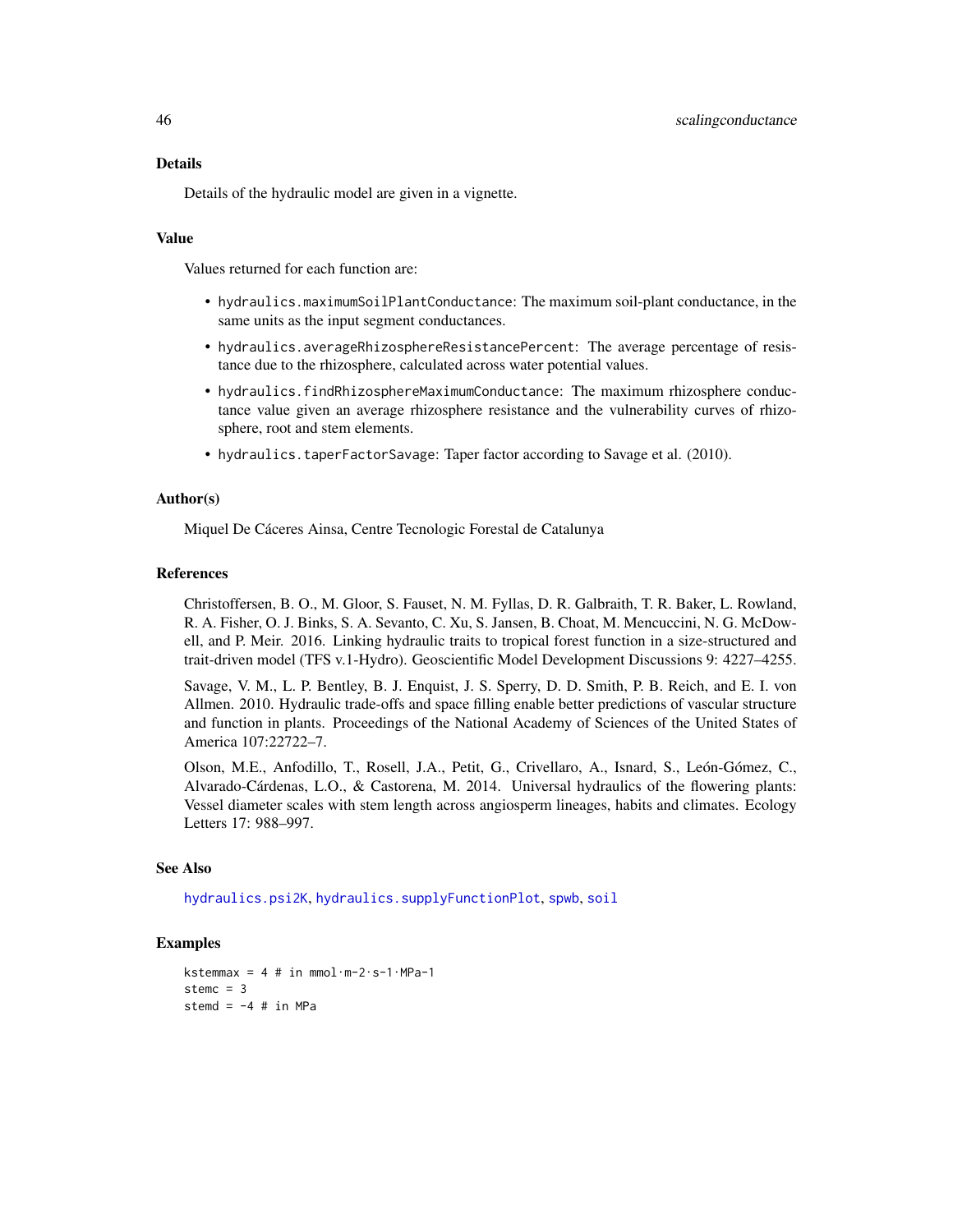## Description

Functions to create spatial landscape classes from Spanish Forest Inventory (SFI) data (see details). Internally, these functions make calls to [extractSFIforest](#page-11-0).

## Usage

```
SFI2SPL(SFItreeData, SFIshrubData, SFIherbData = NULL,
                    SpatialPointsIDs, elevation, slope, aspect, SpParams,
                SoilParamData = NULL, SFIcodes=NULL, control = defaultControl())
SFI2SGL(landTopo, SFItreeData, SFIshrubData, SpatialPointsIDs,
                SpParams, SoilParamData = NULL, lctInput,
             forestLCTs, shrublandLCTs, grasslandLCTs, agricultureLCTs= numeric(0),
                rockLCTs= numeric(0), staticLCTs= numeric(0),
                SFIcodes=NULL, FMcodes = NULL, control = defaultControl())
```

| landTopo         | An object of class SpatialGridTopography.                                                                                                                                                                                                                                 |
|------------------|---------------------------------------------------------------------------------------------------------------------------------------------------------------------------------------------------------------------------------------------------------------------------|
| SFItreeData      | A data frame with measured tree data.                                                                                                                                                                                                                                     |
| SFIshrubData     | A data frame with measured shrub data.                                                                                                                                                                                                                                    |
| SFIherbData      | A data frame with percent cover and mean height of the herb layer.                                                                                                                                                                                                        |
| SpatialPointsIDs |                                                                                                                                                                                                                                                                           |
|                  | An object of class SpatialPoints-class containing the coordinates of the for-<br>est plots. Coordinates must include row names corresponding to plot IDs.                                                                                                                 |
| elevation        | A numeric vector with elevation values (in m).                                                                                                                                                                                                                            |
| slope            | A numeric vector with slope values (in degrees).                                                                                                                                                                                                                          |
| aspect           | A numeric vector with aspect values (in degrees from North).                                                                                                                                                                                                              |
| SpParams         | A data frame with species parameters (see SpParamsMED).                                                                                                                                                                                                                   |
| SoilParamData    | A data frame with soil parameters for each forest stand. The rows must match<br>SpatialPointsIDs or SpatialGridIDs, depending on the function called. If<br>NULL, then the parameters given by defaultSoilParams are used.                                                |
| SFIcodes         | A string vector (of length equal to the number of rows in SpParams of the SFI<br>species codes that correspond to the model species codification. Each string<br>may contain different coma-separated codes in order to merge SFI species into<br>a single model species. |
| FMcodes          | A string vector with the fuel model code corresponding to each forest plot.<br>Names of this string vector should be plot IDs.                                                                                                                                            |
| control          | A list of control parameters (see default Control).                                                                                                                                                                                                                       |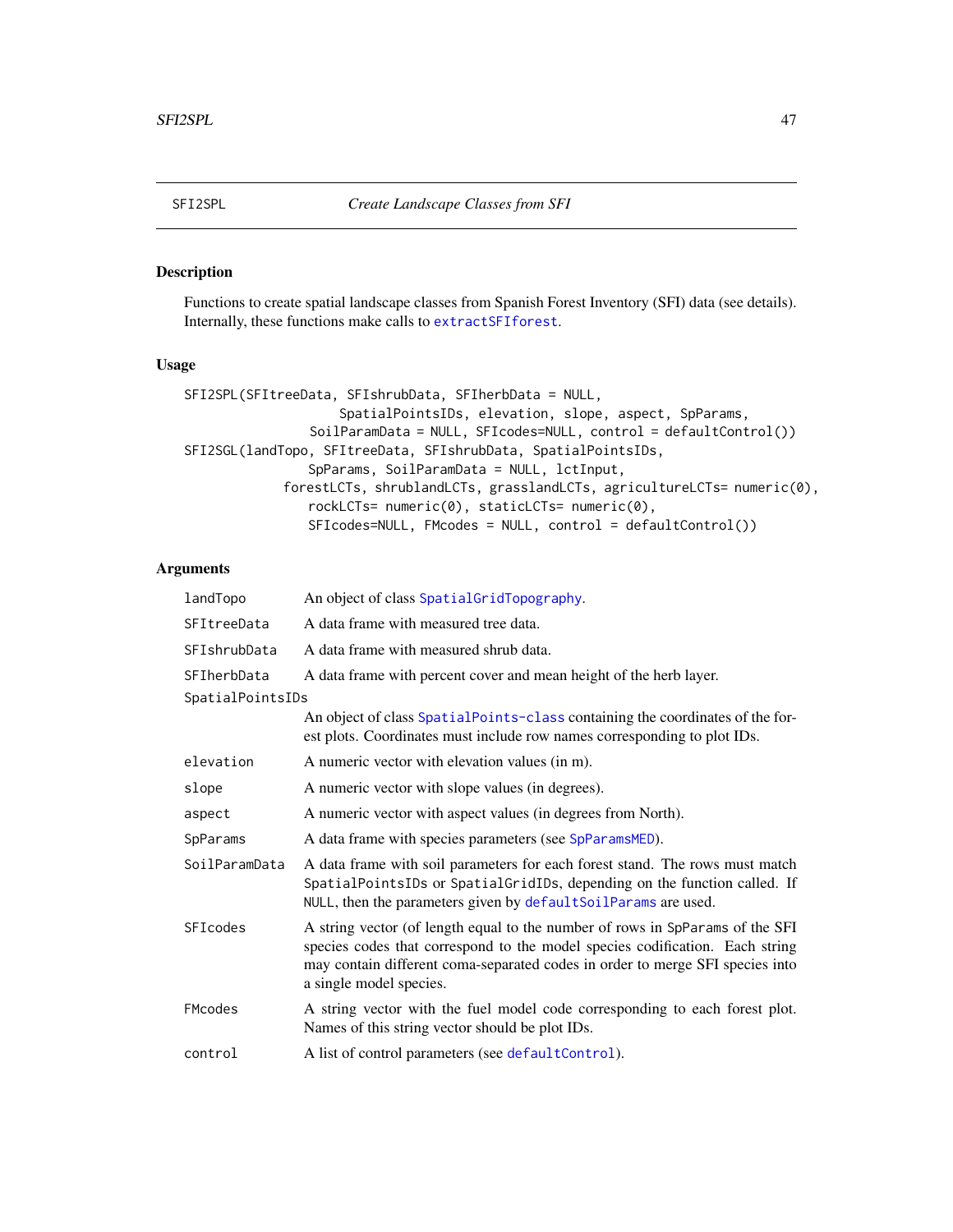| lctInput | A character vector with the land cover type input for initialization of unsurveyed                                                                                                                                                                                                                                                                                                                                                                    |
|----------|-------------------------------------------------------------------------------------------------------------------------------------------------------------------------------------------------------------------------------------------------------------------------------------------------------------------------------------------------------------------------------------------------------------------------------------------------------|
|          | cells.                                                                                                                                                                                                                                                                                                                                                                                                                                                |
|          | forestLCTs, shrublandLCTs, grasslandLCTs                                                                                                                                                                                                                                                                                                                                                                                                              |
|          | Integer vectors with the land cover types that are to be considered 'wildland'<br>(i.e. forests, shrublands or grasslands). Initialization of forest and shrublands<br>cells will make use of SFI plot data, but in shrublands only shrubs are used.<br>Initialization of grasslands specifies an emptyforest.                                                                                                                                        |
|          | agricultureLCTs, rockLCTs, staticLCTs                                                                                                                                                                                                                                                                                                                                                                                                                 |
|          | Integer vectors with the land cover types that are to be considered 'agriculture',<br>'rock' (i.e. outcrops) or 'static' (i.e. urban, water masses). Agricultural areas are<br>like grasslands, but they can never be vegetated with wildland. Rock cells allow<br>surface water flow over them, but do not contain vegetation nor soil and cannot<br>be burned. Static cells do not burn and water entering them does not flow to any<br>other cell. |

# Value

An object of class [SpatialPointsLandscape-class](#page-60-0) or [SpatialGridLandscape-class](#page-57-0) depending on the function.

## Author(s)

Miquel De Cáceres Ainsa, Centre Tecnologic Forestal de Catalunya

## See Also

[forest](#page-15-1), [extractSFIforest](#page-11-0)

SFM\_metric *Standard fuel models (Albini 1976, Scott & Burgan 2005)*

## Description

Standard fuel models converted to metric system. Copied from package 'Rothermel' (Giorgio Vacchiano, Davide Ascoli).

### Usage

data("SFM\_metric")

## Format

A data frame including standard fuel models as in Albini (1976) and Scott and Burgan (2005), to be used as input of [fire.Rothermel](#page-12-0) function. All values converted to metric format.

Fuel\_Model\_Type A factor with levels D (for dynamic) or S (for static).

Load\_1h Loading of 1h fuel class [t/ha].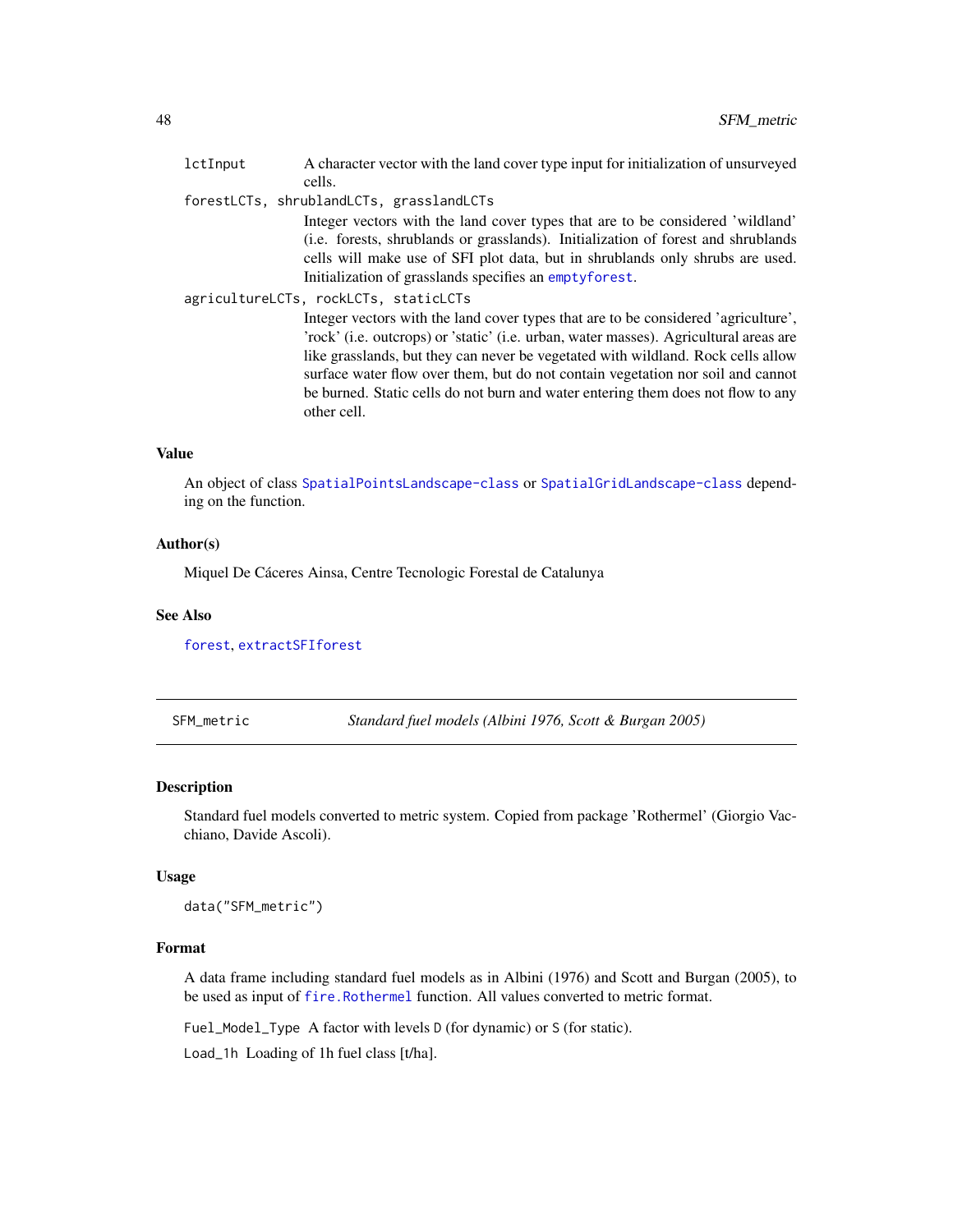## SFM\_metric 49

Load\_10h Loading of 10h fuel class [t/ha].

Load\_100h Loading of 100h fuel class [t/ha]

Load\_Live\_Herb Loading of herbaceous fuels [t/ha]

Load\_Live\_Woody Loading of woody fuels [t/ha]

'SA/V\_1h' Surface area to volume ratio of 1h fuel class [m2/m3]

'SA/V\_10h' Surface area to volume ratio of 10h fuel class [m2/m3]

'SA/V\_100h' Surface area to volume ratio of 100h fuel class [m2/m3]

'SA/V\_Live\_Herb' Surface area to volume ratio of herbaceous fuels [m2/m3]

'SA/V\_Live\_Woody' Surface area to volume ratio of woody fuels [m2/m3]

Fuel\_Bed\_Depth Fuel bed depth [cm]

Mx\_dead Dead fuel moisture of extinction [percent]

Heat\_1h Heat content of 1h fuel class [kJ/kg]

Heat\_10h Heat content of 10h fuel class [kJ/kg]

Heat\_100h Heat content of 100h fuel class [kJ/kg]

Heat\_Live\_Herb Heat content of herbaceous fuels [kJ/kg]

Heat\_Live\_Woody Heat content of woody fuels [kJ/kg]

### Source

Albini, F. A. (1976). Computer-based models of wildland fire behavior: A users' manual. Ogden, UT: US Department of Agriculture, Forest Service, Intermountain Forest and Range Experiment Station.

Scott, J., & Burgan, R. E. (2005). A new set of standard fire behavior fuel models for use with Rothermel's surface fire spread model. Gen. Tech. Rep. RMRSGTR-153. Fort Collins, CO: US Department of Agriculture, Forest Service, Rocky Mountain Research Station.

## See Also

[fire.Rothermel](#page-12-0)

## Examples

data(SFM\_metric)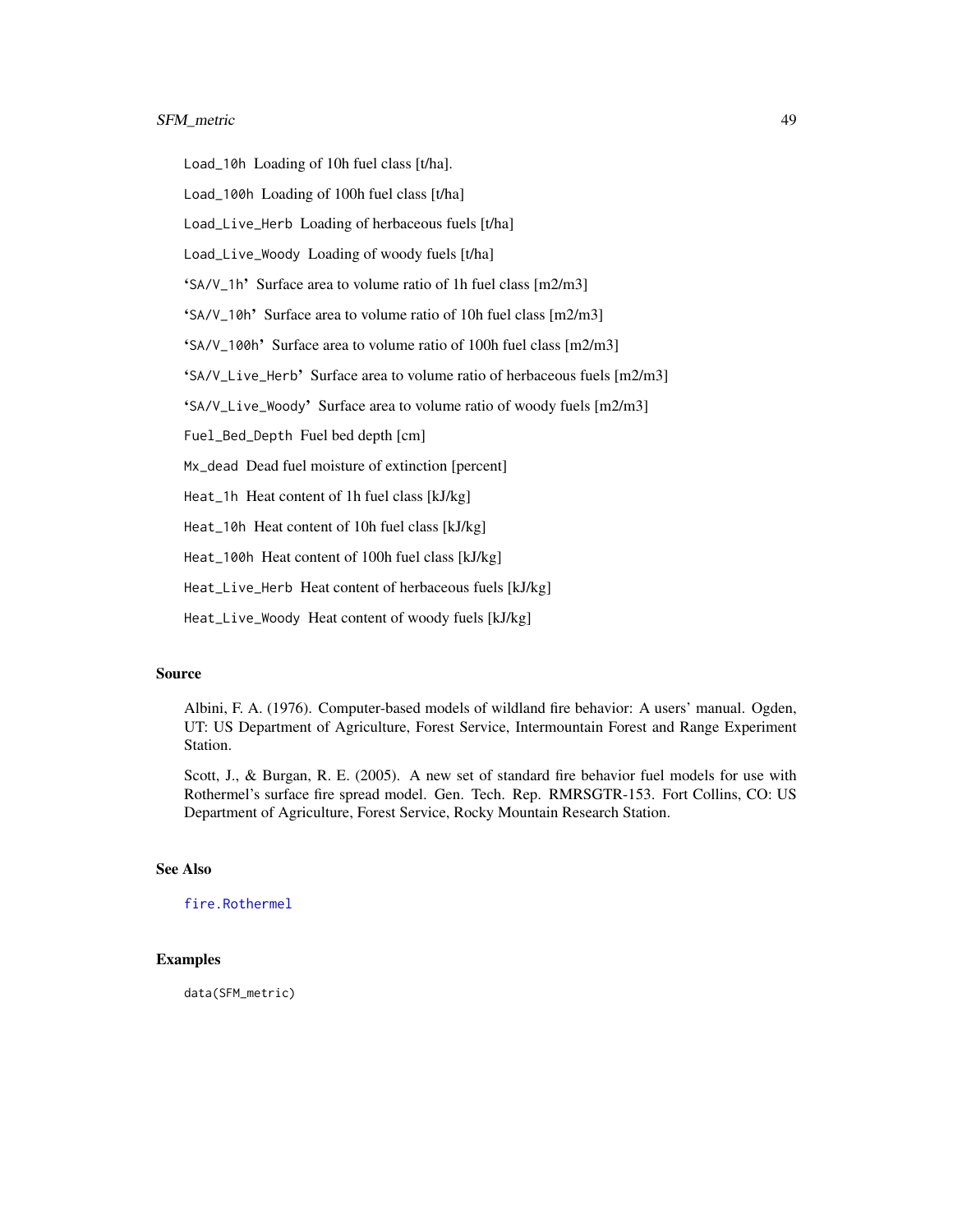### <span id="page-49-0"></span>Description

Initializes soil parameters and state variables for its use in simulations.

## Usage

```
soil(SoilParameters, VG_PTF = "Carsel", W = as.numeric(c(1)), SWE = 0)## S3 method for class 'soil'
print(x, model="SX", ...)
```
## Arguments

| SoilParams   | A list of soil parameters (see defaultSoilParams).                                                                                                             |
|--------------|----------------------------------------------------------------------------------------------------------------------------------------------------------------|
| VG_PTF       | Pedotransfer functions to obtain parameters for the van Genuchten-Mualem equa-<br>tions. Either "Carsel" (Carsel & Parrish 1988) or "Toth" (Toth et al. 2015). |
| W            | A numerical vector with the initial relative water content of each soil layer.                                                                                 |
| <b>SWE</b>   | Initial snow water equivalent of the snow pack on the soil surface (mm).                                                                                       |
| $\mathsf{x}$ | An object of class soil.                                                                                                                                       |
| model        | Either 'SX' or 'VG' for Saxton or Van Genuchten pedotransfer models.                                                                                           |
| $\ddotsc$    | Additional parameters to print.                                                                                                                                |

### Details

Function print prompts a description of soil characteristics and state variables (water content and temperature) according to a water retention curve (either Saxton's or Van Genuchten's). Volume at field capacity is calculated assuming a soil water potential equal to -0.033 MPa. Parameter Temp is initialized as missing for all soil layers.

### Value

An list of class soil with the following elements:

- SoilDepth: Soil depth (in mm).
- W: State variable with relative water content of each layer (in as proportion relative to FC).
- Temp: State variable with temperature (in °C) of each layer.
- Ksoil: Kappa parameter for infiltration.
- Gsoil: Gamma parameter for infiltration.
- dVec: Width of soil layers (in mm).
- sand: Sand percentage for each layer (in percent volume).
- clay: Clay percentage for each layer (in percent volume).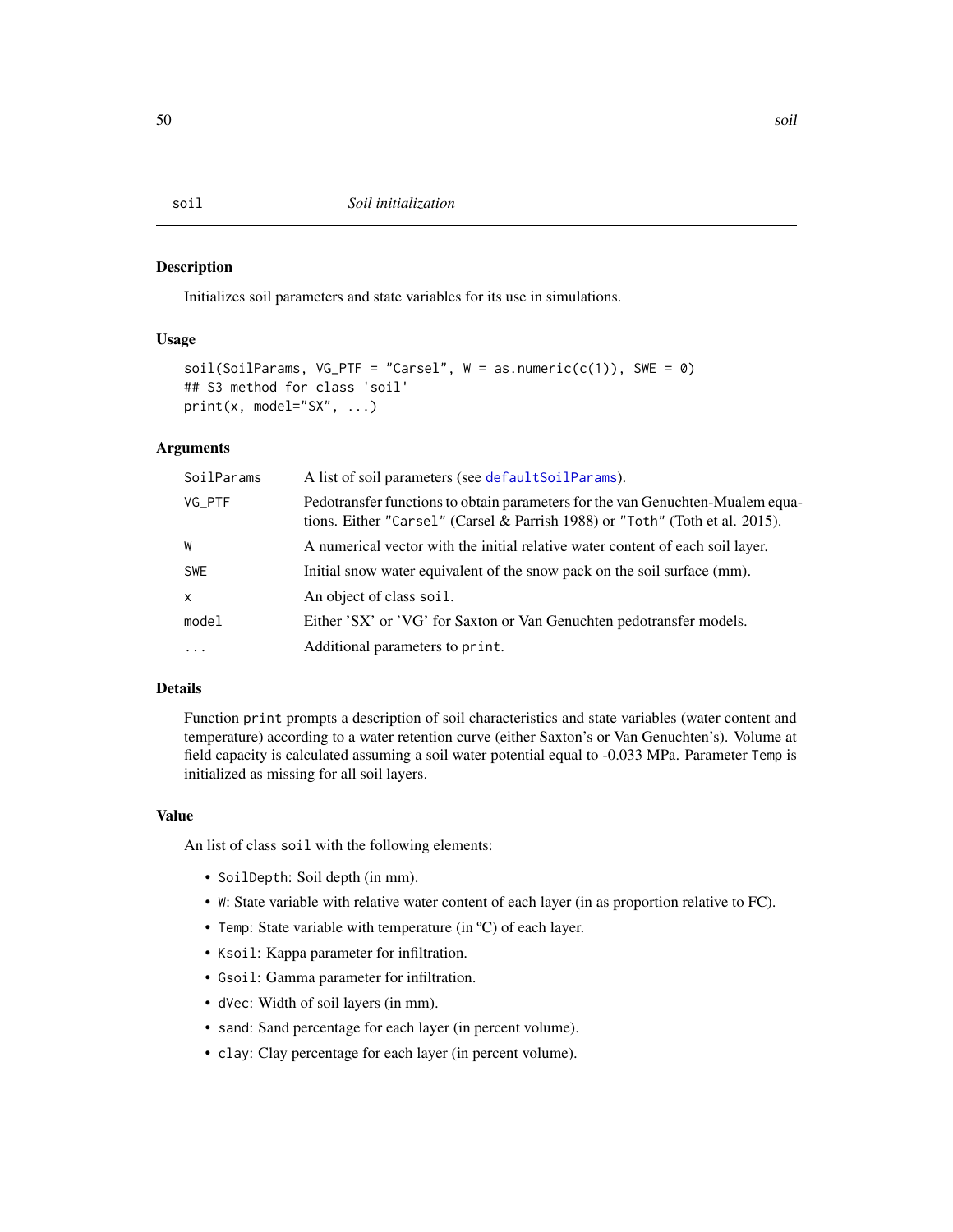- om: Organic matter percentage for each layer (in percent volume).
- usda\_Type: USDA texture type.
- VG\_alpha, VG\_n, VG\_theta\_res, VG\_theta\_sat: Parameters for van Genuchten's pedotransfer functions, for each layer, corresponding to the USDA texture type.
- macro: Macroporosity for each layer (estimated using Stolf et al. 2011).
- rfc: Percentage of rock fragment content for each layer.

## Author(s)

Miquel De Cáceres Ainsa, Centre Tecnologic Forestal de Catalunya

## References

Carsel, R.F., & Parrish, R.S. 1988. Developing joint probability distributions of soil water retention characteristics. Water Resources Research 24: 755–769.

Tóth, B., Weynants, M., Nemes, A., Makó, A., Bilas, G., & Tóth, G. 2015. New generation of hydraulic pedotransfer functions for Europe. European Journal of Soil Science 66: 226–238.

Stolf, R., Thurler, A., Oliveira, O., Bacchi, S., Reichardt, K., 2011. Method to estimate soil macroporosity and microporosity based on sand content and bulk density. Rev. Bras. Ciencias do Solo 35, 447–459.

### See Also

[soil.psi2thetaSX](#page-50-0), [soil.psi2thetaVG](#page-50-0), [spwb](#page-65-0), [defaultSoilParams](#page-7-0)

### Examples

```
# Initializes soil
s = soil(defaultSoilParams())
```
# Prints soil characteristics according to Saxton's water retention curve print(s, model="SX")

```
# Prints soil characteristics according to Van Genuchten's water retention curve
print(s, model="VG")
```
<span id="page-50-0"></span>soil texture and hydraulics *Soil texture and hydraulics*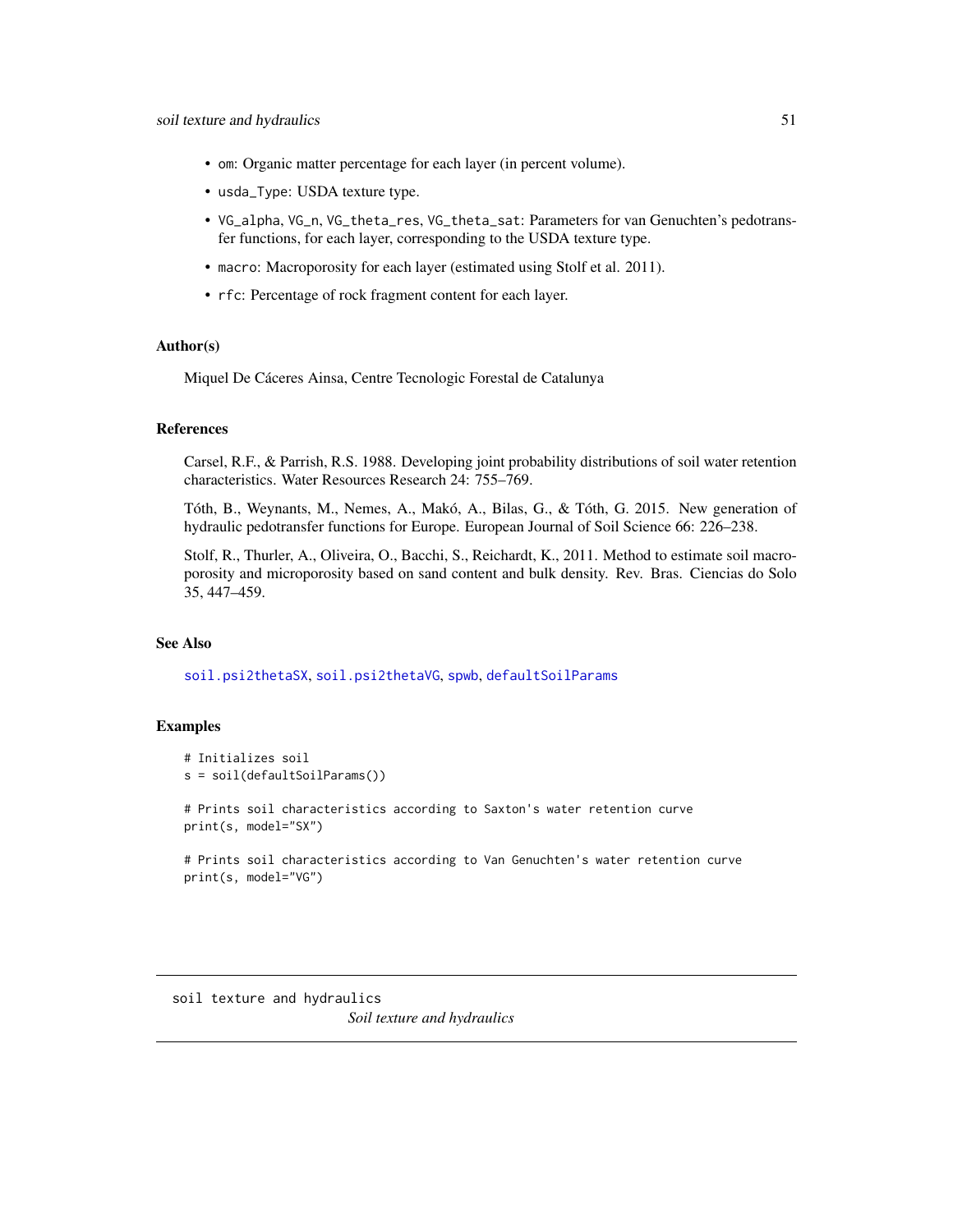### **Description**

Functions soil.psi2thetaSX and soil.theta2psiSX calculate water potentials (psi) and water contents (theta) using texture data the formulae of Saxton et al. (1986) or Saxton & Rawls (2006) depending on whether organic matter is available. Functions codesoil.psi2thetaVG and soil.theta2psiVG to the same calculations as before, but using the Van Genuchten - Mualem equations (Wösten  $&$  van Genuchten 1988). Function soil. USDAType returns the USDA type for a given texture. Function soil.vanGenuchtenParamsCarsel gives parameters for van Genuchten-Mualem equations for a given texture type (Leij et al. 1996), whereas function soil. vanGenuchtenParamsToth gives parameters for van Genuchten-Mualem equations for a given texture, organic matter and bulk density (Toth et al. 2015). Correspondingly, functions soil.waterFC and soil.thetaFC calculate the water volume (in mm or as percent of soil volume) of each soil layer at field capacity, according to a given water retention model. Functions soil.waterWP and soil.thetaWP calculate the water volume (in mm or as percent of soil volume) of each soil layer at wilting point (-1.5 MPa), and functions soil.waterSAT, soil.thetaSATSX and soil.thetaSAT calculate the saturated water volume (in mm or as percent of soil volume) of each soil layer. Functions soil.psi and soil.theta return the current water potential and water content of the soil object, according to a given water retention model.

## Usage

```
soil.psi2thetaSX(clay, sand, psi, om = NA)
soil.psi2thetaVG(n, alpha, theta_res, theta_sat, psi)
soil.theta2psiSX(clay, sand, theta, om = NA)
soil.theta2psiVG(n, alpha, theta_res, theta_sat, theta)
soil.USDAType(clay, sand)
soil.vanGenuchtenParamsCarsel(soilType)
soil.vanGenuchtenParamsToth(clay, sand, om, bd, topsoil)
soil.psi(soil, model="SX")
soil.theta(soil, model="SX")
soil.waterFC(soil, model="SX")
soil.waterWP(soil, model="SX")
soil.waterSAT(soil, model="SX")
soil.thetaFC(soil, model="SX")
soil.thetaWP(soil, model="SX")
soil.thetaSAT(soil, model="SX")
soil.thetaSATSX(clay, sand, om = NA)
soil.waterTableDepth(soil, model="SX")
```

| clay          | Percentage of clay (in percent weight).                         |
|---------------|-----------------------------------------------------------------|
| sand          | Percentage of sand (in percent weight).                         |
|               | n, alpha, theta_res, theta_sat                                  |
|               | Parameters of the Van Genuchten-Mualem model ( $m = 1 - 1/n$ ). |
| psi           | Water potential (in MPa).                                       |
| theta         | Relative water content (in percent volume).                     |
| <sub>om</sub> | Percentage of organic matter (optional, in percent weight).     |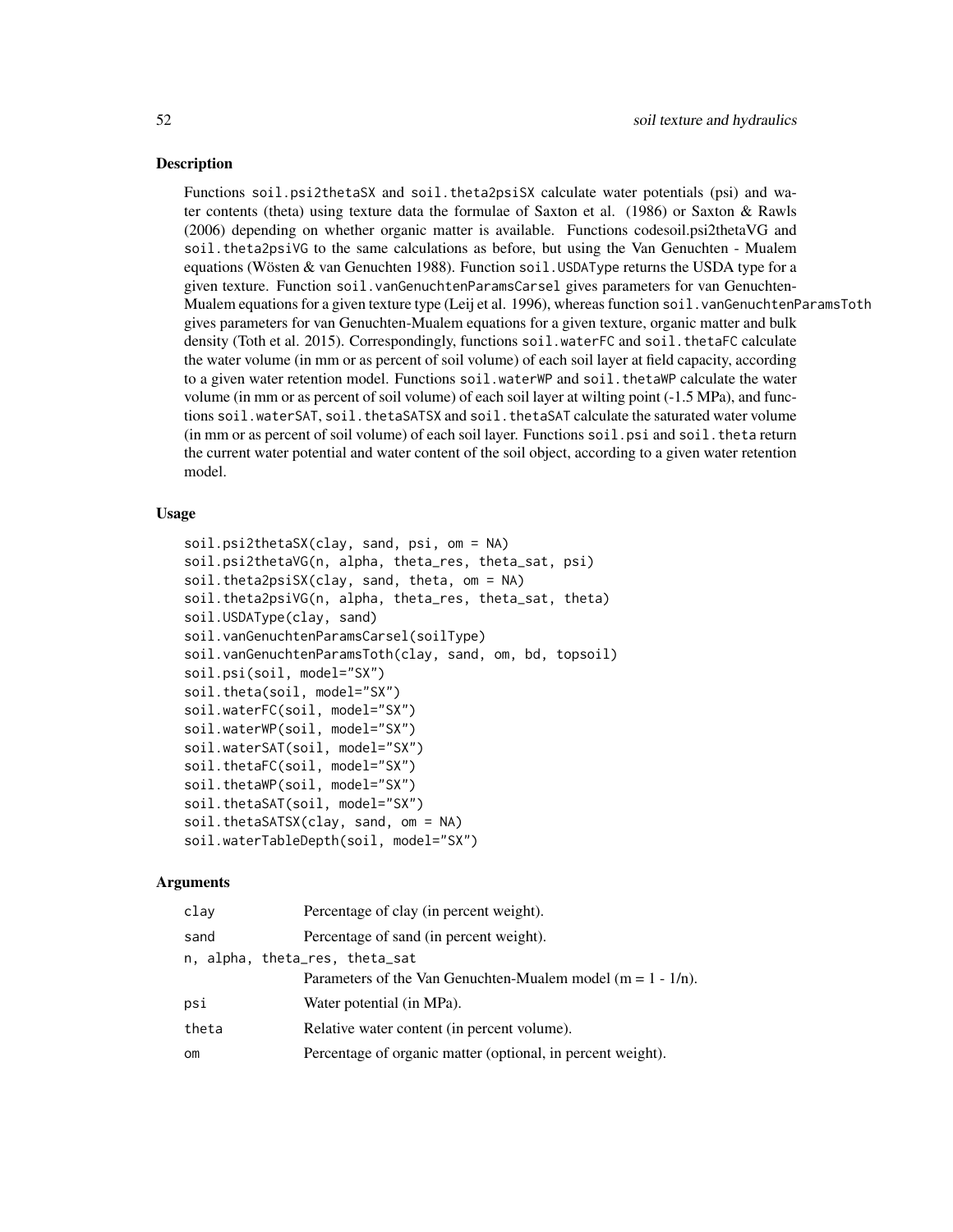| bd       | Bulk density (in $g/cm3$ ).                                                 |
|----------|-----------------------------------------------------------------------------|
| topsoil  | A boolean flag to indicate topsoil layer.                                   |
| soilType | A string indicating the soil type.                                          |
| soil     | Soil object (returned by function soil).                                    |
| model    | Either 'SX' or 'VG' for Saxton's or Van Genuchten's water retention models. |

### Value

Functions soil.psi2thetaSX and soil.psi2thetaVG return the soil water potential (in MPa) from soil volumetric water content, and functions soil.theta2psiSX and soil.theta2psiVG do the reverse calculation returning water potential in MPa. Function soil. USDAType returns a string. Function soil.vanGenuchtenParamsToth and soil.vanGenuchtenParamsCarsel return a vector with four parameter values (alpha, n, theta\_res and theta\_sat, where alpha is in MPa-1). Function soil.waterTableDepth returns water table depth in mm from surface.

### Author(s)

Miquel De Cáceres Ainsa, Centre Tecnologic Forestal de Catalunya

## References

Leij, F.J., Alves, W.J., Genuchten, M.T. Van, Williams, J.R., 1996. The UNSODA Unsaturated Soil Hydraulic Database User's Manual Version 1.0.

Saxton, K.E., Rawls, W.J., Romberger, J.S., Papendick, R.I., 1986. Estimating generalized soilwater characteristics from texture. Soil Sci. Soc. Am. J. 50, 1031–1036.

Saxton, K.E., Rawls, W.J., 2006. Soil water characteristic estimates by texture and organic matter for hydrologic solutions. Soil Sci. Soc. Am. J. 70, 1569. doi:10.2136/sssaj2005.0117

Wösten, J.H.M., & van Genuchten, M.T. 1988. Using texture and other soil properties to predict the unsaturated soil hydraulic functions. Soil Science Society of America Journal 52: 1762–1770.

Tóth, B., Weynants, M., Nemes, A., Makó, A., Bilas, G., & Tóth, G. 2015. New generation of hydraulic pedotransfer functions for Europe. European Journal of Soil Science 66: 226–238.

### See Also

[soil](#page-49-0)

### Examples

```
# Plot Saxton's water retention curve
psi = seq(0, -6.0, by=-0.01)plot(-psi, lapply(as.list(psi), FUN=soil.psi2thetaSX, clay=40, sand=10, om = 1),
     type="l", ylim=c(0,0.6),ylab="Water content (prop. volume)",
     xlab = "Soil water potential (-MPa)")
#Determine USDA soil texture type
type = soil.USDAType(clay=40, sand=10)
type
```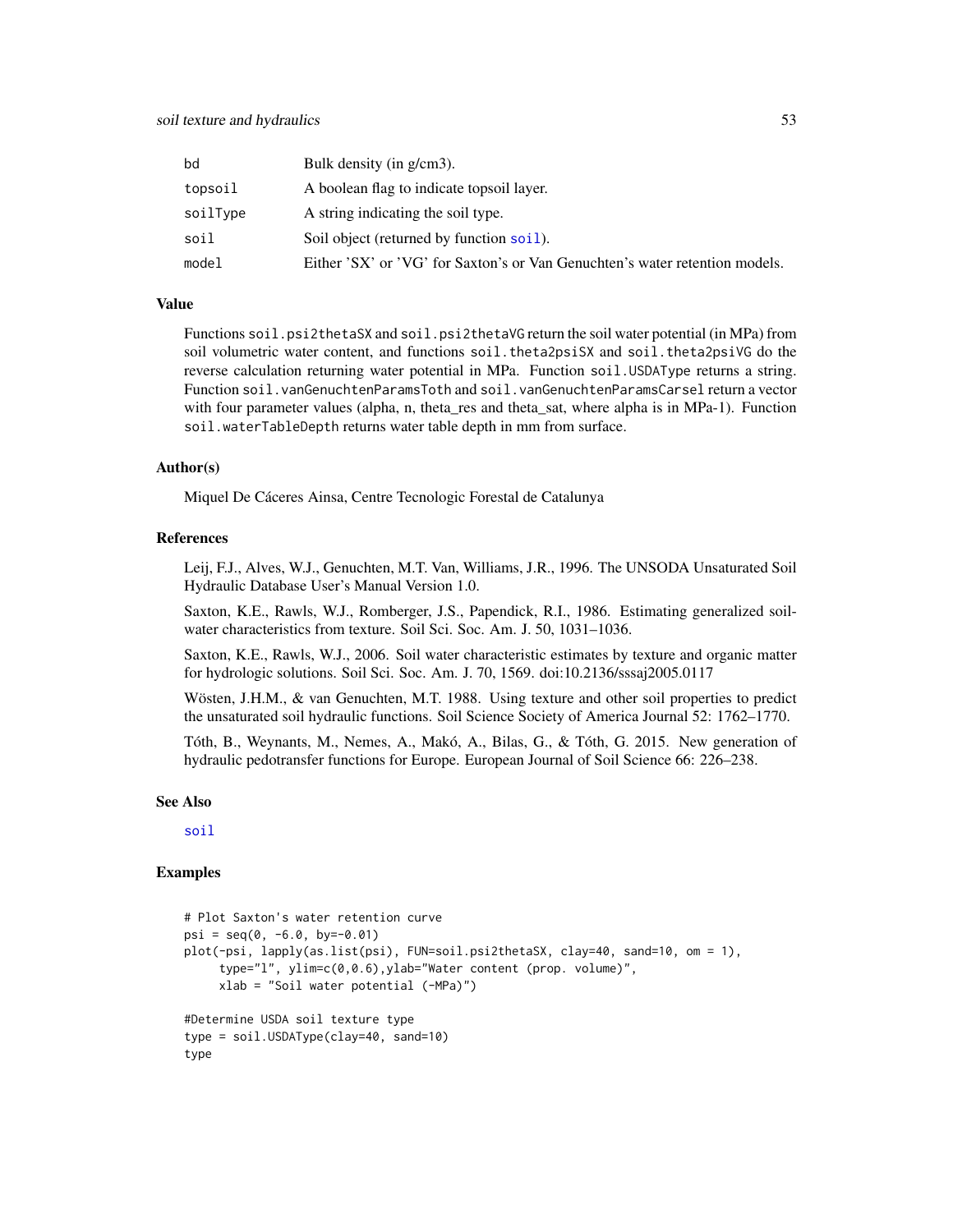```
#Van Genuchten's params (bulk density = 1.3 g/cm)
vg = soil.vanGenuchtenParamsToth(40,10,1,1.3,TRUE)
vg
#Add Van Genuchten water retention curve
lines(-psi, lapply(as.list(psi), FUN=soil.psi2thetaVG, alpha=vg[1], n = vg[2],
      theta_res = vg[3], theta_sat = vg[4]), lty=2)
legend("topright", legend=c("Saxton", "Van Genuchten"), lty=c(1,2), bty="n")
```
soil thermodynamics *Soil thermodynamic functions*

### Description

Functions soil.thermalconductivity and soil.thermalcapacity calculate thermal conductivity and thermal capacity for each soil layer, given its texture and water content. Functions soil.temperaturegradient and soil.temperaturechange are used to calculate soil temperature gradients (in  $\rm{C/m}$ ) and temporal temperature change (in  $\rm{C/s}$ ) given soil layer texture and water content (and possibly including heat flux from above).

### Usage

```
soil.thermalconductivity(soil, model = "SX")
soil.thermalcapacity(soil, model = "SX")
soil.temperaturechange(dVec, Temp, sand, clay, W, Theta_FC, Gdown)
soil.temperaturegradient(dVec, Temp)
```
## Arguments

| soil     | Soil object (returned by function soil).                                     |
|----------|------------------------------------------------------------------------------|
| model    | Either 'SX' or 'VG' for Saxton's or Van Genuchten's pedotransfer models.     |
| dVec     | Width of soil layers (in mm).                                                |
| Temp     | Temperature (in $\rm{^{\circ}C}$ ) for each soil layer.                      |
| clay     | Percentage of clay (in percent weight) for each layer.                       |
| sand     | Percentage of sand (in percent weight) for each layer.                       |
| W        | Soil moisture (in percent of field capacity) for each layer.                 |
| Theta_FC | Relative water content (in percent volume) at field capacity for each layer. |
| Gdown    | Downward heat flux from canopy to soil (in $W·m-2$ ).                        |

### Value

Function soil.thermalconductivity returns a vector with values of thermal conductivity (W/m/°K) for each soil layer. Function soil.thermalcapacity returns a vector with values of heat storage capacity  $(J/m3\text{/}^{\circ}\text{K})$  for each soil layer. Function soil. temperaturegradient returns a vector with values of temperature gradient between consecutive soil layers. Function soil. temperaturechange returns a vector with values of instantaneous temperature change  $({}^\circ\text{C/s})$  for each soil layer.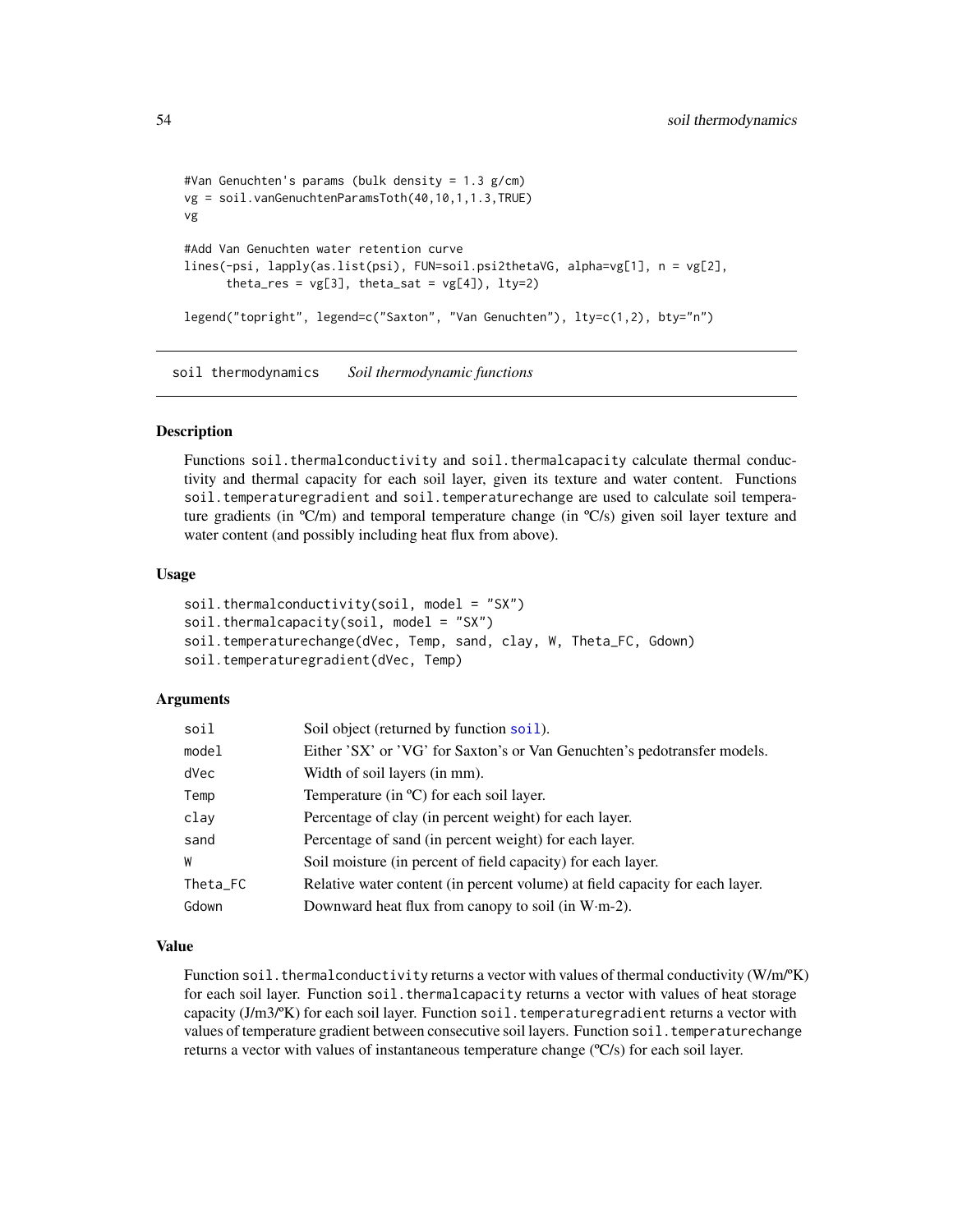## soilgridsParams 55

### Author(s)

Miquel De Cáceres Ainsa, Centre Tecnologic Forestal de Catalunya

## References

Cox, P.M., Betts, R.A., Bunton, C.B., Essery, R.L.H., Rowntree, P.R., & Smith, J. 1999. The impact of new land surface physics on the GCM simulation of climate and climate sensitivity. Climate Dynamics 15: 183–203.

Dharssi, I., Vidale, P.L., Verhoef, A., MacPherson, B., Jones, C., & Best, M. 2009. New soil physical properties implemented in the Unified Model at PS18. 9–12.

## See Also

[soil](#page-49-0)

# Examples

```
examplesoil = soil(defaultSoilParams())
soil.thermalconductivity(examplesoil)
soil.thermalcapacity(examplesoil)
```

```
#Values change when altering water content (drier layers have lower conductivity and capacity)
examplesoil$W = c(0.1, 0.4, 0.7, 1.0)soil.thermalconductivity(examplesoil)
soil.thermalcapacity(examplesoil)
```
soilgridsParams *SoilGrids soil description fetcher*

## Description

soilgridsParams takes a vector of depths and returns a list of soil characteristics ready to use with [soil](#page-49-0) function.

### Usage

```
soilgridsParams(lat, long, depths = c(300, 500, 1200))
```

| lat    | Latitude in decimal format                                   |
|--------|--------------------------------------------------------------|
| long   | Longitude in decimal format                                  |
| depths | A numeric vector indicating the desired depths, in <i>mm</i> |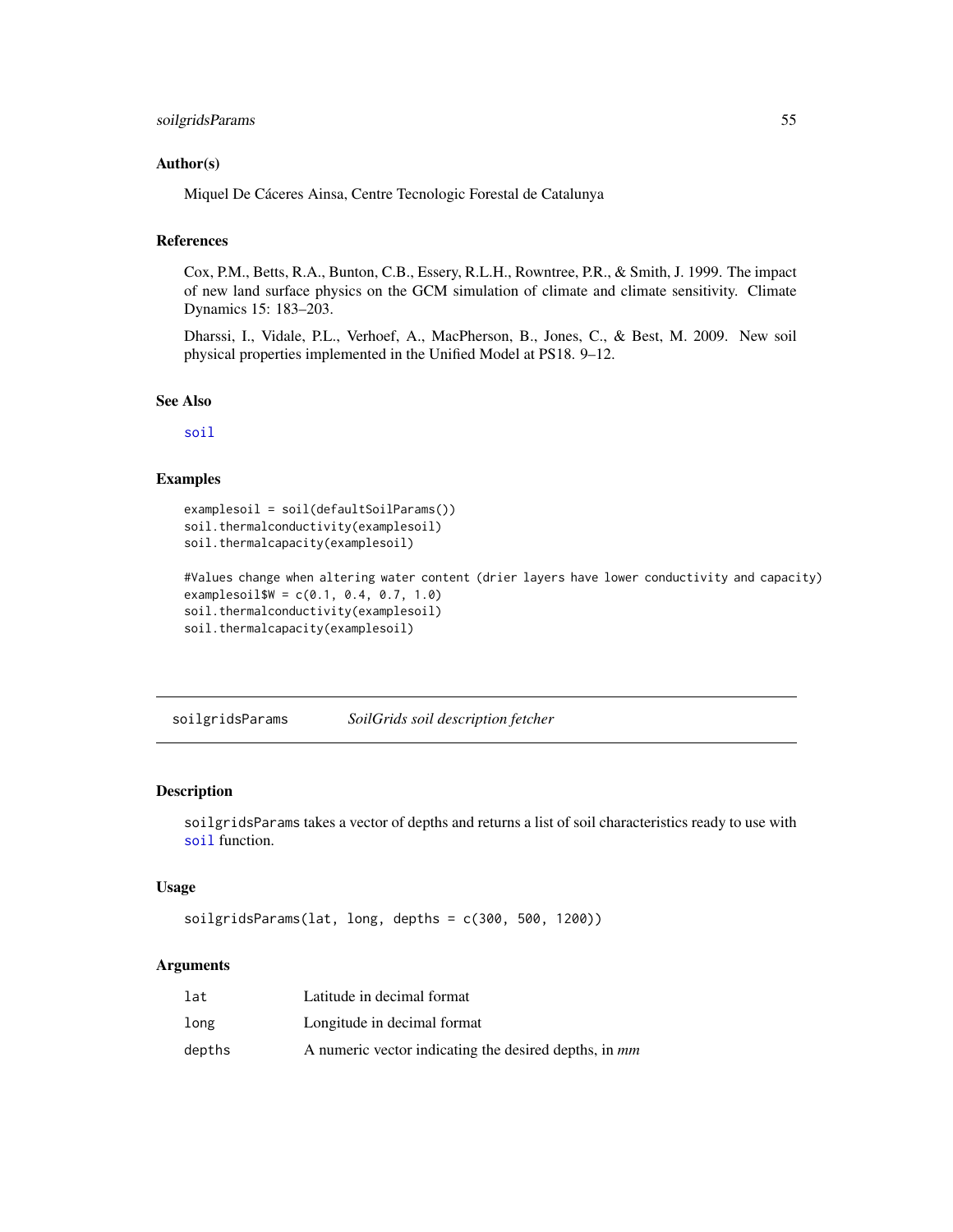## Details

This function connects with the SoilGrids REST API (https://rest.soilgrids.org) to retrieve the soil physical and chemical characteristics for a site, selected by its coordinates. Also, in case the depths are not the default ones in the SoilGrids API, the function uses the trapezoidal rule to calculate the values for the desired depths (as described in Hengl *et al*. 2007). To do this, it uses internally the rjson and GSIF R packages. Although soil layer definition is taken from the input, the function includes absolute depth to bedrock and depth to the R horizon from SoilGrids, in case the user wants to redefine soil definition.

## Value

A list with the following elements:

- soilparams: A data frame containing the soil characteristics ready to use with the [soil](#page-49-0) function.
- soilgrids\_Rhorizondepth: Depth to the R horizon (in mm).
- soilgrids\_Rhorizonprob: Probability of the R horizon.
- soilgrids\_absolutesoildepth: Absolute depth to bedrock (in mm).

### Author(s)

Víctor Granda, Centre Tecnologic Forestal de Catalunya

Miquel De Cáceres Ainsa, Centre Tecnologic Forestal de Catalunya

## References

Hengl T, Mendes de Jesus J, Heuvelink GBM, Ruiperez Gonzalez M, Kilibarda M, Blagotic A, et ´ al. (2017) SoilGrids250m: Global gridded soil information based on machine learning. PLoS ONE 12(2): e0169748. doi:10.1371/journal.pone.0169748.

### See Also

[soil](#page-49-0), [defaultSoilParams](#page-7-0)

### Examples

```
## Not run:
foo <- soilgridsParams(lat = 42.6667, long = -5.6333, depths = c(300, 600, 1200))
foo_soil <- soil(foo$soilparams)
foo_soil
```
## End(Not run)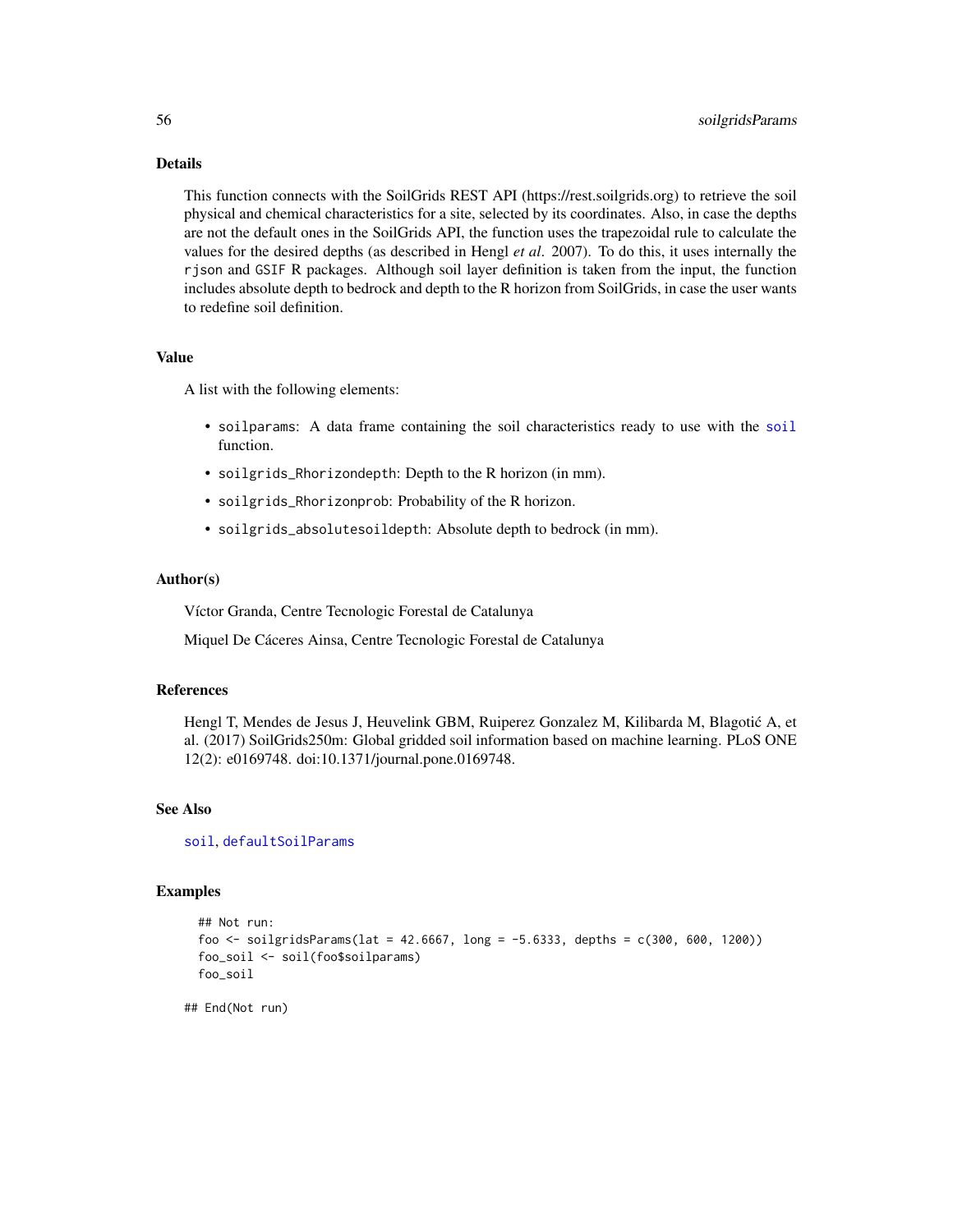<span id="page-56-0"></span>spatialForestSummary *Forest and soil summaries over space*

## Description

Functions to calculates a summary function for the forest or soil of all cells in a [SpatialPointsLandscape-class](#page-60-0) or [SpatialGridLandscape-class](#page-57-0).

### Usage

```
spatialForestSummary(object, summaryFunction, ...)
spatialSoilSummary(object, summaryFunction, ...)
```
## Arguments

| object                  | An object of class SpatialPointsLandscape-class, SpatialPixelsLandscape-class |
|-------------------------|-------------------------------------------------------------------------------|
|                         | or SpatialGridLandscape-class.                                                |
| summaryFunction         |                                                                               |
|                         | A function that accepts objects of class forest or soil, respectively.        |
| $\cdot$ $\cdot$ $\cdot$ | Additional arguments to the summary function.                                 |
|                         |                                                                               |

## Value

An object of class [SpatialPointsDataFrame](#page-0-0), [SpatialPixelsDataFrame](#page-0-0) or [SpatialGridDataFrame](#page-0-0), depending on the input, containing the calculated statistics.

## Author(s)

Miquel De Cáceres Ainsa, Centre Tecnologic Forestal de Catalunya.

### See Also

[forest](#page-15-1), [soil](#page-49-0), [summary.forest](#page-15-0)

### Examples

```
#Load plot data
data(exampleSPL)
```
#Load species parameters data(SpParamsMED)

```
#Apply summary function
y <- spatialForestSummary(exampleSPL,summary.forest, SpParamsMED)
head(y@data)
```
#Plot basal area spplot(y["BA"])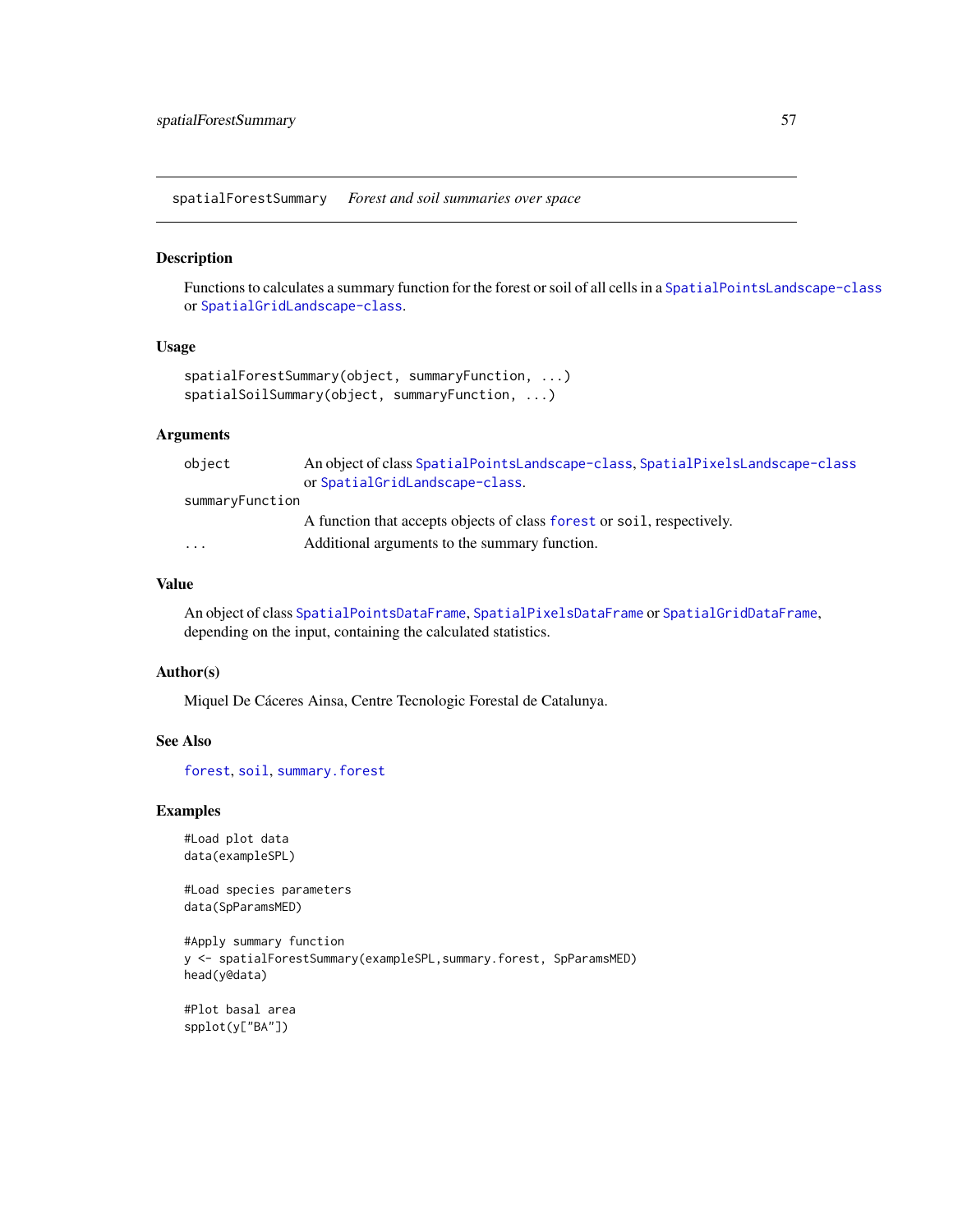```
SpatialGridLandscape-class
```
*Class* "SpatialGridLandscape"

### Description

An S4 class that represents a landscape configuration over a grid of coordinates.

### Objects from the Class

Objects can be created by calls of the form new("SpatialGridLandscape", ...), or by calls to the function [SpatialGridLandscape](#page-59-0).

### **Slots**

grid: Object of class "GridTopology".

bbox: Object of class "matrix" with the boundary box.

proj4string: Object of class "CRS" with the projection string.

- data: Object of class "data.frame" containing the elevation (in m), slope (in degrees) and aspect (in degrees from North) of every cell.
- lct: A character vector of land cover type for each cell. Values allowed are: 'wildland', 'agriculture', 'rock' and 'static'.
- forestlist: Object of class "list" containing a set of [forest](#page-15-1) objects.

[soil](#page-49-0)list: Object of class "list" containing a set of soil objects.

waterOrder: A numeric vector of cell processing order.

waterQ: A list of water discharge values to neighbours.

queenNeigh: A list of neighbours for each cell.

### **Extends**

Class ["SpatialGridTopography"](#page-0-0), directly. Class ["SpatialGridDataFrame"](#page-0-0), distance 2. Class ["SpatialGrid"](#page-0-0), distance 3. Class ["Spatial"](#page-0-0), by class "SpatialGrid", distance 4.

### Methods

- getLCTs signature(object = "SpatialGridLandscape"): returns a SpatialGridDataFrame with the land cover types of the landscape cells.
- spatialForestSummary signature(object = "SpatialGridLandscape"): calculates a sum-mary function for all forest stands and returns an object of class [SpatialGridDataFrame-class](#page-0-0).
- spatialSoilSummary signature(object = "SpatialGridLandscape"): calculates a summary function for the soil of all stands and returns an object of class [SpatialGridDataFrame-class](#page-0-0).
- spplot signature(object = "SpatialGridLandscape"): allows plotting maps of the landscape state.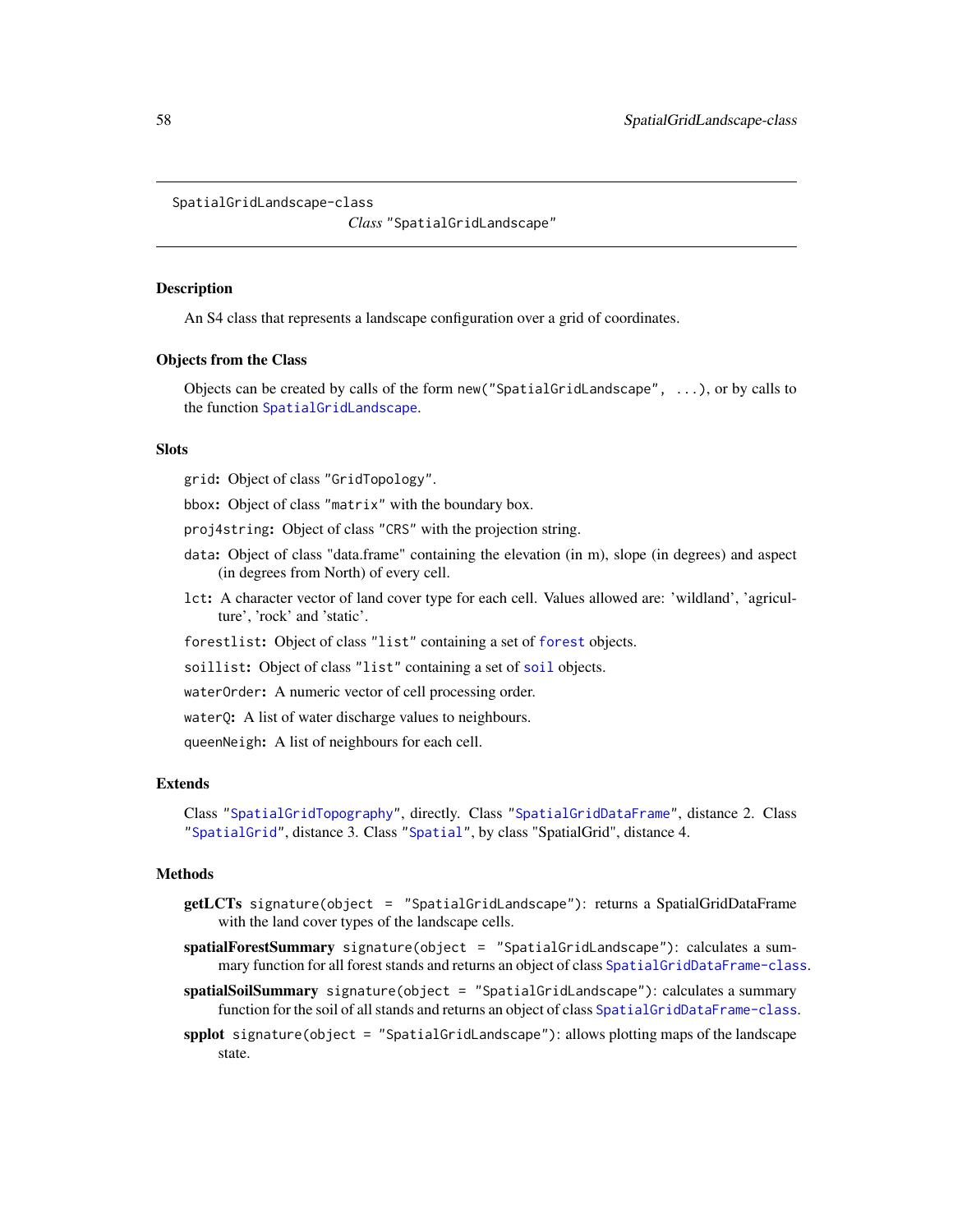## Author(s)

Miquel De Cáceres Ainsa, Centre Tecnologic Forestal de Catalunya

### See Also

[SpatialGridTopography-class](#page-0-0), [SpatialPointsLandscape-class](#page-60-0), [spatialForestSummary](#page-56-0), [forest](#page-15-1), [soil](#page-49-0)

### Examples

```
#Structure of the S4 object
showClass("SpatialGridLandscape")
```
<span id="page-58-0"></span>SpatialPixelsLandscape-class

*Class* "SpatialPixelsLandscape"

## Description

An S4 class that represents a landscape configuration over an (incomplete) grid of coordinates.

### Objects from the Class

Objects can be created by calls of the form new("SpatialPixelsLandscape", ...).

### **Slots**

- data: Object of class "data.frame" containing the elevation (in m), slope (in degrees) and aspect (in degrees from North) of every cell.
- coords.nrs: Inherited from SpatialPointsDataFrame but not used.

grid: Object of class "GridTopology".

- grid.index: Index of points in full grid.
- bbox: Object of class "matrix" with the boundary box.
- proj4string: Object of class "CRS" with the projection string.
- lct: A character vector of land cover type for each cell. Values allowed are: 'wildland', 'agriculture', 'rock' and 'static'.
- forestlist: Object of class "list" containing a set of [forest](#page-15-1) objects.

[soil](#page-49-0)list: Object of class "list" containing a set of soil objects.

waterOrder: A numeric vector of cell processing order.

waterQ: A list of water discharge values to neighbours.

queenNeigh: A list of (queen) neighbours for each cell.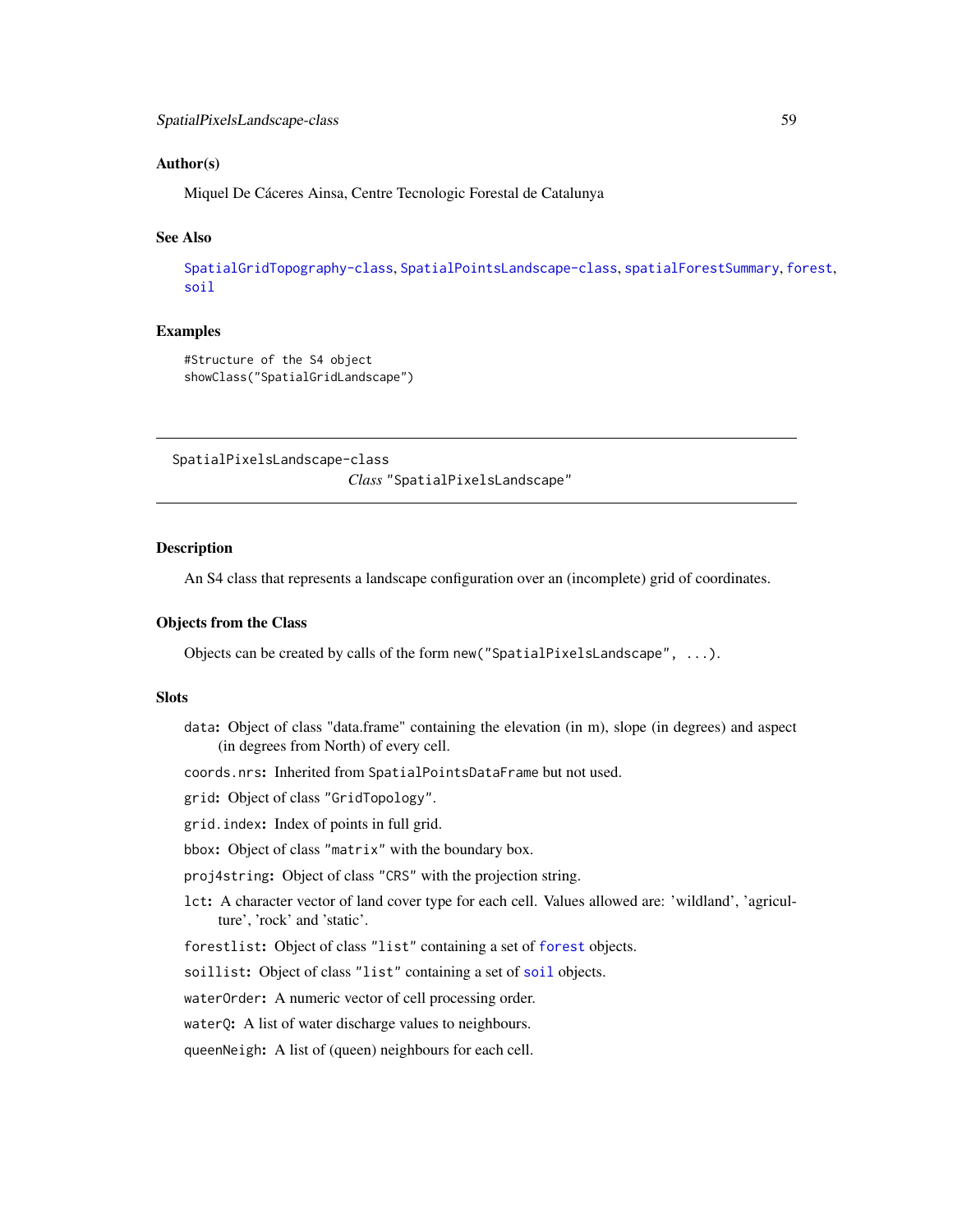### Extends

```
Class "SpatialPixelsTopography", directly. Class "SpatialPixelsDataFrame", distance 2.
Class "SpatialPixels", distance 3. Class "SpatialPointsDataFrame", distance 3. Class "SpatialPoints",
distance 4. Class "Spatial", by class "SpatialPixelsTopography", distance 5.
```
## Methods

- getLCTs signature(object = "SpatialPixelsLandscape"): returns a SpatialPixelsDataFrame with the land cover types of the landscape cells.
- spatialForestSummary signature(object = "SpatialPixelsLandscape"): calculates a sum-mary function for all forest stands and returns an object of class [SpatialPixelsDataFrame-class](#page-0-0).
- spatialSoilSummary signature(object = "SpatialPixelsLandscape"): calculates a summary function for the soil of all stands and returns an object of class [SpatialPixelsDataFrame-class](#page-0-0).
- spplot signature(object = "SpatialPixelsLandscape"): allows plotting maps of the landscape state.

### Author(s)

Miquel De Cáceres Ainsa, Centre Tecnologic Forestal de Catalunya

### See Also

```
SpatialPixelsTopography-class, SpatialPointsLandscape-class, spatialForestSummary,
forest, soil
```
### Examples

```
#Structure of the S4 object
showClass("SpatialPixelsLandscape")
```
<span id="page-59-1"></span>SpatialPointsLandscape

*Creates Spatial Landscape Classes*

## <span id="page-59-0"></span>Description

Functions to initialize spatial landscape classes.

### Usage

```
SpatialPointsLandscape(spt, forestlist, soillist)
SpatialPixelsLandscape(spxt, lct, forestlist, soillist, verbose=TRUE)
SpatialGridLandscape(sgt, lct, forestlist, soillist, verbose=TRUE)
```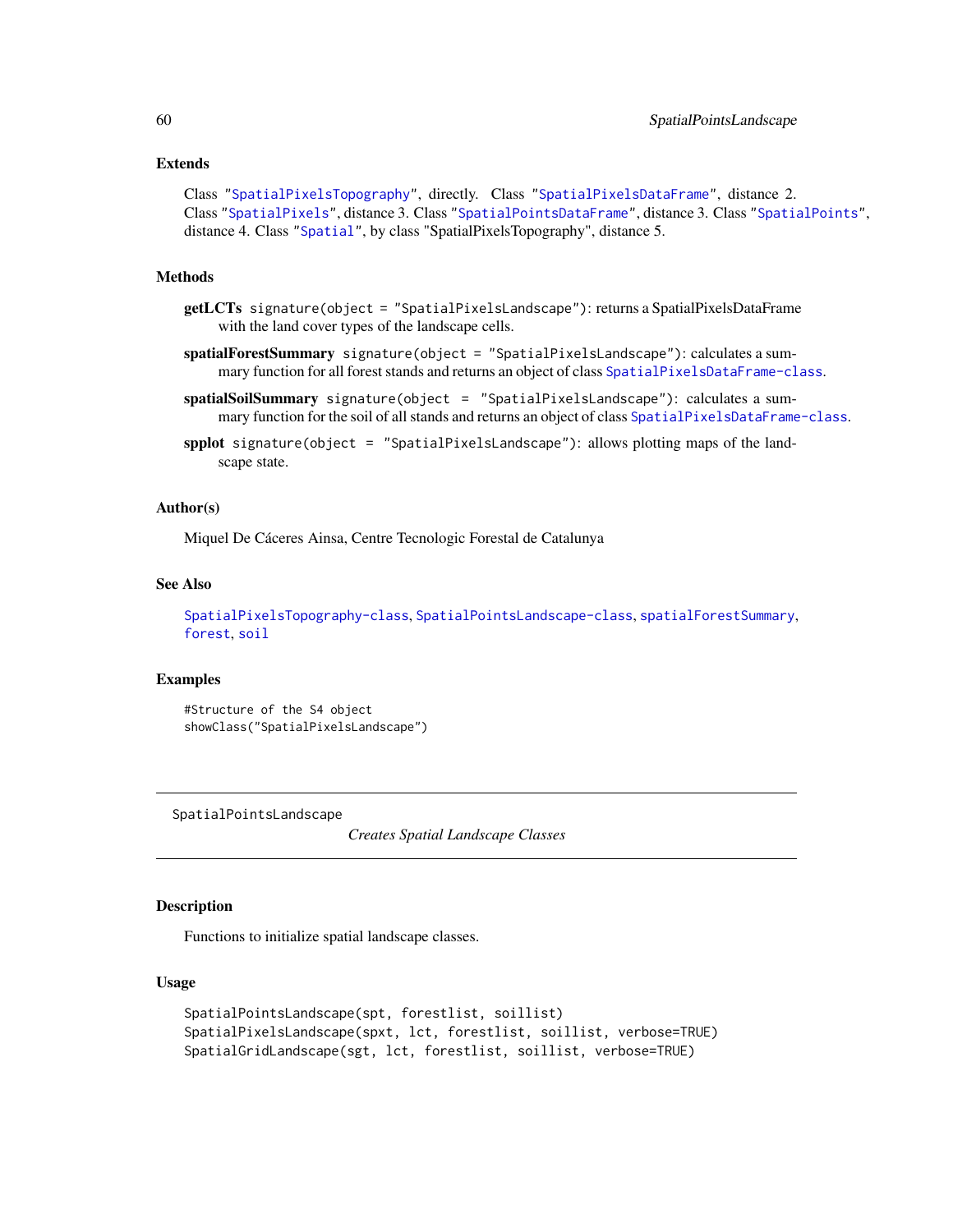### **Arguments**

| spt        | An object of class SpatialPointsTopography.                                                                                        |
|------------|------------------------------------------------------------------------------------------------------------------------------------|
| spxt       | An object of class SpatialPixelsTopography.                                                                                        |
| sgt        | An object of class SpatialGridTopography.                                                                                          |
| lct        | A character vector with the land cover type of each grid cell (values should be<br>'wildland', 'agriculture', 'rock' or 'static'). |
| forestlist | A list of objects of class 'forest' with the same number of elements as spatial<br>points/pixels.                                  |
| soillist   | A list of objects of class 'forest' with the same number of elements as spatial<br>points/pixels.                                  |
| verbose    | A flag to specify console output during spatial object initialization.                                                             |

## Value

An object of class [SpatialPointsLandscape-class](#page-60-0), [SpatialPixelsLandscape-class](#page-58-0) or [SpatialGridLandscape-class](#page-57-0) depending on the function.

## Author(s)

Miquel De Cáceres Ainsa, Centre Tecnologic Forestal de Catalunya

## See Also

[forest](#page-15-1), [soil](#page-49-0)

```
SpatialPointsLandscape-class
```
*Class* "SpatialPointsLandscape"

## Description

An S4 class that represents a set of forest stands along with their spatial location

## Objects from the Class

Objects can be created by calls of the form new("SpatialPointsLandscape", ...) or by calls to function [SpatialPointsLandscape](#page-59-1).

## Slots

forestlist: Object of class "list" containing a set of [forest](#page-15-1) objects.

[soil](#page-49-0)list: Object of class "list" containing a set of soil objects.

data: Object of class "data.frame" containing the elevation (in m), slope (in degrees) and aspect (in degrees from North) of every cell.

coords: Object of class "matrix" with spatial coordinates.

bbox: Object of class "matrix" with the boundary box.

proj4string: Object of class "CRS" with the projection string.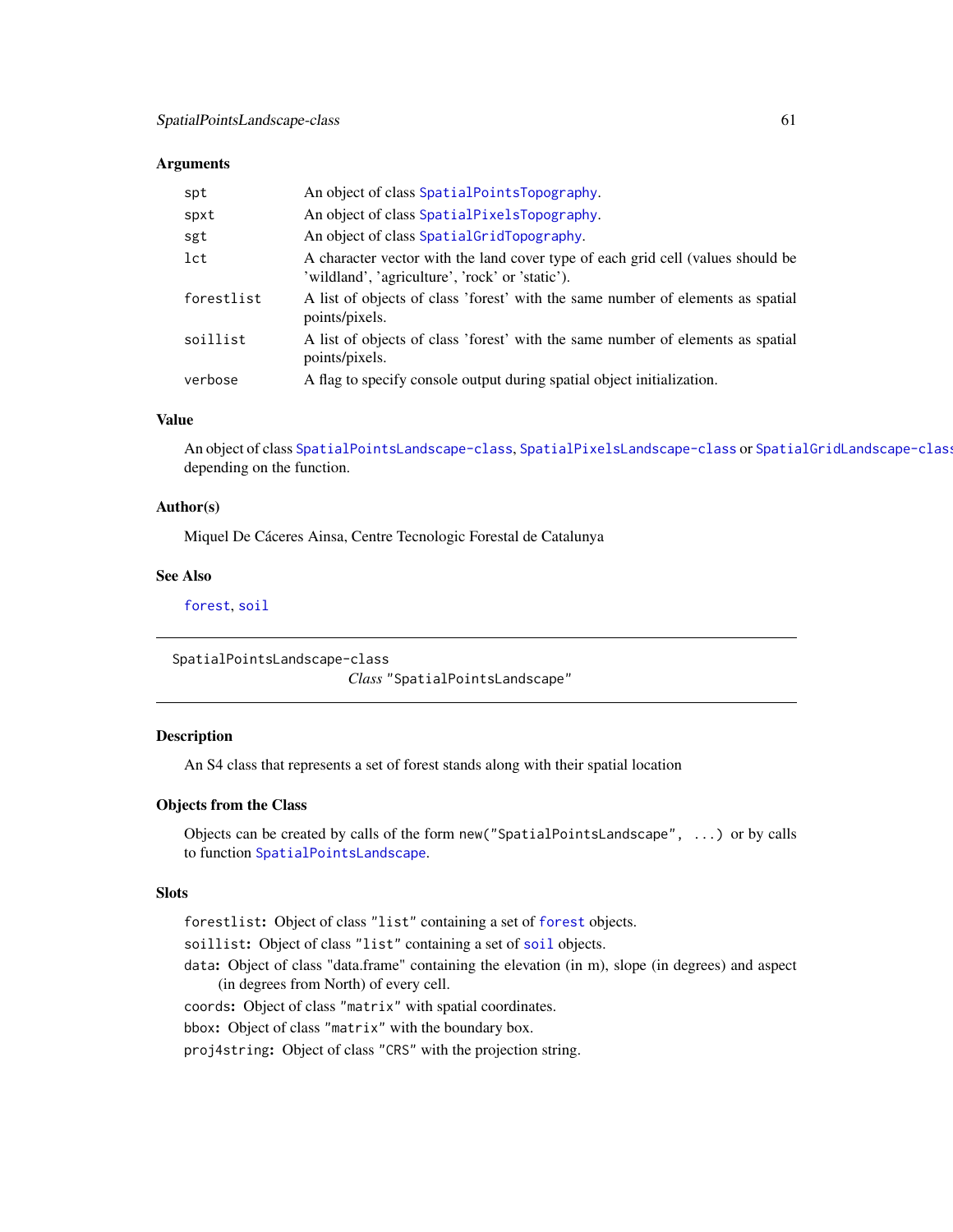### Extends

Class ["SpatialPointsTopography"](#page-0-0), directly. Class ["SpatialPointsDataFrame"](#page-0-0), distance 2. Class ["SpatialPoints"](#page-0-0), distance 3. Class ["Spatial"](#page-0-0), by class "SpatialPoints", distance 4.

## Methods

- $[$  signature(x = "SpatialPointsLandscape", i = "ANY", j = "ANY", drop = "ANY"): subsets the points, the corresponding topography data, and the forest and soil lists; only rows (points can be subsetted.
- head signature(x = "SpatialPointsLandscape", n = "numeric", ... = "ANY"): returns the first n points of object x.
- tail signature(x = "SpatialPointsLandscape",  $n =$  "numeric", ... = "ANY"): returns the last n points of object x.
- print signature(x = "SpatialPointsLandscape", ...= "ANY", digits = "numeric"): prints object x.

show signature(object = "SpatialPointsLandscape"): prints object x.

- spatialForestSummary signature(object = "SpatialPointsLandscape"): calculates a sum-mary function for all forest stands and returns an object of class [SpatialPointsDataFrame-class](#page-0-0).
- spatialSoilSummary signature(object = "SpatialPointsLandscape"): calculates a sum-mary function for the soil of all stands and returns an object of class [SpatialPointsDataFrame-class](#page-0-0).

### Author(s)

Miquel De Cáceres Ainsa, Centre Tecnologic Forestal de Catalunya

### See Also

[SpatialPointsTopography](#page-0-0), [SpatialPointsLandscape](#page-59-1), [SpatialGridLandscape](#page-59-0), [spatialForestSummary](#page-56-0), [forest](#page-15-1)

### Examples

showClass("SpatialPointsLandscape")

Species values *Species description functions*

### Description

Functions to calculate attributes of a [forest](#page-15-1) object by species.

### Usage

species.BasalArea(x, SpParams)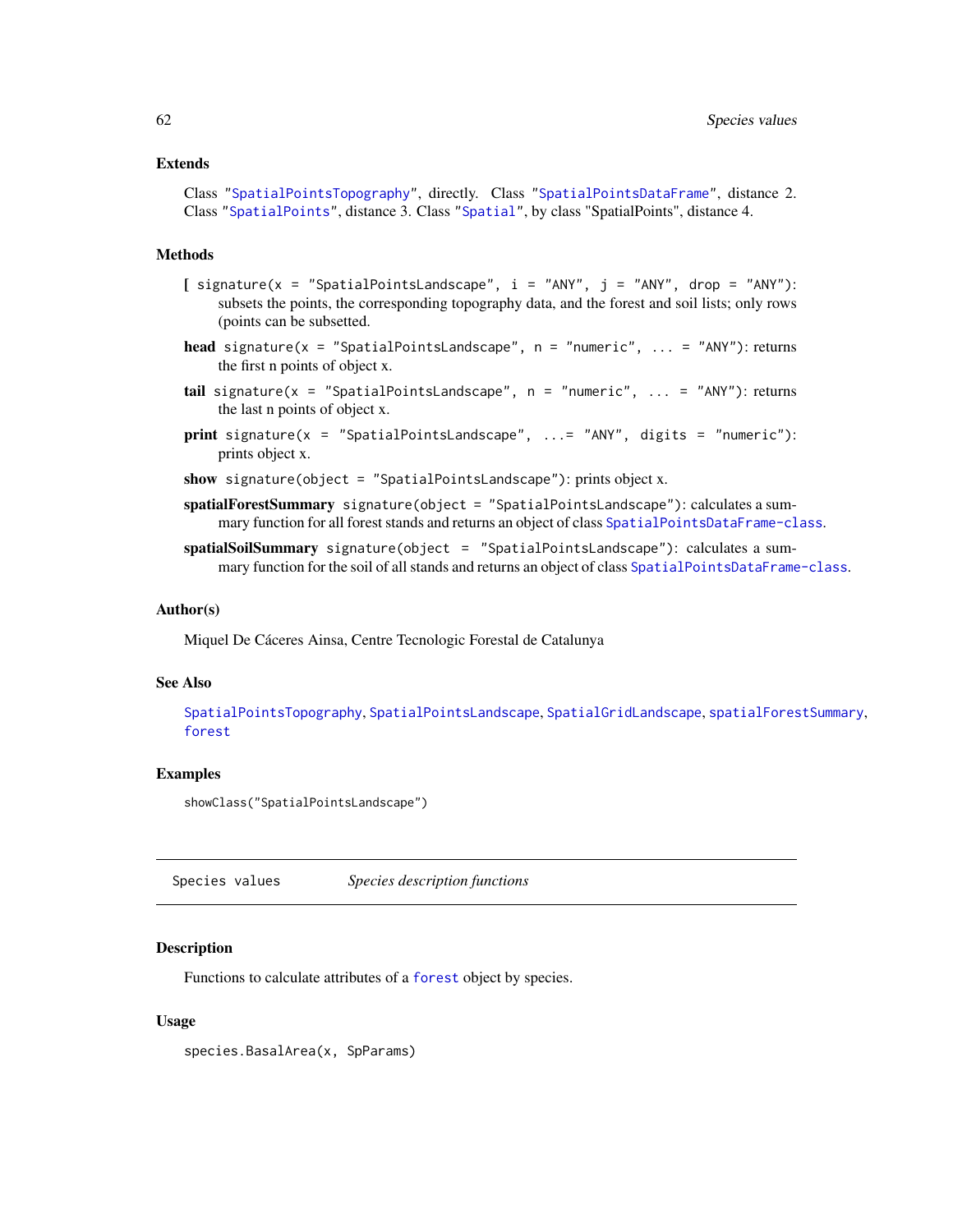## SpParamsMED 63

## Arguments

|          | An object of class forest.                              |
|----------|---------------------------------------------------------|
| SpParams | A data frame with species parameters (see SpParamsMED). |

# Value

A vector with values for each species in SpParams:

• species.BasalArea: Species basal area (m2/ha).

## Author(s)

Miquel De Cáceres Ainsa, Centre Tecnologic Forestal de Catalunya

# See Also

[spwb](#page-65-0), [forest](#page-15-1), [plant.BasalArea](#page-34-0), [summary.forest](#page-15-0)

## Examples

#Default species parameterization data(SpParamsMED)

#Load example plot data(exampleforest)

#Species basal area species.BasalArea(exampleforest, SpParamsMED)

<span id="page-62-0"></span>SpParamsMED *Parameter values for Mediterranean species*

## Description

A data set of parameter values for Mediterranean species, resulting from bibliographic search, fit to empirical data or expert-based guesses.

## Usage

data("SpParamsMED")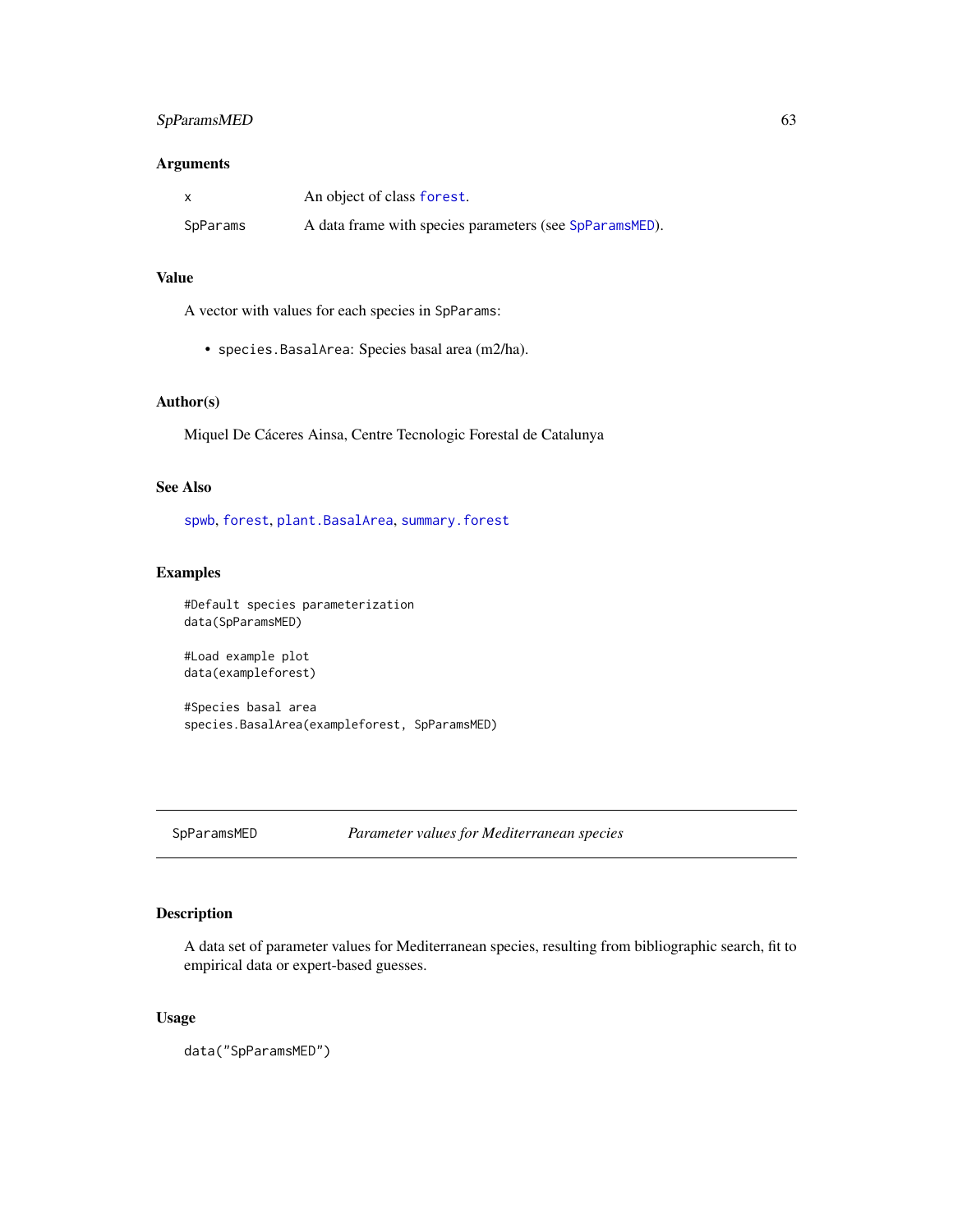### Format

A data frame with 89 observations (species) on the following 71 variables.

Name A factor with taxon names (mostly species names).

IFNcodes A factor with levels corresponding to species codes in the Third Spanish forest inventory (DGCN 2005.)

SpIndex A numeric vector of the species index.

Group Either "Gymnosperm" or "Angiosperm".

Order Taxonomical order.

Family Taxonomical family.

GrowthForm A factor with levels Shrub, Tree and Tree/Shrub.

TreeType A factor with levels Conifer, Deciduous, Evergreen or Shrub

Hmed Median plant height (in cm).

Hmax Maximum plant height (in cm).

Z50 Rooting depth (in mm) corresponding to 50% of fine roots.

Z95 Rooting depth (in mm) corresponding to 95% of fine roots.

Zmax Maximum rooting depth (in mm).

a\_ash Regression coefficient relating the square of shrub height with shrub area.

a\_bsh, b\_bsh Allometric coefficients relating phytovolume with dry weight of shrub individuals.

cr Ratio between crown length and total height (for shrubs).

- a\_fbt, b\_fbt, c\_fbt, d\_fbt Regression coefficients used to calculate foliar biomass of an individual tree from its dbh and the cummulative basal area of larger trees.
- a\_cr, b\_1cr, b\_2cr, b\_3cr, c\_1cr, c\_2cr Regression coefficients used to calculate crown ratio of trees.
- a\_cw, b\_cw Regression coefficients used to calculated crown width of trees.
- SLA Specific leaf area  $\text{(mm2/mg = m2/kg)}$ .
- LeafDensity Density of leaf tissue (dry weight over volume).
- r635 Ratio between the weight of leaves plus branches and the weight of leaves alone for branches of 6.35 mm.

pDead Proportion of total fine fuels that are dead

maxFMC Maximum fuel moisture (in percent of dry weight)

minFMC Minimum fuel moisture (in percent of dry weight)

- LeafPI0 Osmotic potential at full turgor of leaves (MPa).
- LeafEPS Modulus of elasticity (capacity of the cell wall to resist changes in volume in response to changes in turgor) of leaves (MPa).
- LeafAF Apoplastic fraction (proportion of water outside the living cells) in leaves.
- StemPI0 Osmotic potential at full turgor of symplastic xylem tissue (MPa).
- StemEPS Modulus of elasticity (capacity of the cell wall to resist changes in volume in response to changes in turgor) of symplastic xylem tissue (Mpa).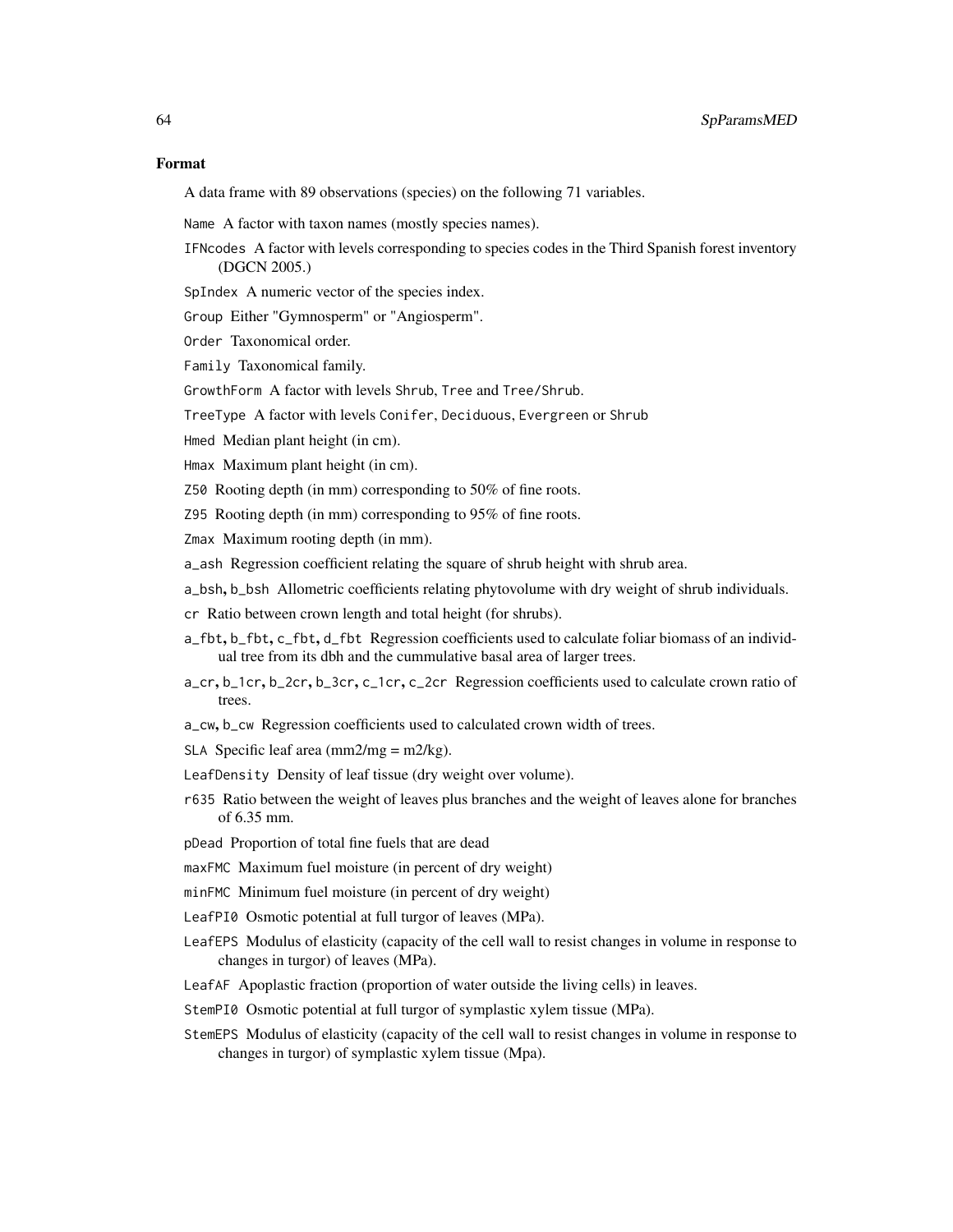- StemAF Apoplastic fraction (proportion of water outside the living cells) in stem xylem.
- Cstoragepmax Maximum storage capacity, expressed as the fraction of C per total respiratory of C.
- LeafDuration Leaf duration (in years).
- LigninPercent Percent of lignin+cutin over dry weight in leaves.
- ParticleDensity Particle density (kg/m3).
- LeafLitterFuelType Fuel type for leaf litter, with levels Broadleaved, LongLinear, Scale and ShortLinear.
- Flammability Flammability modifier (either 1 or 2 for normal or high, respectively).
- SAV Surface-area-to-volume ratio of the small fuel (1h) fraction (leaves and branches < 6.35mm) (m2/m3).
- HeatContent High fuel heat content (kJ/kg).
- fHDmin Minimum value of the height-to-diameter ratio (dimensionless).
- fHDmax Maximum value of the height-to-diameter ratio (dimensionless).
- albedo Leaf reflectance for short wave radiation.
- k Light extinction coeficient for PAR.
- g Canopy water storage capacity per LAI unit (in mm/LAI).
- Sgdd Growth degree days for leaf budburst (in Celsius)
- Al2As Leaf area to sapwood area ratio (in m2·m-2).
- WUE Water use efficiency for carbon assimilation  $(g C/mm$  water).
- WoodC Wood carbon content per dry weight (g C /g dry).
- WoodDensity Wood density (at 0 percent humidity!).
- RGRmax Maximum relative growth rate (in basal area or sapwood area) (in cm2·cm-2).
- Psi\_Extract Water potential corresponding to 50% relative conductance (in MPa).
- pRootDisc Relative root conductance leading to hydraulic disconnection from a soil layer.
- Gwmin Minimum stomatal conductance to water vapor per leaf area unit (in mol·s-1·m-2).
- Gwmax Maximum stomatal conductance to water vapor per leaf area unit (in mol·s-1·m-2).
- VCleaf\_kmax Leaf hydraulic conductance (in mmol H2O·s-1·m-2·MPa-1).
- VCleaf\_c, VCleaf\_d Parameters of the leaf vulnerability curve (VCleaf\_d in MPa).
- Kmax\_stemxylem Sapwood-specific hydraulic conductivity of stem xylem (in kg H2O·s-1·m-1·MPa-1).
- VCstem\_c, VCstem\_d Parameters of the stem xylem vulnerability curve (VCstem\_d in MPa).
- Kmax\_rootxylem Sapwood-specific hydraulic conductivity of root xylem (in kg H2O·s-1·m-1·MPa-1).
- VCroot\_c, VCroot\_d Parameters of the root xylem vulnerability curve (VCroot\_d in MPa).
- LeafWidth Leaf width (in cm).
- Vmax298 Maximum Rubisco carboxilation rate at 25ºC (in micromol CO2·s-1·m-2).
- Jmax298 Maximum electron transport rate at 25ºC (in micromol electrons·s-1·m-2).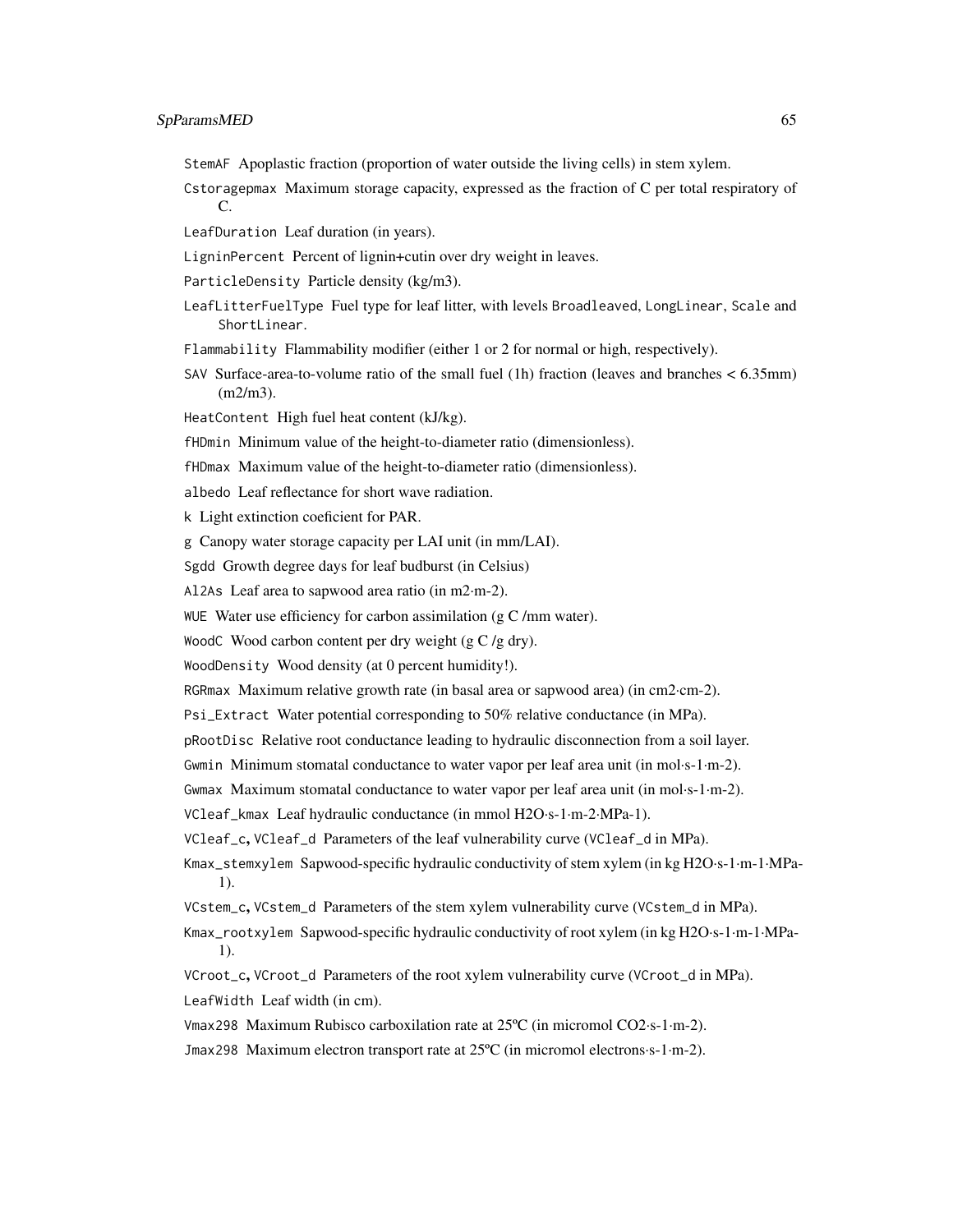## Details

See details of parameterization in De Caceres et al. (2015) and De Caceres et al. (submitted).

### Source

De Cáceres M, Martínez-Vilalta J, Coll L, Llorens P, Casals P, Poyatos R, Pausas JG, Brotons L. (2015) Coupling a water balance model with forest inventory data to predict drought stress: the role of forest structural changes vs. climate changes. Agricultural and Forest Meteorology (doi:10.1016/j.agrformet.2015.06.012).

DGCN (2005). Tercer Inventario Forestal Nacional (1997-2007): Catalunya. Dirección General de Conservación de la Naturaleza, Ministerio de Medio Ambiente, Madrid.

## See Also

[spwb](#page-65-0)

## Examples

data(SpParamsMED)

<span id="page-65-0"></span>spwb *Soil-plant water balance*

### **Description**

Function spwb() is a water balance model that determines changes in soil moisture, soil water potentials and plant transpiration and drought stress at daily steps for a given forest stand during a period specified in the input climatic data. Additionally, the function also calculates plant net photosynthesis. Transpiration and photosynthesis processes are conducted with different level of detail depending on the transpiration mode.

### Usage

```
spwb(x, soil, meteo, latitude = NA, elevation = NA, slope = NA, aspect = NA)spwb.resetInputStream(x, soil, from = NULL, day = NA)
```

| x     | An object of class spwb Input.                                                                                                                                                                                                              |
|-------|---------------------------------------------------------------------------------------------------------------------------------------------------------------------------------------------------------------------------------------------|
| soil  | A list containing the description of the soil (see soil).                                                                                                                                                                                   |
| meteo | A data frame with daily meteorological data series. Row names of the data frame<br>should correspond to date strings with format "yyyy-mm-dd" (see Date). When<br>using the 'Simple' transpiration mode the following columns are required: |
|       | • MeanTemperature: Mean temperature (in degrees Celsius).                                                                                                                                                                                   |

- Precipitation: Precipitation (in mm).
- Radiation: Solar radiation (in MJ/m2/day), required only if snowpack = TRUE.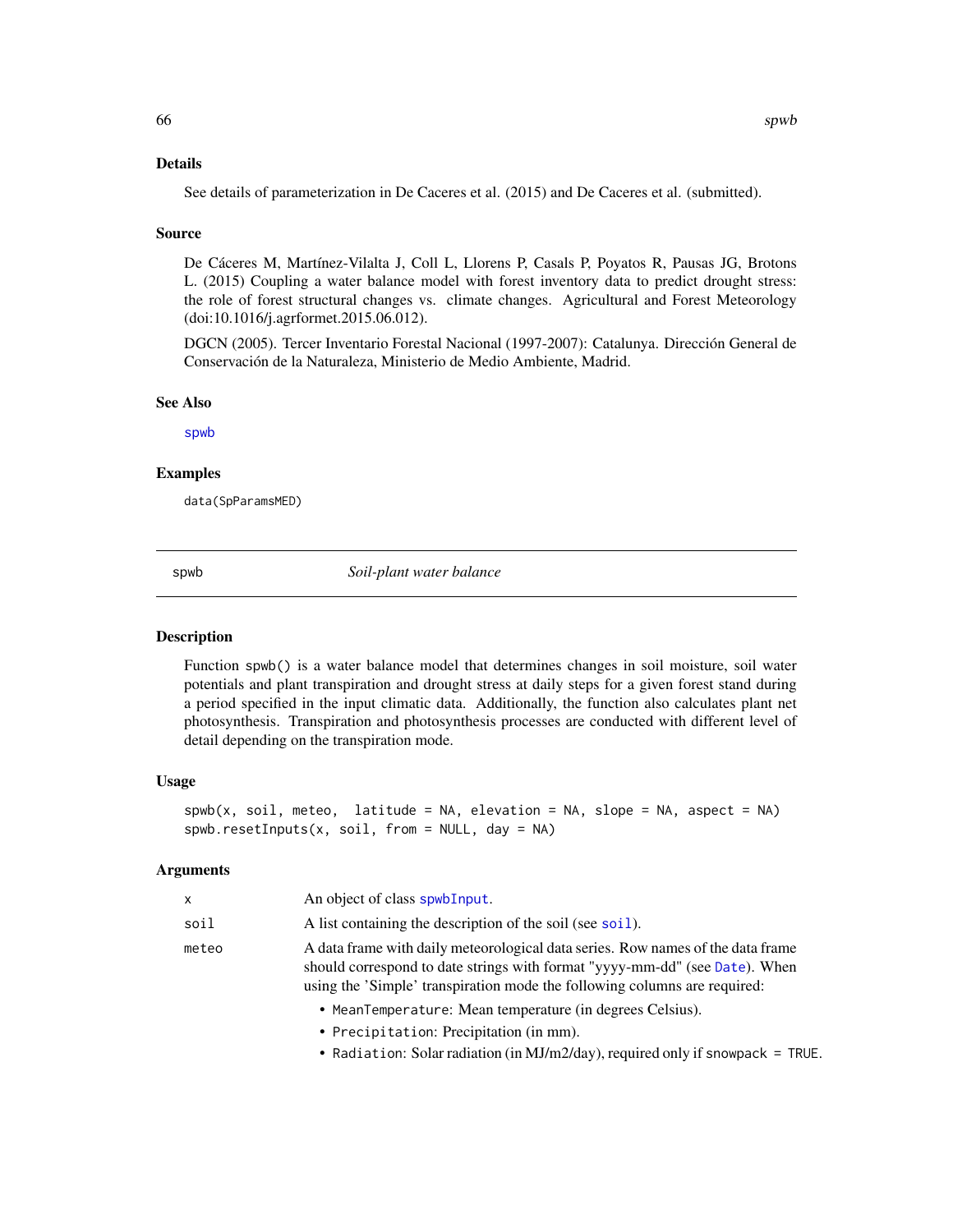• PET: Potential evapotranspiration (in mm).

When using the 'Complex' transpiration mode the following columns are required:

- MeanTemperature: Mean temperature (in degrees Celsius).
- MinTemperature: Minimum temperature (in degrees Celsius).
- MaxTemperature: Maximum temperature (in degrees Celsius).
- MinRelativeHumidity: Minimum relative humidity (in percent).
- MaxRelativeHumidity: Maximum relative humidity (in percent).
- Precipitation: Precipitation (in mm).
- Radiation: Solar radiation (in MJ/m2/day).
- WindSpeed: Wind speed (in m/s). If not available, this column can be left with NA values.
- latitude Latitude (in degrees). Required when using the 'Complex' transpiration mode.

elevation, slope, aspect

Elevation above sea level (in m), slope (in degrees) and aspect (in degrees from North). Required when using the 'Complex' transpiration mode. Elevation is also required for 'Simple' if snowpack dynamics are simulated.

- from An object of class spwb storing the results of a previous simulation, including values of state variables. If from = NULL, state variables are set to their defaults (i.e. soil moisture set to field capacity and cumulative growth degree days set to zero).
- day An integer with the day from which state variable values stored in from should be copied. If missing, values are copied from the first day of stored values.

# Details

Detailed model description is available in the vignettes section. The model using 'Simple' transpiration mode is described in De Caceres et al. (2015). Simulations using the 'Complex' transpiration mode are computationally much more expensive. Function spwb.resetInputs() allows resetting state variables in x and soil to their defaults, or to copy values of state variables from a previous spwb() simulation results stored in from.

### Value

Function spwb returns a list of class 'spwb' with the following elements:

- "[spwbInput](#page-82-1)": A copy of the object x of class spwbInput given as input.
- "soilInput": A copy of the object soil of class [soil](#page-49-0) given as input.
- "WaterBalance": A data frame where different variables (in columns) are given for each simulated day (in rows):
	- "GDD": Cumulative growth degree days.
	- "LAIcell": The LAI of the stand (accounting for leaf phenology) (in m2/m2).
	- "Cm": The water retention capacity of the stand (in mm) (accounting for leaf phenology).
	- "Lground": The proportion of light that reaches the ground (accounting for leaf phenology).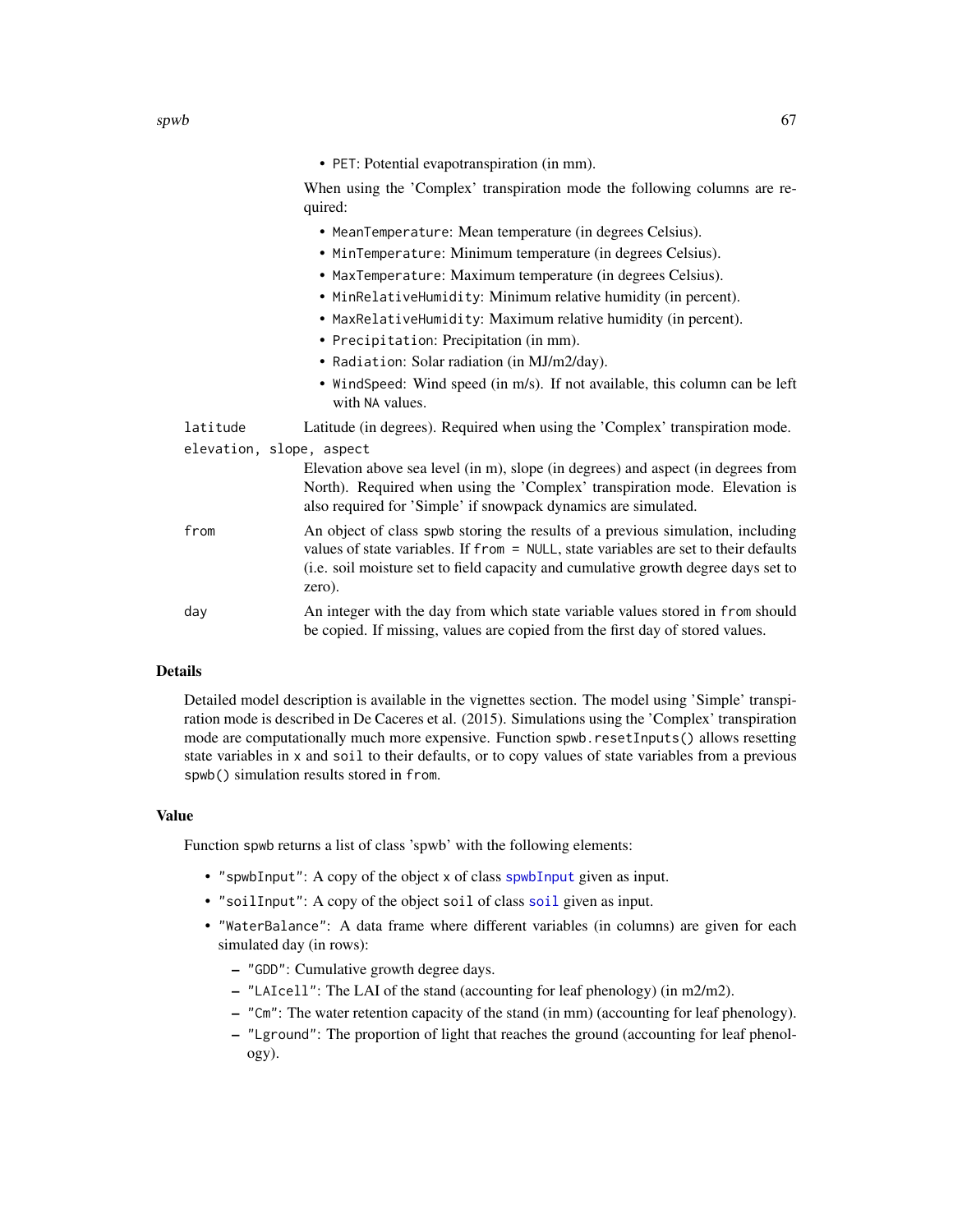- "PET": Potential evapotranspiration (in mm).
- "Precipitation": Input precipitation (in mm).
- "Rain": Precipitation as rain (in mm).
- "Snow": Precipitation as snow (in mm).
- "NetRain": Net rain, after accounting for interception (in mm).
- "Infiltration": The amount of water infiltrating into the soil (in mm).
- "Runoff": The amount of water exported via surface runoff (in mm).
- "DeepDrainage": The amount of water exported via deep drainage (in mm).
- "Evapotranspiration": Evapotranspiration (in mm).
- "SoilEvaporation": Bare soil evaporation (in mm).
- "PlantExtraction": Amount of water extracted from soil by plants (in mm) (can only be diferent from transpiration for transpirationMode = "Complex" when capacitance is considered).
- "Transpiration": Plant transpiration (considering all soil layers) (in mm).
- "HydraulicRedistribution": Water redistributed among soil layers, transported through the plant hydraulic network (only for transpirationMode = "Complex").
- "Soil": A data frame where different variables (in columns) are given for each simulated day (in rows):
	- "W.1", ..., "W.k": Relative soil moisture content (relative to field capacity) in each soil layer.
	- "ML.1", ..., "ML.k": Soil water volume in each soil layer (in L/m2).
	- "MLTot": Total soil water volume (in L/m2).
	- "SWE": Snow water equivalent (mm) of the snow pack.
	- "PlantExt.1", ..., "PlantExt.k": Plant extraction from each soil layer (in mm).
	- "HydraulicInput.1", ..., "HydraulicInput.k": Water that entered the layer coming from other layers and transported via the plant hydraulic network (in mm) (only for transpirationMode = "Complex").
	- "psi.1", ..., "psi.k": Soil water potential in each soil layer (in MPa).
- "PlantLAI": A data frame with the daily leaf area index for each plant cohort. Days are in rows and plant cohorts are in columns.
- "PlantTranspiration": A data frame with the amount of daily transpiration (in mm) for each plant cohort. Days are in rows and plant cohorts are in columns.
- "PlantPhotosynthesis": A data frame with the amount of daily net photosynthesis (in g C·m-2) for each plant cohort. Days are in rows and plant cohorts are in columns.
- "PlantPsi": A data frame with the average daily water potential of each plant (in MPa). Days are in rows and plant cohorts are in columns. Columns in this data frame correspond to the elements in 'SP'.
- "PlantStress": A data frame with the amount of daily stress [0-1] suffered by each plant cohort (relative whole-plant conductance). Days are in rows and plant cohorts are in columns.
- "subdaily": A list of objects of class [spwb.day](#page-70-0), one per day simulated (only if required in control parameters, see [defaultControl](#page-5-0)).

If transpirationMode=="Complex" the list also includes the following elements: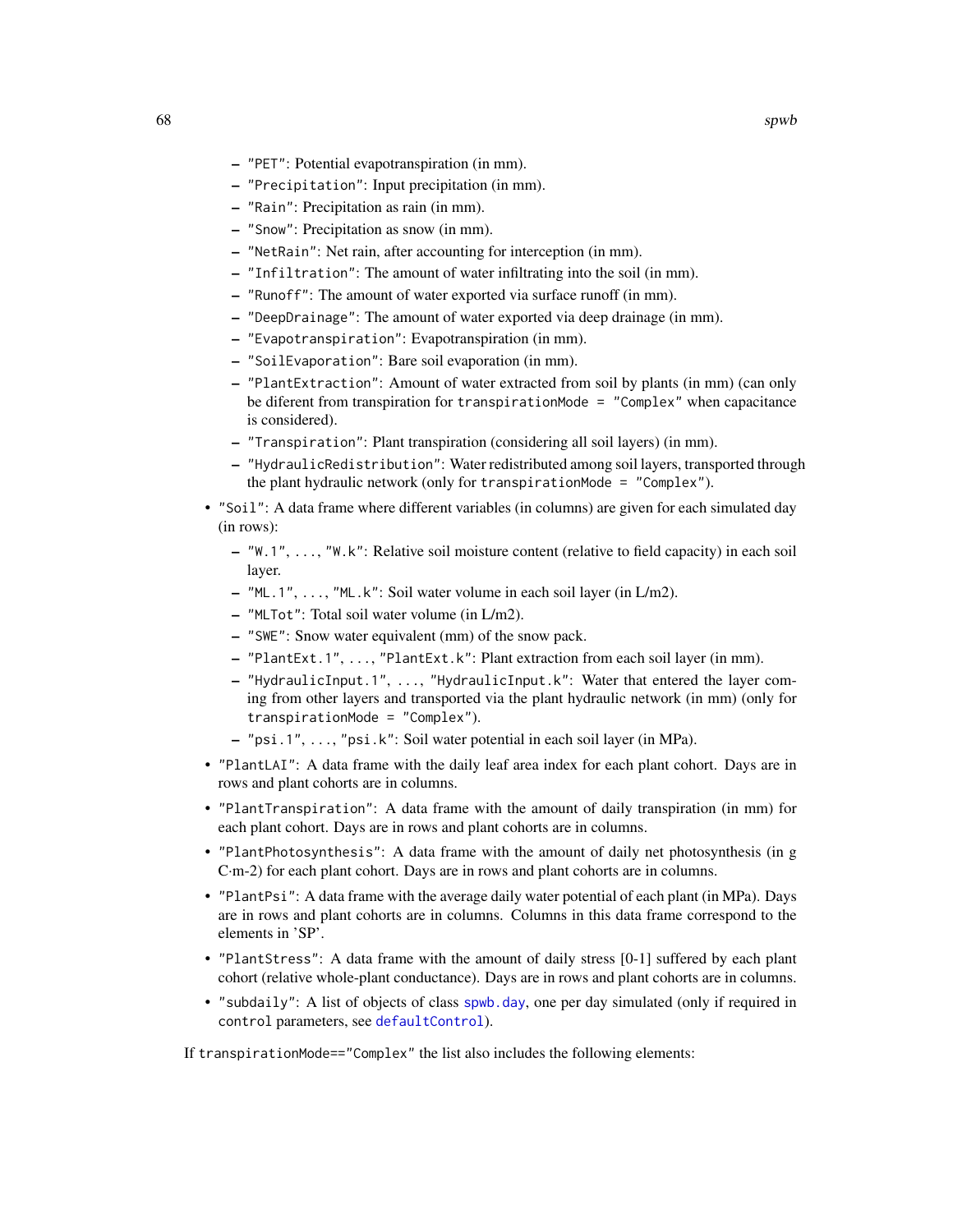- "PlantAbsorbedSWR": A data frame with the daily SWR absorbed by each plant cohort. Days are in rows and plant cohorts are in columns.
- "PlantAbsorbedLWR": A data frame with the daily LWR absorbed by each plant cohort. Days are in rows and plant cohorts are in columns.
- "dEdP": A data frame with mean daily values of soil-plant conductance (derivative of the supply function) for each plant cohort. Days are in rows and plant cohorts in columns.
- "EnergyBalance": A data frame with the daily values of energy balance components for the soil and the canopy.
- "Temperature": A data frame with the daily values of minimum/mean/maximum temperatures for the atmosphere (input), canopy and soil.
- "LeafPsi": A data frame with the minimum daily leaf water potential of each plant (in MPa). Days are in rows and plant cohorts are in columns. Columns in this data frame correspond to the elements in 'SP'.
- "LeafRWC": A data frame with the average daily leaf relative water content of each plant (in percent). Days are in rows and plant cohorts are in columns. Columns in this data frame correspond to the elements in 'SP'.
- "StemPsi": A data frame with the minimum daily stem water potential of each plant (in MPa). Days are in rows and plant cohorts are in columns. Columns in this data frame correspond to the elements in 'SP'.
- "StemPLC": A data frame with the average daily proportion of stem conductance loss of each plant ([0-1]). Days are in rows and plant cohorts are in columns. Columns in this data frame correspond to the elements in 'SP'.
- "StemRWC": A data frame with the average daily stem relative water content of each plant (in percent). Days are in rows and plant cohorts are in columns. Columns in this data frame correspond to the elements in 'SP'.
- "RootPsi": A data frame with the minimum daily root water potential of each plant (in MPa). Days are in rows and plant cohorts are in columns. Columns in this data frame correspond to the elements in 'SP'.
- "RhizoPsi": A list of data frames (one per plant cohort) with the minimum daily root water potential of each plant (in MPa). In each data frame, days are in rows and layers are in columns.

### Note

State variables stored in objects x and soil are modified during the simulation. Use function spwb.resetInputs() to reset state variables to defaults. Daily transpiration and photosynthesis values are stored in columns Transpiration and Photosynthesis of object x. Water content relative to field capacity (vector W) of soil is also modified.

## Author(s)

Miquel De Cáceres Ainsa, Centre Tecnologic Forestal de Catalunya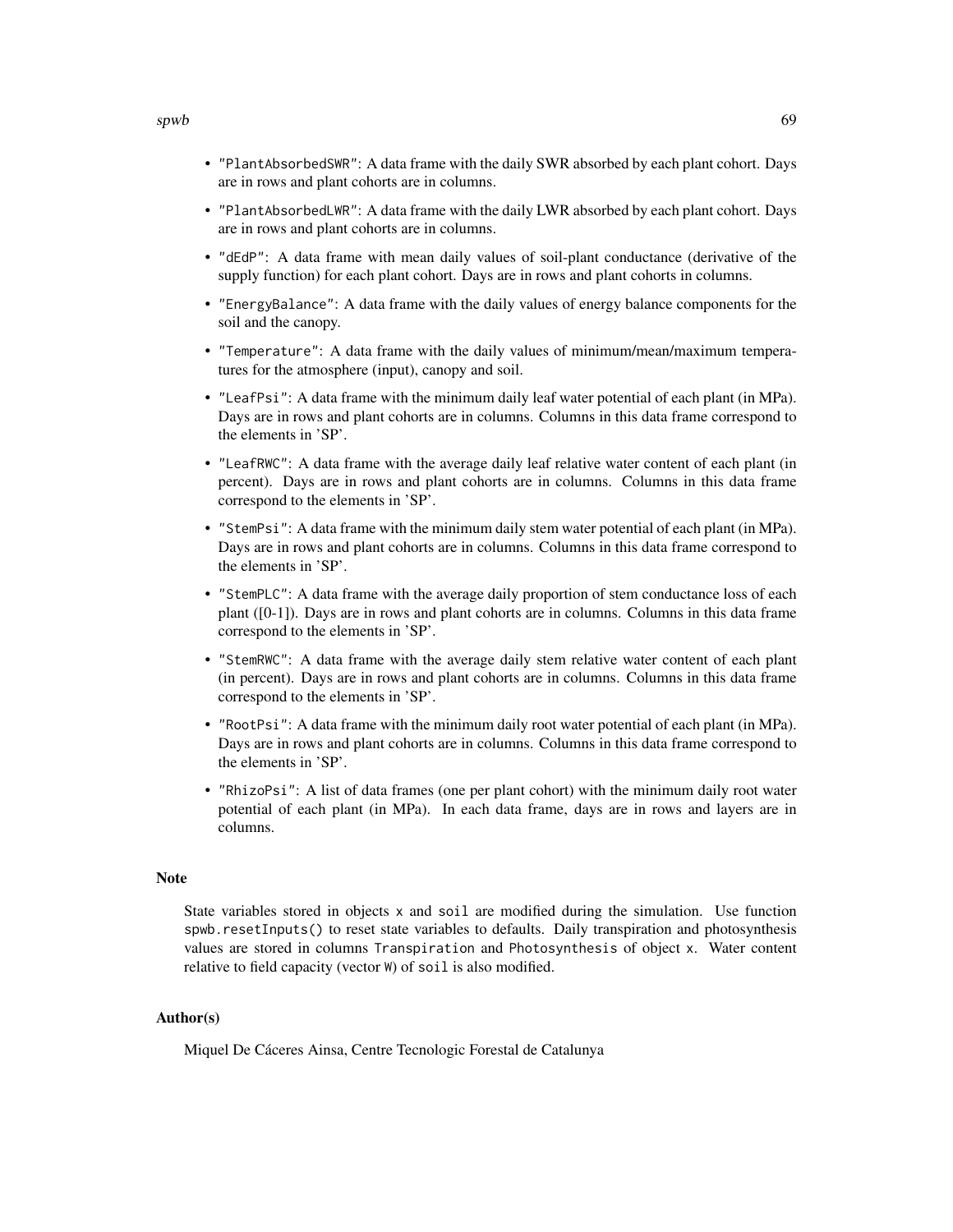## References

De Cáceres M, Martínez-Vilalta J, Coll L, Llorens P, Casals P, Poyatos R, Pausas JG, Brotons L. (2015) Coupling a water balance model with forest inventory data to predict drought stress: the role of forest structural changes vs. climate changes. Agricultural and Forest Meteorology 213: 77-90 (doi:10.1016/j.agrformet.2015.06.012).

## See Also

[spwbInput](#page-82-1), [spwb.day](#page-70-0), [plot.spwb](#page-36-0), [spwbpoints](#page-85-0), [spwbgrid](#page-80-0), [spwb.ldrOptimization](#page-75-0), [forest](#page-15-1)

### Examples

```
#Load example daily meteorological data
data(examplemeteo)
#Load example plot plant data
data(exampleforest)
#Default species parameterization
data(SpParamsMED)
#Initialize soil with default soil params (2 layers)
examplesoil = soil(defaultSoilParams(2))
#Initialize control parameters
control = defaultControl()
#Initialize input
x1 = forest2spwbInput(exampleforest,examplesoil, SpParamsMED, control)
#Call simulation function
S1<-spwb(x1, examplesoil, examplemeteo, elevation = 100)
#Plot results
plot(S1)
#Monthly summary (averages) of soil water balance
summary(S1, freq="months",FUN=mean, output="Soil")
#Initialize soil with default soil params (2 layers)
examplesoil2 = soil(defaultSoilParams(2))
#Switch to 'Complex' transpiration mode
control$transpirationMode="Complex"
#Initialize input
x2 = forest2spwbInput(exampleforest,examplesoil2, SpParamsMED, control)
#Call simulation function (5 days)
```
S2<-spwb(x2, examplesoil2, examplemeteo[100:105,], latitude = 41.82592, elevation = 100)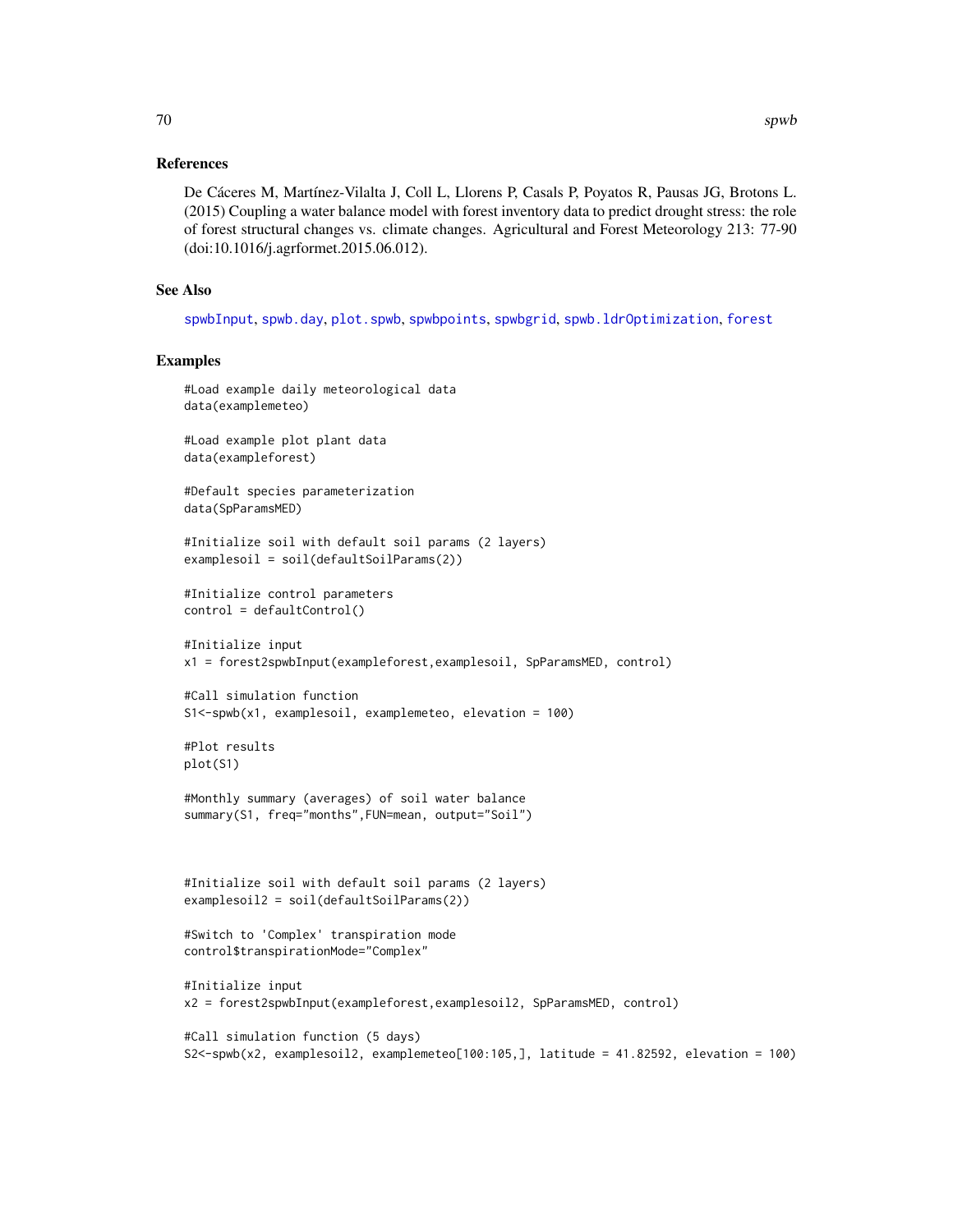<span id="page-70-0"></span>

## Description

Function spwb.day performs water balance for a single day.

### Usage

```
spwb.day(x, soil, date, tmin, tmax, rhmin, rhmax, rad, wind,
       latitude, elevation, slope, aspect, prec, runon = 0.0)
```
## Arguments

| An object of class spwbInput.                                                                                                                     |  |  |
|---------------------------------------------------------------------------------------------------------------------------------------------------|--|--|
| A list containing the description of the soil (see soil).                                                                                         |  |  |
| Date as string "yyyy-mm-dd".                                                                                                                      |  |  |
| Minimum and maximum temperature (in degrees Celsius).                                                                                             |  |  |
| Minimum and maximum relative humidity (in percent).                                                                                               |  |  |
| Solar radiation (in MJ/m2/day).                                                                                                                   |  |  |
| Wind speed (in $m/s$ ).                                                                                                                           |  |  |
| Precipitation (in mm).                                                                                                                            |  |  |
| Latitude (in degrees). Required when using the 'Complex' transpiration mode.                                                                      |  |  |
| elevation, slope, aspect                                                                                                                          |  |  |
| Elevation above sea level (in m), slope (in degrees) and aspect (in degrees from<br>North). Required when using the 'Complex' transpiration mode. |  |  |
| Surface water amount running on the target area from upslope (in mm).                                                                             |  |  |
|                                                                                                                                                   |  |  |

### Details

Detailed model description is available in the vignettes section. The model using 'Simple' transpiration mode is described in De Caceres et al. (2015). Simulations using the 'Complex' transpiration mode are computationally much more expensive.

## Value

An object (a list) of class spwb.day with the following elements:

- "cohorts": A data frame with cohort information, copied from [spwbInput](#page-82-1).
- "WaterBalance": A vector of water balance components (rain, snow, net rain, infiltration, ...) for the simulated day, equivalent to one row of 'WaterBalance' object given in [spwb](#page-65-0).
- "Soil": A data frame with results for each soil layer: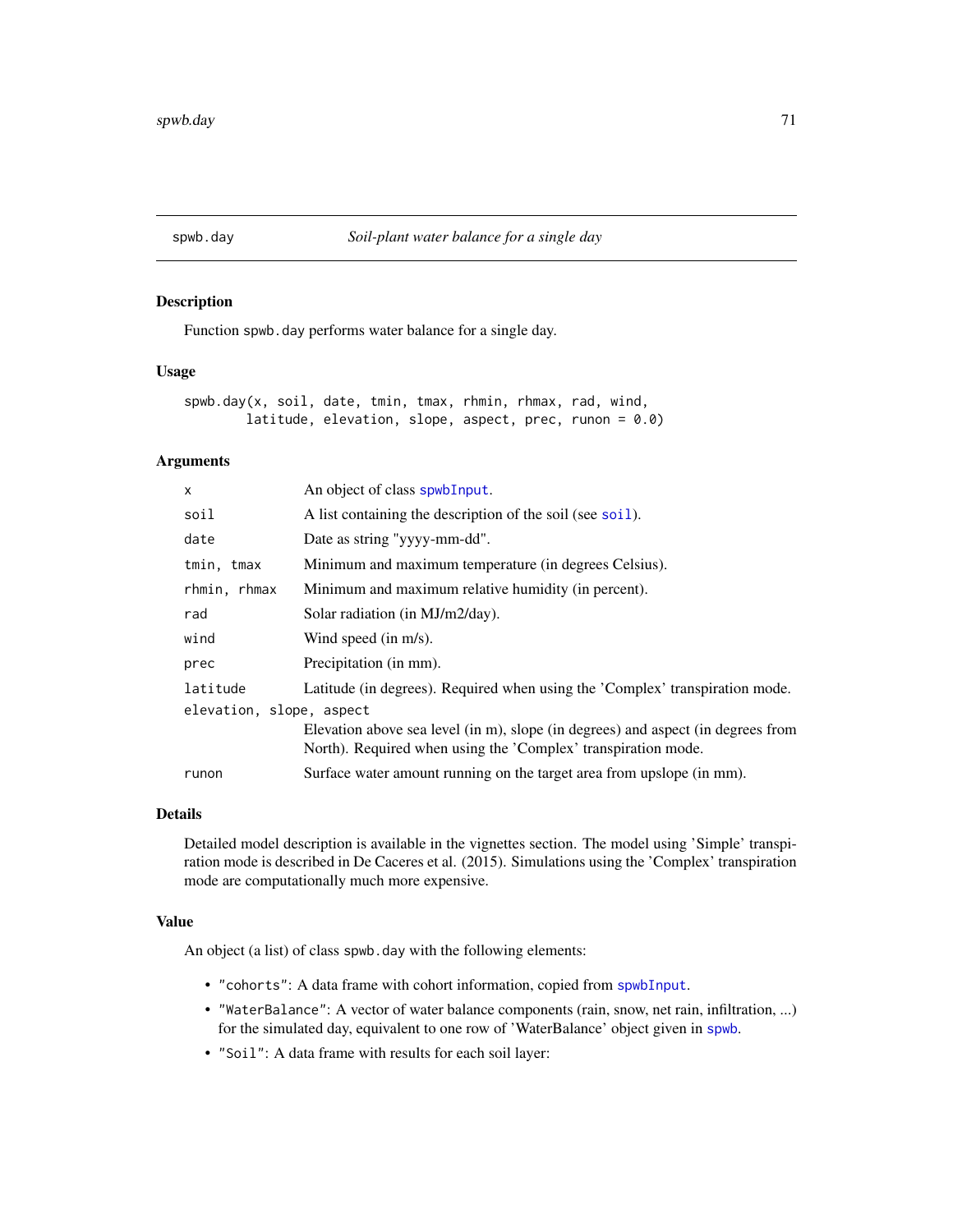- "SoilEvaporation": Water evaporated from the soil surface (in mm).
- "HydraulicInput": Water entering each soil layer from other layers, transported via plant hydraulic network (in mm) (only for transpirationMode = "Complex").
- "HydraulicOutput": Water leaving each soil layer (going to other layers or the transpiration stream) (in mm) (only for transpirationMode = "Complex").
- "PlantExtraction": Water extracted by plants from each soil layer (in mm).
- "psi": Soil water potential (in MPa).
- "EnergyBalance": When using the 'Complex' transpiration mode, the model performs energy balance of the stand and 'EnergyBalance' is a list with the following:
	- "Temperature": A data frame with the temperature of the atmosphere ('Tatm'), canopy ('Tcan') and soil ('Tsoil.1', 'Tsoil.2', ...) for each time step.
	- "CanopyEnergyBalance": A data frame with the components of the canopy energy balance (in W/m2) for each time step.
	- "SoilEnergyBalance": A data frame with the components of the soil energy balance (in W/m2) for each time step.
- "Plants": A data frame of results for each plant cohort. When using the 'Simple' transpiration mode this includes:
	- "LAI": Leaf area index of the plant cohort.
	- "Transpiration": Transpirated water (in mm) corresponding to each cohort.
	- "psi": Water potential (in MPa) of the plant cohort (average over soil layers).
	- "DDS": Daily drought stress [0-1] (relative whole-plant conductance).

When using the 'Complex' transpiration mode the data frame "Plants" also includes columns:

- "Extraction": Water extracted from the soil (in mm) for each cohort.
- "RootPsi": Minimum water potential (in MPa) at the root collar.
- "StemPsi": Minimum water potential (in MPa) at the stem.
- "LeafPsi": Minimum water potential (in MPa) at the leaf.
- "StemPLC": Proportion of conductance loss in stem.
- "StemRWC": Relative water content of symplastic stem tissue.
- "LeafRWC": Relative water content of symplastic leaf tissue.
- "dEdP": Overall soil-plant conductance (derivative of the supply function).
- "RhizoPsi": Minimum water potential (in MPa) inside roots, after crossing rhizosphere, per cohort and soil layer.
- "PlantsInst": A list with instantaneous (per time step) results for each plant cohort:
	- "LAIsunlit": Leaf area index of sunlit leaves of the plant cohort.
	- "LAIshade": Leaf area index of shade leaves of the plant cohort.
	- "AbsRad": A list with four data frames containing the instantaneous absorved radiation for each plant cohort during each time step. The data frames are combinations of shortwave radiation (SWR) vs long-wave radiation (LWR) and sunlit leaves ('SL') vs. shade leaves ('SH').
	- "E": A data frame containing the cumulative transpiration (mm) for each plant cohort during each time step.
	- $-$  "An": A data frame containing the cumulative net photosynthesis ( $gC/m2$ ) for each plant cohort during each time step.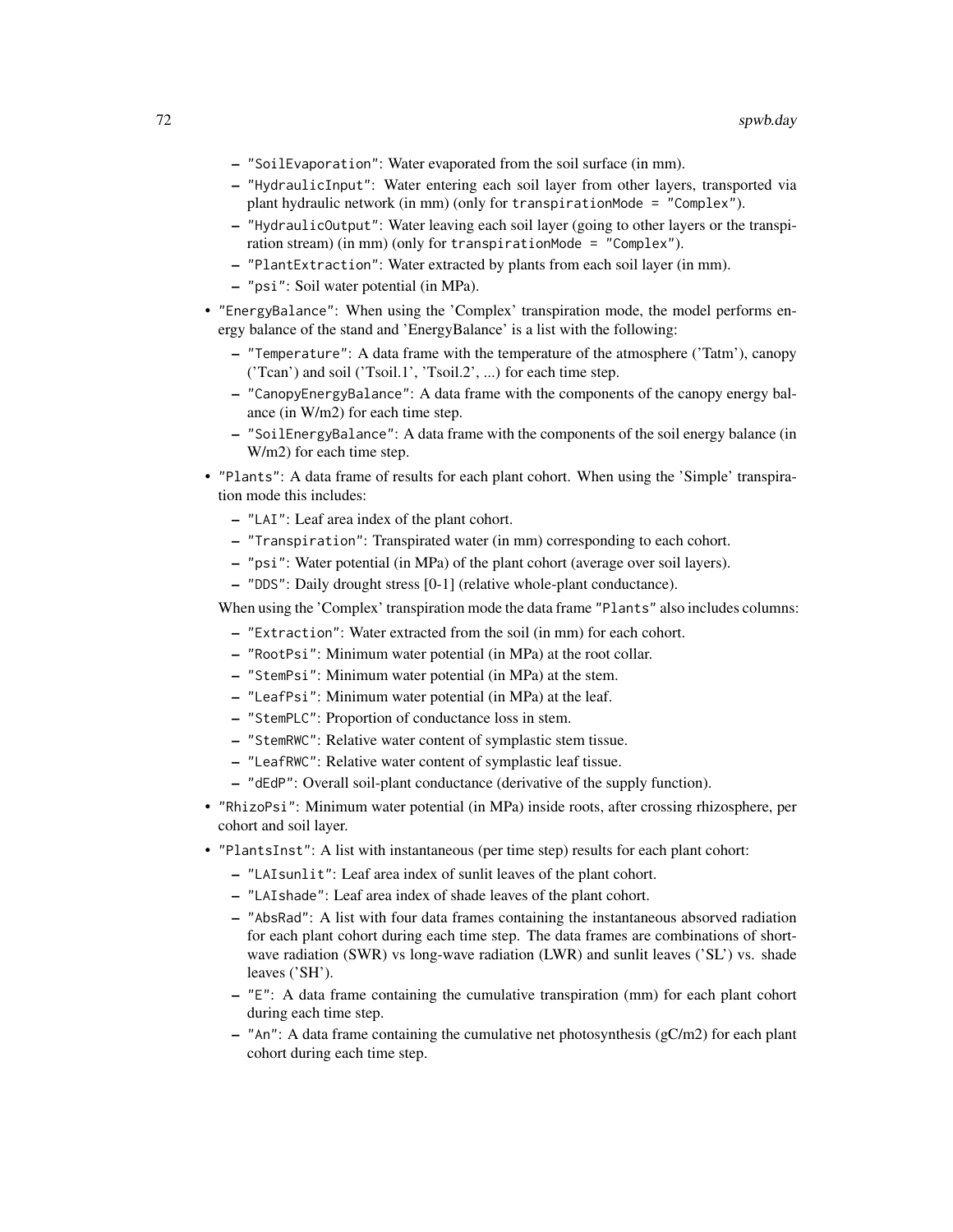#### <span id="page-72-0"></span>spwb.day 23

- "GWsunlit": A data frame containing instantaneous stomatal conductance (in mmol/m2/s) for sunlit leaves each plant cohort during each time step.
- "GWshade": A data frame containing instantaneous stomatal conductance (in mmol/m2/s) for shade leaves each plant cohort during each time step.
- "VPDsunlit": A data frame containing vapour pressure deficit (in kPa) for sunlit leaves each plant cohort during each time step.
- "VPDshade": A data frame containing vapour pressure deficit (in kPa) for shade leaves each plant cohort during each time step.
- "Tempsunlit": A data frame containing temperature (in degrees Celsius) for sunlit leaves each plant cohort during each time step.
- "Tempshade": A data frame containing temperature (in degrees Celsius) for shade leaves each plant cohort during each time step.
- "PsiRoot": A data frame containing root crown water potential (in MPa) for each plant cohort during each time step.
- "PsiPlant": A data frame containing leaf water potential (in MPa) for each plant cohort during each time step.
- "PLCstem": A data frame containing the proportion loss of conductance [0-1] for each plant cohort during each time step.
- "RWCstem": A data frame containing the (average) relative water content of symplastic stem tissue [0-1] for each plant cohort during each time step.
- "RWCstem": A data frame containing the relative water content of symplastic leaf tissue [0-1] for each plant cohort during each time step.

#### **Note**

Objects x and soil are modified during the simulation. Daily transpiration and photosynthesis values are stored in columns Transpiration and Photosynthesis of object x. Water content relative to field capacity (vector W) of soil is also modified.

#### Author(s)

Miquel De Cáceres Ainsa, Centre Tecnologic Forestal de Catalunya

# References

De Cáceres M, Martínez-Vilalta J, Coll L, Llorens P, Casals P, Poyatos R, Pausas JG, Brotons L. (2015) Coupling a water balance model with forest inventory data to predict drought stress: the role of forest structural changes vs. climate changes. Agricultural and Forest Meteorology (doi:10.1016/j.agrformet.2015.06.012).

# See Also

[spwbInput](#page-82-0), [spwb](#page-65-0), [spwbpoints](#page-85-0), [spwbgrid](#page-80-0), [spwb.ldrOptimization](#page-75-0), [forest](#page-15-0)

#### Examples

#Load example daily meteorological data data(examplemeteo)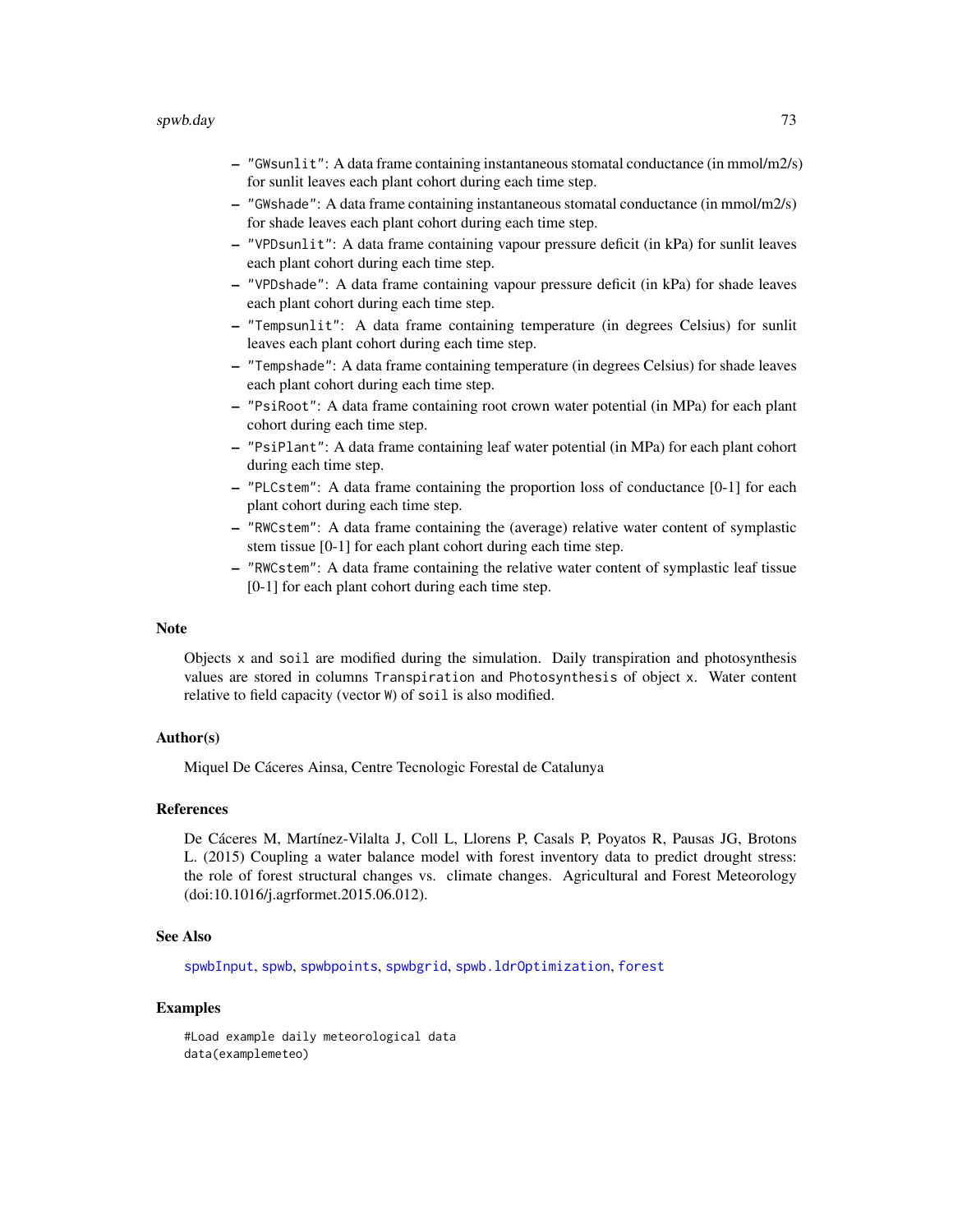```
#Load example plot plant data
data(exampleforest)
#Default species parameterization
data(SpParamsMED)
#Initialize control parameters
control = defaultControl()
#Initialize soil with default soil params (2 layers)
examplesoil = soil(defaultSoilParams(2), W=c(0.5,0.5))
#Simulate one day only
x1 = forest2spwbInput(exampleforest,examplesoil, SpParamsMED, control)
d = 100sd1<-spwb.day(x1, examplesoil, rownames(examplemeteo)[d],
             examplemeteo$MinTemperature[d], examplemeteo$MaxTemperature[d],
             examplemeteo$MinRelativeHumidity[d], examplemeteo$MaxRelativeHumidity[d],
             examplemeteo$Radiation[d], examplemeteo$WindSpeed[d],
             latitude = 41.82592, elevation = 100, slope=0, aspect=0,
             prec = examplemeteo$Precipitation[d])
#Initialize soil with default soil params (2 layers)
examplesoil2 = soil(defaultSoilParams(2))
#Switch to 'Complex' transpiration mode
control$transpirationMode="Complex"
#Simulate one day only
x2 = forest2spwbInput(exampleforest,examplesoil2, SpParamsMED, control)
d = 100sd2<-spwb.day(x2, examplesoil2, rownames(examplemeteo)[d],
             examplemeteo$MinTemperature[d], examplemeteo$MaxTemperature[d],
             examplemeteo$MinRelativeHumidity[d], examplemeteo$MaxRelativeHumidity[d],
             examplemeteo$Radiation[d], examplemeteo$WindSpeed[d],
             latitude = 41.82592, elevation = 100, slope=0, aspect=0,
             prec = examplemeteo$Precipitation[d])
#Plot plant transpiration (see function 'plot.swb.day()')
plot(sd2)
```
#### spwb.ldrCalibration *Calibration of root distribution*

<span id="page-73-0"></span>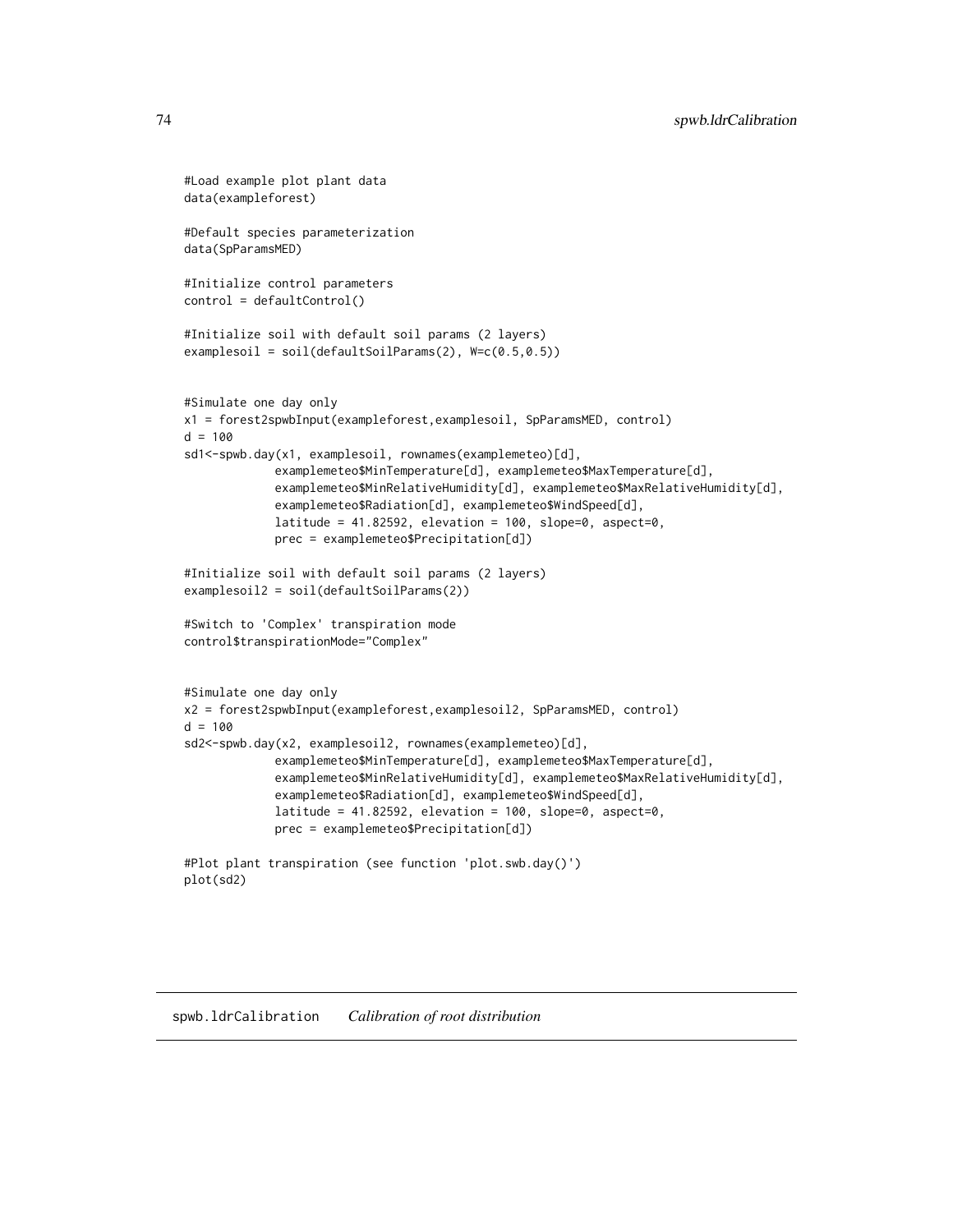# <span id="page-74-0"></span>Description

The function spwb.ldrCalibration calibrates the species root distribution within [spwb](#page-65-0), given the arguments x, meteo, soil, psi\_crit, obs and calibVar. This calibration is based on reference measured values. These reference measured values can be Soil water content, Total tranpiration or Transpiration by cohort. Return the calibrated root distribution for each tree species (no shrub calibration is done), expressed as parameters of the function [root.ldrDistribution](#page-41-0).

# Usage

```
spwb.ldrCalibration(x, soil, meteo, calibVar, obs,
                   RZmin = 301, RZmax = 4000,
                   V1min = 0.01, V1max = 0.94, resolution = 20, heat_stop = 0,
                   transformation = "identity", verbose = FALSE)
```
# Arguments

| x              | An object of class spwbInput.                                                                                                                                                                                                                                                                                                 |
|----------------|-------------------------------------------------------------------------------------------------------------------------------------------------------------------------------------------------------------------------------------------------------------------------------------------------------------------------------|
| soil           | A list containing the description of the soil (see soil).                                                                                                                                                                                                                                                                     |
| meteo          | A data frame with daily meteorological data series. When using the 'Simple'<br>transpiration mode the following columns are required:                                                                                                                                                                                         |
|                | • DOY: Day of the year (Julian day).                                                                                                                                                                                                                                                                                          |
|                | • Precipitation: Precipitation (in mm).                                                                                                                                                                                                                                                                                       |
|                | • MeanTemperature: Mean temperature (in degrees Celsius).<br>• PET: Potential evapotranspiration (in mm).                                                                                                                                                                                                                     |
| calibVar       | A character string indicating the calibration variable to be used. It can be one of<br>the following: SWC, Eplanttot or Cohorts.                                                                                                                                                                                              |
| obs            | Measured calibration variable. Depending on the value of calibVar it can be a<br>numeric vector with the measured SWC values (if calibVar = "SWC"), or a data<br>frame with the first column containing the measured total transpiration (named<br>Eplanttot) and the following columns containing the cohorts transpiration. |
| RZmin          | The minimum value of RZ (the rooting depth) to be explored (in mm)                                                                                                                                                                                                                                                            |
| RZmax          | The maximum value of RZ (the rooting depth) to be explored (in mm)                                                                                                                                                                                                                                                            |
| V1min          | The minimum value of V1 (the root proportion in the first soil layer) to be ex-<br>plored                                                                                                                                                                                                                                     |
| V1max          | The maximum value of V1 (the root proportion in the first soil layer) to be<br>explored                                                                                                                                                                                                                                       |
| resolution     | An integer defining the number of values to obtain by discretization of the root<br>parameters RZ and V1. The number of parameter combinations and therefore<br>the computation cost increases increase with the square of resolution                                                                                         |
| transformation | Function to modify the size of Z intervals to be explored (by default, bins are<br>equal).                                                                                                                                                                                                                                    |
| heat_stop      | An integer defining the number of days during to discard from the calculation<br>of the optimal root distribution. Usefull if the soil water content initialization is<br>not certain                                                                                                                                         |
| verbose        | A logical value. Print the internal messages of the function?                                                                                                                                                                                                                                                                 |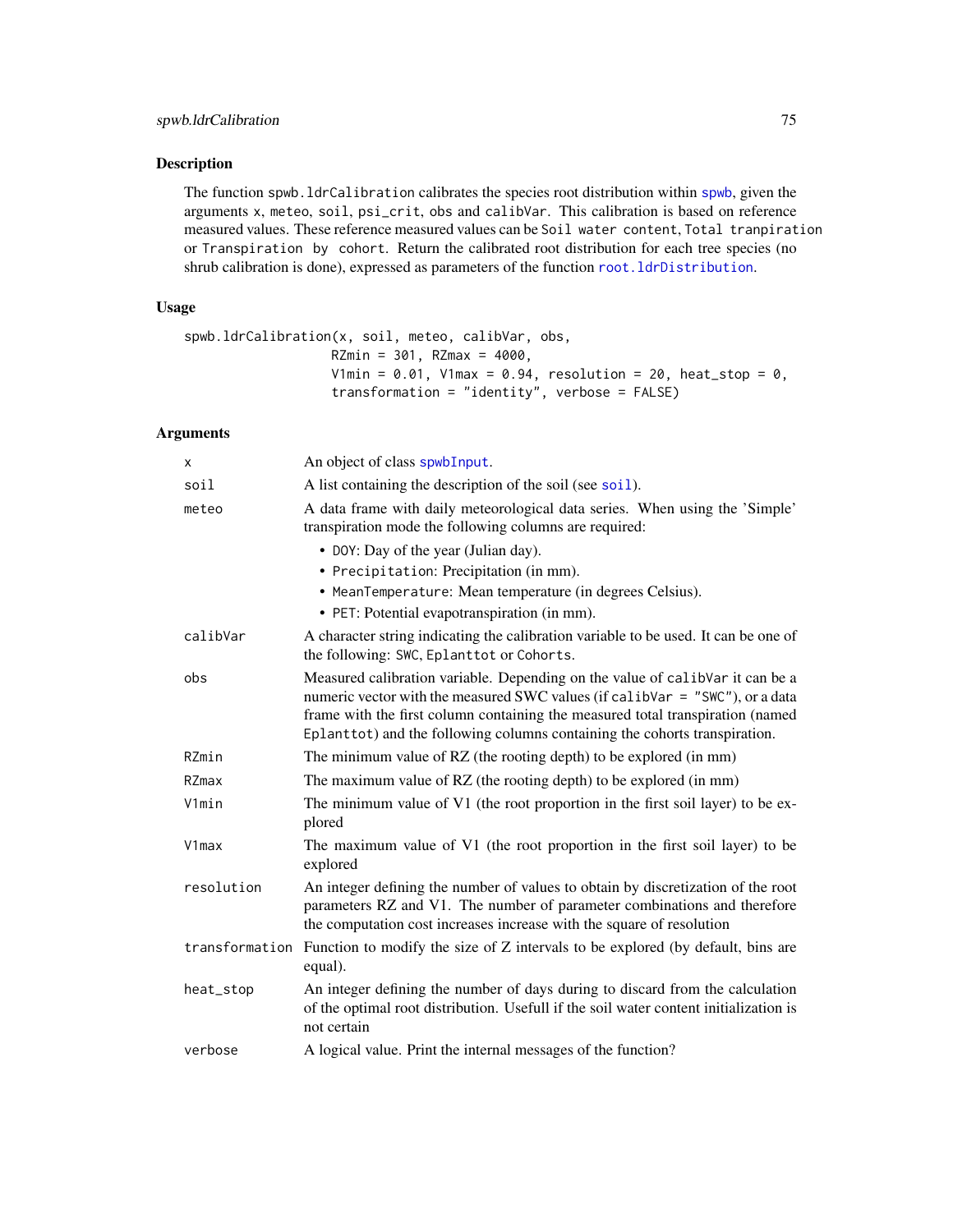# Details

This function performs three different kinds of calibration, selecting those root distribution parameters that minimize the MAE between the predicted values and the measured values provided in obs argument. If calibVar = "SWC" different V1 values are tested running [spwb](#page-65-0) maintaining the total soil depth provided in x and assuming that value is also the depth containing 95 percent of the roots. If calibVar = "Eplanttot" or calibVar = 'Cohorts' different combinations of RZ and V1 values are tested for each tree cohort and the root paramters are selected based on the MAE between the total transpiration or the cohort transpiration.

#### Value

THe function returns a data frame containing the species index used in medfate, calibrated values for Z50, Z95 and V1 and the MAE value for that combination.

# Author(s)

Víctor Granda, Centre Tecnologic Forestal de Catalunya

Antoine Cabon, Centre Tecnologic Forestal de Catalunya

Miquel De Cáceres Ainsa, Centre Tecnologic Forestal de Catalunya

# See Also

[spwb.ldrOptimization](#page-75-0) for when no measured data is available, [spwb](#page-65-0), [soil](#page-49-0), [root.ldrDistribution](#page-41-0)

<span id="page-75-0"></span>spwb.ldrOptimization *Optimization of root distribution*

#### Description

The function spwb.ldrOptimization optimizes the species root distribution within spwb, given the arguments x, meteo, soil and psi\_crit. The optimization is based on the eco-hydrological equilibrium hypothesis (Eagleson, 1982), which is formulated here as the root distribution for which plant transpiration is maximized while the plant water potential is close to the species-defined critical value psi\_crit (Cabon et al.,2018). Returns the optimized root distribution for each species, expressed as parameters of the function root.ldrDistribution.

#### Usage

```
spwb.ldrOptimization(x, soil, meteo, psi_crit, opt_mode = 1, RZmin = 301, RZmax = 4000,
                    V1min = 0.01, V1max = 0.94, resolution = 20, heat_stop = 0,
                    transformation = "identity", explore_out = FALSE,
                    verbose = FALSE, ...
```
<span id="page-75-1"></span>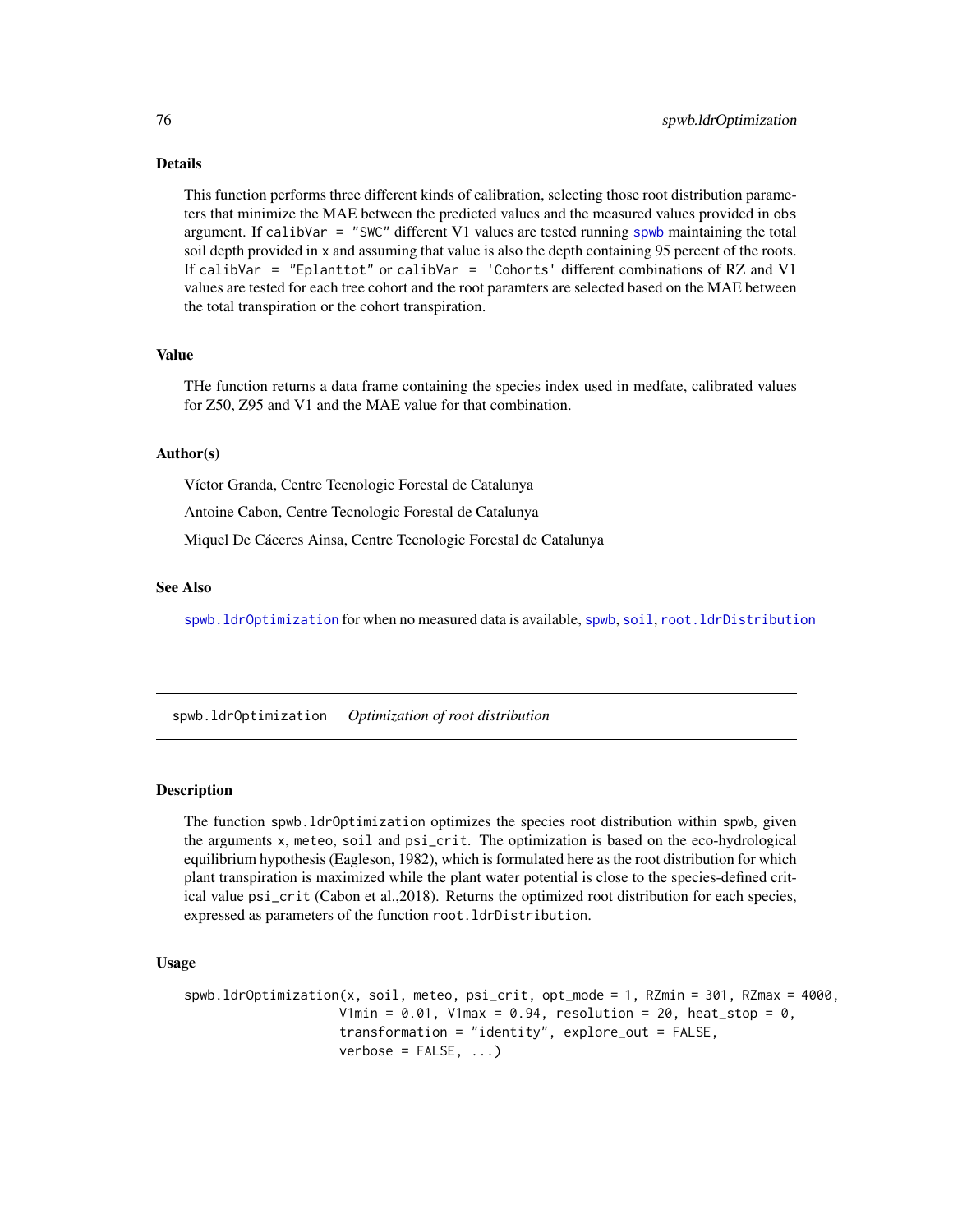# <span id="page-76-0"></span>Arguments

| х              | An object of class spwbInput.                                                                                                                                                                                                         |
|----------------|---------------------------------------------------------------------------------------------------------------------------------------------------------------------------------------------------------------------------------------|
| soil           | A list containing the description of the soil (see soil).                                                                                                                                                                             |
| meteo          | A data frame with daily meteorological data series. When using the 'Simple'<br>transpiration mode the following columns are required:                                                                                                 |
|                | • DOY: Day of the year (Julian day).                                                                                                                                                                                                  |
|                | • Precipitation: Precipitation (in mm).                                                                                                                                                                                               |
|                | • MeanTemperature: Mean temperature (in degrees Celsius).                                                                                                                                                                             |
|                | · PET: Potential evapotranspiration (in mm).                                                                                                                                                                                          |
| psi_crit       | A numerical vector of length iqual to the number of species in the plot containing<br>the species values of water potential inducing hydraulic failure (in MPa). Use<br>NA values to skip optimization for particular plant cohorts.  |
| opt_mode       | Optimization mode:                                                                                                                                                                                                                    |
|                | • opt_mode = 1 maximizes transpiration along the line of stress equal to<br>psi_crit (Cabon et al. 2018).                                                                                                                             |
|                | • opt_mode = 2 maximizes transpiration, subject to root construction con-<br>strains, among combinations with stress according to psi_crit).                                                                                          |
| RZmin          | The minimum value of RZ (the rooting depth) to be explored (in mm)                                                                                                                                                                    |
| RZmax          | The maximum value of RZ (the rooting depth) to be explored (in mm)                                                                                                                                                                    |
| V1min          | The minimum value of V1 (the root proportion in the first soil layer) to be ex-<br>plored                                                                                                                                             |
| V1max          | The maximum value of V1 (the root proportion in the first soil layer) to be<br>explored                                                                                                                                               |
| resolution     | An integer defining the number of values to obtain by discretization of the root<br>parameters RZ and V1. The number of parameter combinations and therefore<br>the computation cost increases increase with the square of resolution |
| transformation | Function to modify the size of Z intervals to be explored (by default, bins are<br>equal).                                                                                                                                            |
| heat_stop      | An integer defining the number of days during to discard from the calculation<br>of the optimal root distribution. Usefull if the soil water content initialization is<br>not certain                                                 |
| explore_out    | A logical value. Are the values of average daily plant transpiration and minimum<br>plant water potential to be returned?                                                                                                             |
| verbose        | A logical value. Print the internal messages of the function?                                                                                                                                                                         |
| .              | Additional parameters to function spwb.                                                                                                                                                                                               |

# Details

For each combination of the parameters RZ and V1 the function runs spwb, setting the total soil depth equal to RZ. The root proportion in each soil layer is derived from V1, the depth of the first soil layer (as defined in the argument soil) and RZ using the LDR root distribution model (Schenk and Jackson, 2002) and assuming that the depth containing 95 percent of the roots is equal to RZ. psi\_crit, the species specific water potential inducing hydraulic failure, can be approached by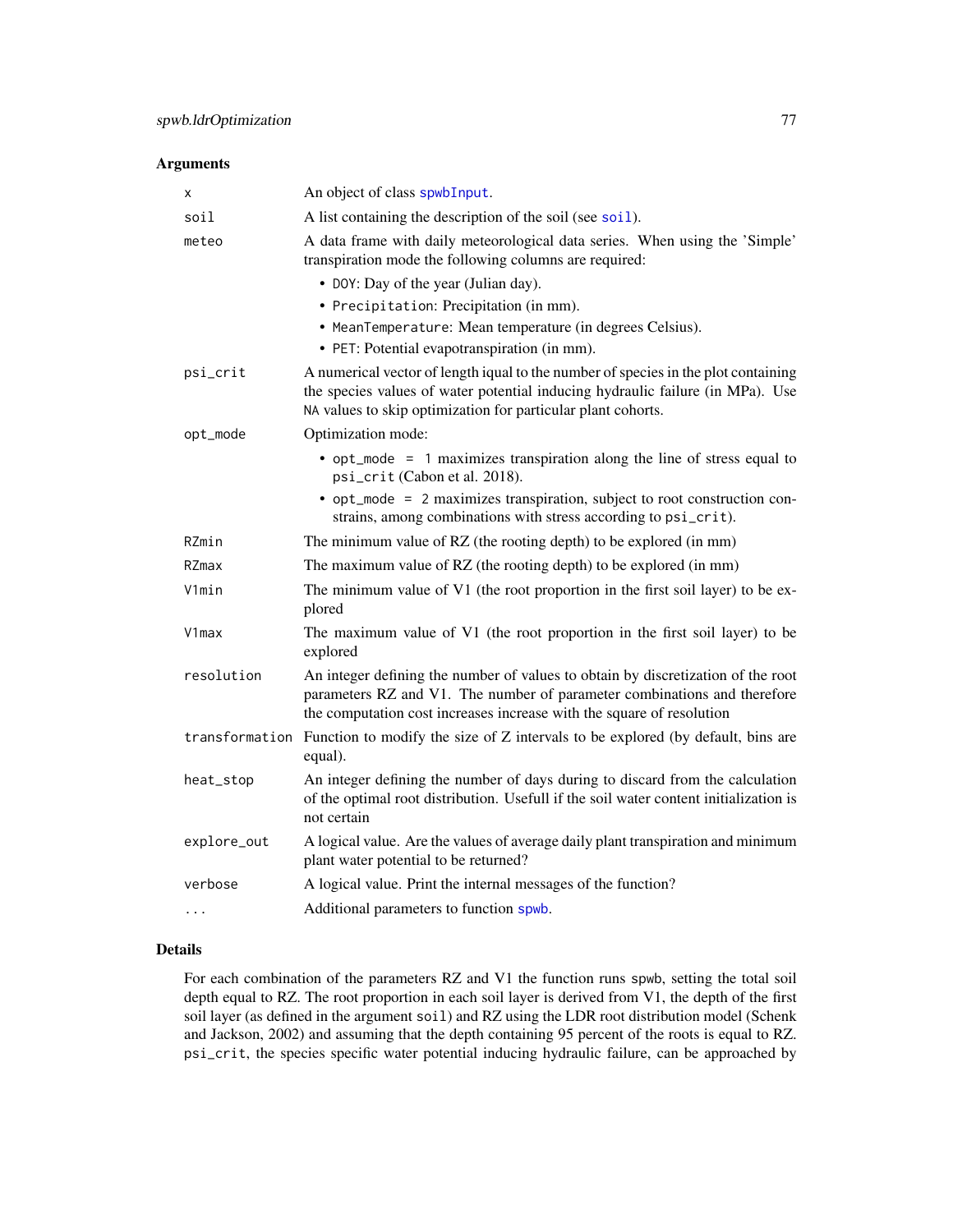the water potential inducing 50 percent of loss of conductance for the and gymnosperms and 88 percent for the angiosperms (Urli et al., 2013, Brodribb et al., 2010). Details of the hypothesis and limitations of the optimization method are given in Cabon et al. (under review).

# Value

If explore\_out = FALSE returns a data frame with containing the species index used in medfate, psi\_crit and the otpimized values of V1 and the LDR parameters Z50 and Z95 (see [root.ldrDistribution](#page-41-0)) and as many rows as the number of species. If explore\_out = TRUE returns a list containing optim, the aforementioned data frame, and explore\_out, a list containing two array with the values of average daily plant transpiration and the minimum plant water potential for each species and parameter combination.

#### Author(s)

Antoine Cabon, Centre Tecnologic Forestal de Catalunya

Miquel De Cáceres Ainsa, Centre Tecnologic Forestal de Catalunya

#### References

Brodribb, T.J., Bowman, D.J.M.S., Nichols, S., Delzon, S., Burlett, R., 2010. Xylem function and growth rate interact to determine recovery rates after exposure to extreme water deficit. New Phytol. 188, 533–542. doi:10.1111/j.1469-8137.2010.03393.x

Cabon, A., Martínez-Vilalta, J., Poyatos, R., Martínez de Aragón, J., De Cáceres, M. (2018) Applying the eco-hydrological equilibrium hypothesis to estimate root ditribution in water-limited forests. Ecohydrology 11: e2015.

Eagleson, P.S., 1982. Ecological optimality in water-limited natural soil-vegetation systems: 1. Theory and hypothesis. Water Resour. Res. 18, 325–340. doi:10.1029/WR018i002p00325

Schenk, H.J., Jackson, R.B., 2002. The Global Biogeography of Roots. Ecol. Monogr. 72, 311. doi:10.2307/3100092

Urli, M., Porte, A.J., Cochard, H., Guengant, Y., Burlett, R., Delzon, S., 2013. Xylem embolism threshold for catastrophic hydraulic failure in angiosperm trees. Tree Physiol. 33, 672–683. doi:10.1093/treephys/tpt030

# See Also

[spwb](#page-65-0), [soil](#page-49-0), [root.ldrDistribution](#page-41-0)

# Examples

## Not run: #Load example daily meteorological data data(examplemeteo)

#Load example plot plant data data(exampleforest)

#Default species parameterization data(SpParamsMED)

<span id="page-77-0"></span>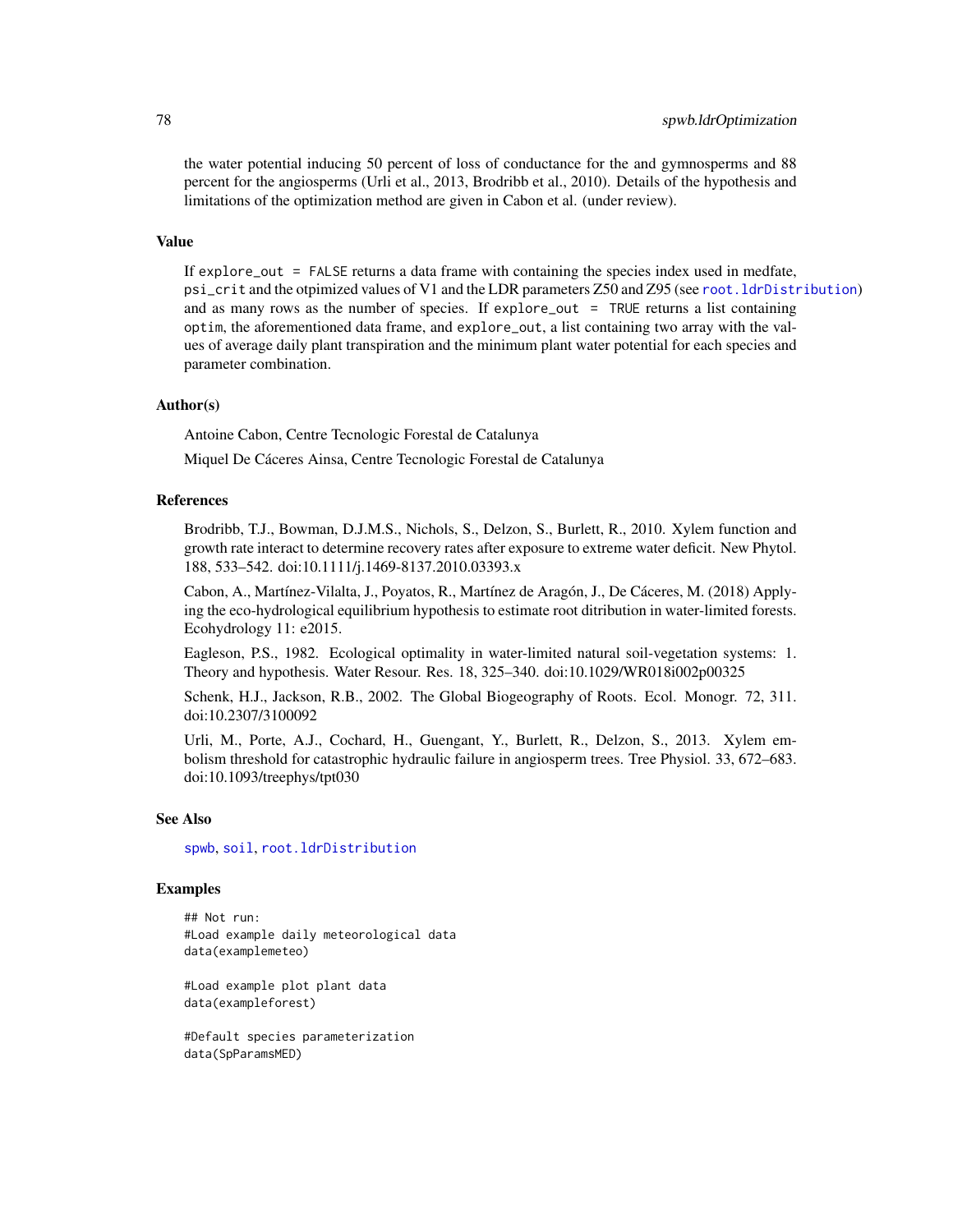```
#Initialize soil with default soil params
examplesoil = soil(defaultSoilParams(2))
#Initialize control parameters
control = defaultControl()
#Initialize input
x = forest2spwbInput(exampleforest,examplesoil, SpParamsMED, control)
#Run optimization
spwb.ldrOptimization(x = x, soil = examplesoil, meteo = examplemeteo,
                     psi_crit = c(-2, -3, -4), elevation = 100)
```

```
## End(Not run)
```
spwb.resistances *Soil-plant resistances*

# Description

Calculates and draws rhizosphere, root, stem and leaf resistances for simulation time steps

#### Usage

```
spwb.resistances(x, cohort = 1, relative = FALSE, draw = FALSE,
                cumulative = FALSE, yearAxis = FALSE, xlab = NULL, ylab = NULL)
```
# Arguments

| $\mathsf{x}$ | An object of class spwb. The function only works with the result of simulations<br>with transpirationMode = $"Complex".$ |
|--------------|--------------------------------------------------------------------------------------------------------------------------|
| cohort       | An integer index indicating the cohort for which resistances are desired (by de-<br>fault the first cohort).             |
| relative     | A boolean flag to indicate that relative percentages are desired as output                                               |
| draw         | A boolean flag to indicate that a plot should be drawn.                                                                  |
| cumulative   | A flag to indicate that drawn series should be cumulative.                                                               |
| yearAxis     | A boolean to indicate whether the units of the x-axis are years (by default they<br>are dates).                          |
| xlab         | x-axis label.                                                                                                            |
| ylab         | y-axis label.                                                                                                            |

#### Details

The function makes internal calls to [hydraulics.soilPlantResistances](#page-43-0).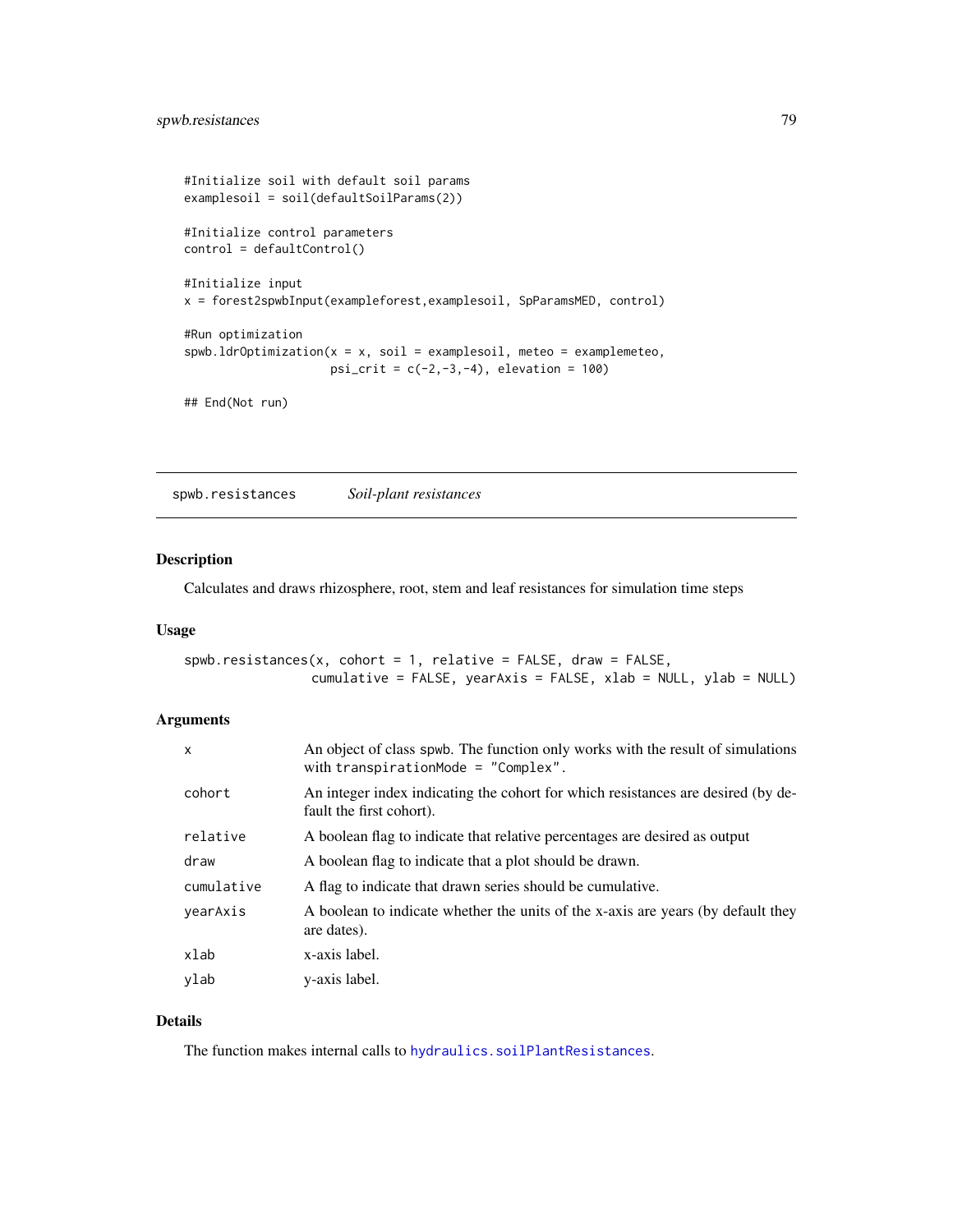# <span id="page-79-0"></span>Value

A data frame with dates in rows and resistance segments in columns (Rhizosphere, Root, Stem and Leaf). Values depend on whether relative = TRUE (percentages) or relative = FALSE (absolute resistance values). If draw = TRUE the calculated resistances are returned as an invisible object.

#### Author(s)

Miquel De Cáceres Ainsa, Centre Tecnologic Forestal de Catalunya

# See Also

[spwb](#page-65-0), [plot.spwb](#page-36-0)

spwb.stress *Drought stress indices*

# Description

Allows calculating annual-based or monthly-based drought stress indices from [spwb](#page-65-0) objects.

# Usage

spwb.stress(x, index = "NDD", freq = "years", bySpecies =  $FALSE$ )

# Arguments

| X         | An object of class spwb.                                                                                                           |
|-----------|------------------------------------------------------------------------------------------------------------------------------------|
| index     | A string with the index to be calculated, either "DI", "NDD", "ADS", "MDS" or<br>"WSI" (see details).                              |
| freg      | Frequency of stress statistics (see cut. Date). Normally, either "years" or<br>"months" for yearly-based or monthly-based indices. |
| bySpecies | Allows aggregating output by species.                                                                                              |

# Details

The currently available drought stress indices are:

- "ADS": Average of daily drought stress values for the period considered.
- "MDS": Maximum daily drought stress during the period considered.
- "DI": Drought intensity, as defined in De Cáceres et al. (2015).
- "NDD": Number of drought days, as defined in De Cáceres et al. (2015).
- "WSI": Water stress integral, as defined in Myers (1988).

#### Value

A data frame with periods (e.g., years or months) in rows and plant cohorts (or species) in columns. Values are the calculated stress index.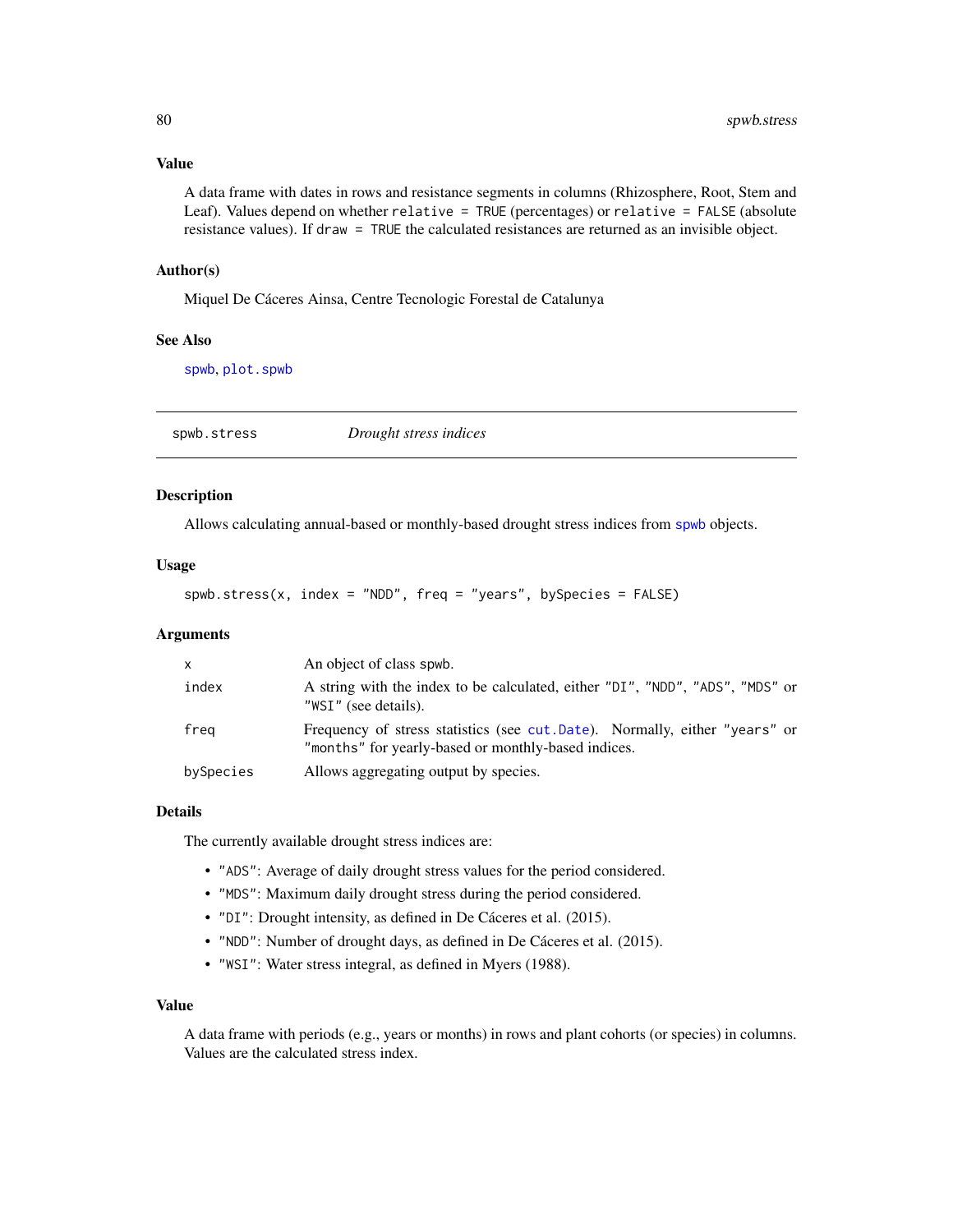#### <span id="page-80-1"></span>spwbgrid 81 and 81 and 81 and 81 and 81 and 81 and 81 and 81 and 81 and 81 and 81 and 81 and 81 and 81 and 81

# Author(s)

Miquel De Cáceres Ainsa, Centre Tecnologic Forestal de Catalunya

#### References

De Cáceres M, Martínez-Vilalta J, Coll L, Llorens P, Casals P, Poyatos R, Pausas JG, Brotons L. (2015) Coupling a water balance model with forest inventory data to predict drought stress: the role of forest structural changes vs. climate changes. Agricultural and Forest Meteorology 213: 77-90 (doi:10.1016/j.agrformet.2015.06.012).

Myers BJ (1988) Water stress integral - a link between short-term stress and long-term growth. Tree Physiology 4: 315–323 (doi: 10.1093/treephys/4.4.315)

# See Also

[spwb](#page-65-0), [summary.spwb](#page-36-1)

<span id="page-80-0"></span>spwbgrid *Soil-plant water balance and lateral water discharge*

# Description

Function spwbgrid conducts daily soil and plant water balance over a grid of cells while incorporating water runoff from upperslope cells into the current cell.

# Usage

```
spwbgrid(y, SpParams, meteo, dates,
           summaryFreq = "years", trackSpecies = numeric(),
           control = defaultControl())
## S3 method for class 'spwbgrid'
plot(x, type = "Runon", summaryIndex = 1, splindex = NULL, ...)
```
#### Arguments

| У            | An object of class SpatialGridLandscape-class.                                                                                                                                                                         |
|--------------|------------------------------------------------------------------------------------------------------------------------------------------------------------------------------------------------------------------------|
| SpParams     | A data frame with species parameters (see SpParamsMED).                                                                                                                                                                |
| meteo        | A Spatial Grid Meteorology-class object, a data frame with two columns:<br>'dir' and 'filename, to indicate the path to the meteorological data, or a data<br>frame with meteorological data (the same for all cells). |
| dates        | A Date object describing the days of the period to be modeled.                                                                                                                                                         |
| summaryFreq  | Frequency in which summary layers will be produced (e.g. "years", "months",<br>$\ldots$ ) (see cut. Date).                                                                                                             |
| trackSpecies | An integer vector containing the indices of species for which transpiration and<br>drought stress is to be tracked.                                                                                                    |
| control      | A list of control parameters (see default Control).                                                                                                                                                                    |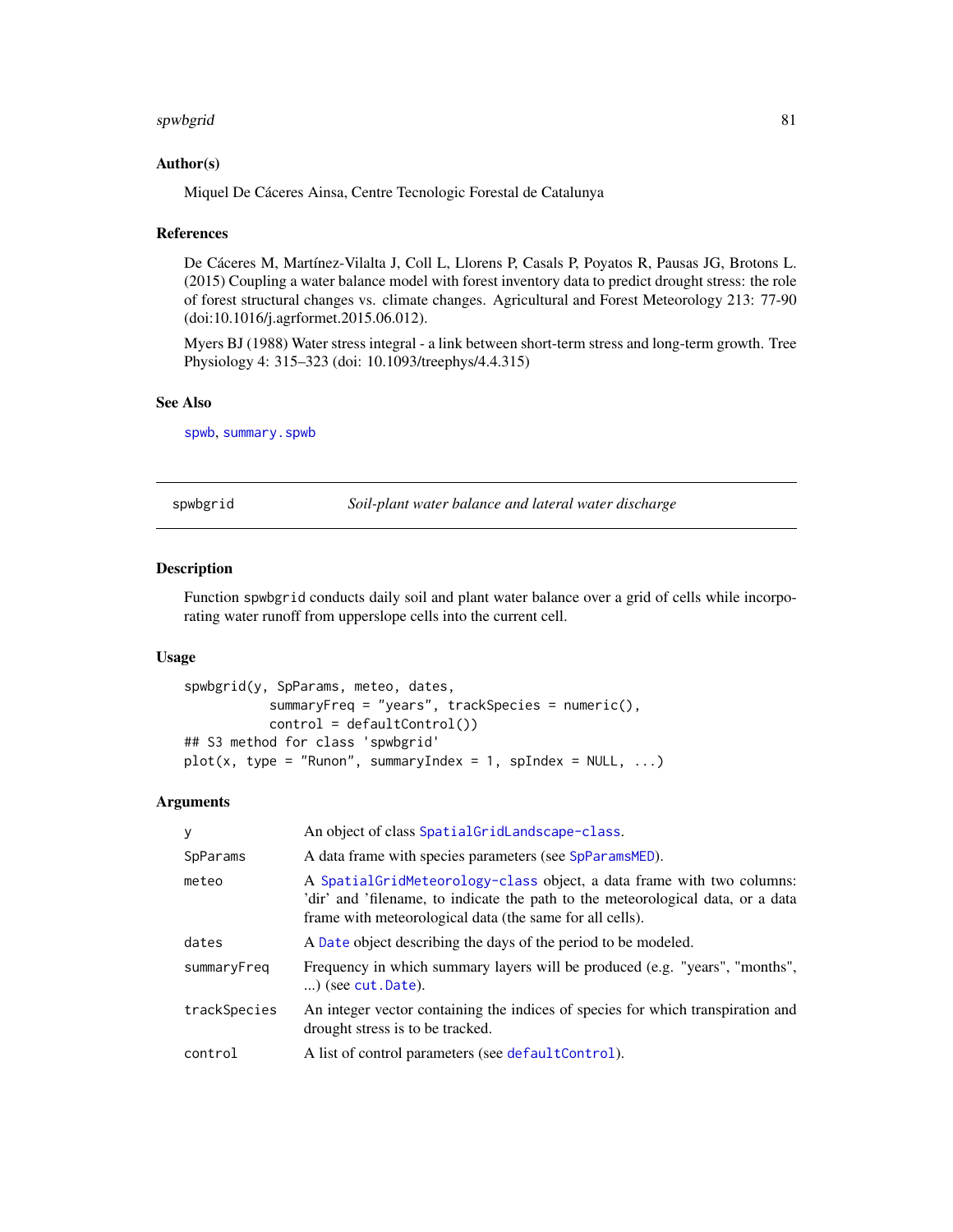<span id="page-81-0"></span>82 spwbgrid

| x            | An object of class spwbgrid.                            |
|--------------|---------------------------------------------------------|
| type         | Type of information to be drawn.                        |
| summaryIndex | The index of the summary to be ploted.                  |
| spIndex      | The index of the species to be ploted (for some types). |
|              | Additional parameters to function spplot.               |

# Details

Function spwbgrid requires daily meteorological data over a grid. The user may supply:

- 1. an object of class [SpatialGridMeteorology](#page-0-0).
- 2. a data frame with information regarding where to read meteorological data.
- 3. a data frame with meteorological data common for all cells of the grid.

# Value

A list of class 'spwbgrid' with the following elements:

- grid: The [GridTopology](#page-0-0) object corresponding to the simulated area.
- LandscapeBalance: A data frame with as many rows as summary points and where columns are components of the water balance at the landscape level (i.e., rain, snow, interception, infiltration, soil evaporation, plant transpiration, ...).

Then, the following matrices are included (each with as many rows as cells and as many columns as summary points):

- Rain: Rainfall (in mm).
- Snow: Snowfall (in mm).
- Interception: Rainfall interception (in mm).
- Infiltration: The amount of water infiltrating into the soil (in mm).
- Runon: The amount of water imported from other cells via surface runoff (in mm).
- Runoff: The amount of water exported via surface runoff (in mm).
- DeepDrainage: The amount of water exported via deep drainage (in mm).
- Esoil: Bare soil evaporation (in mm).
- Eplant: Plant transpiration (in mm).

The same list contains two three-dimensional arrays (each with dimensions number of cells, number of summary layers and number of tracked species):

- Transpiration: Total transpiration (in mm) of the tracked species for each summary period.
- DI: Drought intensity (from 0 to 1) of the tracked species for each summary period.

# Author(s)

Miquel De Cáceres Ainsa, Centre Tecnologic Forestal de Catalunya.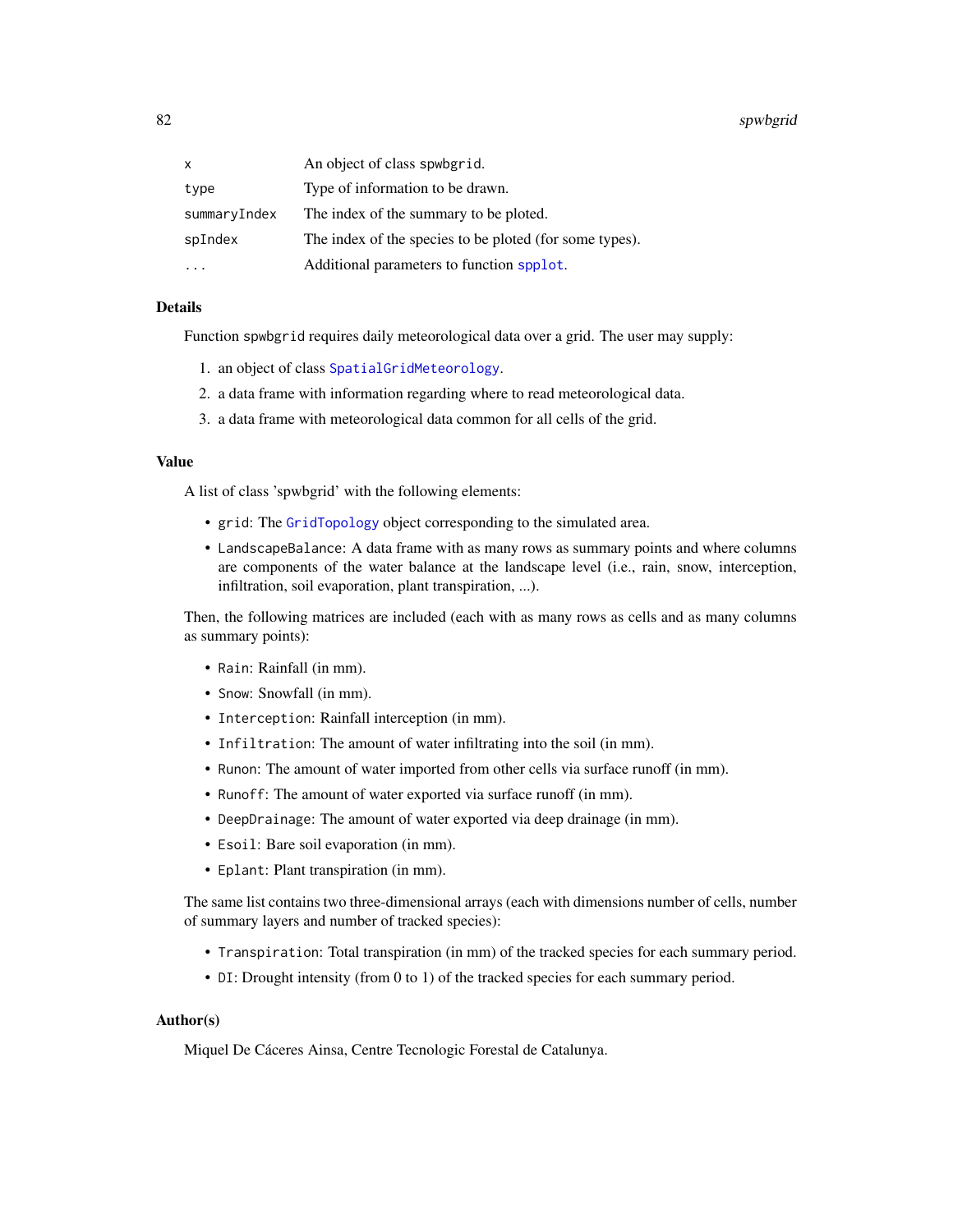#### <span id="page-82-2"></span>spwbInput 83

#### See Also

[spwb](#page-65-0), [spwbpoints](#page-85-0), [SpatialGridLandscape-class](#page-57-0)

# Examples

```
## Not run:
# Load spatial grid landscape object
data("exampleSGL")
#Load meteorological data (the same will be used for all points)
data("examplemeteo")
#Load species parameters
data("SpParamsMED")
# Deactivate extra console output
control = defaultControl()
control$verbose = FALSE
# Run water balance simulation over the grid for five days
# (you can test longer periods)
res <- spwbgrid(exampleSGL, SpParamsMED, examplemeteo[1:5,],
                control = control, summaryFreq = "months")
```

```
## End(Not run)
```
<span id="page-82-0"></span>

spwbInput *Input for simulation models*

# <span id="page-82-1"></span>Description

Functions forest2spwbInput and forest2growthInput take an object of class [forest](#page-15-0) and calculate input data for functions [spwb](#page-65-0) and [growth](#page-21-0), respectively. Functions spwbInput and growthInput does the same from input data. Function forest2aboveground calculates aboveground variables that may be used in spwbInput and growthInput functions. Similarly, function forest2belowground calculates belowground root distribution that may be used in spwbInput and growthInput functions.

# Usage

```
forest2aboveground(x, SpParams, gdd = NA)
forest2belowground(x, soil, SpParams)
forest2growthInput(x, soil, SpParams, control)
forest2spwbInput(x, soil, SpParams, control)
growthInput(above, Z, V, soil, SpParams, control)
spwbInput(above, V, soil, SpParams, control)
```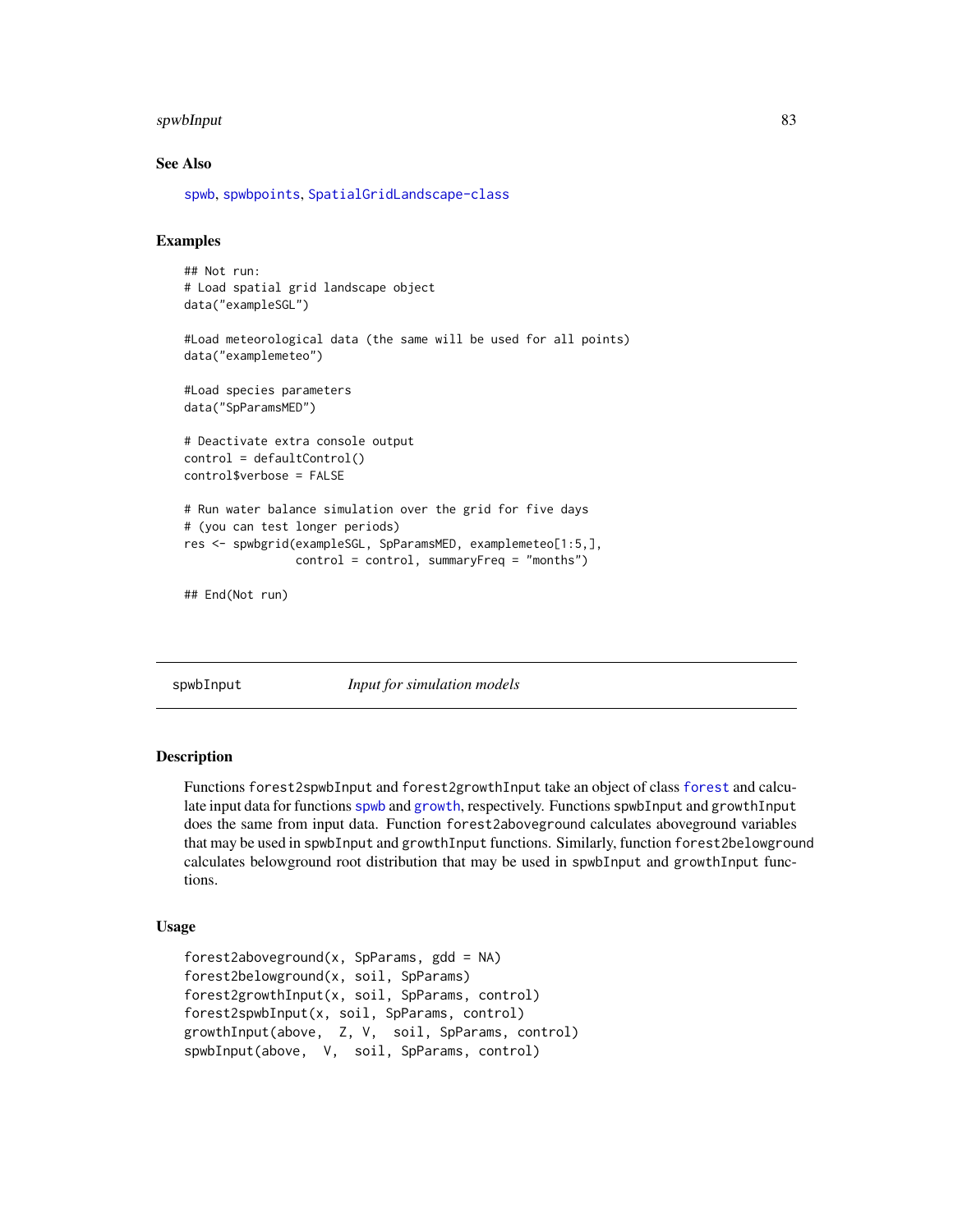# <span id="page-83-0"></span>Arguments

| X        | An object of class forest.                                                                                                                                                                        |
|----------|---------------------------------------------------------------------------------------------------------------------------------------------------------------------------------------------------|
| SpParams | A data frame with species parameters (see SpParamsMED and SpParamsMED).                                                                                                                           |
| gdd      | Growth degree days to account for leaf phenology effects (in Celsius). This<br>should be left NA in most applications.                                                                            |
| soil     | An object of class soil.                                                                                                                                                                          |
| control  | A list with default control parameters (see default Control).                                                                                                                                     |
| above    | A data frame with aboveground plant information (see the return value of forest2aboveground<br>below). In the case of spwbInput the variables should include SP, LAI_live,<br>LAI_dead, H and CR. |
| Z        | A numeric vector with cohort rooting depths (in cms).                                                                                                                                             |
| V        | A numeric matrix (with as many columns as soil layers and as many rows as the<br>length as SP) containing the proportion of roots of each plant in each soil layer.                               |

# Details

Functions forest2spwbInput and forest2abovegroundInput extracts height and species identity from plant cohorts of x, and calculate leaf area index and crown ratio.forest2spwbInput also calculates the distribution of fine roots across soil. Both forest2spwbInput and spwbInput find parameter values for each plant cohort according to the parameters of its species as specified in SpParams. If control\$transpirationMode = "Complex" the functions also estimate the maximum conductance of rhizosphere, root xylem and stem xylem elements.

#### Value

Function forest2aboveground returns a data frame with the following columns (rows are identified as specified by function [plant.ID](#page-34-0)):

- SP: Species identity (an integer) (first species is 0).
- N: Cohort density (ind/ha) (see function plant. Density).
- DBH: Tree diameter at breast height (cm).
- H: Plant total height (cm).
- CR: Crown ratio (crown length to total height) (between 0 and 1).
- LAI\_live: Live leaf area index (m2/m2) (one-side leaf area relative to plot area).
- LAI\_dead: Dead leaf area index (m2/m2) (one-side leaf area relative to plot area).

Functions forest2spwbInput and spwbInput return a list of class spwbInput with the following elements (rows of data frames are identified as specified by function plant. ID):

- control: List with control parameters (see [defaultControl](#page-5-0)).
- cohorts: A data frame with cohort information, with columns SP and Name.
- above: A data frame with columns H, CR and LAI (see function forest2aboveground).
- below: A list. If control\$transpirationMode = "Simple" it contains a single element:
	- V: A matrix with the proportion of fine roots of each cohort (in rows) in each soil layer (in columns).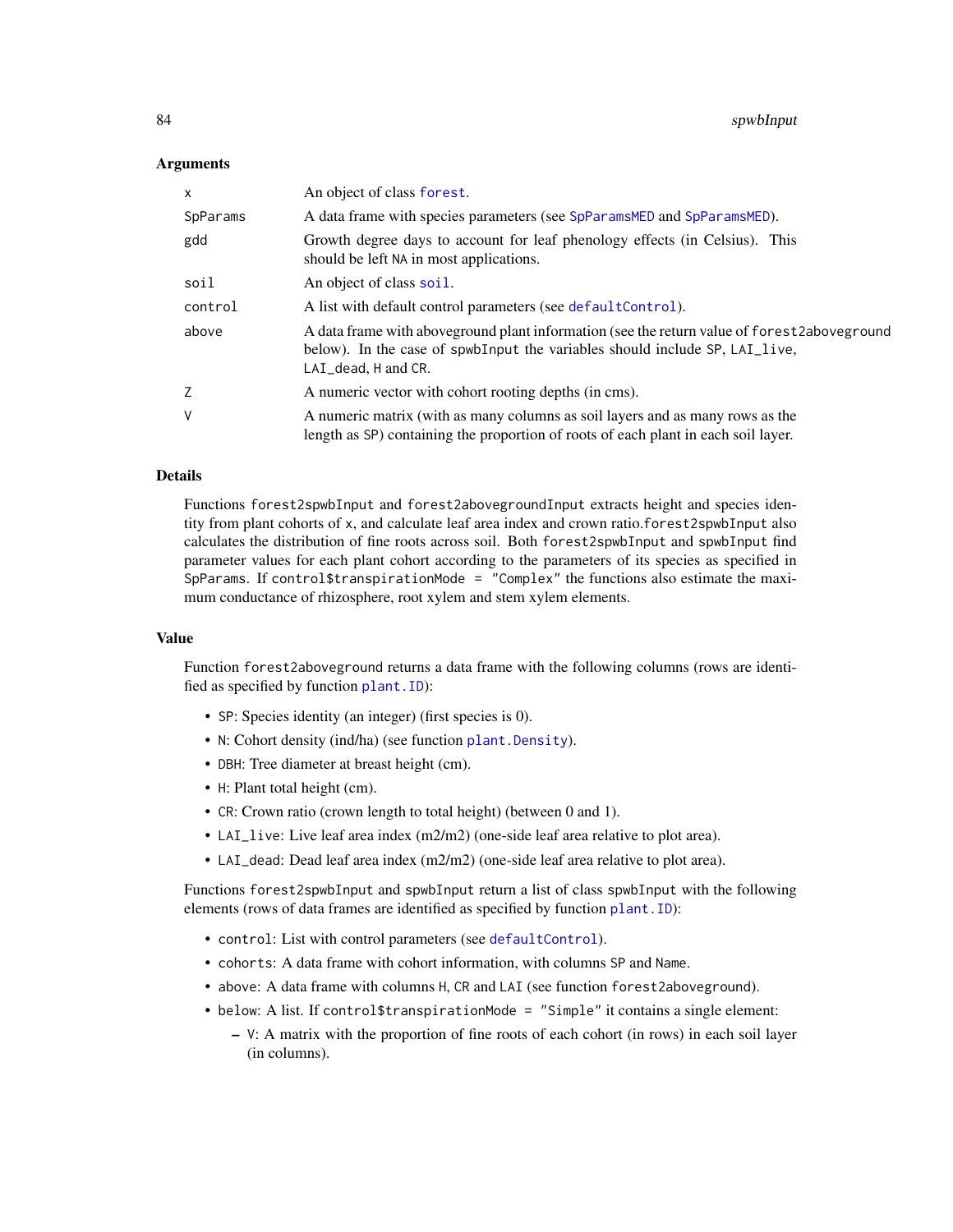#### <span id="page-84-0"></span>spwbInput 85 and 85 and 85 and 85 and 85 and 86 and 86 and 86 and 86 and 86 and 86 and 86 and 86 and 86 and 86

If control\$transpirationMode = "Complex" there are the following additional elements:

- VGrhizo\_kmax: A matrix with maximum rhizosphere conductance values of each cohort (in rows) in each soil layer (in columns).
- VGroot\_kmax: A matrix with maximum root xylem conductance values of each cohort (in rows) in each soil layer (in columns).
- paramsBase: A data frame with columns:
	- k: PAR extinction coefficient.
	- g: Canopy water retention capacity per LAI unit (mm/LAI).
	- Sgdd: Growth degree days needed for leaf budburst (for winter decideous species).
- paramsTransp: A data frame with transpiration parameters. If control\$transpirationMode = "Simple", columns are:
	- Psi\_Extract: Water potential corresponding to 50% relative conductance (in MPa).
	- WUE: Water use efficiency for carbon assimilation (g C/mm water).

If control\$transpirationMode = "Complex" columns are:

- Gwmax: Maximum stomatal conductance to water vapor (in mol H2O·m-2·s-1).
- Vmax298: Maximum Rubisco carboxilation rate at 25ºC (in micromol CO2·s-1·m-2).
- Jmax298: Maximum rate of electron transport at 25ºC (in micromol photons·s-1·m-2).
- VCroot\_c, VCroot\_d: Parameters of the root xylem vulnerability curve.
- xylem\_kmax: Sapwood-specific hydraulic conductivity of stem xylem (in kg H2O·s-1·m-2).
- VCstem\_kmax: Maximum stem xylem conductance values of each cohort.
- VCstem\_c, VCstem\_d: Parameters of the stem xylem vulnerability curve.
- Transpiration: Plant cohort transpiration of the current day (mm of water  $= L/m2$ ; filled with zeroes before simulations).
- Photosynthesis: Plant cohort photosynthesis of the current day (g C/m2; filled with zeroes before simulations).

Functions forest2growthInput and growthInput return a list of class growthInput with the same elements as spwbInput, but with additional information.

- Element above includes the following additional columns:
	- LA\_live: Live leaf area per individual (m2/ind).
	- LA\_dead: Dead leaf area per individual (m2/ind).
	- SA: Live sapwood area per individual (cm2/ind).
- paramsGrowth: A data frame with columns:
	- $-$  SLA:Specific leaf area (mm2/mg = m2/kg).
	- Al2As: Leaf area to sapwood area ratio (in m2·m-2).

#### Author(s)

Miquel De Cáceres Ainsa, Centre Tecnologic Forestal de Catalunya

#### See Also

[spwb](#page-65-0), [soil](#page-49-0), [forest](#page-15-0), [SpParamsMED](#page-62-0), [defaultSoilParams](#page-7-0), [plant.ID](#page-34-0)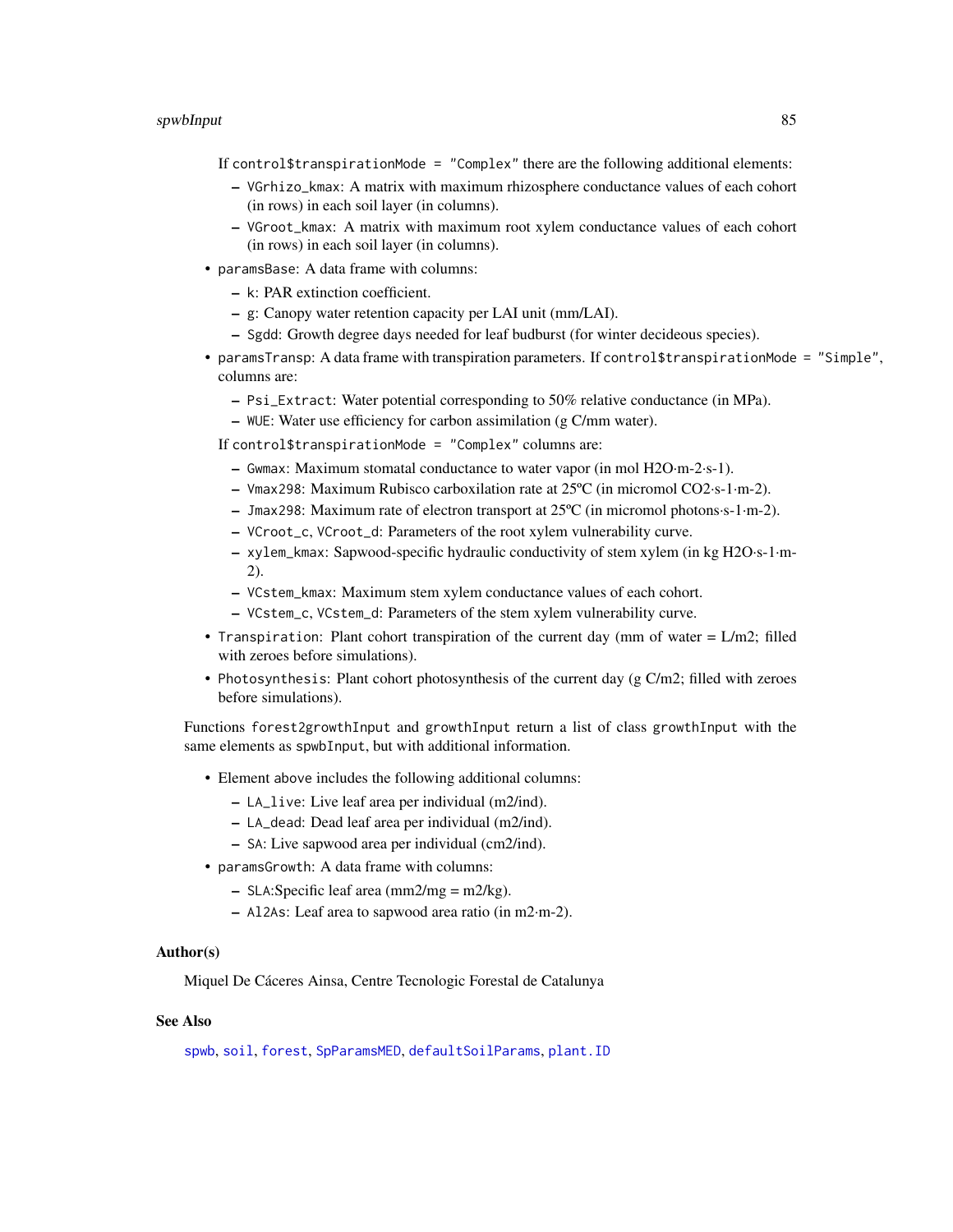# Examples

```
#Load example plot plant data
data(exampleforest)
#Default species parameterization
data(SpParamsMED)
# Aboveground parameters
above = forest2aboveground(exampleforest, SpParamsMED)
above
# Initialize soil with default soil params
examplesoil = soil(defaultSoilParams())
# Belowground parameters
below = forest2belowground(exampleforest, examplesoil, SpParamsMED)
below
# Initialize control parameters
control = defaultControl()
# Prepare spwb input
spwbInput(above, below, examplesoil,SpParamsMED, control)
# When starting from an object of class 'forest' the whole process
# can be simplified:
forest2spwbInput(exampleforest, examplesoil, SpParamsMED, control)
# Prepare input for complex transpiration mode
control$transpirationMode = "Complex"
forest2spwbInput(exampleforest,examplesoil,SpParamsMED, control)
```
<span id="page-85-0"></span>

spwbpoints *Model simulations for spatially-distributed forest stands*

# Description

Functions spwbpoints and growthpoints allow calling local models [spwb](#page-65-0) and [growth](#page-21-0), respectively, for a set of forest stands distributed in specific locations. No spatial processes are simulated.

# Usage

```
spwbpoints(y, SpParams, meteo, control = defaultControl(),
      dates = NULL, summaryFunction = NULL, args=NULL)
growthpoints(y, SpParams, meteo, control = defaultControl(),
      dates = NULL, summaryFunction = NULL, args=NULL)
```
<span id="page-85-1"></span>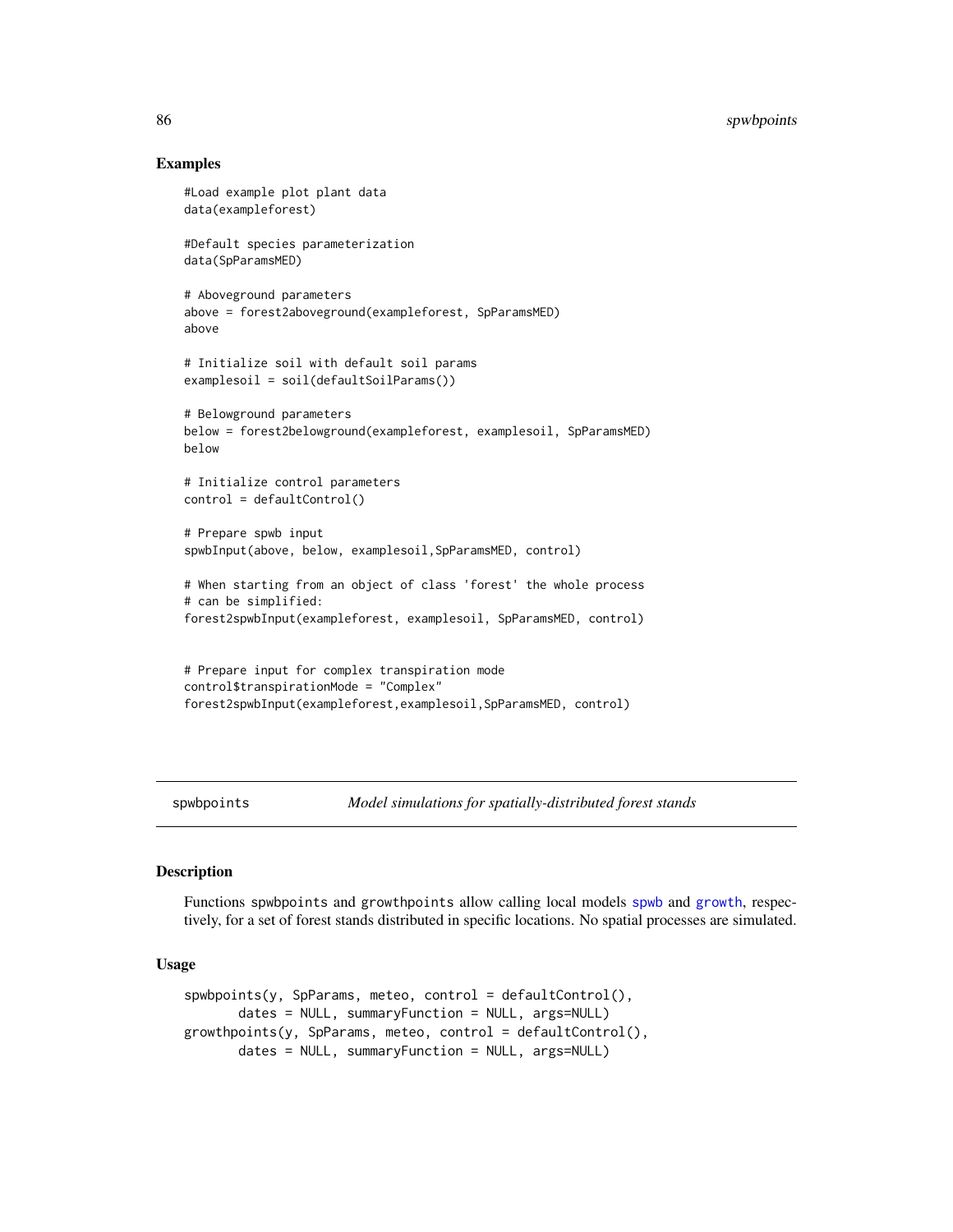# <span id="page-86-0"></span>spwbpoints 87

# Arguments

| y               | An object of class SpatialPointsLandscape-class.                                                             |
|-----------------|--------------------------------------------------------------------------------------------------------------|
| SpParams        | A data frame with species parameters (see SpParamsMED).                                                      |
| meteo           | Meteorology data (see details).                                                                              |
| control         | A list of control parameters (see defaultControl).                                                           |
| dates           | A Date object with the days of the period to be modeled. If NULL, then the whole<br>period of meteo is used. |
| summaryFunction |                                                                                                              |
|                 | An appropriate function to calculate summaries (e.g., summary.spwb).                                         |
| args            | List with additional arguments for the summary function.                                                     |

#### Details

Functions spwbpoints and growthpoints accept different formats for meteorological input (parameter meteo). If a data.frame is supplied (as in [spwb](#page-65-0) or [growth](#page-21-0)) then the same meteorology is used for all points (not recommended). To specify different meteorology for different points, the user can use an object of [SpatialPointsMeteorology-class](#page-0-0). Alternatively, the user can supply an object of class [SpatialPointsDataFrame-class](#page-0-0) containing the meta data (columns dir and filename) of meteorological files that will be read from the disk.

#### Value

Functions spwbpoints and growthpoints return a list with the following elements:

- sp: An object of class [SpatialPoints](#page-0-0) with the spatial coordinates of forest stands.
- input: A list of objects of class [spwbInput](#page-82-0) or [growthInput](#page-82-1) (one per forest stand). In the case of growthpoints, the input variables will have been modified by the call to the [growth](#page-21-0) function.
- result: A list the result of calling [spwb](#page-65-0) or [growth](#page-21-0) on each forest stand. If summaryFunction is not null, then each element of the list will contain the result of the summary function.

#### Author(s)

Miquel De Cáceres Ainsa, Centre Tecnologic Forestal de Catalunya

# See Also

[spwb](#page-65-0), [growth](#page-21-0), [SpatialPointsLandscape-class](#page-60-0)

# Examples

```
## Not run:
# Load spatial points forest object
data("exampleSPL")
#Load meteorological data (the same will be used for all points)
```

```
data("examplemeteo")
```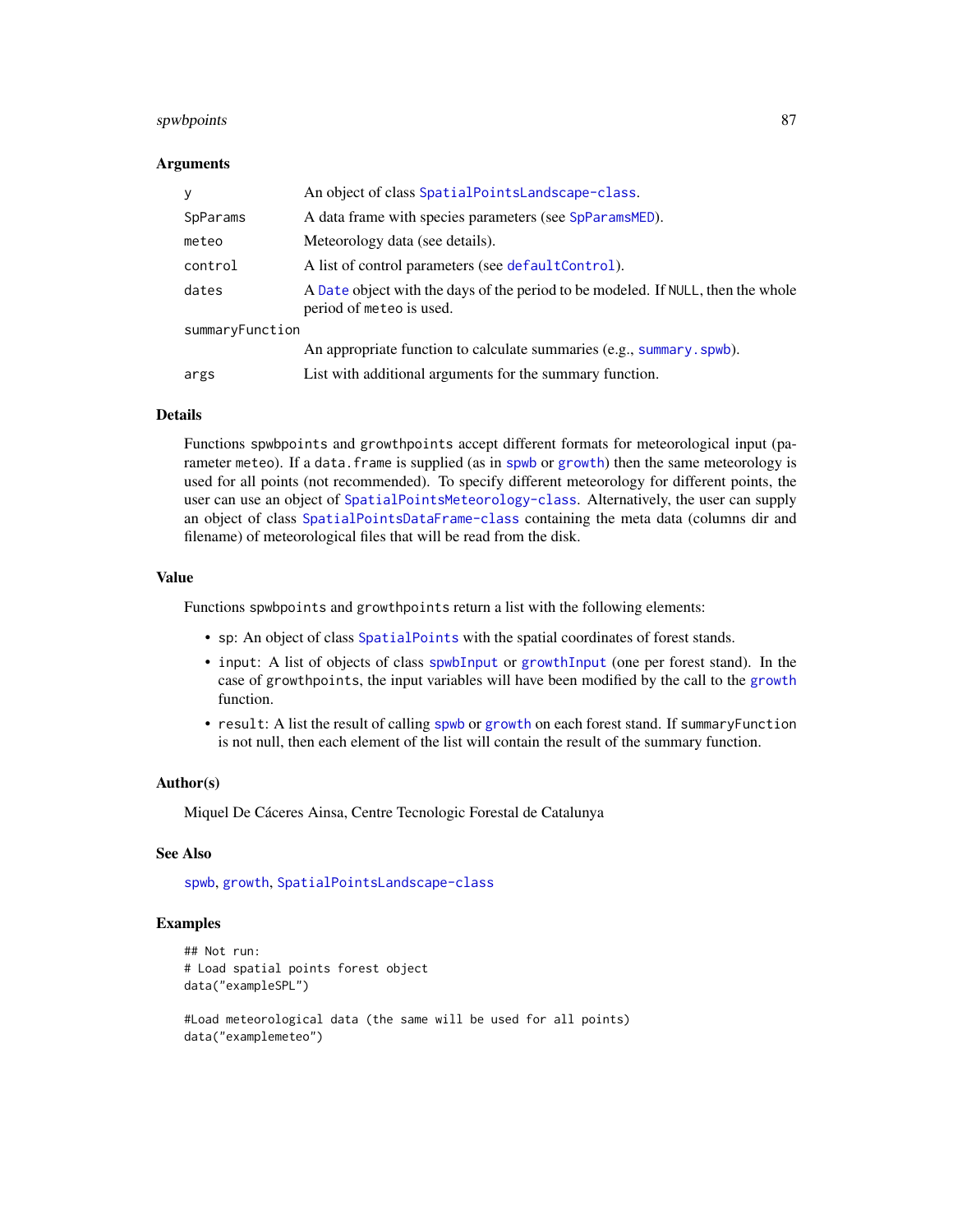```
#Load species parameters
data("SpParamsMED")
# Deactivate extra console output
control = defaultControl()
control$verbose = FALSE
# Run simulation for the first two forest plots
# (you can run the code without subsetting 'exampleSPL')
res <- spwbpoints(exampleSPL, SpParamsMED, examplemeteo, control = control)
#Extract summaries for a given forest plot
summary(res$result$`80001`, freq="months",FUN=sum,
       output="PlantStress", bySpecies = TRUE)
## End(Not run)
```
supplyfunctions *Hydraulic supply functions*

# <span id="page-87-0"></span>Description

Set of functions used in the implementation of hydraulic supply functions (Sperry \& Love 2015).

# Usage

```
hydraulics.EXylem(psiPlant, psiUpstream,
                  kxylemmax, c, d, allowNegativeFlux = TRUE,
                  psi = 0)
hydraulics.EVanGenuchten(psiRhizo, psiSoil, krhizomax,
                     n, alpha, 1 = 0.5)hydraulics.ECapacitance(psi, psiPrev, PLCprev,
                     V, fapo, c, d,
                     pi0, eps,timestep)
hydraulics.ECrit(psiUpstream, kxylemmax, c, d, pCrit = 0.001)
hydraulics.E2psiXylem(E, psiUpstream,
                     kxylemmax, c, d, psicav = 0)
hydraulics.E2psiVanGenuchten(E, psiSoil, krhizomax, n, alpha,
                     psislep = -0.0001, psiMax = -10.0hydraulics.E2psiTwoElements(E, psiSoil, krhizomax, kxylemmax, n, alpha, c, d,
                     psi = 0, psi = -1e-04, psi = -10.0hydraulics.E2psiBelowground(E, psiSoil,
                     krhizomax, nsoil, alphasoil,
                     krootmax, rootc, rootd,
                     psi = as.numeric(c(\theta)),
                     ntrial = 10, psiTol = 0.0001, ETol = 0.0001)
hydraulics.E2psiAboveground(E, psiRootCrown,
                     kstemmax, stemc, stemd,
```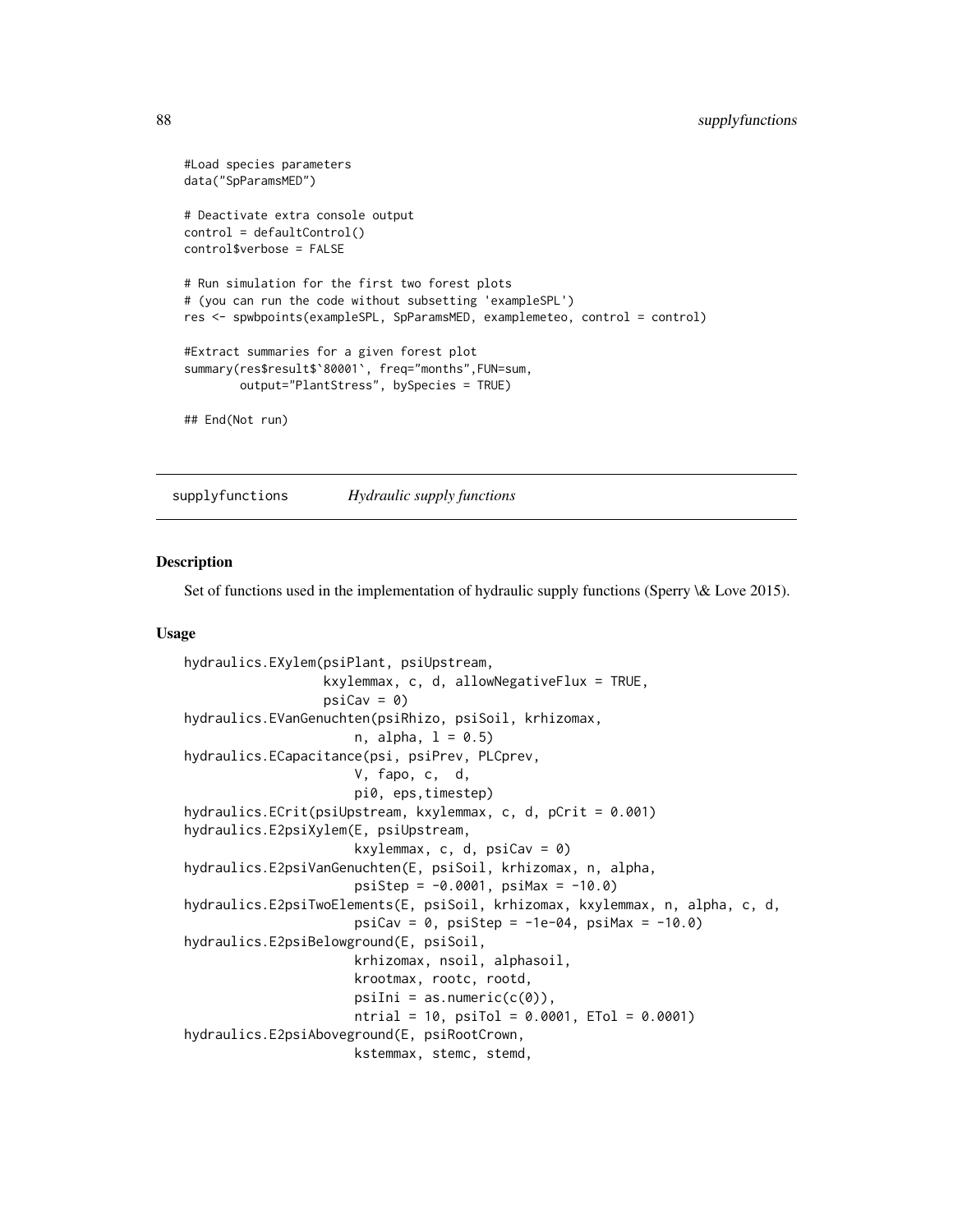```
kleafmax, leafc, leafd,
                      PLCstem)
hydraulics.E2psiAbovegroundCapacitance(E, psiRootCrown,
                      psiStemPrev, PLCstem,
                      psiLeafPrev,
                      kstemmax, stemc, stemd,
                      kleafmax, leafc, leafd,
                      Vsapwood, stemfapo, stempi0, stemeps,
                      Vleaf, leaffapo, leafpi0, leafeps,
                      tstep)
hydraulics.E2psiAbovegroundCapacitanceDisconnected(E,
                      psiStemPrev, PLCstem, RWCsympstemPrev,
                      psiLeafPrev, RWCsympleafPrev,
                      kstemmax, stemc, stemd,
                      kleafmax, leafc, leafd,
                      Vsapwood, stemfapo, stempi0, stemeps,
                      Vleaf, leaffapo, leafpi0, leafeps,
                      klat,
                      tstep = 3600.0)
hydraulics.E2psiNetwork(E, psiSoil,
                  krhizomax, nsoil, alphasoil,
                  krootmax, rootc, rootd,
                  kstemmax, stemc, stemd,
                  kleafmax, leafc, leafd,
                  PLCstem,
                  psilon = as.numeric(c(\theta)),ntrial = 10,psiTol = 0.0001, ETol = 0.0001)
hydraulics.E2psiNetworkCapacitance(E, psiSoil,
                  psiStemPrev, PLCstem,
                  psiLeafPrev,
                  krhizomax, nsoil, alphasoil,
                  krootmax, rootc, rootd,
                  kstemmax, stemc, stemd,
                  kleafmax, leafc, leafd,
                  Vsapwood, stemfapo, stempi0, stemeps,
                  Vleaf, leaffapo, leafpi0, leafeps,
                  tstep = 3600.0,
                  psilon = as.numeric(c(\theta)),ntrial = 10, psiTol = 0.0001, ETol = 0.0001)
hydraulics.supplyFunctionOneXylem(psiSoil, v,
                  kstemmax, stemc, stemd, psicav = 0,
                  maxNsteps=200, dE=0.01)
hydraulics.supplyFunctionTwoElements(Emax, psiSoil,
                  krhizomax, kxylemmax, n, alpha, c, d,
                  psi = 0, dE = 0.1, psi = -10.0hydraulics.supplyFunctionThreeElements(Emax, psiSoil,
```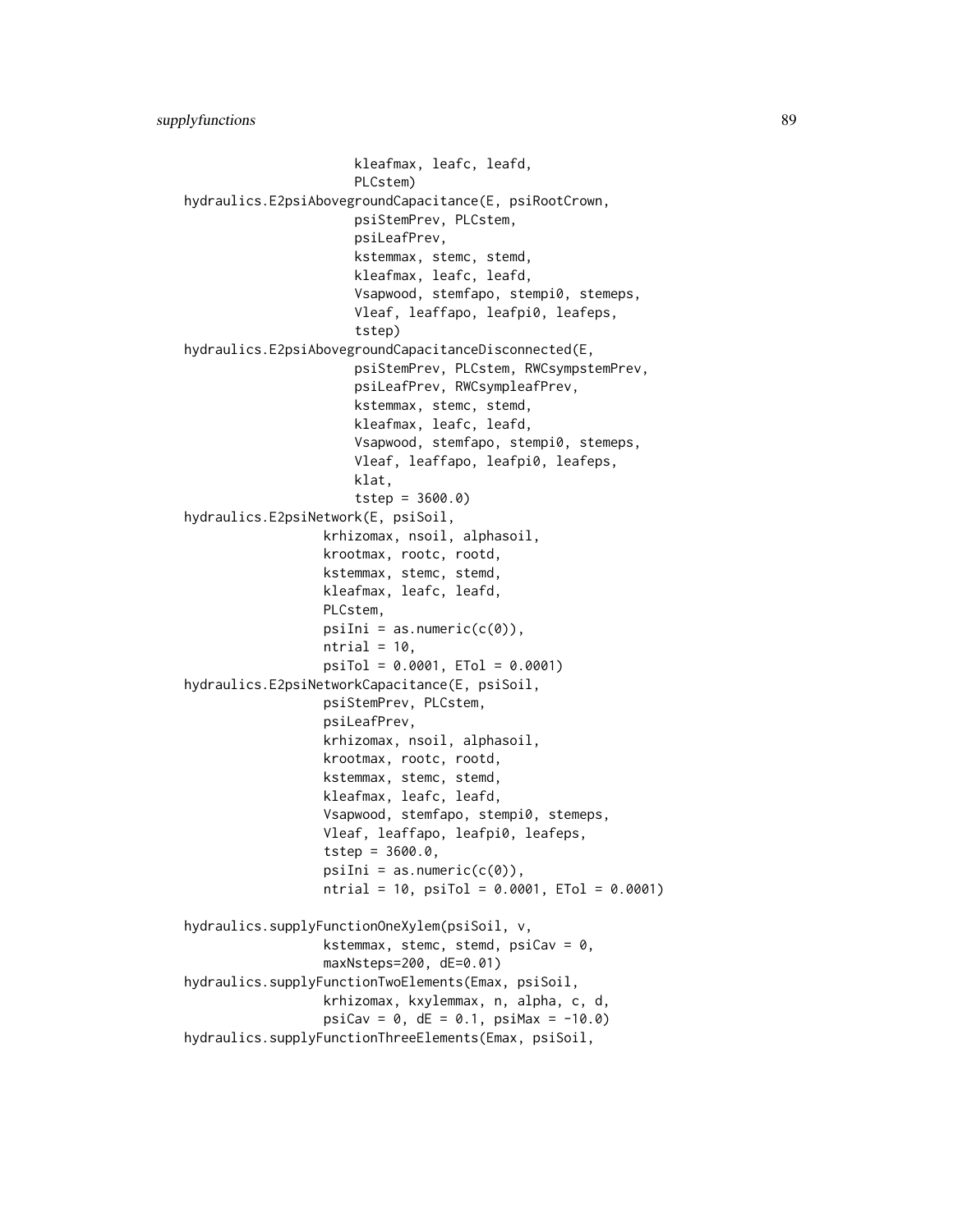```
krhizomax, kxylemmax, kleafmax,
                  n, alpha, stemc, stemd, leafc, leafd,
                  psiCav = 0, dE = 0.1, psiMax = -10.0hydraulics.supplyFunctionBelowground(psiSoil,
                  krhizomax, nsoil, alphasoil,
                  krootmax, rootc, rootd,
                  minFlow = 0.0, maxNsteps=400,
                  ntrial = 10, psiTol = 0.0001, ETol = 0.0001, pCrit = 0.001)
hydraulics.supplyFunctionAboveground(Erootcrown, psiRootCrown,
                  kstemmax, stemc, stemd,
                  kleafmax, leafc, leafd,
                  PLCstem)
hydraulics.supplyFunctionAbovegroundCapacitance(Erootcrown, psiRootCrown,
                  psiStemPrev, PLCstemPrev,
                  psiLeafPrev,
                  kstemmax, stemc, stemd,
                  kleafmax, leafc, leafd,
                  Vsapwood, stemfapo, stempi0, stemeps,
                  Vleaf, leaffapo, leafpi0, leafeps,
                  tstep = 3600.0)
hydraulics.supplyFunctionNetwork(psiSoil,
                  krhizomax, nsoil, alphasoil,
                  krootmax, rootc, rootd,
                  kstemmax, stemc, stemd,
                  kleafmax, leafc, leafd,
                  PLCstem, minFlow = 0.0, maxNsteps=400,
                  ntrial = 200, psiTol = 0.0001, ETol = 0.0001, pCrit = 0.001)
hydraulics.supplyFunctionPlot(x, soil, draw = TRUE, type = "E")
hydraulics.regulatedPsiXylem(E, psiUpstream, kxylemmax, c, d, psiStep = -0.01)
hydraulics.regulatedPsiTwoElements(Emax, psiSoil, krhizomax, kxylemmax, n, alpha,
                                   c, d, dE = 0.1, psi = -10.0
```
# Arguments

| $\vee$    | Proportion of fine roots within each soil layer.                                                            |
|-----------|-------------------------------------------------------------------------------------------------------------|
| krhizomax | Maximum rhizosphere hydraulic conductance (defined as flow per leaf surface<br>unit and per pressure drop). |
| kxylemmax | Maximum xylem hydraulic conductance (defined as flow per leaf surface unit<br>and per pressure drop).       |
| kleafmax  | Maximum leaf hydraulic conductance (defined as flow per leaf surface unit and<br>per pressure drop).        |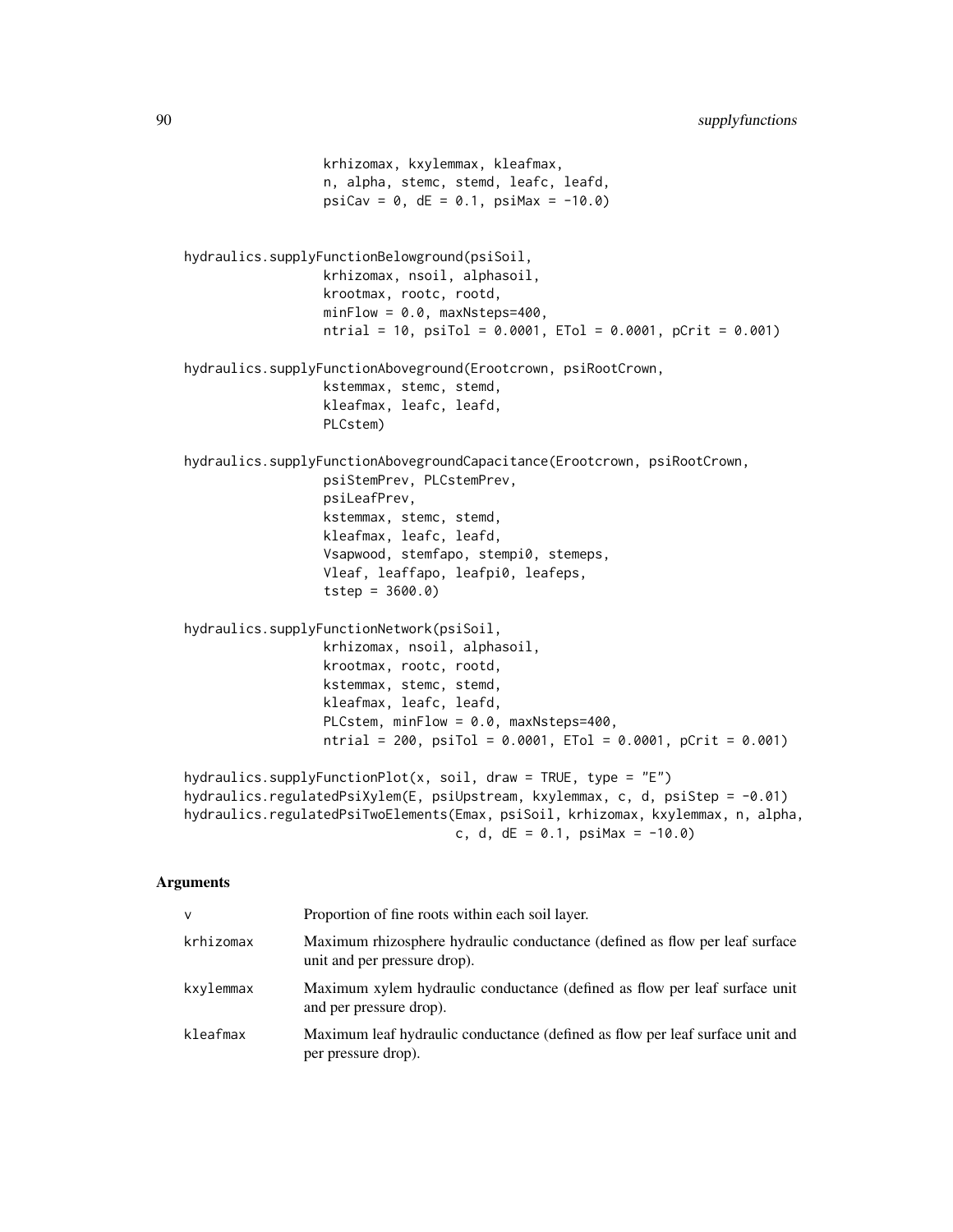| kstemmax                   | Maximum stem xylem hydraulic conductance (defined as flow per leaf surface<br>unit and per pressure drop).                                                               |
|----------------------------|--------------------------------------------------------------------------------------------------------------------------------------------------------------------------|
| krootmax                   | Maximum root xylem hydraulic conductance (defined as flow per leaf surface<br>unit and per pressure drop).                                                               |
| klat                       | Lateral hydraulic conductance (defined as flow per leaf surface unit and per<br>pressure drop).                                                                          |
| E                          | Flow per surface unit.                                                                                                                                                   |
| Emax                       | Maximum flow per surface unit.                                                                                                                                           |
| Erootcrown                 | Flow per surface unit at the root crown.                                                                                                                                 |
| psi                        | Water potential (in MPa).                                                                                                                                                |
| psiPrev                    | Water potential (in MPa) in the previous time step.                                                                                                                      |
| psiStemPrev, psiLeafPrev   |                                                                                                                                                                          |
|                            | Stem or leaf water potential (in MPa) in the previous time step.                                                                                                         |
| psiUpstream                | Water potential upstream (in MPa). In a one-component model corresponds to<br>soil potential. In a two-component model corresponds to the potential inside the<br>roots. |
| psiCav                     | Minimum water potential (in MPa) experienced (for irreversible cavitation).                                                                                              |
| minFlow                    | Minimum flow in supply function.                                                                                                                                         |
| psiPlant                   | Plant water potential (in MPa).                                                                                                                                          |
| psiSoil                    | Soil water potential (in MPa). A scalar or a vector depending on the function.                                                                                           |
| psiRhizo                   | Soil water potential (in MPa) in the rhizosphere (root surface).                                                                                                         |
| psiRootCrown               | Soil water potential (in MPa) at the root crown.                                                                                                                         |
| psiStep                    | Water potential precision (in MPa).                                                                                                                                      |
| psiTol                     | Precision for water potential estimates (in MPa).                                                                                                                        |
| psiIni                     | Vector of initial water potential values (in MPa).                                                                                                                       |
| psiMax                     | Minimum (maximum in absolute value) water potential to be considered (in<br>MPa).                                                                                        |
| pCrit                      | Critical water potential (in MPa).                                                                                                                                       |
| PLCstem                    | Proportion of loss conductance in the stem [0-1].                                                                                                                        |
| PLCprev                    | Previous proportion of loss conductance [0-1].                                                                                                                           |
| PLCstemPrev                | Previous proportion of loss conductance $[0-1]$ in the stem.                                                                                                             |
|                            | RWCsympstemPrev, RWCsympleafPrev                                                                                                                                         |
|                            | Previous relative water content in the stem or leaf [0-1].                                                                                                               |
| V                          | Capacity of the compartment per leaf area (in L/m2).                                                                                                                     |
| Vleaf, Vsapwood            |                                                                                                                                                                          |
|                            | Capacity of the compartment per leaf area (in L/m2) of leaves and sapwood.                                                                                               |
| fapo<br>stemfapo, leaffapo | Apoplastic fraction (proportion) in the segment.                                                                                                                         |
|                            | Apoplastic fraction (proportion) in the leaf or stem.                                                                                                                    |
| pi0                        | Full turgor osmotic potential (MPa).                                                                                                                                     |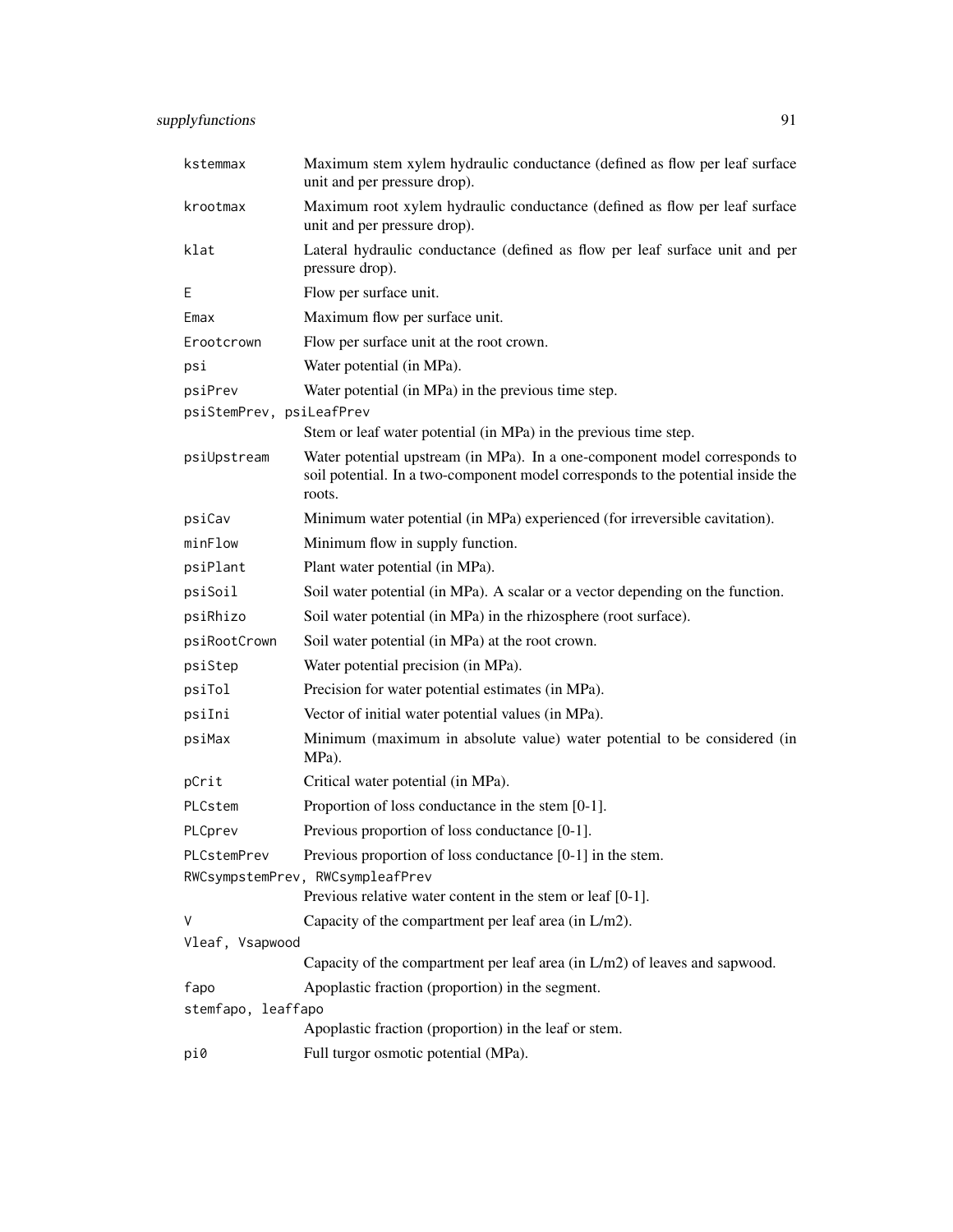<span id="page-91-0"></span>

| stempi0, leafpi0                |                                                                                                                                                                                                                   |  |
|---------------------------------|-------------------------------------------------------------------------------------------------------------------------------------------------------------------------------------------------------------------|--|
|                                 | Full turgor osmotic potential in the stem or the leaf (MPa).                                                                                                                                                      |  |
| eps                             | Bulk modulus of elasticity (MPa).                                                                                                                                                                                 |  |
| stemeps, leafeps                |                                                                                                                                                                                                                   |  |
|                                 | Bulk modulus of elasticity (MPa) in the stem or the leaf.                                                                                                                                                         |  |
| dE                              | Increment of flow per surface unit.                                                                                                                                                                               |  |
| ETol                            | Precision for water flow per surface unit.                                                                                                                                                                        |  |
| c, d                            | Parameters of the Weibull function (generic xylem vulnerability curve).                                                                                                                                           |  |
| rootc, rootd                    | Parameters of the Weibull function for roots (root xylem vulnerability curve).                                                                                                                                    |  |
| stemc, stemd                    | Parameters of the Weibull function for stems (stem xylem vulnerability curve).                                                                                                                                    |  |
| leafc, leafd                    | Parameters of the Weibull function for leaves (leaf vulnerability curve).                                                                                                                                         |  |
| n, alpha, l<br>nsoil, alphasoil | Parameters of the Van Genuchten function (rhizosphere vulnerability curve).                                                                                                                                       |  |
|                                 | Parameter vectors of the Van Genuchten function (rhizosphere vulnerability)<br>curve) with one value for each soil layer.                                                                                         |  |
| allowNegativeFlux               |                                                                                                                                                                                                                   |  |
|                                 | A boolean to indicate wether negative flux (i.e. from plant to soil) is allowed.                                                                                                                                  |  |
| maxNsteps                       | Maximum number of steps in the construction of supply functions.                                                                                                                                                  |  |
| ntrial                          | Maximum number of steps in Newton-Raphson optimization.                                                                                                                                                           |  |
| X                               | An object of class spwbInput.                                                                                                                                                                                     |  |
| soil                            | A list containing the description of the soil (see soil).                                                                                                                                                         |  |
| type                            | Plot type. For hydraulics.supplyFunctionPlot, either "E", "Elayers", "PsiStem",<br>"PsiRoot", "PsiRhizo" or "dEdP"). For hydraulics. vulnerabilityCurvePlot,<br>either "leaf", "stem", "root", or "rhizosphere"). |  |
| draw                            | A flag to indicate whether the supply function should be drawn or just returned.                                                                                                                                  |  |
| tstep, timestep                 |                                                                                                                                                                                                                   |  |
|                                 | Time step in seconds.                                                                                                                                                                                             |  |

# Details

Details of the hydraulic model are given in a vignette. Function hydraulics.supplyFunctionPlot draws a plot of the supply function for the given soil object and network properties of each plant cohort in x. Function hydraulics.vulnerabilityCurvePlot draws a plot of the vulnerability curves for the given soil object and network properties of each plant cohort in x.

# Value

Values returned for each function are:

- hydraulics.E2psiXylem: The plant (leaf) water potential (in MPa) corresponding to the input flow, according to the xylem supply function and given an upstream (soil or root) water potential.
- hydraulics.E2psiVanGenuchten: The root water potential (in MPa) corresponding to the input flow, according to the rhizosphere supply function and given a soil water potential.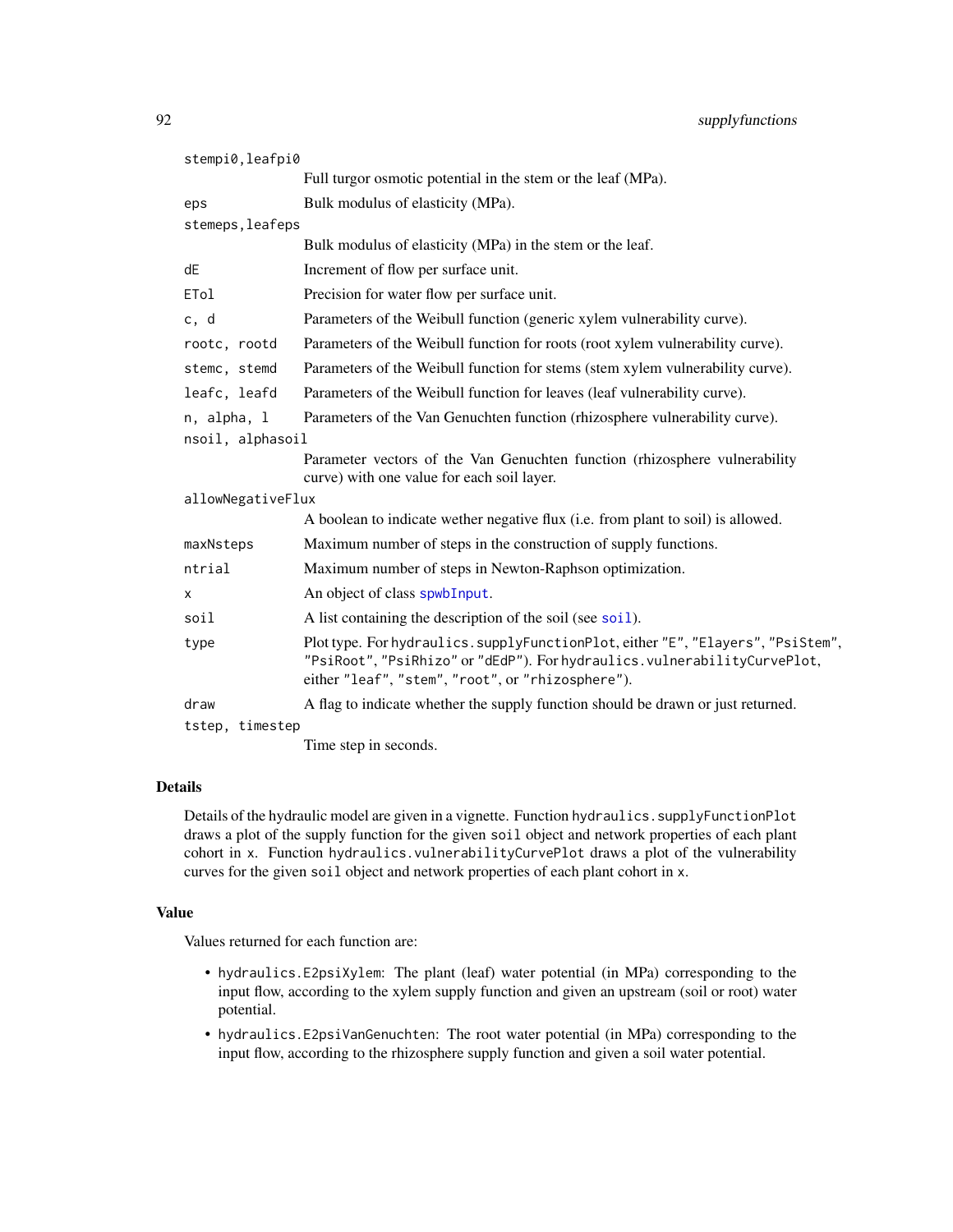- <span id="page-92-0"></span>• hydraulics.E2psiTwoElements: The plant (leaf) water potential (in MPa) corresponding to the input flow, according to the rhizosphere and plant supply functions and given an input soil water potential.
- hydraulics.E2psiNetwork: The rhizosphere, root crown and plant (leaf water potential (in MPa) corresponding to the input flow, according to the vulnerability curves of rhizosphere, root and stem elements in a network.
- hydraulics.Ecrit: The critical flow according to the xylem supply function and given an input soil water potential.
- hydraulics.EVanGenuchten: The flow (integral of the vulnerability curve) according to the rhizosphere supply function and given an input drop in water potential (soil and rhizosphere).
- hydraulics.EXylem: The flow (integral of the vulnerability curve) according to the xylem supply function and given an input drop in water potential (rhizosphere and plant).
- hydraulics.supplyFunctionOneXylem, hydraulics.supplyFunctionTwoElements and hydraulics.supplyFunc A list with different numeric vectors with information of the two-element supply function:
	- E: Flow values (supply values).
	- FittedE: Fitted flow values (for hydraulics.supplyFunctionTwoElements).
	- Elayers: Flow values across the roots of each soil layer (only for hydraulics.supplyFunctionNetwork).
	- PsiRhizo: Water potential values at the root surface (only for hydraulics.supplyFunctionNetwork).
	- PsiRoot: Water potential values inside the root crown (not for hydraulics.supplyFunctionOneXylem).
	- PsiPlant: Water potential values at the canopy (leaf).
	- dEdP: Derivatives of the supply function.
- hydraulics.supplyFunctionPlot: A (hidden) list with the result of calling hydraulics.supplyFunctionNetwork for each cohort.
- hydraulics.regulatedPsiXylem: Plant water potential after regulation (one-element loss function) given an input water potential.
- hydraulics.regulatedPsiTwoElements: Plant water potential after regulation (two-element loss function) given an input soil water potential.

### Author(s)

Miquel De Cáceres Ainsa, CTFC, Catalonia, Spain

#### References

Sperry, J. S., F. R. Adler, G. S. Campbell, and J. P. Comstock. 1998. Limitation of plant water use by rhizosphere and xylem conductance: results from a model. Plant, Cell \& Environment 21:347–359.

Sperry, J. S., and D. M. Love. 2015. What plant hydraulics can tell us about responses to climatechange droughts. New Phytologist 207:14–27.

# See Also

[hydraulics.psi2K](#page-3-0), [hydraulics.maximumStemHydraulicConductance](#page-43-0), [spwb](#page-65-0), [soil](#page-49-0)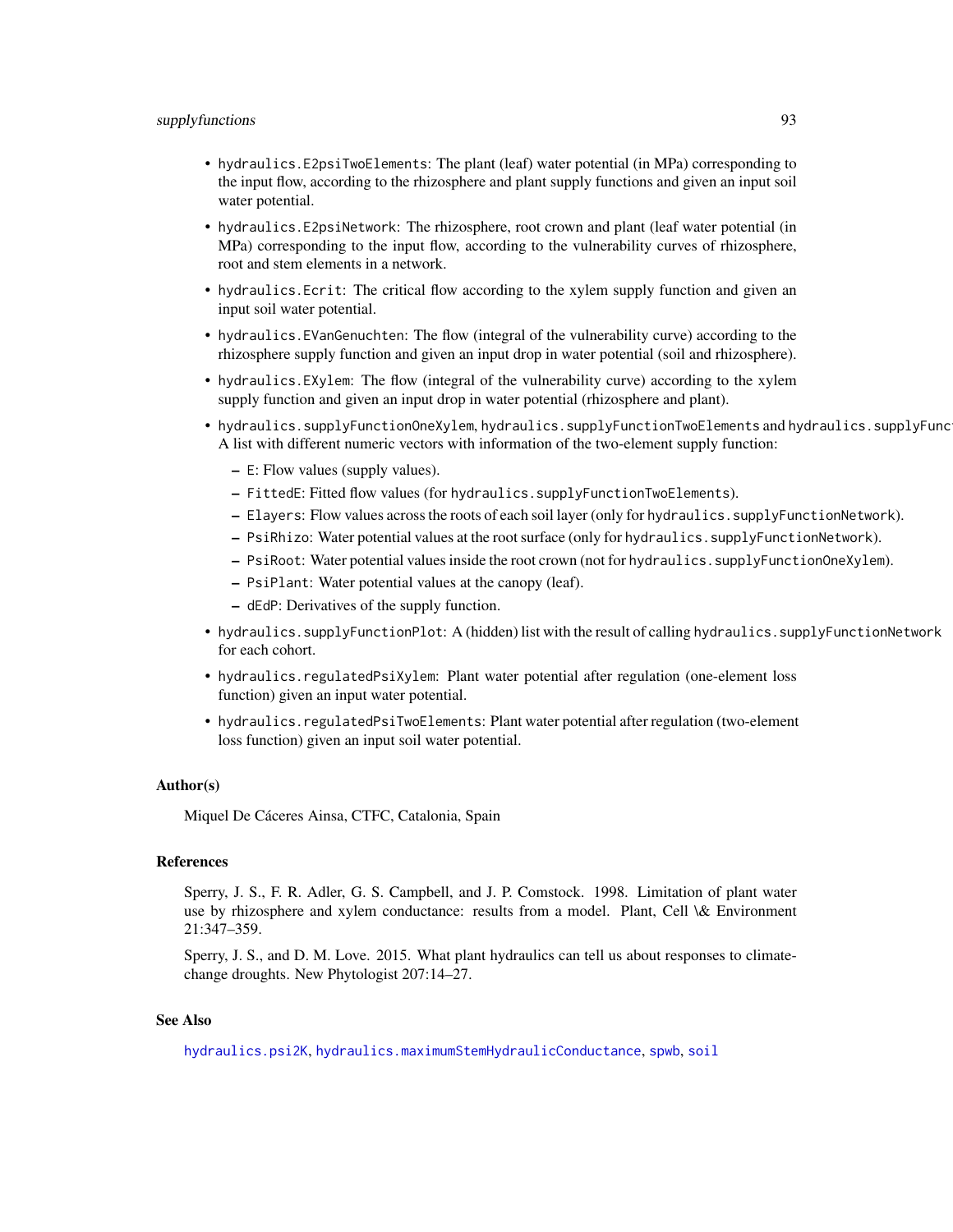# Examples

```
kstemmax = 4 # in mmol\cdotm-2\cdots-1\cdotMPa-1
stemc = 3stemd = -4 # in MPa
psiVec = seq(-0.1, -7.0, by =-0.01)#Vulnerability curve
kstem = unlist(lapply(psiVec, hydraulics.xylemConductance, kstemmax, stemc, stemd))
plot(-psiVec, kstem, type="l",ylab="Xylem conductance (mmol·m-2·s-1·MPa-1)",
xlab="Canopy pressure (-MPa)", lwd=1.5,ylim=c(0,kstemmax))
```
tissuemoisture *Tissue moisture functions*

# Description

Set of functions used to calculate tissue moisture from water potential and viceversa.

# Usage

```
moisture.symplasticRWC(psiSym, pi0, epsilon)
moisture.symplasticPsi(RWC, pi0, epsilon)
moisture.apoplasticRWC(psiApo, c, d)
moisture.apoplasticPsi(RWC, c, d)
moisture.tissueRWC(psiSym, pi0, epsilon,
                   psiApo, c, d,
                   af, femb = 0)
moisture.tissueFMC(RWC, density, d0 = 1.54)
moisture.pressureVolumeCurvePlot(x, segment="leaf",
                    fraction = "all",
                    psiVec = seq(-0.1, -8.0, by =0.01)
```
# Arguments

|            | psiSym, psiApo Symplastic or apoplastic water potential (MPa).       |
|------------|----------------------------------------------------------------------|
| <b>RWC</b> | Relative water content $[0-1]$ .                                     |
| pi0        | Full turgor osmotic potential (MPa).                                 |
| epsilon    | Bulk modulus of elasticity (MPa).                                    |
| c,d        | Parameters of the xylem vulnerability curve.                         |
| af         | Apoplastic fraction (proportion) in the segment (e.g. leaf or stem). |
| femb       | Fraction of embolized conduits.                                      |
| $\times$   | An object of class spwb Input.                                       |
| segment    | Curve to plot, either "stem", "leaf" or "both".                      |
| fraction   | Tissue fraction, either "symplastic", "apoplastic" or "all".         |

<span id="page-93-0"></span>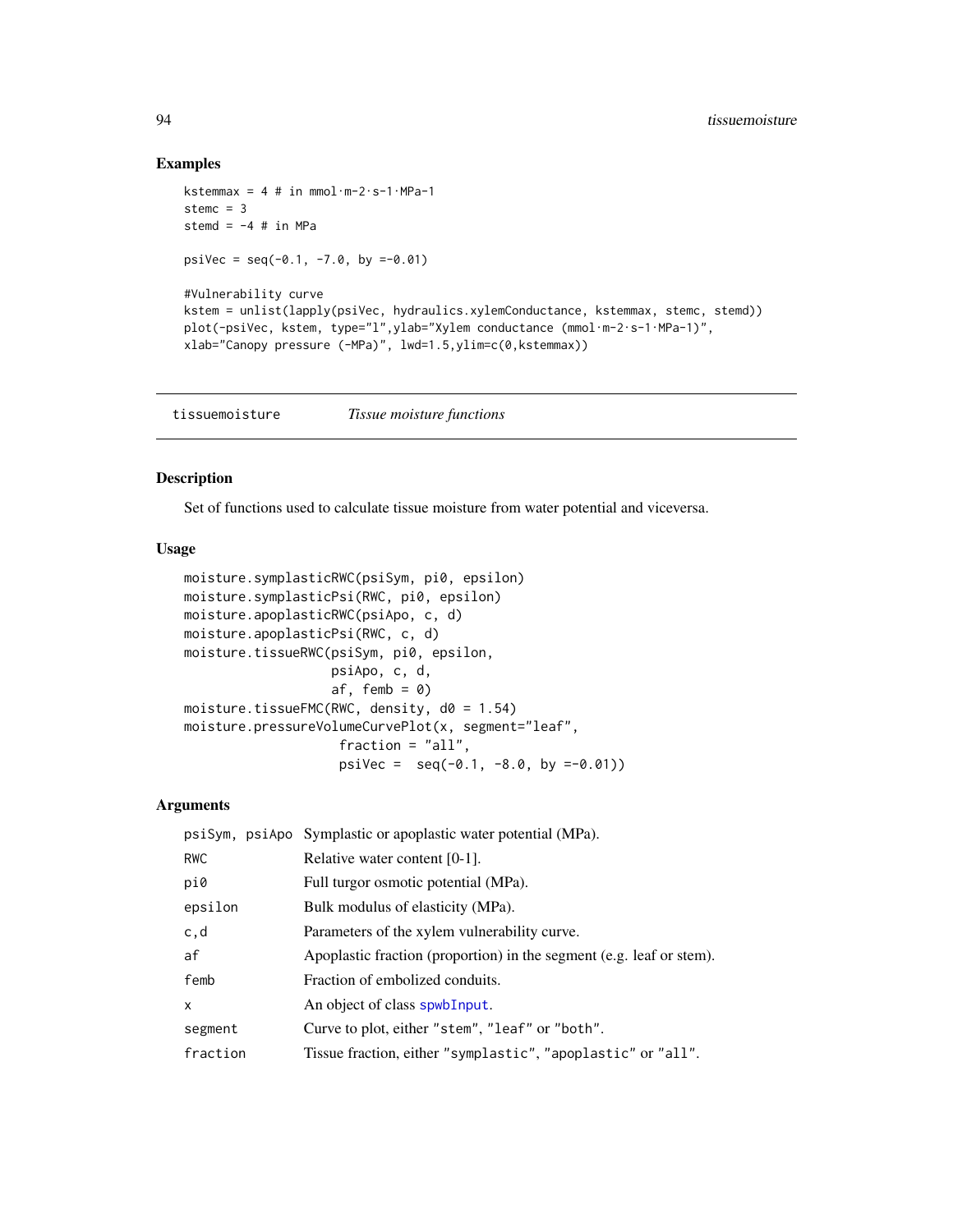# <span id="page-94-0"></span>tissuemoisture 95

| psiVec  | Vector of water potential values to evaluate for the pressure-volume curve. |
|---------|-----------------------------------------------------------------------------|
| densitv | Tissue density $(g\text{-}cm-1)$ .                                          |
| d0      | Matric density $(g\text{-}cm-1)$ .                                          |

# Details

Details of the tissue moisture calculations are given in a vignette.

#### Value

Values returned for each function are:

- moisture.symplasticRWC: Relative water content [0-1] of the symplastic fraction.
- moisture.apoplasticRWC: Relative water content [0-1] of the apoplastic fraction.
- moisture.symplasticWaterPotential: Water potential (in MPa) of the symplastic fraction.
- moisture.apoplasticWaterPotential: Water potential (in MPa) of the apoplastic fraction.
- moisture.segmentRWC: Segment relative water content [0-1].

# Author(s)

Miquel De Cáceres Ainsa, Centre Tecnologic Forestal de Catalunya

# References

Bartlett, M.K., Scoffoni, C., Sack, L. 2012. The determinants of leaf turgor loss point and prediction of drought tolerance of species and biomes: a global meta-analysis. Ecology Letters 15: 393–405.

Hölttä, T., Cochard, H., Nikinmaa, E., Mencuccini, M. 2009. Capacitive effect of cavitation in xylem conduits: Results from a dynamic model. Plant, Cell and Environment 32: 10–21.

Martin-StPaul, N., Delzon, S., Cochard, H. 2017. Plant resistance to drought depends on timely stomatal closure. Ecology Letters 20: 1437–1447.

# See Also

[hydraulics.psi2K](#page-3-0), [hydraulics.supplyFunctionPlot](#page-87-0), [spwb](#page-65-0), [soil](#page-49-0)

# Examples

```
psi = seq(-10, 0, by=0.1)rwc_s = rep(NA, length(psi))
for(i in 1:length(psi)) rwc_s[i] = moisture.symplasticRWC(psi[i],-3,12)
plot(psi, rwc_s, type="l", xlab="Water potential (MPa)", ylab = "Symplasmic RWC")
```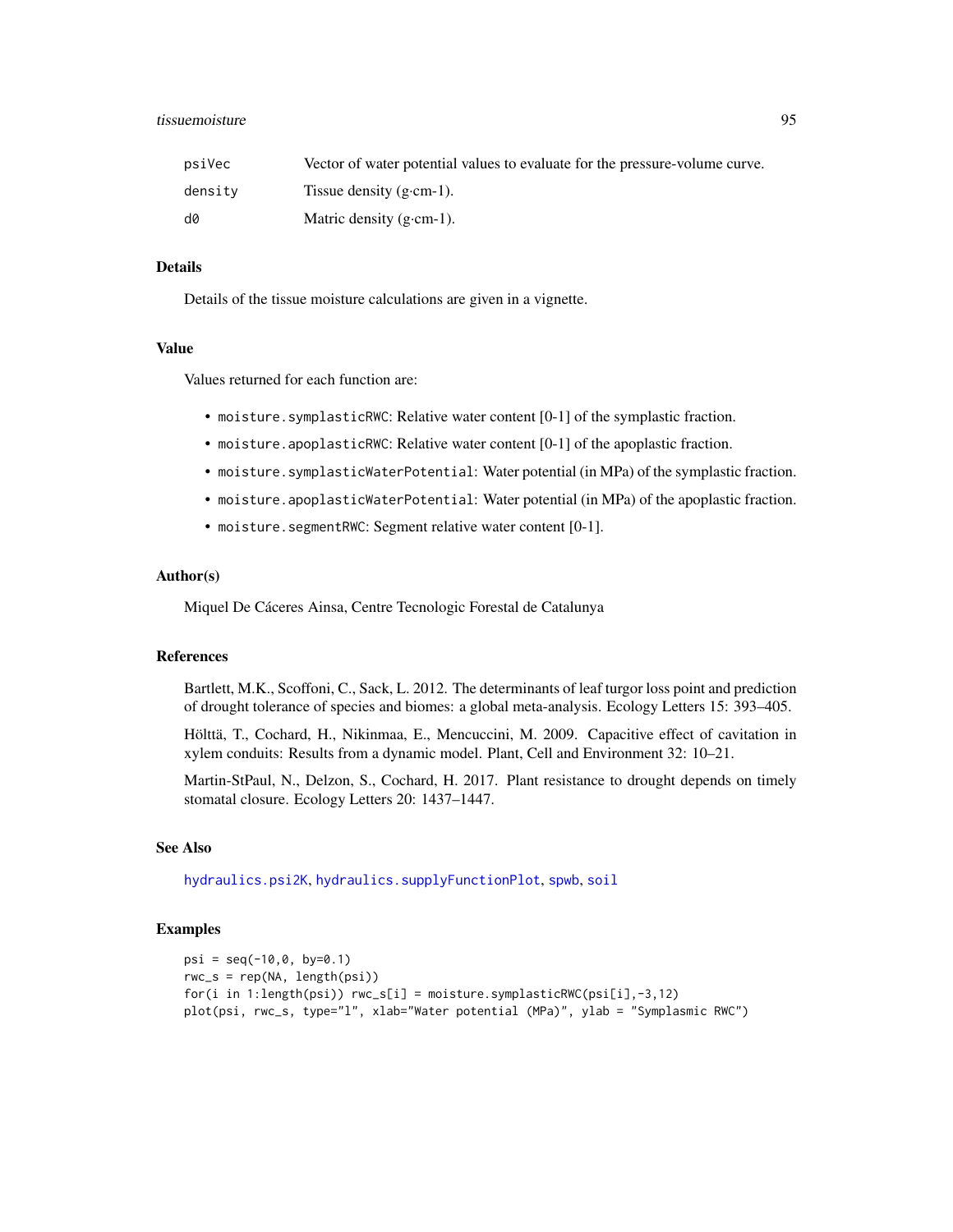# <span id="page-95-0"></span>Description

Set of high-level functions used in the calculation of stomatal conductance and transpiration. Function transp.profitMaximization calculates gain and cost functions, as well as profit maximization from supply and photosynthesis input functions. Function transp.stomatalRegulation calculates profit maximization for all time steps in a day, starting from stand description, soil description and meteorological input. Function transp.stomatalRegulationPlot produces a plot with the cohort supply functions against water potential and a plot with the cohort photosynthesis functions against water potential, both with the maximum profit values indicated.

# Usage

```
transp.profitMaximization(supplyFunction, photosynthesisFunction, type,
                          Gwmin, Gwmax, kleafmax = NA)
transp.stomatalRegulation(x, soil, meteo, day,
                             latitude, elevation)
transp.stomatalRegulationPlot(x, soil, meteo, day, timestep,
                              latitude, elevation)
```
# Arguments

supplyFunction Water supply function (see [hydraulics.supplyFunctionNetwork](#page-87-0)). photosynthesisFunction

|              | Function returned by photo.photosynthesisFunction().                                           |
|--------------|------------------------------------------------------------------------------------------------|
| type         | Optimization type $(1,2 \text{ or } 3)$ .                                                      |
| Gwmin, Gwmax | Minimum and maximum stomatal conductance (mol $-m-2\cdot s-1$ ).                               |
| kleafmax     | Maximum leaf hydraulic conductance (flow per pressure drop).                                   |
| $\mathsf{x}$ | An object of class spwb Input built using the 'Complex' transpiration mode.                    |
| soil         | An object of class soil.                                                                       |
| meteo        | A data frame with daily meteorological data series:                                            |
|              | • DOY: Day of the year (Julian day).                                                           |
|              | • Precipitation: Precipitation (in mm).                                                        |
|              | • MeanTemperature: Mean temperature (in degrees Celsius).                                      |
|              | • MinTemperature: Minimum temperature (in degrees Celsius).                                    |
|              | • MaxTemperature: Maximum temperature (in degrees Celsius).                                    |
|              | • MinRelativeHumidity: Minimum relative humidity (in percent).                                 |
|              | • MaxRelativeHumidity: Maximum relative humidity (in percent).                                 |
|              | • Radiation: Solar radiation (in MJ/m2/day).                                                   |
|              | • WindSpeed: Wind speed (in m/s). If not available, this column can be left<br>with NA values. |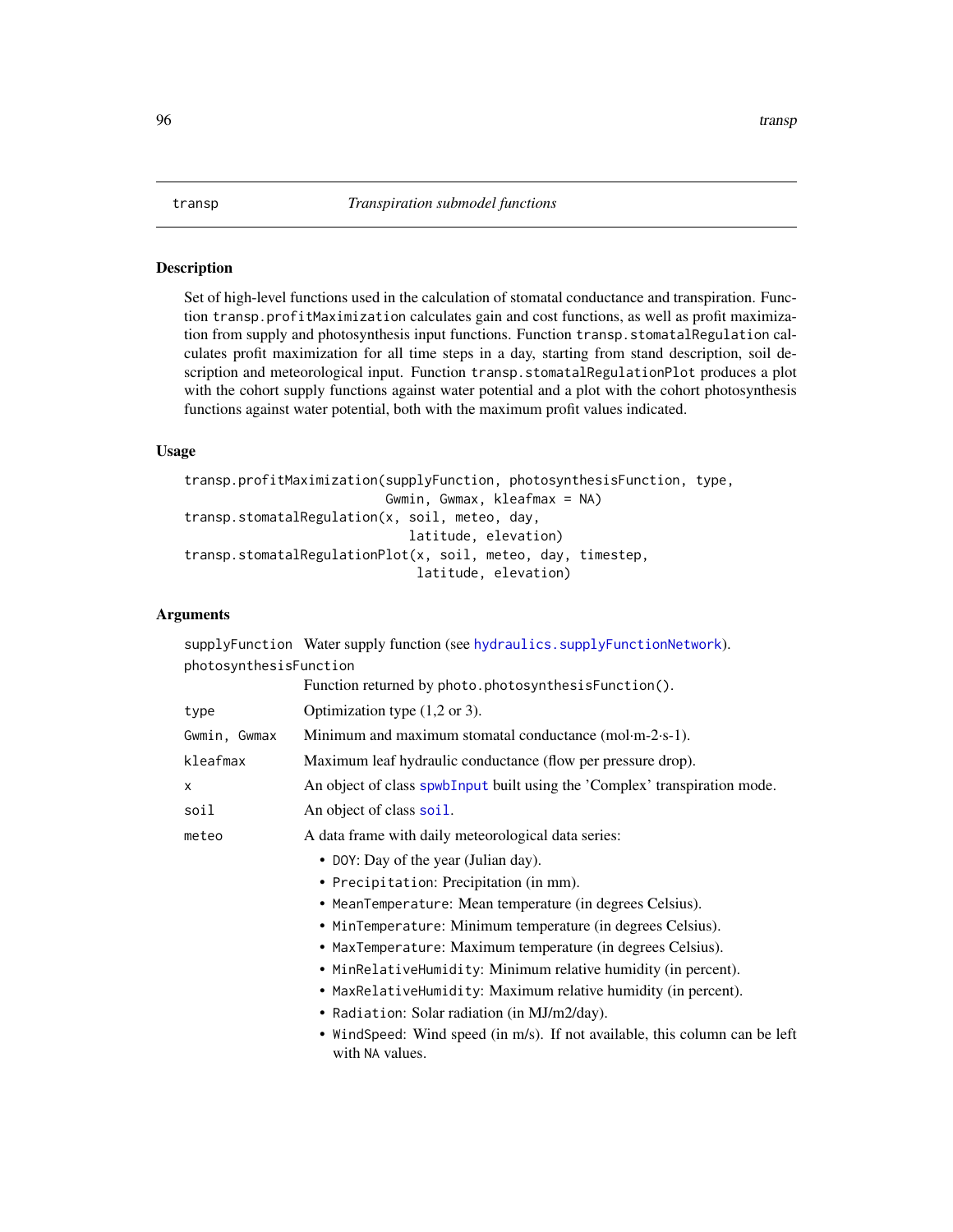#### <span id="page-96-0"></span>transp and the set of the set of the set of the set of the set of the set of the set of the set of the set of the set of the set of the set of the set of the set of the set of the set of the set of the set of the set of th

| dav       | An integer to identify a day within meteo.                                 |
|-----------|----------------------------------------------------------------------------|
| timestep  | An integer between 1 and ndailysteps specified in x (see default Control). |
| latitude  | Latitude (in degrees).                                                     |
| elevation | Elevation above sea level (in m).                                          |

# Details

Details of the transpiration submodel are given in a vignette.

# Value

Values returned for each function are:

- transp.profitMaximization: A list with the following elements:
	- Cost: Cost function [0-1].
	- Gain: Gain function [0-1].
	- Profit: Profit function [0-1].
	- iMaxProfit: Index corresponding to maximum profit (starting from 0).
- transp.stomatalRegulation: A list whose elements correspond to cohorts. Each element has the following subelements:
	- supply: Supply function (see [hydraulics.supplyFunctionNetwork](#page-87-0)).
	- photoSunlit, photoShade: Photosynthesis function for sunlit and shade leaves and for each time step (see [photo.leafPhotosynthesisFunction](#page-31-0)).
	- PMSunlit, PMShade: Profit maximization for sunlit and shade leaves and each time step (see transp.profitMaximization).

# Author(s)

Miquel De Cáceres Ainsa, Centre Tecnologic Forestal de Catalunya

# References

Sperry, J. S., M. D. Venturas, W. R. L. Anderegg, M. Mencuccini, D. S. Mackay, Y. Wang, and D. M. Love. 2016. Predicting stomatal responses to the environment from the optimization of photosynthetic gain and hydraulic cost. Plant Cell and Environment.

# See Also

[hydraulics.supplyFunctionNetwork](#page-87-0), [biophysics.leafTemperature](#page-2-0), [photo.photosynthesis](#page-31-0), [spwb](#page-65-0)

# Examples

#Load example daily meteorological data data(examplemeteo)

#Load example plot plant data data(exampleforest)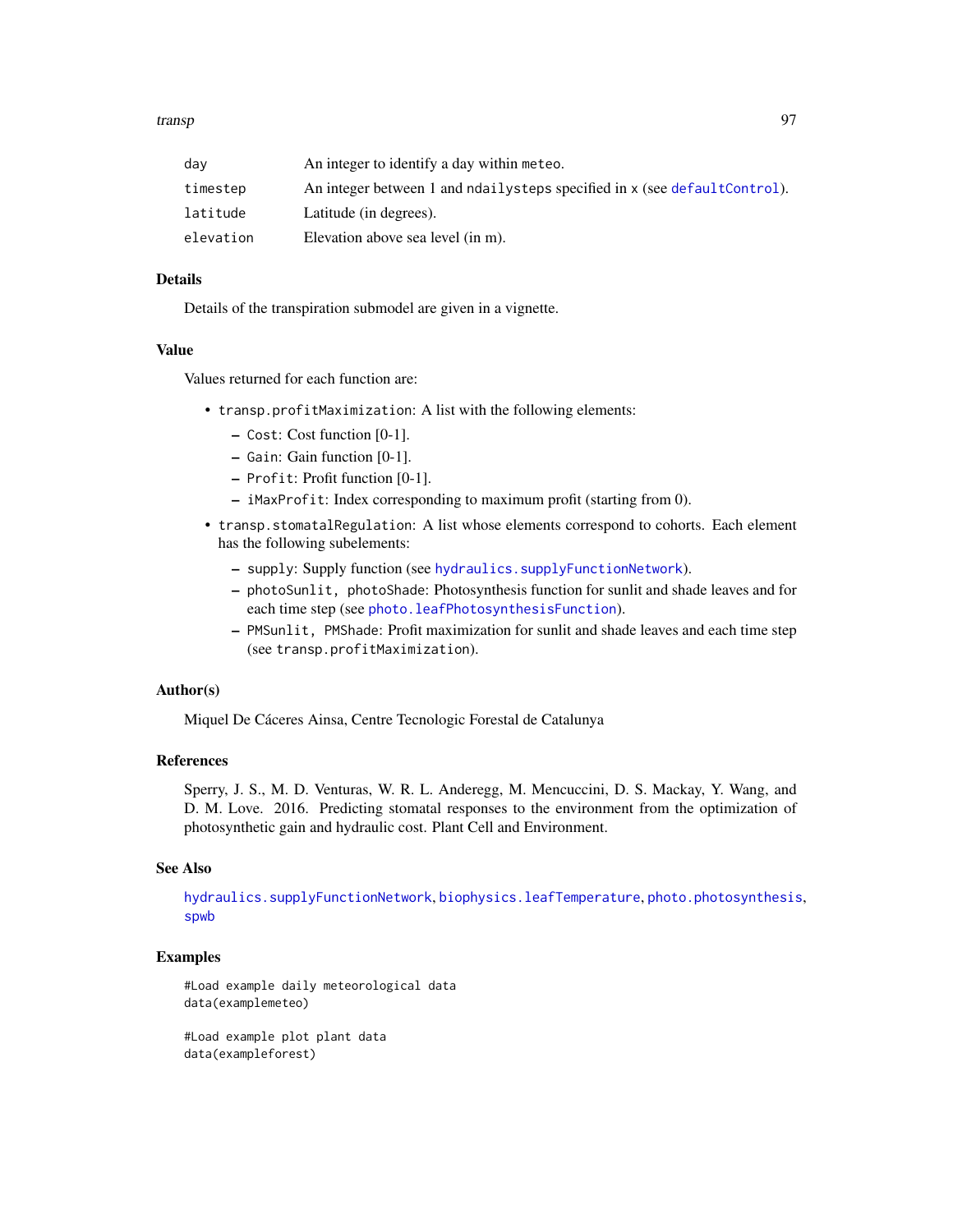```
#Default species parameterization
data(SpParamsMED)
#Initialize soil with default soil params (2 layers)
examplesoil2 = soil(defaultSoilParams(2))
#Initialize control parameters
control = defaultControl()
#Switch to 'Complex' transpiration mode
control$transpirationMode="Complex"
#Initialize input
x2 = forest2spwbInput(exampleforest,examplesoil2, SpParamsMED, control)
transp.stomatalRegulationPlot(x2, examplesoil2, examplemeteo, day=100, timestep = 12,
                              latitude = 41.82592, elevation = 100)
```
Vertical profiles *Vertical profiles*

# Description

Functions to generate vertical profiles generated by an input [forest](#page-15-0) object.

#### Usage

```
vprofile.LeafAreaDensity(x, SpParams, z = NULL, gdd = NA,
                         byCohorts = FALSE, bySpecies = FALSE, draw = TRUE,
                         legend = TRUE, xlim = NULL)vprofile.RootDistribution(x, SpParams, d = NULL, bySpecies = FALSE, draw = TRUE,
                         legend = TRUE, xlim = NULL)vprofile.FuelBulkDensity(x, SpParams, z = NULL, gdd = NA, draw = TRUE)
vprofile.PARExtinction(x, SpParams, z = NULL, gdd = NA, draw = TRUE)vprofile.SWRExtinction(x, SpParams, z = NULL, gdd = NA, draw = TRUE)
vprofile.WindExtinction(x, SpParams, wind20H, z = NULL, gdd = NA, draw = TRUE)
```
# Arguments

| X         | An object of class forest                               |
|-----------|---------------------------------------------------------|
| SpParams  | A data frame with species parameters (see SpParamsMED). |
| Z         | A numeric vector with height values.                    |
| d         | A numeric vector with soil layer widths.                |
| gdd       | Growth degree days.                                     |
| byCohorts | Separate profiles for each cohort.                      |
| bySpecies | Aggregate cohort profiles by species.                   |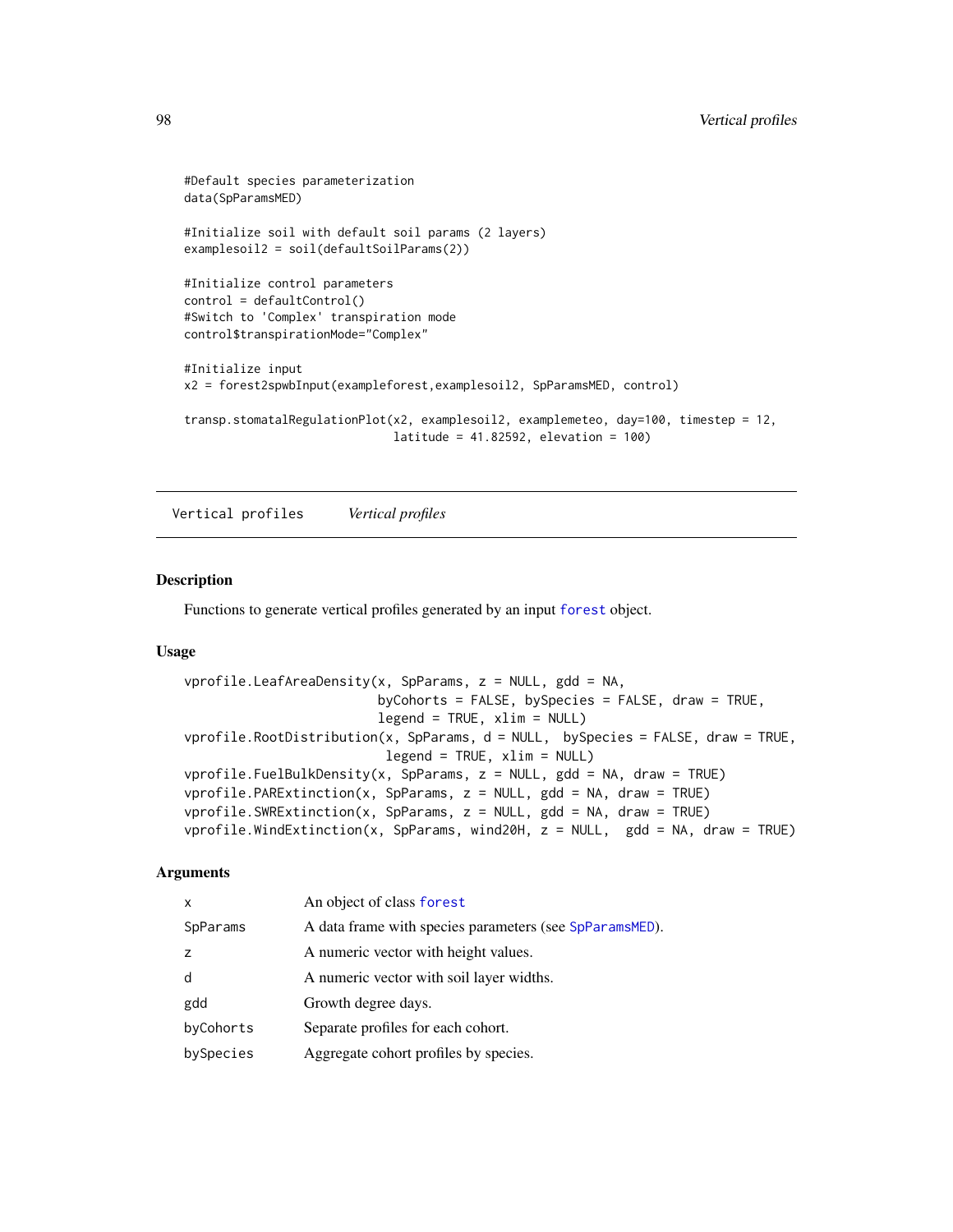<span id="page-98-0"></span>

| wind20H | The value of measured wind speed at $6 \text{ m} = 20 \text{ ft}$ (in m/s). |
|---------|-----------------------------------------------------------------------------|
| draw    | Logical flag to indicate that a plot is desired.                            |
| legend  | Logical flag to indicate that legend should be included.                    |
| xlim    | Limits of the x-axis.                                                       |

# Value

A numeric vector with values measured at each height. Units depend on the profile function:

- vprofile.LeafAreaDensity: Cumulative LAI (m2/m2) per height bin.
- vprofile.FuelBulkDensity: Fuel bulk density (kg/m3) per height bin.
- vprofile.PARExtinction: Percent of photosynthetically active radiation (%) corresponding to each height.
- vprofile.SWRExtinction: Percent of shortwave radiation (%) corresponding to each height.
- vprofile.WindExtinction: Wind speed (m/s) corresponding to each height.

# Author(s)

Miquel De Cáceres Ainsa, Centre Tecnologic Forestal de Catalunya

# See Also

[forest](#page-15-0)

# Examples

#Default species parameterization data(SpParamsMED)

#Load example plot plant data data(exampleforest)

vprofile.LeafAreaDensity(exampleforest, SpParamsMED) vprofile.FuelBulkDensity(exampleforest, SpParamsMED)

```
vprofile.PARExtinction(exampleforest, SpParamsMED)
vprofile.SWRExtinction(exampleforest, SpParamsMED)
```
vprofile.WindExtinction(exampleforest, SpParamsMED, 20)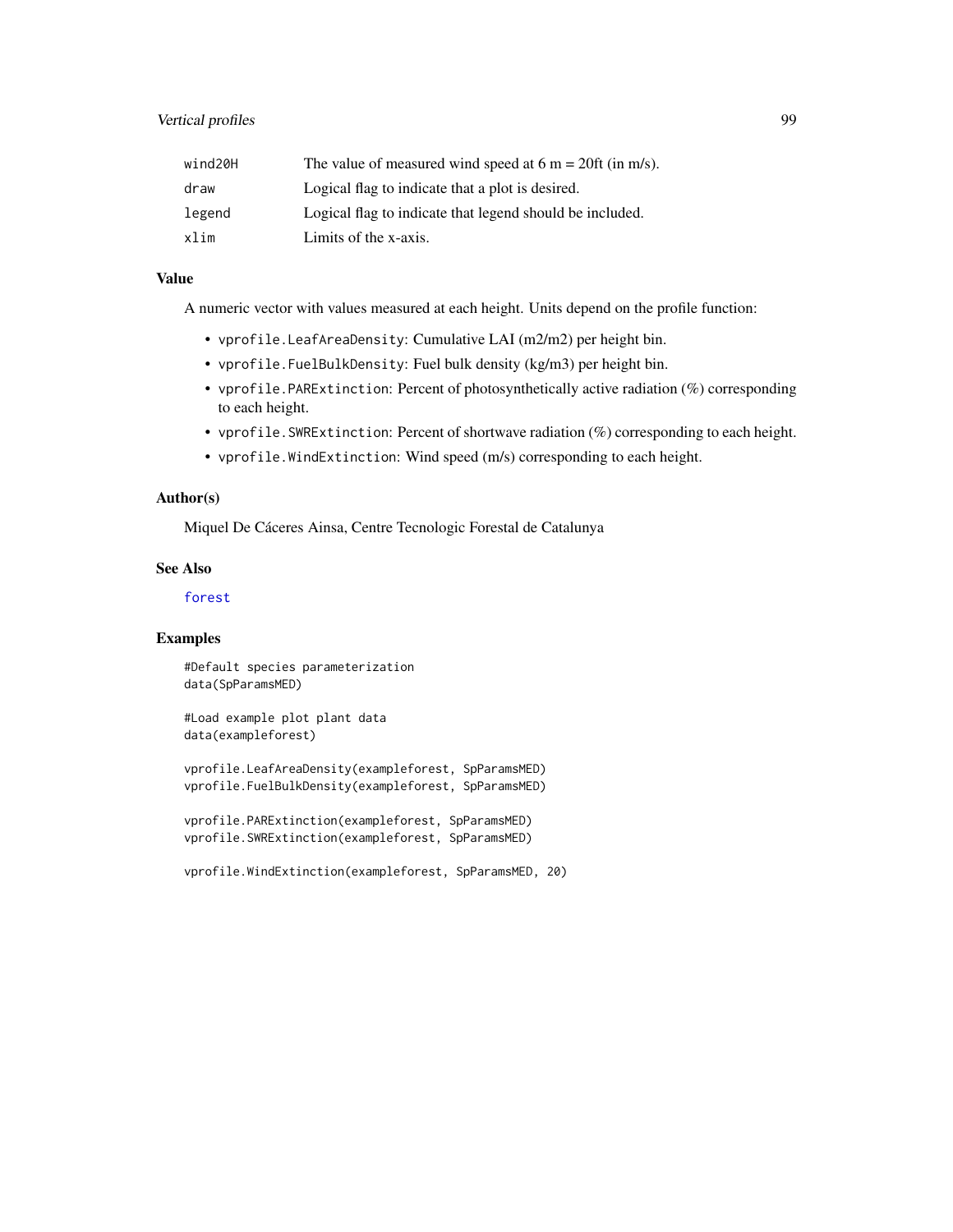# **Index**

∗Topic classes SpatialGridLandscape-class, [58](#page-57-1) SpatialPixelsLandscape-class, [59](#page-58-0) SpatialPointsLandscape-class, [61](#page-60-1) ∗Topic datasets exampleforest, [9](#page-8-0) examplemeteo, [9](#page-8-0) exampleSGL, [10](#page-9-0) exampleSPL, [11](#page-10-0) SFM\_metric, [48](#page-47-0) SpParamsMED, [63](#page-62-1) [,SpatialPointsLandscape,ANY,ANY,ANY-method *(*SpatialPointsLandscape-class*)*, [61](#page-60-1) biophysics, [3](#page-2-1)

biophysics.leafTemperature, *[34](#page-33-0)*, *[97](#page-96-0)*

conductancefunctions, [4](#page-3-1) cut.Date, *[39](#page-38-0)*, *[80,](#page-79-0) [81](#page-80-1)*

Date, *[22](#page-21-1)*, *[66](#page-65-1)*, *[81](#page-80-1)*, *[87](#page-86-0)* defaultControl, [6,](#page-5-1) *[8](#page-7-1)*, *[47](#page-46-0)*, *[68](#page-67-0)*, *[81](#page-80-1)*, *[84](#page-83-0)*, *[87](#page-86-0)*, *[97](#page-96-0)* defaultSoilParams, [8,](#page-7-1) *[47](#page-46-0)*, *[50,](#page-49-1) [51](#page-50-0)*, *[56](#page-55-0)*, *[85](#page-84-0)*

emptyforest, *[48](#page-47-0)* emptyforest *(*forest*)*, [16](#page-15-1) exampleforest, [9,](#page-8-0) *[11](#page-10-0)*, *[18](#page-17-0)* examplemeteo, [9](#page-8-0) exampleSGL, [10](#page-9-0) exampleSPL, [11](#page-10-0) extractSFIforest, [12,](#page-11-0) *[18](#page-17-0)*, *[47,](#page-46-0) [48](#page-47-0)*

fire.behaviour, [13](#page-12-0) fire.FCCS, *[21](#page-20-0)* fire.FCCS *(*fire.behaviour*)*, [13](#page-12-0) fire.Rothermel, *[48,](#page-47-0) [49](#page-48-0)* fire.Rothermel *(*fire.behaviour*)*, [13](#page-12-0) forest, *[9](#page-8-0)*, *[11](#page-10-0)[–13](#page-12-0)*, [16,](#page-15-1) *[18,](#page-17-0) [19](#page-18-0)*, *[24](#page-23-0)*, *[35,](#page-34-1) [36](#page-35-0)*, *[48](#page-47-0)*, *[57](#page-56-0)[–63](#page-62-1)*, *[70](#page-69-0)*, *[73](#page-72-0)*, *[83–](#page-82-2)[85](#page-84-0)*, *[98,](#page-97-0) [99](#page-98-0)* Forest values, [18](#page-17-0)

forest.BasalArea *(*Forest values*)*, [18](#page-17-0) forest2aboveground *(*spwbInput*)*, [83](#page-82-2) forest2belowground *(*spwbInput*)*, [83](#page-82-2) forest2growthInput *(*spwbInput*)*, [83](#page-82-2) forest2spwbInput, *[9](#page-8-0)*, *[43](#page-42-0)* forest2spwbInput *(*spwbInput*)*, [83](#page-82-2) fuel.cohortFineFMC *(*fuel.properties*)*, [19](#page-18-0) fuel.FCCS, *[13](#page-12-0)*, *[15](#page-14-0)* fuel.FCCS *(*fuel.properties*)*, [19](#page-18-0) fuel.properties, [19](#page-18-0) fuel.Stratification *(*fuel.properties*)*, [19](#page-18-0) fuel.WindAdjustmentFactor *(*fuel.properties*)*, [19](#page-18-0) GridTopology, *[82](#page-81-0)* growth, [22,](#page-21-1) *[37](#page-36-2)*, *[83](#page-82-2)*, *[86,](#page-85-1) [87](#page-86-0)* growthInput, *[22](#page-21-1)*, *[24](#page-23-0)*, *[87](#page-86-0)* growthInput *(*spwbInput*)*, [83](#page-82-2) growthpoints, *[24](#page-23-0)* growthpoints *(*spwbpoints*)*, [86](#page-85-1) head,SpatialPointsLandscape-method *(*SpatialPointsLandscape-class*)*, [61](#page-60-1) hydraulics.averagePsi *(*conductancefunctions*)*, [4](#page-3-1) hydraulics.averageRhizosphereResistancePercent *(*scalingconductance*)*, [44](#page-43-1) hydraulics.E2psiAboveground *(*supplyfunctions*)*, [88](#page-87-1) hydraulics.E2psiAbovegroundCapacitance *(*supplyfunctions*)*, [88](#page-87-1) hydraulics.E2psiAbovegroundCapacitanceDisconnected *(*supplyfunctions*)*, [88](#page-87-1) hydraulics.E2psiBelowground *(*supplyfunctions*)*, [88](#page-87-1) hydraulics.E2psiNetwork *(*supplyfunctions*)*, [88](#page-87-1)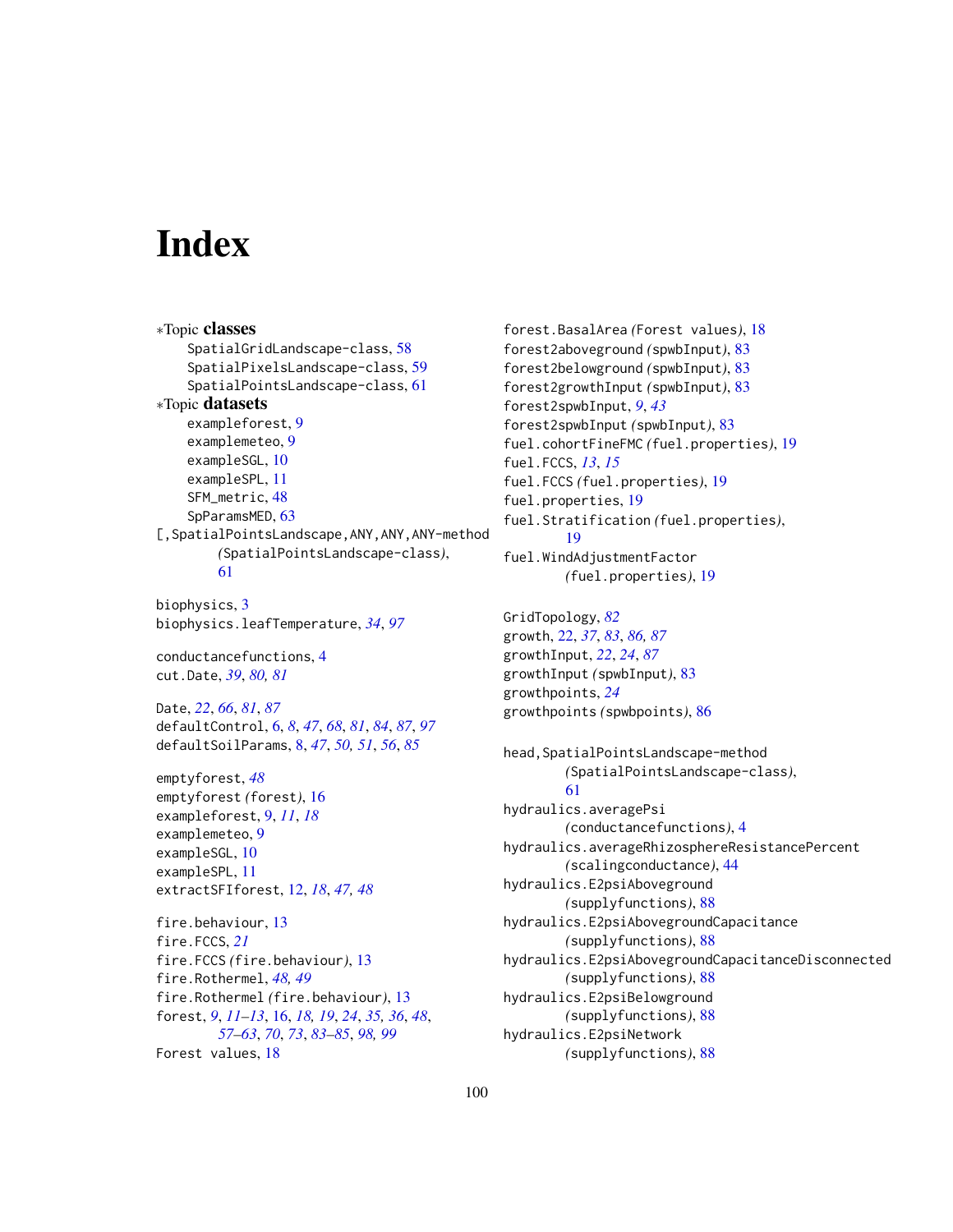# $I$ NDEX  $101$

hydraulics.E2psiNetworkCapacitance *(*supplyfunctions*)*, [88](#page-87-1) hydraulics.E2psiTwoElements *(*supplyfunctions*)*, [88](#page-87-1) hydraulics.E2psiVanGenuchten *(*supplyfunctions*)*, [88](#page-87-1) hydraulics.E2psiXylem *(*supplyfunctions*)*, [88](#page-87-1) hydraulics.ECapacitance *(*supplyfunctions*)*, [88](#page-87-1) hydraulics.ECrit *(*supplyfunctions*)*, [88](#page-87-1) hydraulics.EVanGenuchten *(*supplyfunctions*)*, [88](#page-87-1) hydraulics.EXylem *(*supplyfunctions*)*, [88](#page-87-1) hydraulics.findRhizosphereMaximumConductance *(*scalingconductance*)*, [44](#page-43-1) hydraulics.K2Psi *(*conductancefunctions*)*, [4](#page-3-1) hydraulics.leafWaterCapacity *(*scalingconductance*)*, [44](#page-43-1) hydraulics.maximumRootHydraulicConductance *(*scalingconductance*)*, [44](#page-43-1) hydraulics.maximumSoilPlantConductance *(*scalingconductance*)*, [44](#page-43-1) hydraulics.maximumStemHydraulicConductance, *[6](#page-5-1)*, *[93](#page-92-0)* hydraulics.maximumStemHydraulicConductance *(*scalingconductance*)*, [44](#page-43-1) hydraulics.psi2K, *[46](#page-45-0)*, *[93](#page-92-0)*, *[95](#page-94-0)* hydraulics.psi2K *(*conductancefunctions*)*, [4](#page-3-1) hydraulics.psi2Weibull *(*conductancefunctions*)*, [4](#page-3-1) hydraulics.psiCrit *(*conductancefunctions*)*, [4](#page-3-1) hydraulics.referenceConductivityHeightFactor *(*scalingconductance*)*, [44](#page-43-1) hydraulics.regulatedPsiTwoElements *(*supplyfunctions*)*, [88](#page-87-1) hydraulics.regulatedPsiXylem *(*supplyfunctions*)*, [88](#page-87-1) hydraulics.soilPlantResistances, *[79](#page-78-0)* hydraulics.soilPlantResistances *(*scalingconductance*)*, [44](#page-43-1) hydraulics.stemWaterCapacity *(*scalingconductance*)*, [44](#page-43-1) hydraulics.supplyFunctionAboveground *(*supplyfunctions*)*, [88](#page-87-1)

hydraulics.supplyFunctionAbovegroundCapacitance *(*supplyfunctions*)*, [88](#page-87-1) hydraulics.supplyFunctionBelowground *(*supplyfunctions*)*, [88](#page-87-1) hydraulics.supplyFunctionNetwork, *[34](#page-33-0)*, *[96,](#page-95-0) [97](#page-96-0)* hydraulics.supplyFunctionNetwork *(*supplyfunctions*)*, [88](#page-87-1) hydraulics.supplyFunctionNetworkCapacitance *(*supplyfunctions*)*, [88](#page-87-1) hydraulics.supplyFunctionOneXylem *(*supplyfunctions*)*, [88](#page-87-1) hydraulics.supplyFunctionPlot, *[6](#page-5-1)*, *[46](#page-45-0)*, *[95](#page-94-0)* hydraulics.supplyFunctionPlot *(*supplyfunctions*)*, [88](#page-87-1) hydraulics.supplyFunctionThreeElements *(*supplyfunctions*)*, [88](#page-87-1) hydraulics.supplyFunctionTwoElements *(*supplyfunctions*)*, [88](#page-87-1) hydraulics.taperFactorSavage *(*scalingconductance*)*, [44](#page-43-1) hydraulics.terminalConduitRadius *(*scalingconductance*)*, [44](#page-43-1) hydraulics.vanGenuchtenConductance *(*conductancefunctions*)*, [4](#page-3-1) hydraulics.vulnerabilityCurvePlot *(*conductancefunctions*)*, [4](#page-3-1) hydraulics.xylemConductance *(*conductancefunctions*)*, [4](#page-3-1) hydraulics.xylemPsi *(*conductancefunctions*)*, [4](#page-3-1) hydrology.infiltrationRepartition *(*hydrology.soilInfiltration*)*, [26](#page-25-0) hydrology.rainInterception, [25](#page-24-0) hydrology.soilEvaporation *(*hydrology.soilInfiltration*)*, [26](#page-25-0) hydrology.soilInfiltration, [26](#page-25-0)

# light, [29](#page-28-0)

moisture.apoplasticPsi *(*tissuemoisture*)*, [94](#page-93-0) moisture.apoplasticRWC *(*tissuemoisture*)*, [94](#page-93-0) moisture.pressureVolumeCurvePlot *(*tissuemoisture*)*, [94](#page-93-0)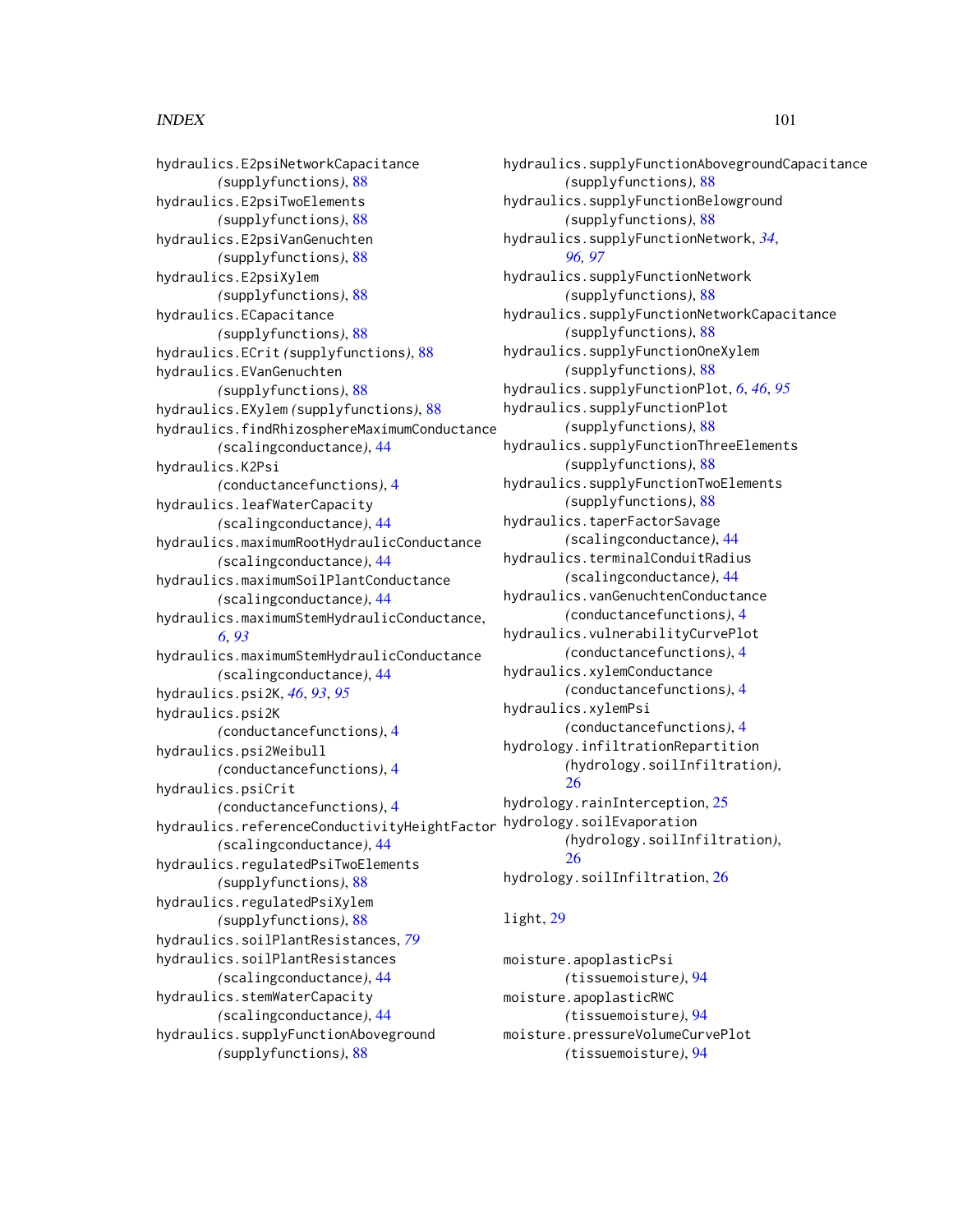moisture.symplasticPsi *(*tissuemoisture*)*, [94](#page-93-0) moisture.symplasticRWC *(*tissuemoisture*)*, [94](#page-93-0) moisture.tissueFMC *(*tissuemoisture*)*, [94](#page-93-0) moisture.tissueRWC *(*tissuemoisture*)*, [94](#page-93-0) photo, [32](#page-31-1) photo.leafPhotosynthesisFunction, *[97](#page-96-0)* photo.photosynthesis, *[97](#page-96-0)* Plant values, [35](#page-34-1) plant.BasalArea, *[18](#page-17-0)*, *[63](#page-62-1)* plant.BasalArea *(*Plant values*)*, [35](#page-34-1) plant.CharacterParameter *(*Plant values*)*, [35](#page-34-1) plant.Cover *(*Plant values*)*, [35](#page-34-1) plant.CrownBaseHeight *(*Plant values*)*, [35](#page-34-1) plant.CrownLength *(*Plant values*)*, [35](#page-34-1) plant.CrownRatio *(*Plant values*)*, [35](#page-34-1) plant.Density, *[84](#page-83-0)* plant.Density *(*Plant values*)*, [35](#page-34-1) plant.EquilibriumLeafLitter *(*Plant values*)*, [35](#page-34-1) plant.EquilibriumSmallBranchLitter *(*Plant values*)*, [35](#page-34-1) plant.FoliarBiomass *(*Plant values*)*, [35](#page-34-1) plant.Fuel *(*Plant values*)*, [35](#page-34-1) plant.Height *(*Plant values*)*, [35](#page-34-1) plant.ID, *[84,](#page-83-0) [85](#page-84-0)* plant.ID *(*Plant values*)*, [35](#page-34-1) plant.LAI *(*Plant values*)*, [35](#page-34-1) plant.LargerTreeBasalArea *(*Plant values*)*, [35](#page-34-1) plant.Parameter *(*Plant values*)*, [35](#page-34-1) plant.Phytovolume *(*Plant values*)*, [35](#page-34-1) plant.Species *(*Plant values*)*, [35](#page-34-1) plant.SpeciesName *(*Plant values*)*, [35](#page-34-1) plot.growth *(*plot.spwb*)*, [37](#page-36-2) plot.spwb, [37,](#page-36-2) *[41](#page-40-0)*, *[70](#page-69-0)*, *[80](#page-79-0)* plot.spwb.day, [40](#page-39-0) plot.spwbgrid *(*spwbgrid*)*, [81](#page-80-1) print, *[17](#page-16-0)* print,SpatialPointsLandscape-method *(*SpatialPointsLandscape-class*)*, [61](#page-60-1) print.soil *(*soil*)*, [50](#page-49-1) print.summary.forest *(*forest*)*, [16](#page-15-1)

root.ldrDistribution, *[75,](#page-74-0) [76](#page-75-1)*, *[78](#page-77-0)* scalingconductance, [44](#page-43-1) SFI2SGL *(*SFI2SPL*)*, [47](#page-46-0) SFI2SPL, *[13](#page-12-0)*, *[18](#page-17-0)*, [47](#page-46-0) SFM\_metric, [48](#page-47-0) show, SpatialPointsLandscape-method *(*SpatialPointsLandscape-class*)*, [61](#page-60-1) soil, *[5,](#page-4-0) [6](#page-5-1)*, *[8](#page-7-1)*, *[18](#page-17-0)*, *[22,](#page-21-1) [23](#page-22-0)*, *[43](#page-42-0)*, *[46](#page-45-0)*, [50,](#page-49-1) *[53](#page-52-0)[–61](#page-60-1)*, *[66,](#page-65-1) [67](#page-66-0)*, *[71](#page-70-0)*, *[75](#page-74-0)[–78](#page-77-0)*, *[84,](#page-83-0) [85](#page-84-0)*, *[92,](#page-91-0) [93](#page-92-0)*, *[95,](#page-94-0) [96](#page-95-0)* soil texture and hydraulics, [51](#page-50-0) soil thermodynamics, [54](#page-53-0) soil.psi *(*soil texture and hydraulics*)*, [51](#page-50-0) soil.psi2thetaSX, *[51](#page-50-0)* soil.psi2thetaSX *(*soil texture and hydraulics*)*, [51](#page-50-0) soil.psi2thetaVG, *[51](#page-50-0)* soil.psi2thetaVG *(*soil texture and hydraulics*)*, [51](#page-50-0) soil.temperaturechange *(*soil thermodynamics*)*, [54](#page-53-0) soil.temperaturegradient *(*soil thermodynamics*)*, [54](#page-53-0) soil.thermalcapacity *(*soil thermodynamics*)*, [54](#page-53-0) soil.thermalconductivity *(*soil thermodynamics*)*, [54](#page-53-0) soil.theta *(*soil texture and hydraulics*)*, [51](#page-50-0) soil.theta2psiSX *(*soil texture and hydraulics*)*, [51](#page-50-0) soil.theta2psiVG *(*soil texture and hydraulics*)*, [51](#page-50-0) soil.thetaFC *(*soil texture and hydraulics*)*, [51](#page-50-0) soil.thetaSAT *(*soil texture and hydraulics*)*, [51](#page-50-0) soil.thetaSATSX *(*soil texture and hydraulics*)*, [51](#page-50-0) soil.thetaWP *(*soil texture and hydraulics*)*, [51](#page-50-0) soil.USDAType *(*soil texture and hydraulics*)*, [51](#page-50-0) soil.vanGenuchtenParamsCarsel *(*soil texture and hydraulics*)*, [51](#page-50-0) soil.vanGenuchtenParamsToth *(*soil texture and hydraulics*)*, [51](#page-50-0)

root, [42](#page-41-1)